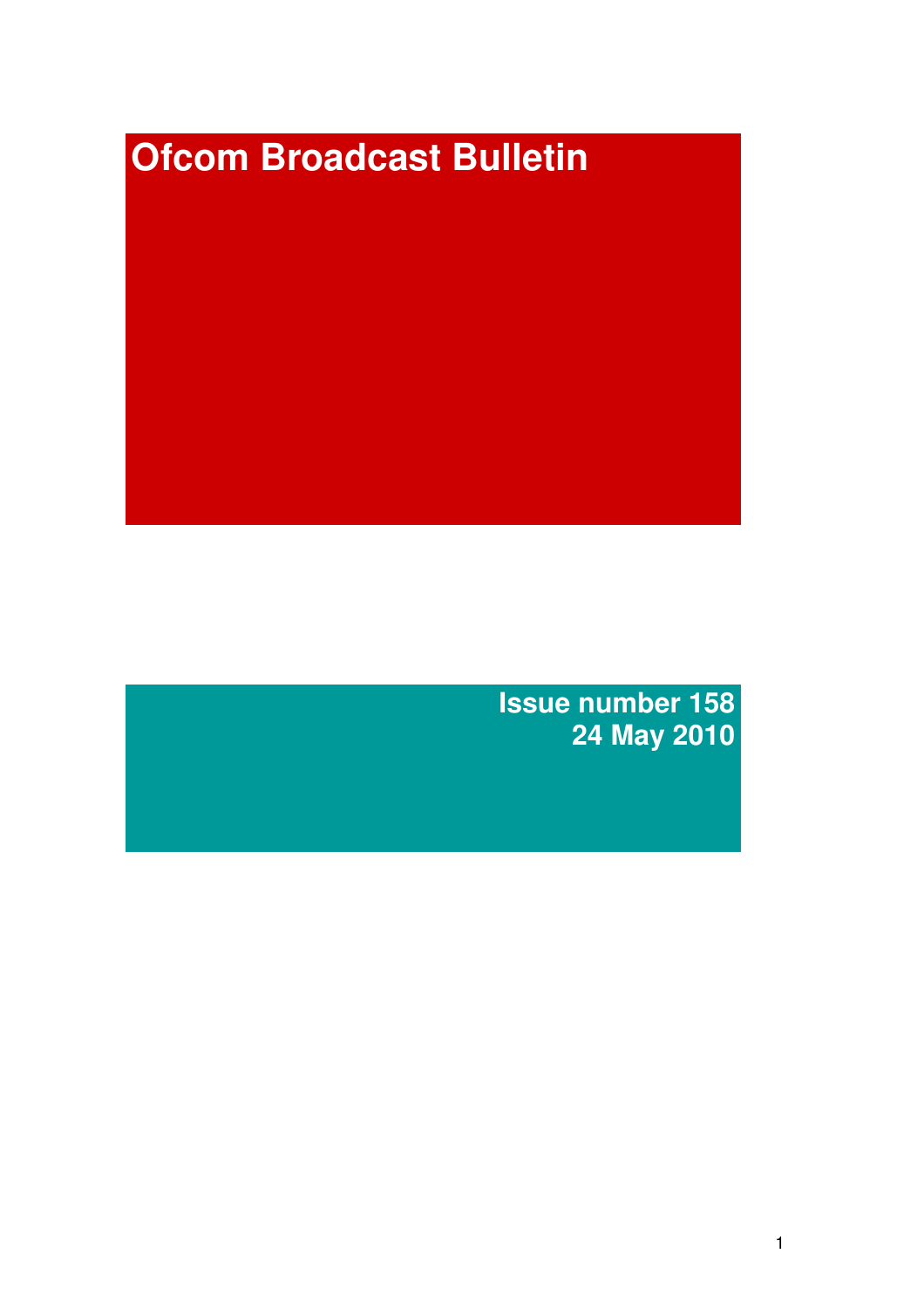# **Contents**

| <b>Introduction</b>                                                                                                                      | 5  |
|------------------------------------------------------------------------------------------------------------------------------------------|----|
| <b>Note to Broadcasters</b><br>Provider of a broadcasting service                                                                        | 6  |
| <b>Standards cases</b>                                                                                                                   |    |
| <b>In Breach</b>                                                                                                                         |    |
| <b>Bang Babes</b><br>Tease Me: 25 January 2010, 21:00, and 27 January 2010, 21:30<br>Tease Me 2: 10 February 2010, 21:00                 | 7  |
| <b>Tease Me: Earlybird</b><br>Tease Me TV (Freeview), 25 January 2010, 07:15                                                             | 12 |
| <b>Tease Me: Earlybird</b><br>Tease Me TV (Freeview), 15 February 2010, 05:30                                                            | 16 |
| <b>Special Message</b><br>AT, 17 September 2009, 20:39                                                                                   | 19 |
| <b>CNN YouTube Debate on Climate Change</b><br>CNN International, 16 December 2009, 20:00                                                | 22 |
| Wedi 7<br>S4C, 1 March 2010, 19:00                                                                                                       | 27 |
| <b>Asiana Bridal Show 2010</b><br>Sunrise TV, 21 February 2010, 20:00                                                                    | 29 |
| Resolved                                                                                                                                 |    |
| (Celebrity) Big Brother's Big Mouth<br>E4, 29 January 2010, 23:05                                                                        | 31 |
| <b>Advertising scheduling cases</b>                                                                                                      |    |
| <b>In Breach</b>                                                                                                                         |    |
| <b>Advertising minutage</b><br>Kix!, Pop, Pop Girl, Tiny Pop, True Entertainment,<br>True Movies, True Movies 2, various dates and times | 35 |
| <b>Advertising minutage</b><br>Film 24, 1 to 14 March 2010, various dates and times                                                      | 37 |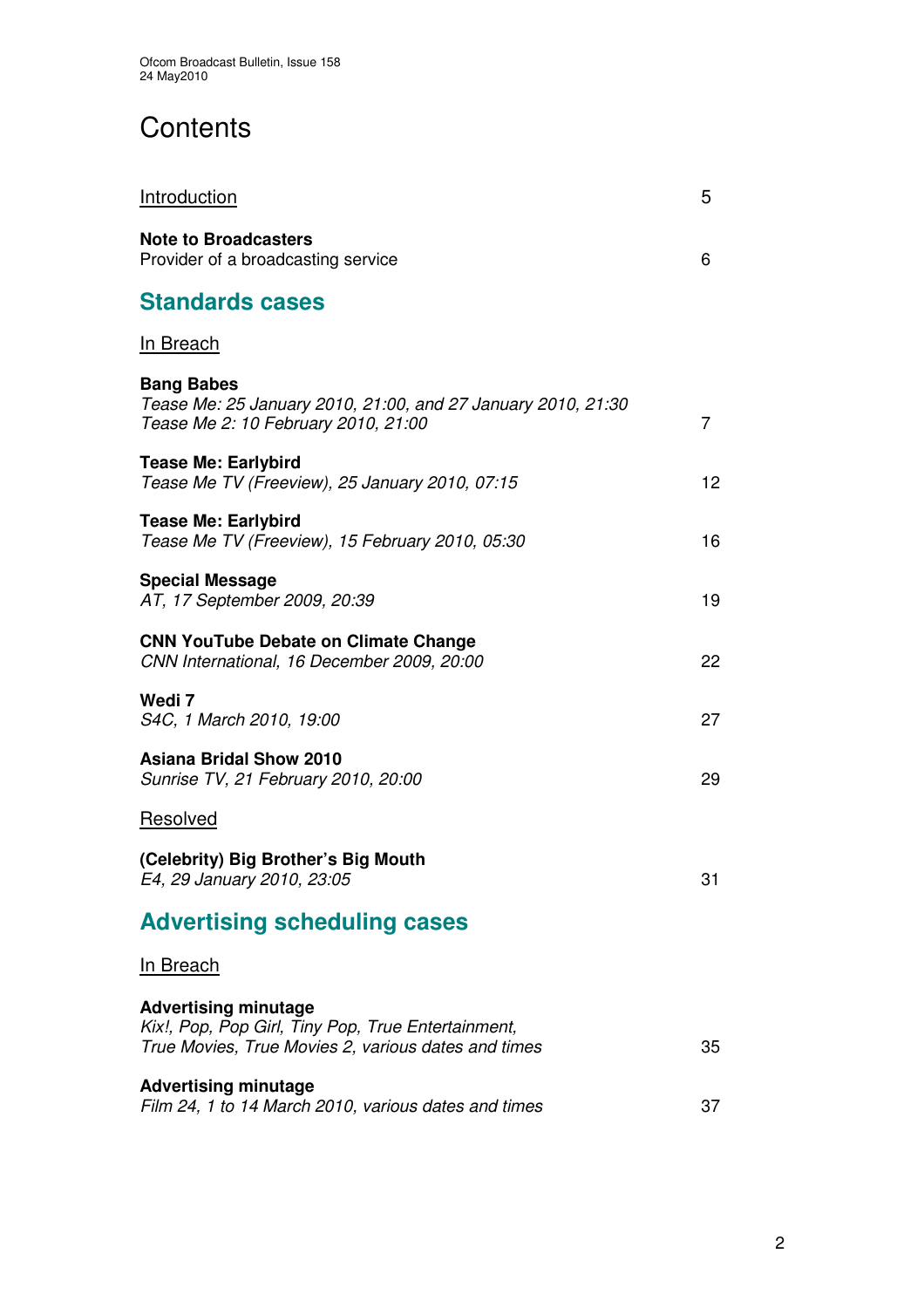| <b>Advertising minutage</b><br>ESPN, 17 February 2010, 20:00, 19 February 2010, 16:00,<br>24 February 2010, 20:00, 26 February 2010, 06:00, and<br>28 February 2010, 15:00                        |    |
|---------------------------------------------------------------------------------------------------------------------------------------------------------------------------------------------------|----|
| ESPN Classic, 27 February 2010, 00:00                                                                                                                                                             | 38 |
| <b>Advertising minutage</b><br>Zing, 15 March 2010, 14:00, 15 March 2010, 15:00,<br>16 March 2010, 14:00 and 17 March 2010, 15:00                                                                 | 40 |
| <b>Advertising minutage</b><br>More 4, 3 March 2010, 00:00<br>Channel 4 and S4C, 20 February 2010, 13:00                                                                                          | 41 |
| <b>Advertising minutage</b><br>Horse & Country TV, 2 March 2010, 21:00<br>and 8 March 2010, 21:00                                                                                                 | 43 |
| <b>Advertising minutage</b><br>Body in Balance, 4 April 2010, 17:00                                                                                                                               | 44 |
| <b>Note to Broadcasters</b><br>Ofcom's Code on the Scheduling of Television Advertising                                                                                                           | 45 |
| <b>Other cases</b>                                                                                                                                                                                |    |
| <u>In Breach</u>                                                                                                                                                                                  |    |
| 209radio, community radio service for Cambridge<br>28 February 2010 to present                                                                                                                    | 46 |
| <b>Fairness &amp; Privacy cases</b>                                                                                                                                                               |    |
| <u>Upheld</u>                                                                                                                                                                                     |    |
| <b>Complaint by Islam Channel</b><br>5 Live Breakfast, BBC Radio 5, 8 September 2009                                                                                                              | 48 |
| <b>Partly Upheld</b>                                                                                                                                                                              |    |
| <b>Complaint by Mr Keith Harding</b><br>Channel M News, Channel M, 29 June 2009                                                                                                                   | 51 |
| <b>Not Upheld</b>                                                                                                                                                                                 |    |
| Complaint by Mr David Ham on his own behalf<br>and on behalf of Mrs Lorraine Ham (his wife),<br>Miss Rubi Ham and Miss Chelsie Ham (his daughters)<br>Saints and Scroungers, BBC1, 18 August 2009 | 58 |
| <b>Complaint by Steeles Law Solicitors made</b><br>on behalf of Mr Keenam Bradshaw-Davis<br>Dispatches: Rape in the City, Channel 4, 22 June 2009                                                 | 82 |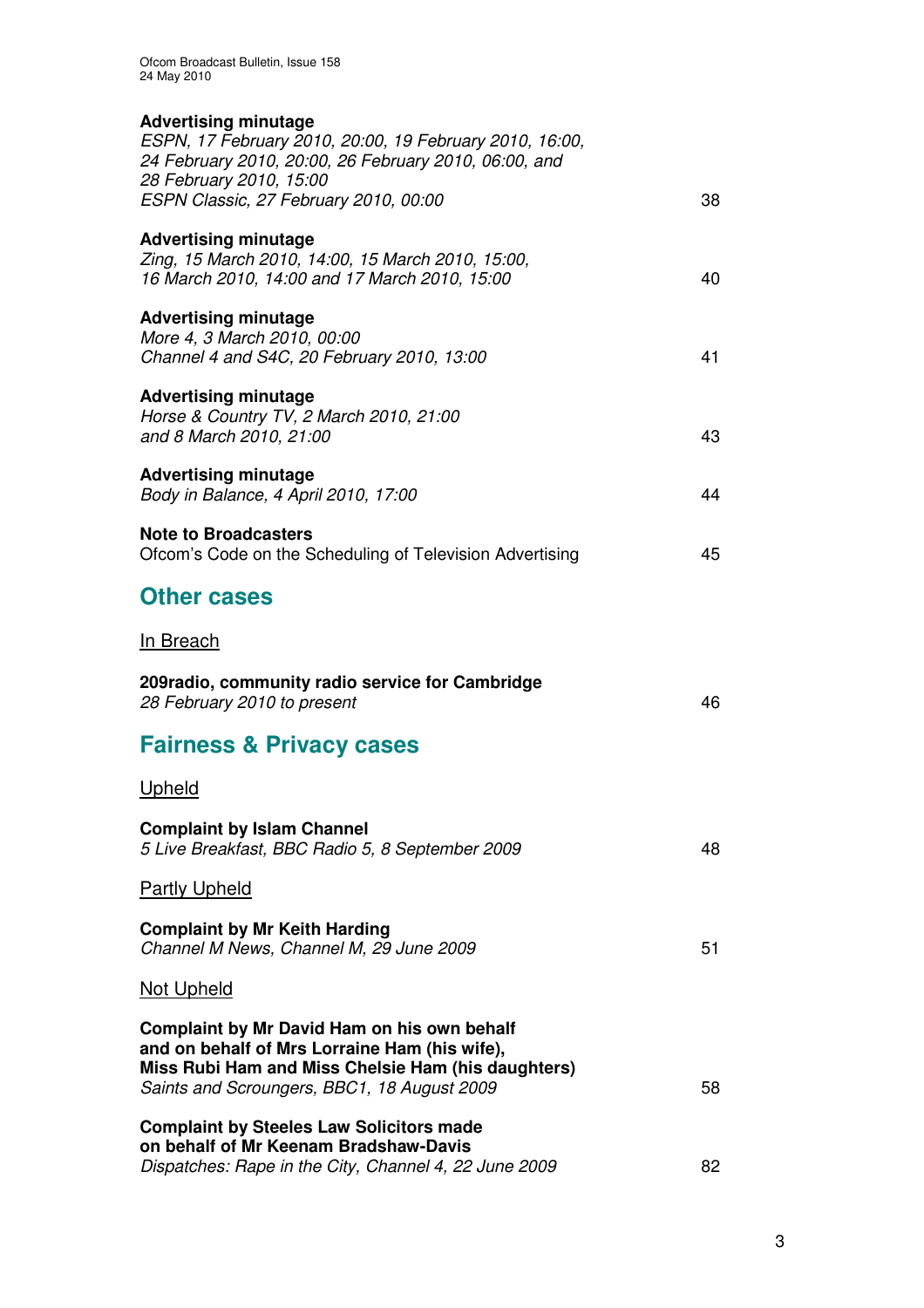## **Complaint by Ms Nassila Zelleg**

*Brighton Beach Patrol, Five, 30 October 2009 (and repeated on 3 November 2009 on Fiver)* 90

## **Other programmes not in breach** 96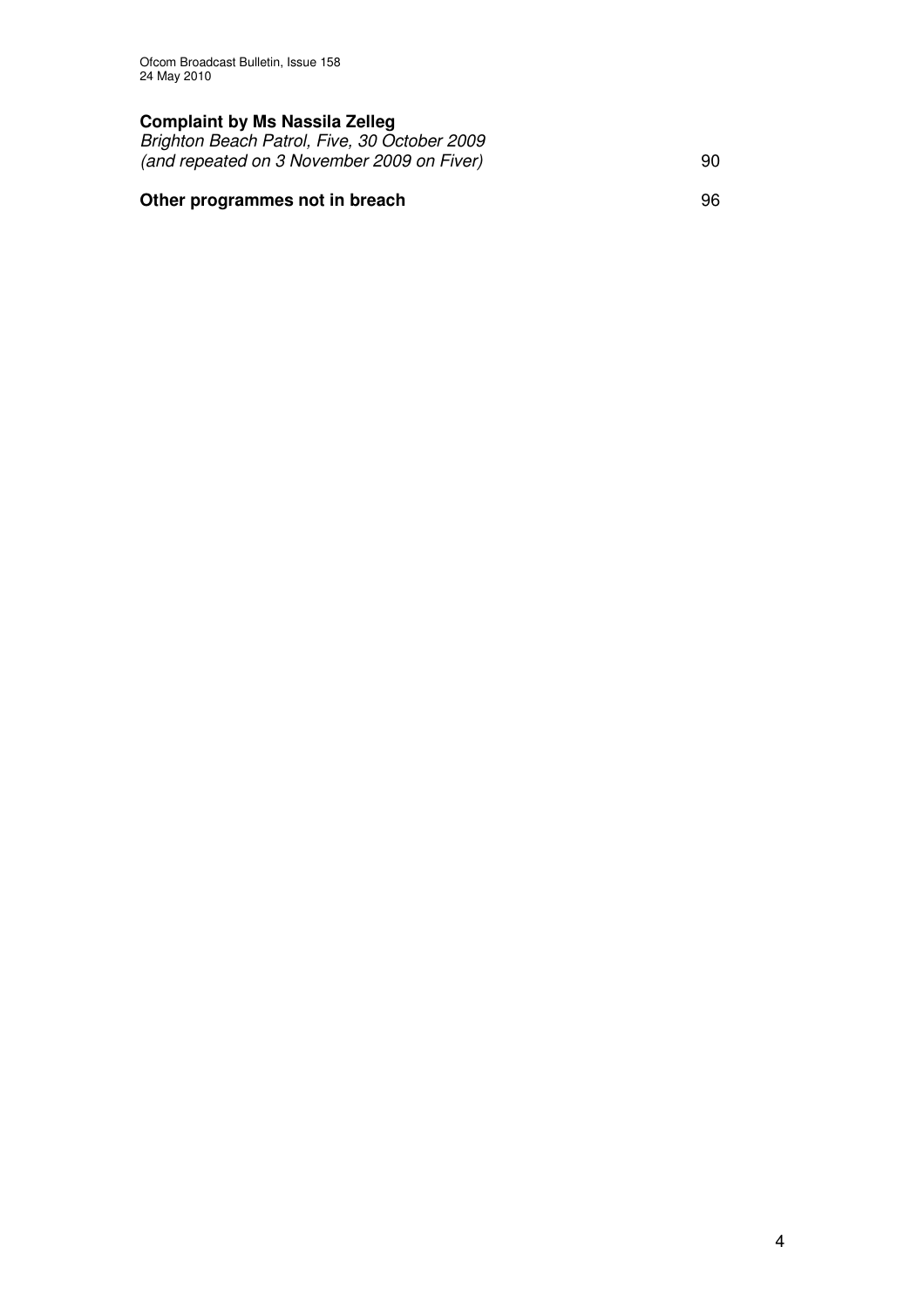# Introduction

The Broadcast Bulletin reports on the outcome of investigations into alleged breaches of those Ofcom codes which broadcasting licensees are required to comply. These include:

a) Ofcom's Broadcasting Code ("the Code") which took effect on 16 December 2009 and covers all programmes broadcast on or after 16 December 2009. The Broadcasting Code can be found at http://www.ofcom.org.uk/tv/ifi/codes/bcode/.

Note: Programmes broadcast prior to 16 December 2009 are covered by the 2005 Code which came into effect on 25 July 2005 (with the exception of Rule 10.17 which came into effect on 1 July 2005). The 2005 Code can be found at http://www.ofcom.org.uk/tv/ifi/codes/bcode\_2005/.

- b) the Code on the Scheduling of Television Advertising ("COSTA") which came into effect on 1 September 2008 and contains rules on how much advertising and teleshopping may be scheduled in programmes, how many breaks are allowed and when they may be taken. COSTA can be found at http://www.ofcom.org.uk/tv/ifi/codes/code\_adv/tacode.pdf.
- c) other codes and requirements that may also apply to broadcasters, depending on their circumstances. These include the Code on Television Access Services (which sets out how much subtitling, signing and audio description relevant licensees must provide), the Code on Electronic Programme Guides, the Code on Listed Events, and the Cross Promotion Code. Links to all these codes can be found at http://www.ofcom.org.uk/tv/ifi/codes/

From time to time adjudications relating to advertising content may appear in the Bulletin in relation to areas of advertising regulation which remain with Ofcom (including the application of statutory sanctions by Ofcom).

It is Ofcom's policy to describe fully the content in television and radio programmes that is subject to broadcast investigations. Some of the language and descriptions used in Ofcom's Broadcast Bulletin may therefore cause offence.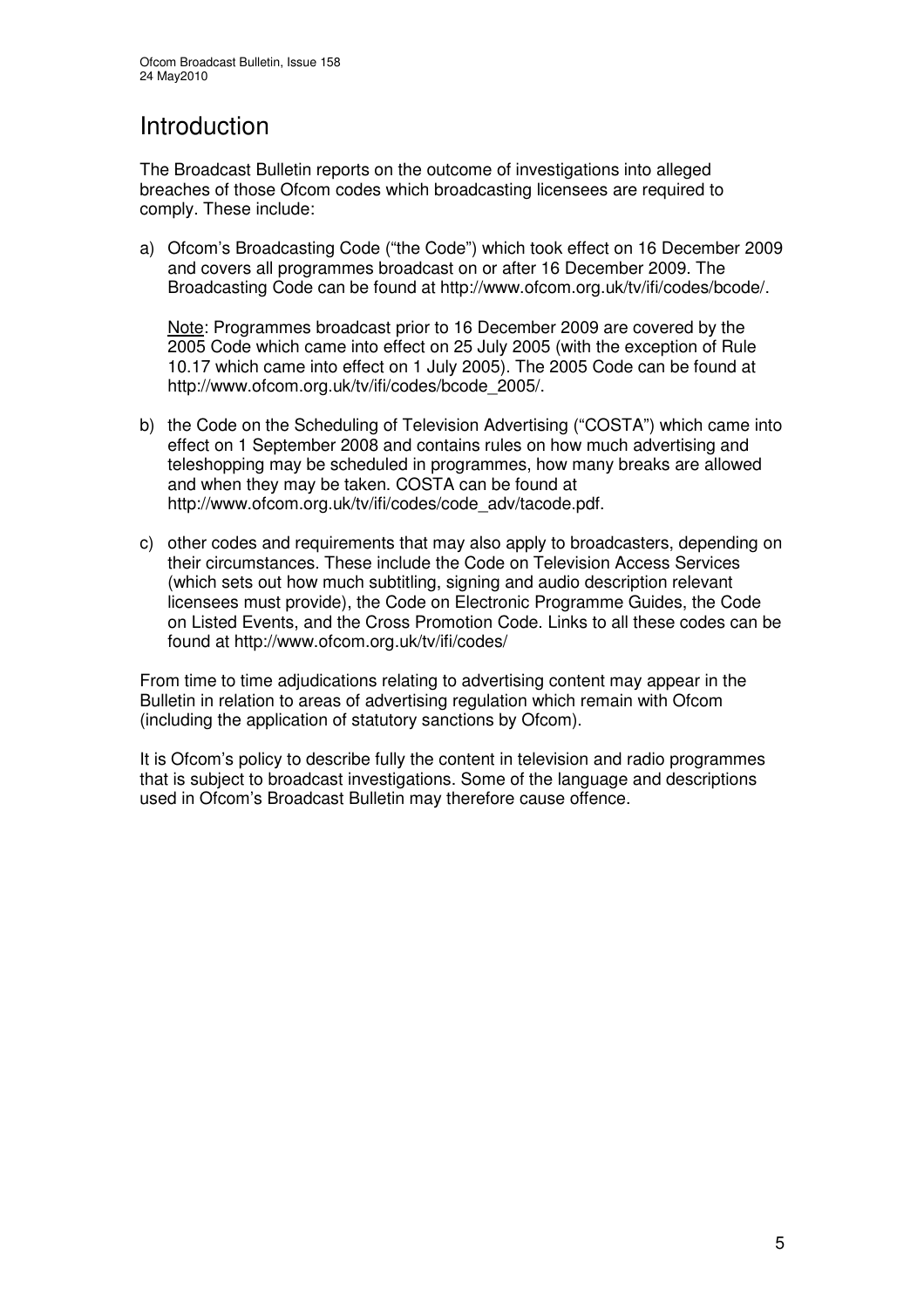# **Note to Broadcasters**

# **Provider of a broadcasting service**

Ofcom has become aware of an increasing incidence of capacity on broadcasting platforms being 'sub-let'by one person to another. As a result, Ofcom has recently published guidance about who we regard as the person who is the provider of a broadcasting (i.e. TV and radio) service and should therefore hold a broadcasting licence to provide the service. Generally, the provider of the service is the person who is in a position to determine what is to be included in the service or, in the words of the Communications Act 2003, the person "with general control over which programmes and other services and facilities are comprised in the service (whether or not he has control of the content of individual programmes or of the broadcasting or distribution of the service)".

The full text of the document can be found at the following links:

http://www.ofcom.org.uk/tv/ifi/guidance/

http://www.ofcom.org.uk/radio/ifi/ifiguidance/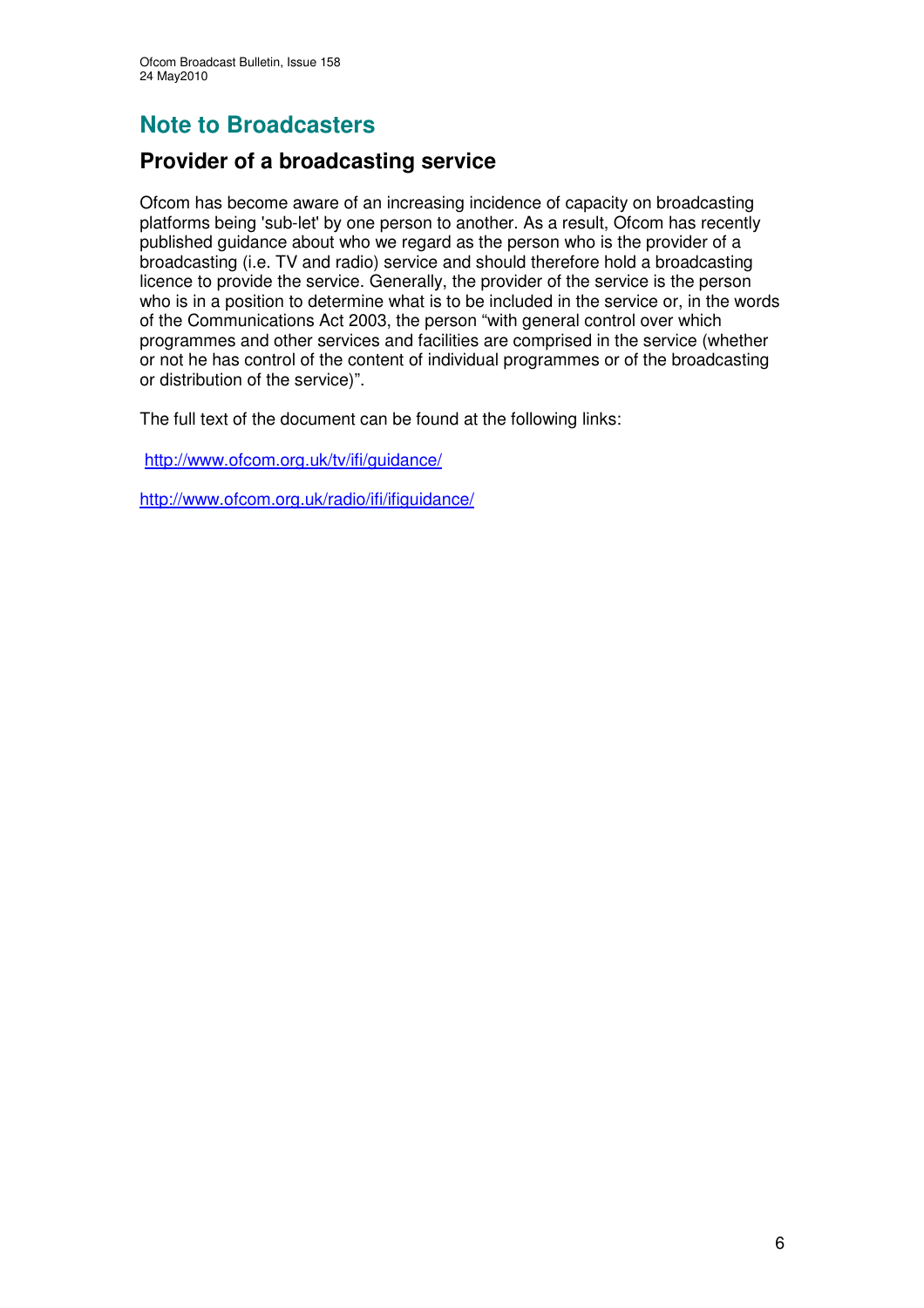# **Standards cases**

# **In Breach**

# **Bang Babes**

*Tease Me, 25 January 2010, 21:00, and 27 January 2010, 21:30 Tease Me 2, 10 February 2010, 21:00*

## **Introduction**

*Bang Babes* is an adult sex chat television service, owned and operated by Bang Channels Limited ("Bang Channels" or "the Licensee") and available freely without mandatory restricted access on the channels Tease Me and Tease Me 2 (Sky channel numbers 912 and 948). Both channels are situated in the 'adult'section of the Sky electronic programme guide ("EPG"). These channels broadcast programmes after the 21:00 watershed based on interactive 'adult'sex chat services: viewers are invited to contact onscreen female presenters via premium rate telephony services ("PRS"). The female presenters dress and behave in a sexually provocative way while encouraging viewers to contact the PRS numbers.

Ofcom received complaints about the following broadcasts. The complainants said that the content transmitted was too sexually explicit to be broadcast at the time it was broadcast.

#### *Bang Babes*, Tease Me, 25 January 2010, 21:00 to 22:00

This broadcast featured a presenter wearing fishnet tights and a skimpy all in one "body" with a g-string back. Her breasts were exposed but with black plasters over her nipples. At various times during the broadcast the presenter adopted sexual positions, including lying on her back with her legs wide open to camera and kneeling on all fours bending over with her buttocks close to camera. While in these positions the presenter repeatedly carried out a number of sexually provocative actions. These included stroking and jiggling her buttocks and breasts close to camera and pulling her buttocks apart to reveal outer labial detail.

#### *Bang Babes*, Tease Me, 27 January 2010, 21:30 to 22:15

This broadcast featured two presenters wearing PVC and/or rubber type all in one bodices/corsets. They used various sexual "toys" in a playful but provocative way as props in their performance (including a rubber strap-on dildo, a rubber dildo holder, a ruler and a whip). During the broadcast they adopted various sexual positions, including bending over to camera and opening their legs to camera while both standing and seated. While in these positions, at various times during the broadcast, the presenters' outer labial areas were revealed due to their skimpy underwear. The presenters stroked their breasts and buttocks, and played with the props suggestively, licking them or using them to hit themselves gently. The two presenters ran their hands and fingers over their g-strings touching their genital areas and just after 22:00 one rubbed her genitalia, simulating masturbation.

## *Bang Babes*, Tease Me 2, 10 February 2010, 21:00 to 21:30

This broadcast featured a presenter with a purple/black bra top and thin g-string with a lace mini skirt over this. Her body and breasts were oiled. The presenter adopted various sexual positions including: bending over while on all fours thrusting her buttocks direct to camera, leaning back with her legs open and moving her body up and down while squatting. While in these positions the presenter tugged at her g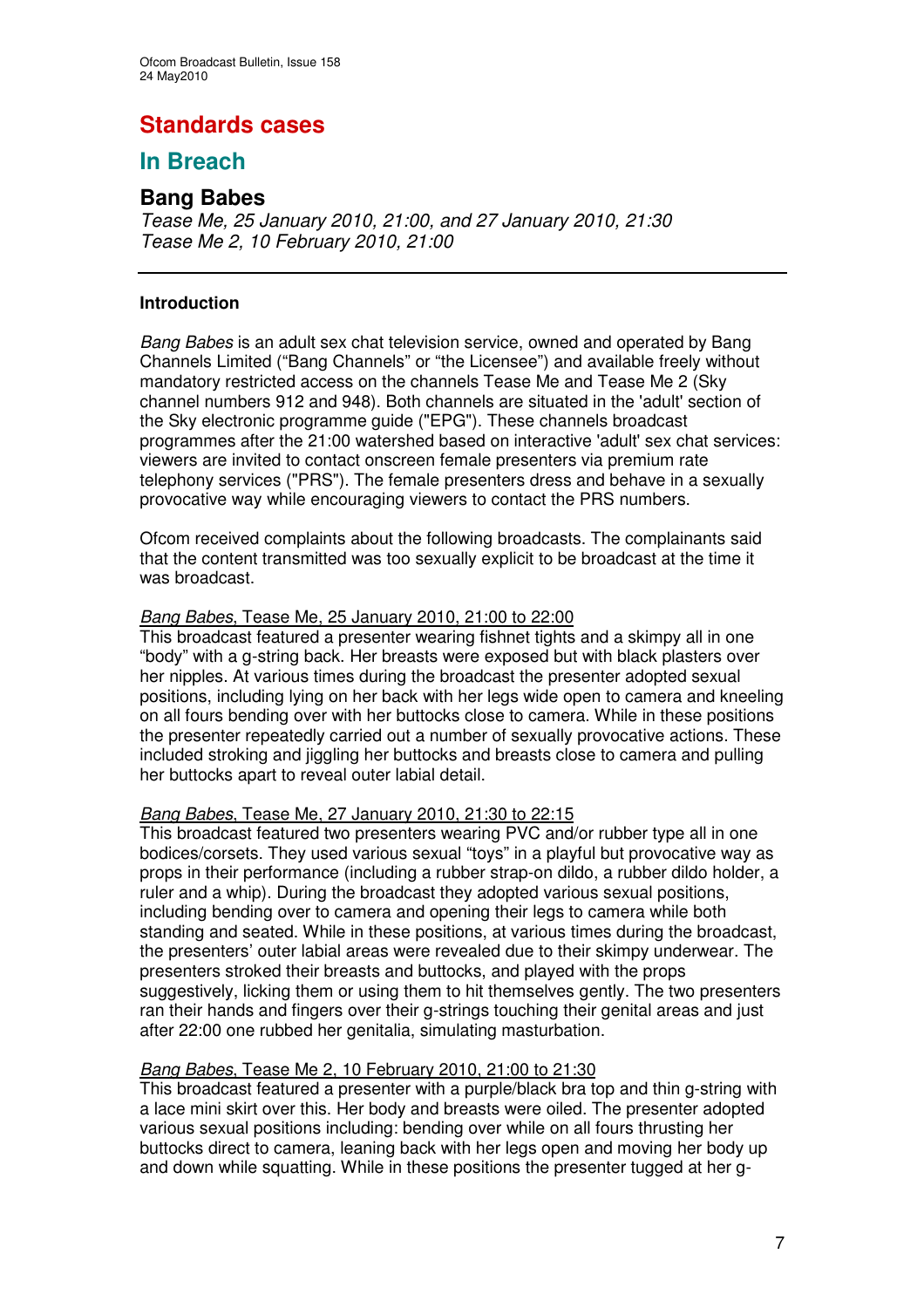string to reveal some labial detail and pulled at her buttocks to reveal anal detail. During the broadcast the presenter also simulated insertion of a finger into her vagina, touched her thong around her genital area and licked her fingers suggestively.

Ofcom requested comments from Bang Channels in relation to the following Code Rules:

- Rule 2.1 the broadcaster must apply generally accepted standards; and
- Rule 2.3 offensive material must be justified by context.

## **Response**

In relation to each broadcast the Licensee stated the following.

#### *Bang Babes*, Tease Me, 25 January 2010, 21:00 to 22:00

The broadcaster said that the broadcast was post watershed and that it was not sufficiently strong enough to cause any problems to viewers, even given its close proximity to the watershed. This broadcast was on a channel in the 'adult' section of the EPG and was entirely consistent with viewer expectation for a channel of this kind. It said that the material as broadcast was no different to that broadcast on any other channel in the 'adult' section of the EPG on the night in question. The broadcaster commented that its right as a broadcaster to freedom of expression under Article 10 of the European Convention on Human Rights should be protected. It said that when balanced with the need to protect viewers from harm and offence in a multi-channel environment, the viewer could exercise his choice simply not to view material which was not to his taste. It said that Sky viewers, for example, could block all adult content should they choose. The broadcaster considered that if it was to be found in breach of the Code in this case, Ofcom would find it difficult to justify its position in light of the broadcaster's rights under Article 10 of the Human Rights Act.

#### *Bang Babes*, Tease Me, 27 January 2010, 21:30 to 22:15

Bang Channels stated that this material was in line with audience expectation for a channel of this nature at this time of night. It said it was satisfied that the nature of the broadcast provided sufficient context for the type of material shown. Adequate controls were in place to protect the public in the form of warnings as to the nature of the content, the channel type and position, and the ability of all set top boxes on sale in the UK to restrict access to any channel. It asserted its right that freedom of expression outweighed the potential for offence as individuals could exercise their right to simply not view the material in the first place.

#### *Bang Babes*, Tease Me 2, 10 February 2010, 21:00 to 21:30

The Licensee did not believe the footage presented any issues under the Code and that it was broadly consistent with past guidance from Ofcom and no different to anything else transmitted by other broadcasters operating within the same sector. It said there was no case to answer under the Code in this case.

## **Decision**

Ofcom has a duty to ensure that generally accepted standards are applied to the content of radio and television services so as to provide adequate protection from the inclusion of harmful or offensive material. In relation to generally accepted standards, including those in relation to sexual material, Ofcom recognises that what is and is not generally accepted is subject to change over time. When deciding whether or not particular broadcast content is likely to fall within generally accepted standards it is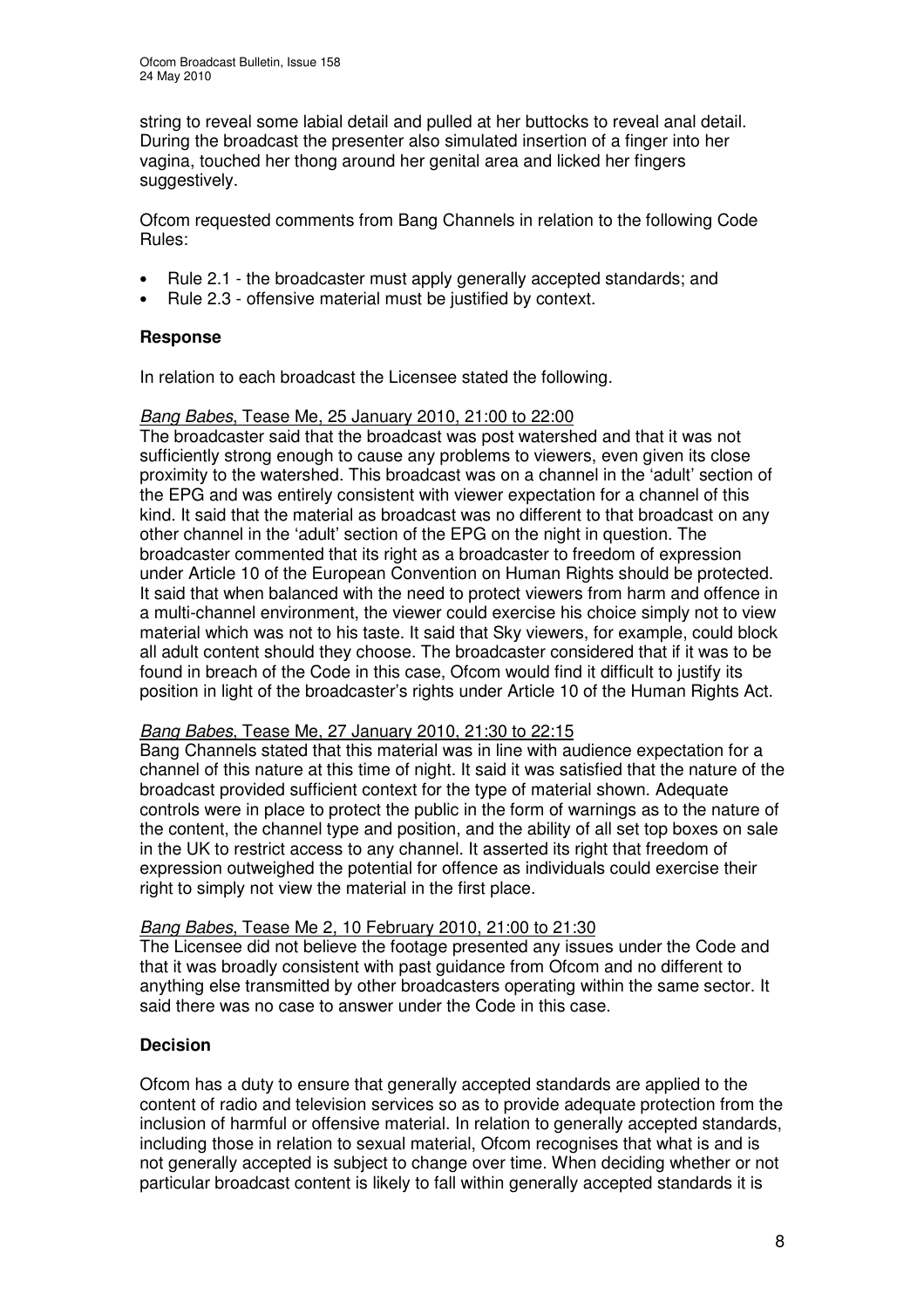necessary to assess the character of the content itself and the context in which it is provided.

In relation to the broadcast of material of a sexual nature this normally involves assessing the strength or explicitness of the content and balancing it against the particular editorial or contextual justification for broadcasting the content. Ofcom seeks to ensure that material of a sexual nature, when broadcast, is editorially justified, appropriately scheduled and where necessary, access is restricted to adults.

When setting and applying standards in its Code to provide adequate protection to members of the public from harm and offence, Ofcom must have regard to the need for standards to be applied in a manner that best guarantees an appropriate level of freedom of expression in accordance with Article 10 of the European Convention of Human Rights, as incorporated in the Human Rights Act 1998. This is the right of a broadcaster to impart information and ideas and the right of the audience to receive them. Accordingly, Ofcom must exercise its duties in light of these rights and not interfere with the exercise of these rights in broadcast services unless it is satisfied that the restrictions it seeks to apply are required by law and are necessary to achieve a legitimate aim. Ofcom notes however that a broadcaster's right to freedom of expression, although applicable to sexual content and pornography, is more restricted in this context compared to, for example, political speech, and this right can be legitimately restricted if it is for the protection of the public, including the protection of those under 18.

In considering the contents of each of these programmes Ofcom assessed the strength of the content and then asked itself whether the broadcaster ensured that the content was provided with sufficient contextual justification so as to ensure that it fell within generally accepted standards.

#### *Bang Babes,* Tease Me, 25 January 2010, 21:00 to 22:00

In terms of the content of this broadcast, Ofcom considered these sexual images to be strong and capable of causing offence. On a number of occasions the presenter adopted various sexual positions that, on occasions, due to the proximity of the camera and her skimpy underwear, revealed some outer labial detail. She also jiggled her buttocks and breasts to camera in a sexually provocative way.

Ofcom examined the extent to which there were any particular editorial or contextual factors that might have limited the potential for offence. Ofcom noted that this programme was broadcast in the first hour after the watershed and that viewers generally expect on all channels that stronger material will be shown after 21:00, within context. Ofcom took account of the fact that the Tease Me channel was positioned in the 'adult' section of the Sky EPG and that viewers tend to expect the broadcast of stronger sexual material on channels in this section of the EPG than would be expected to be included on other channels in other sections. Further, we noted that if viewers choose, they can block certain channels from the EPG.

Ofcom however noted that content broadcast on this channel changes at 21;00 from daytime chat (whose content must be appropriately limited) to an adult sex chat service, and on this channel - as with all channels broadcasting without mandatory restricted access - the transition to stronger material must not be unduly sudden. However, in this case, given the content was broadcast so soon after the watershed, and that it included images whose strength exceeded this necessary, gradual move to more graphic material, the location of the channel in the 'adult' section of the EPG and the existence of voluntary PIN controls were not sufficient to justify the broadcast of the material at this time. The content shown at this time would have exceeded the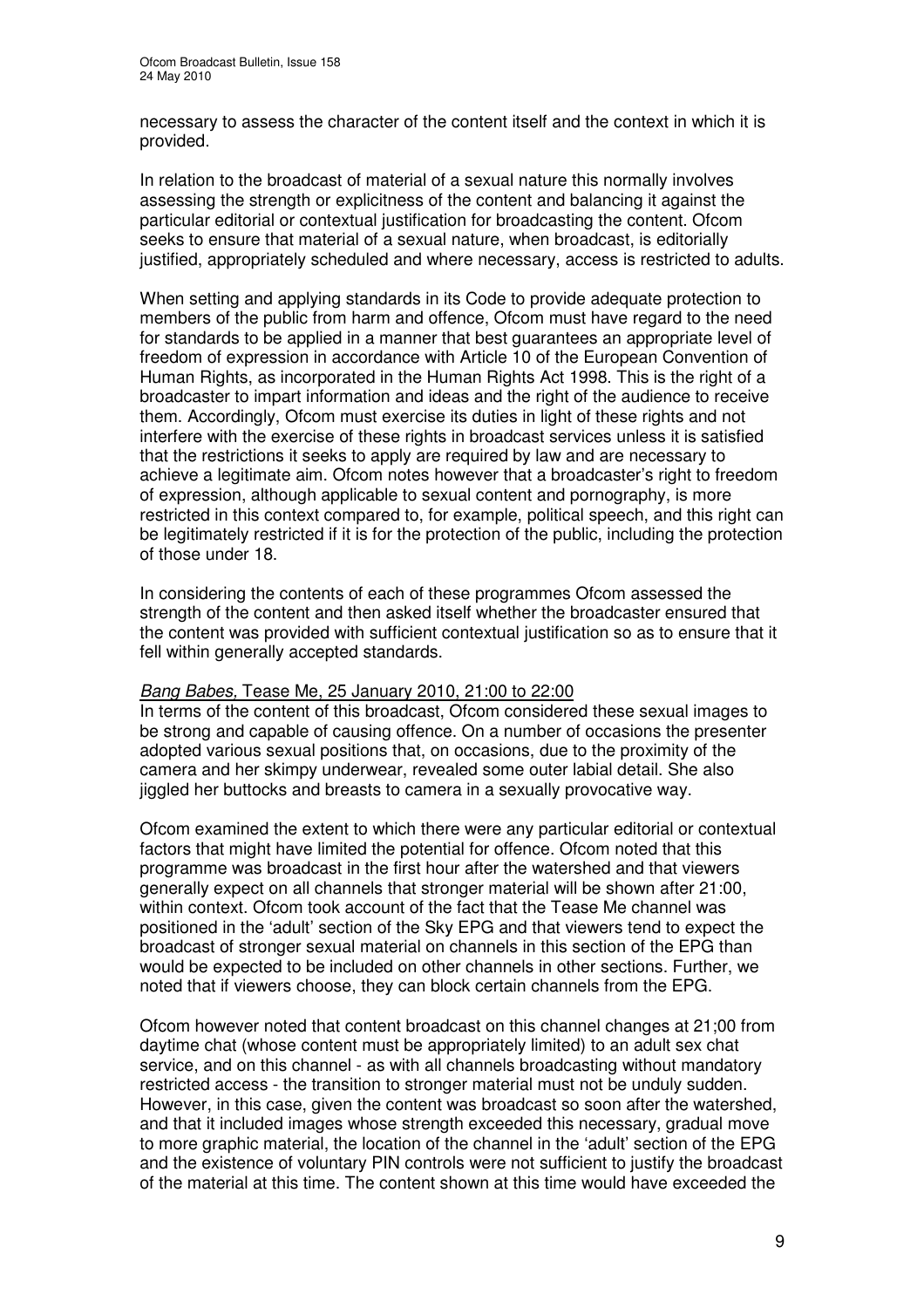likely expectation of the vast majority of the audience for a channel of this nature and location.

Ofcom does not dispute Bang Channels' right to freedom of expression. However, any content broadcast by an Ofcom licensee must comply with the provisions of the Code. In this case, material was shown soon after the 21:00 watershed which was clearly capable of causing offence and which had limited editorial justification: its aim was to persuade viewers to contact the presenters via PRS. In any event, as already pointed out, the weight attached to freedom of expression is less when it concerns sexual imagery broadcast to promote a product or service or pornography or in terms of protecting the health or morals of those under eighteen.

For these reasons, Ofcom considers that the material breached generally accepted standards at this time of night. Viewers may choose not to watch the channel, as suggested by the broadcaster, but there is the potential for viewers to be offended should they come across the material unawares.

This broadcast therefore breached Rules 2.1 and 2.3 of the Code.

#### *Bang Babes*, Tease Me, 27 January 2010, 21:30

Ofcom considered this broadcast in respect of Rules 2.1 and 2.3 of the Code.

In terms of the content of this broadcast, Ofcom considered these sexual images to be strong and capable of causing offence. On a number of occasions the presenters positioned themselves in front of the camera with legs wide apart or bent over in front of the camera in an intrusive way for prolonged periods of time. One presenter also appeared to simulate masturbation at one point in the broadcast, as she was seen rubbing her genitalia in a vigorous way through her underwear. As above, transition to stronger material at the watershed should be gradual and any material broadcast should be justified by context.

Ofcom then examined the extent to which there were any particular editorial or contextual factors that might have limited the potential for offence. Ofcom noted that the programme was broadcast just after the watershed and for the reasons stated above viewers expect a gradual move towards stronger material at this time. Again, Ofcom also took account of the fact that the channel was positioned in the 'adult' section of the Sky EPG and that viewers tend to expect the broadcast of stronger sexual material on channels in this section of the EPG than would be expected to be included on other channels. And, in addition, if viewers choose, they can block certain channels from the EPG.

However, in this case, given the overall content of the broadcast, the intrusive and sometimes prolonged and frequent scenes of a sexual nature and the inclusion of images of the presenters outer labial area (provided for the purpose of sexual arousal), the time of broadcast and location of the channel were not sufficient to justify the broadcast of the material. The material shown was strongly sexual and would have exceeded the likely expectation of the vast majority of the audience watching a channel without mandatory restricted access at this time. Ofcom was also concerned at the degree of offence likely to be caused to viewers who might come across this material unawares. Ofcom concluded that this content was clearly not justified by the context and was in breach of generally accepted standards. The broadcaster's claims to freedom of expression in Ofcom's view did not outweigh the potential for offence to be caused by the failure to observe generally accepted standards.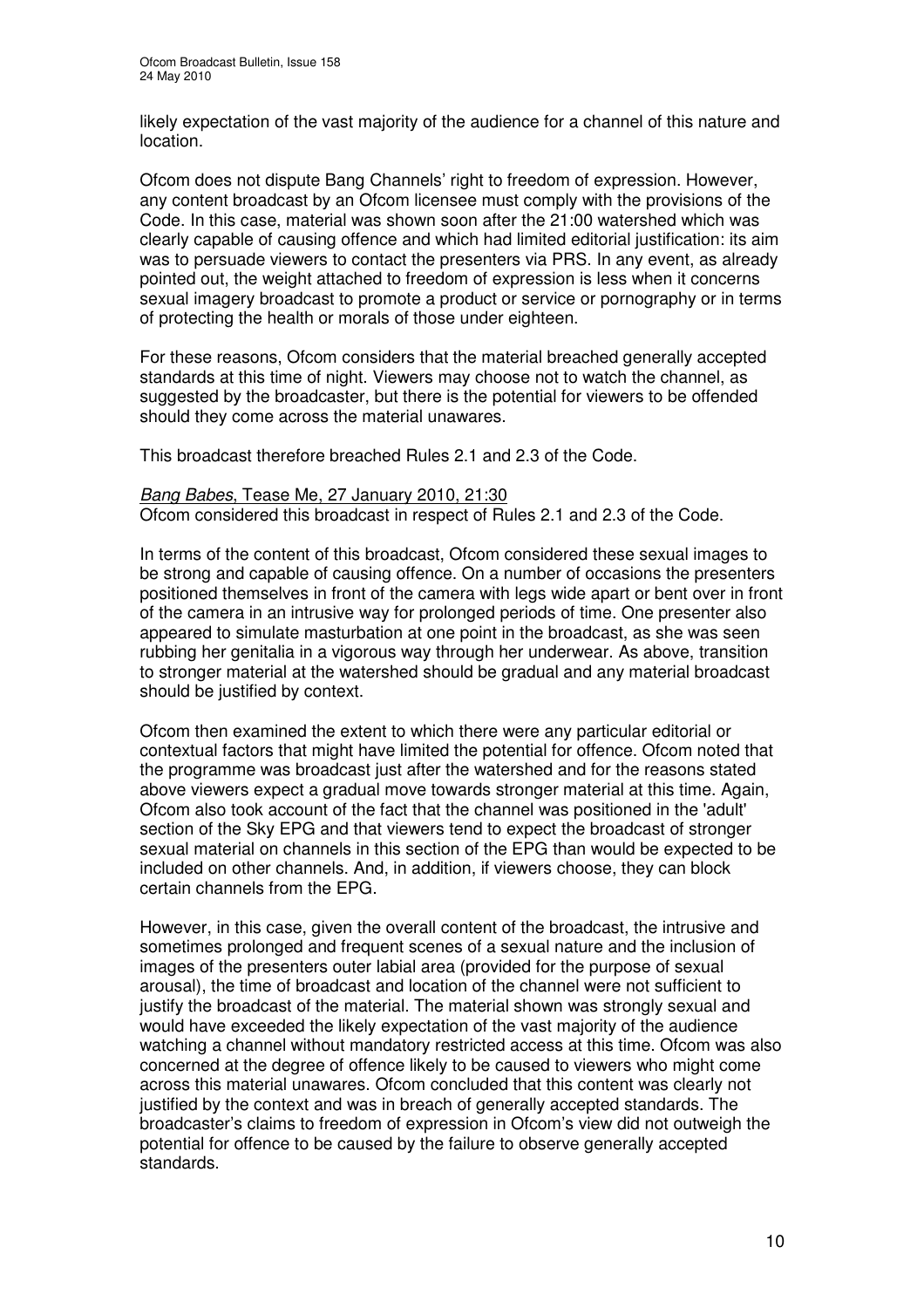This broadcast was therefore in breach of Rules 2.1 and 2.3 of the Code.

#### *Bang Babes*, Tease Me 2, 10 February 2010, 21:00 to 21:30

In terms of the content of this broadcast, Ofcom considered these sexual images also to be strong and capable of causing offence. On a number of occasions, for example, at the start of the broadcast, the presenter adopted sexual positions that, due to her skimpy underwear, revealed some outer labial and anal detail. The presenter also massaged her oiled breasts very close to camera; spanked herself and pulled at her buttocks to reveal outer anal detail; licked her fingers in a provocative way and mimed insertion of a finger into her vagina; and, in general, she was rubbing and touching herself in a sexually provocative way.

Ofcom then examined the extent to which there were any particular editorial or contextual factors that might have limited the potential for offence. Ofcom noted that the programme was broadcast immediately after the 21:00 watershed and that viewers tend to expect on all channels material of increasing strength to be shown after 21:00, within context. Ofcom took account of the fact that the Tease Me 2 channel was positioned in the 'adult' section of the Sky EPG, and that viewers tend to expect the broadcast of stronger sexual material on channels in this section of the EPG than would be expected to be included on other channels, and that access controls were available.

However, in this case, given the content was so immediately sexual and broadcast so soon after the watershed, and that it included material whose strength exceeded the necessary gradual move to more graphic material, the location of the channel was not sufficient to justify the broadcast of the material and would have exceeded the likely expectation of the vast majority of the audience, despite this being broadcast in the 'adult' section of the EPG. Again, Ofcom was concerned by the degree of offence likely to be caused to viewers who might come across the material unawares. The material had the potential to cause offence and in this regard Ofcom concluded that it exceeded generally accepted standards.

This broadcast therefore breached Rules 2.1 and 2.3 of the Code.

Ofcom is presently considering the imposition of a statutory sanction against Bang Media (London) Limited and Bang Channels Limited for material transmitted between 20 June and 25 November 2009. In light of Bang Media and Bang Channels Limited's serious and/or repeated breaches of the Code and Condition 11 of their licences, and their continued transmission after 25 November 2009 of content which appears similar in nature to that which had already been found in breach of the Code, Ofcom issued them with a Direction on 12 March 2010.

As a result of the serious and repeated nature of the breaches recorded in these current findings, and those recorded against Bang Media (London) Limited elsewhere in this Bulletin and in Bulletin 157, the Licensee is put on notice that these present contraventions of the Code are being considered for statutory sanction.

#### **Breaches of Rules 2.1 and 2.3**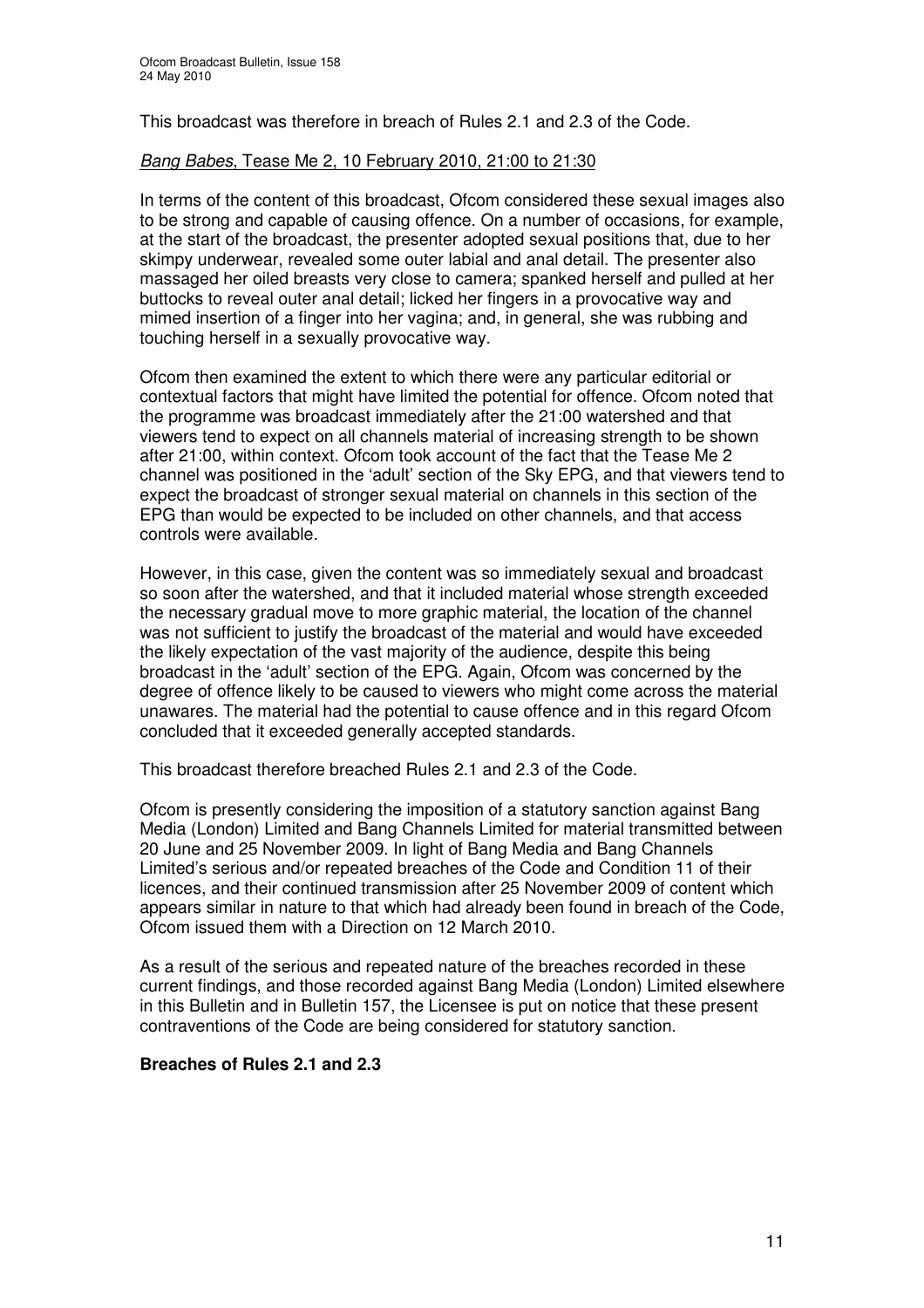# **In Breach**

## **Tease Me: Earlybird**

*Tease Me TV (Freeview), 25 January 2010, 07:15*

## **Introduction**

*Tease Me: Earlybird* is a televised daytime interactive chat programme broadcast without mandatory restricted access. Viewers are invited to contact onscreen female presenters via premium rate telephony services ("PRS"). The presenters generally dress and behave in a provocative and/or flirtatious manner. It is part of the service known as Tease Me TV which is broadcast between 03:00 and 09:00 and located on Freeview at channel number 98. Tease Me TV on the Freeview platform is owned and operated by Bang Media (London) Ltd ("Bang Media" or "the Licensee"). Prewatershed, the channel broadcasts programmes based on interactive chat. Postwatershed, the licensee transmits adult sex chat services. All of this programming is available without mandatory restricted access.

Ofcom received a complaint from a mother of a young child who said her child had flicked onto this channel whilst using the remote control. She had general concerns about this material being broadcast during the day and, in this particular case, on a Saturday morning when children may be watching unsupervised. She was worried about children's exposure to this type of material and how they could be protected.

Ofcom noted that the female presenter dressed and acted in a sexually provocative manner between 07:15 and 07:45. She wore a black one piece "body" cut high on the thighs with a g-string back. At one point she exposed a nipple. She jiggled her hips, licked her fingers suggestively, touched her inner thighs and inside and around the gstring exposing her labial contours. She also adopted a sexual position, pushing her legs apart (albeit away from camera), and lifting her bottom and gyrating.

Ofcom asked Bang Media for its comments on the broadcast in respect of Rule 1.3 (children must be protected by appropriate scheduling from material that is unsuitable for them) and Rule 2.3 (material which may cause offence must be justified by the context).

#### **Response**

With regard to Rule 1.3, Bang Media said that the material in question, while not aimed at children, was no different to material commonly available on music channels aimed at younger teenagers. It said that appropriate scheduling was applied in this instance. The Licensee referred to a previous case in which it alleged Ofcom had said that, because the content of this channel was adequately separated from children's channels on the Freeview platform, there was no contravention of the Code. Therefore Bang Media said there was also no breach of Rule 1.3 in this instance.

In respect of Rule 2.3, the broadcaster had not noted any exposed nipples in the broadcast. It said that the presenter's movements were not sexually provocative. Bang Media said that Ofcom had previously provided guidance in which it outlined concern with presenters opening their legs to camera. However, on this occasion the presenter's legs were facing away from the camera and this therefore was consistent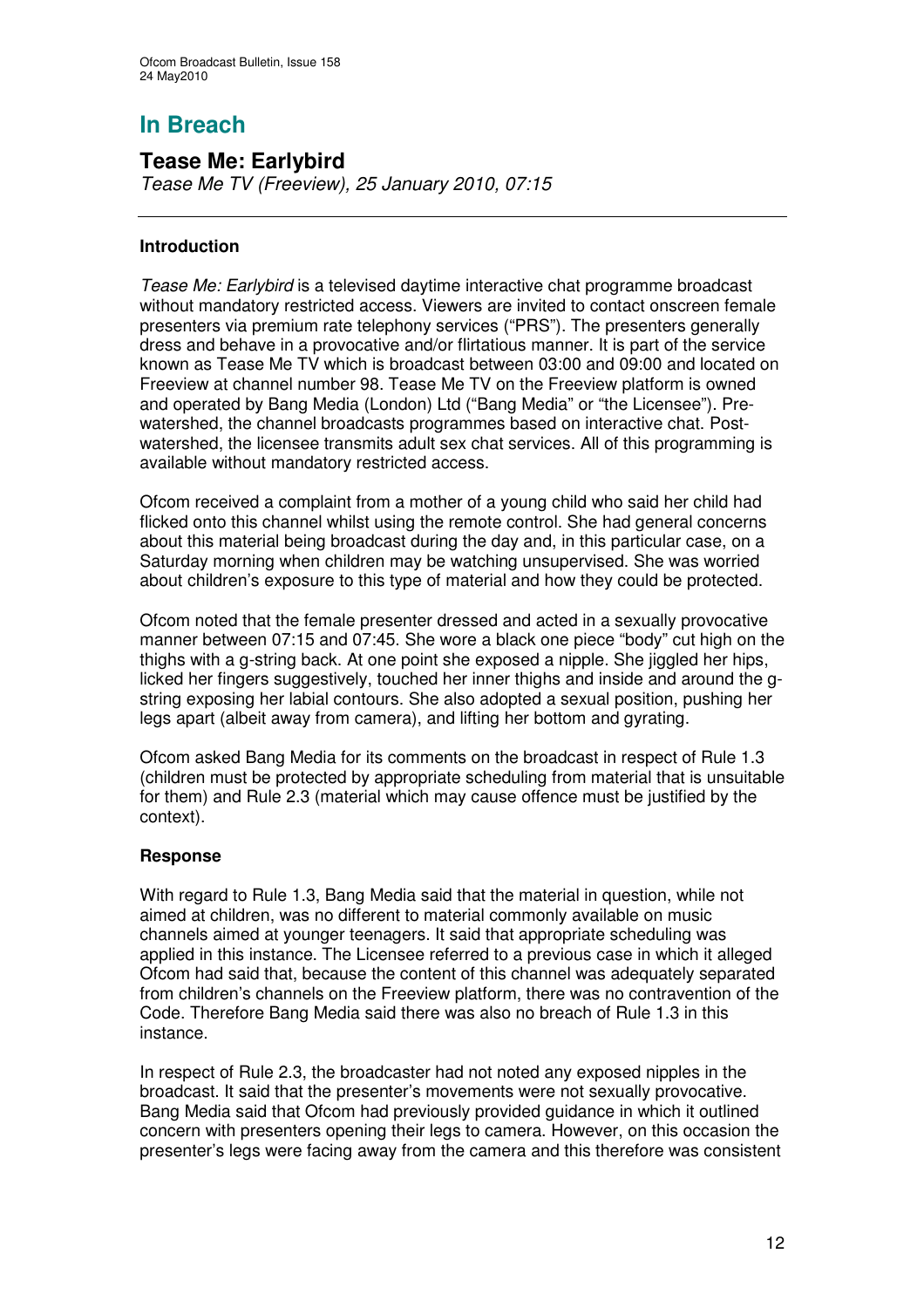with the guidance given. The broadcaster concluded that in this particular case it did not consider that the complaint warranted further investigation.

#### **Decision**

Rule 1.3 makes clear that children should be protected by appropriate scheduling from material which is unsuitable for them. Appropriate scheduling is judged according to factors such as: the nature of the content; the likely number of children in the audience taking into account such factors as school time; the start and finish time of the programme; the nature of the channel; and, the likely expectations of the audience for a particular channel or station at a particular time and a particular day. It should be noted that the watershed starts at 21:00 and ends at 05:30.

Ofcom has made clear in previous published findings<sup>1</sup> what sort of material is unsuitable to be included in daytime interactive chat programmes i.e. those shown after 05:30. Presenters of daytime chat services should not at any time appear to mimic or simulate sexual acts before the watershed or behave in a sexual manner, by for instance adopting sexual positions. These decisions were also summarised in a guidance letter sent by Ofcom to all daytime and adult sex chat broadcasters including the Licensee in August 2009.

As regards Rule 1.3, Ofcom considered the material was clearly unsuitable for broadcast at this time of day when children may be in the audience. In this case, for a period of around half an hour, the presenter mimicked or mimed sex acts, and behaved in a sexual manner. For example she adopted a sexual position by opening her legs wide (albeit away from camera), and she also exposed a nipple at one point, licked her fingers suggestively, touched herself on and around her genital area, and tugged at her thong which at times exposed the contours of her genitals. We concluded that the content had no editorial justification. Its purpose was clearly sexual stimulation with the aim of attracting PRS income and, in contrary to the broadcaster's assertion, was unlike the content of a music channel video (because, for example, the shots of the presenter here were more prolonged and sexually provocative, and were not edited to music).

In light of this Ofcom went on to consider whether the material was appropriately scheduled. We considered the likely number of children in the audience and the time of the broadcast. Ofcom noted that this material was broadcast on a Saturday morning when children are particularly likely to be in the available audience, some unaccompanied by an adult. While Ofcom noted that the material was broadcast on a channel that is not located directly next to children's channels on the Freeview platform, there was the potential for children, should they be flicking through the Freeview electronic programme guide, to come across the channel unawares. Ofcom then considered the likely expectations of the audience for programmes broadcast at this time of day on a channel without mandatory restricted access. In its opinion,

http://www.ofcom.org.uk/tv/obb/prog\_cb/obb157/; The Pad Tease Me, 6 November 2009, 12:00 to 13:00 and 14:00 to 15:00 Bulletin 152 at

http://www.ofcom.org.uk/tv/obb/prog\_cb/obb152/; Elite Days finding in Bulletin 151 at <u>http://www.ofcom.org.uk/tv/obb/prog\_cb/obb151/;</u> Top Shelf TV Finding in Bulletin 149 at http://www.ofcom.org.uk/tv/obb/prog\_cb/obb149/; and Elite Days/Elite TV Finding in Bulletin 144 at http://www.ofcom.org.uk/tv/obb/prog\_cb/obb144/.

<sup>&</sup>lt;sup>1</sup>These include: The Pad, Tease Me, 26 February, 11:45, The Pad, Tease Me 3, 27 February 2010, 11:45 at http://www.ofcom.org.uk/tv/obb/prog\_cb/obb157/, Tease Me: Earlybird, Tease Me TV (Freeview) 26 January 2010, 07:15 all in Bulletin 157 at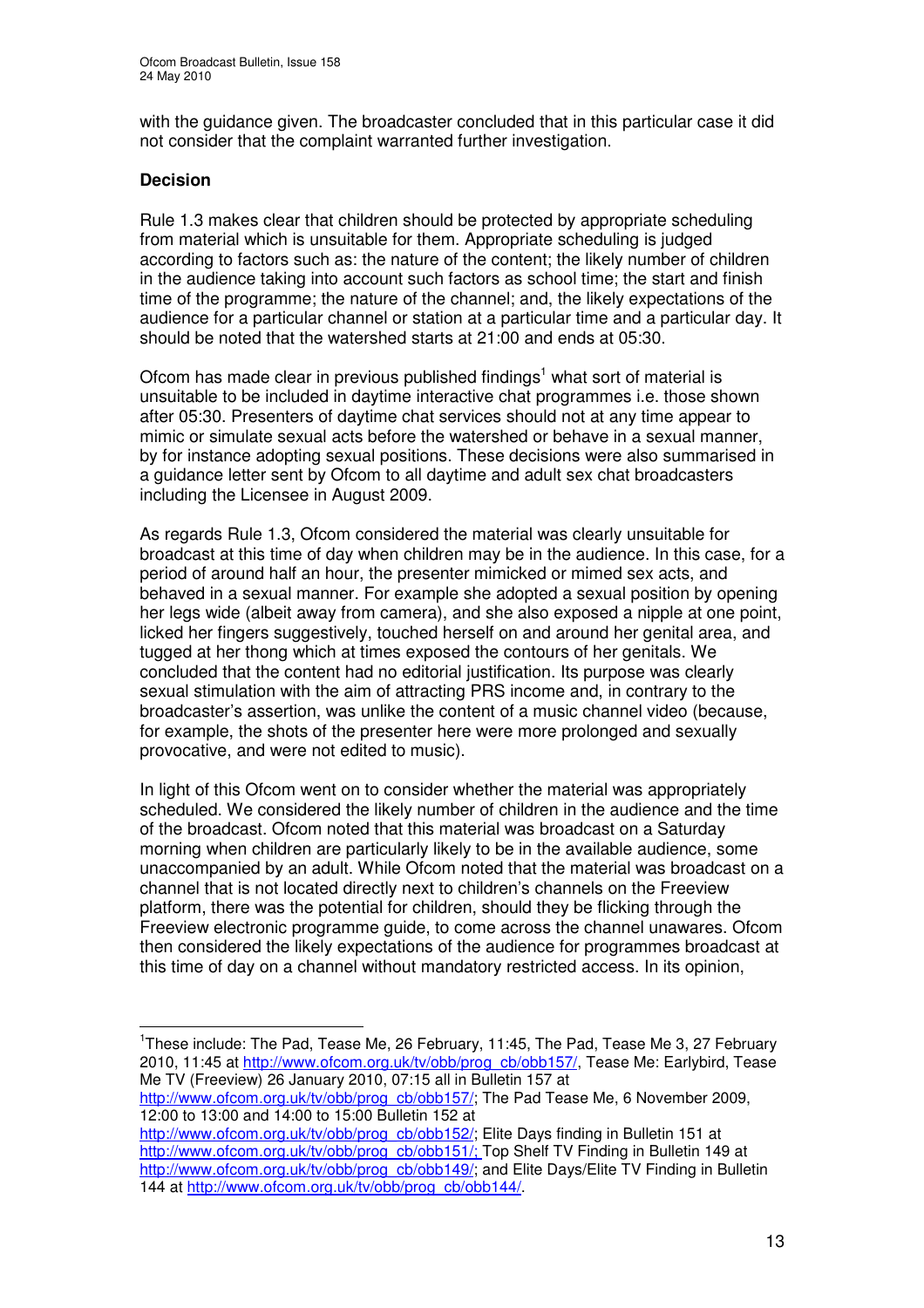viewers would not expect to come across such material on this channel or any other unencrypted channel at this time.

Taking into account the factors above, Ofcom concluded that the material was unsuitable for children and not appropriately scheduled so as to protect them from it. Therefore the content breached Rule 1.3 of the Code.

Ofcom noted the broadcaster's assertion that Ofcom had said in other previous cases that this channel was adequately separated from children's channels on the Freeview service. Ofcom accepts that there is some separation of chat channels from children's channels on Freeview. However, Ofcom considers that this separation does not adequately protect children from material that is unsuitable for them.

Ofcom then went on to consider the broadcast against Rule 2.3 of the Code and whether the Licensee applied generally accepted standards. This Rule requires material which may cause offence to be justified by the context. Context includes factors such as: the service on which the material is broadcast and the time of broadcast; the likely expectation of the audience; the extent to which the nature of the content can be brought to the attention of the potential audience; and, the effect of the material on viewers who may come across it unawares.

Ofcom noted the broadcaster's assertion that the material was suitably limited for broadcast at this time of day and that the presenter's movements were not sexually provocative and that her open legs were facing away from the camera. However, as detailed earlier, the presenters outfit barely covered her genital area and her actions (for example, tugging at her g-string and fondling herself on and around her genital area, gyrating her hips, opening her legs wide, rubbing her breasts and exposing a nipple) were clearly for the purposes of sexual stimulation. In Ofcom's opinion this material was capable of causing offence. It therefore required justification by the context.

When broadcasting in the early morning around 07:15, *Tease Me: Earlybird* is a daytime chat service broadcast into viewers' homes without mandatory access restrictions, pre-watershed and on the Freeview platform. Ofcom considered, in particular, the likely expectations of the audience and the effect of the material on viewers who may come across it unawares. In Ofcom's view, audiences at this time of day for services available without mandatory restricted access like those on Freeview would not expect to see sexual imagery of this relatively strong nature to be broadcast. The strength of this particular material went beyond the expectations of the majority of viewers of a daytime chat service.

Taking into account the factors detailed above, in Ofcom's view the material broadcast at this time on this service exceeded generally accepted standards and was in breach of Rule 2.3 of the Code.

Ofcom is presently considering the imposition of a statutory sanction against Bang Media (London) Limited and Bang Channels Limited for material transmitted between 20 June and 25 November 2009. In light of Bang Media and Bang Channels Limited's serious and/or repeated breaches of the Code and Condition 11 of their licences and their continued transmission of content which appears similar in nature to that which had been found in breach of the Code, Ofcom issued them with a Direction on 12 March 2010.

As a result of the serious and/or repeated nature of the breach recorded in this current finding, and those recorded against Bang Channels Limited and Bang Media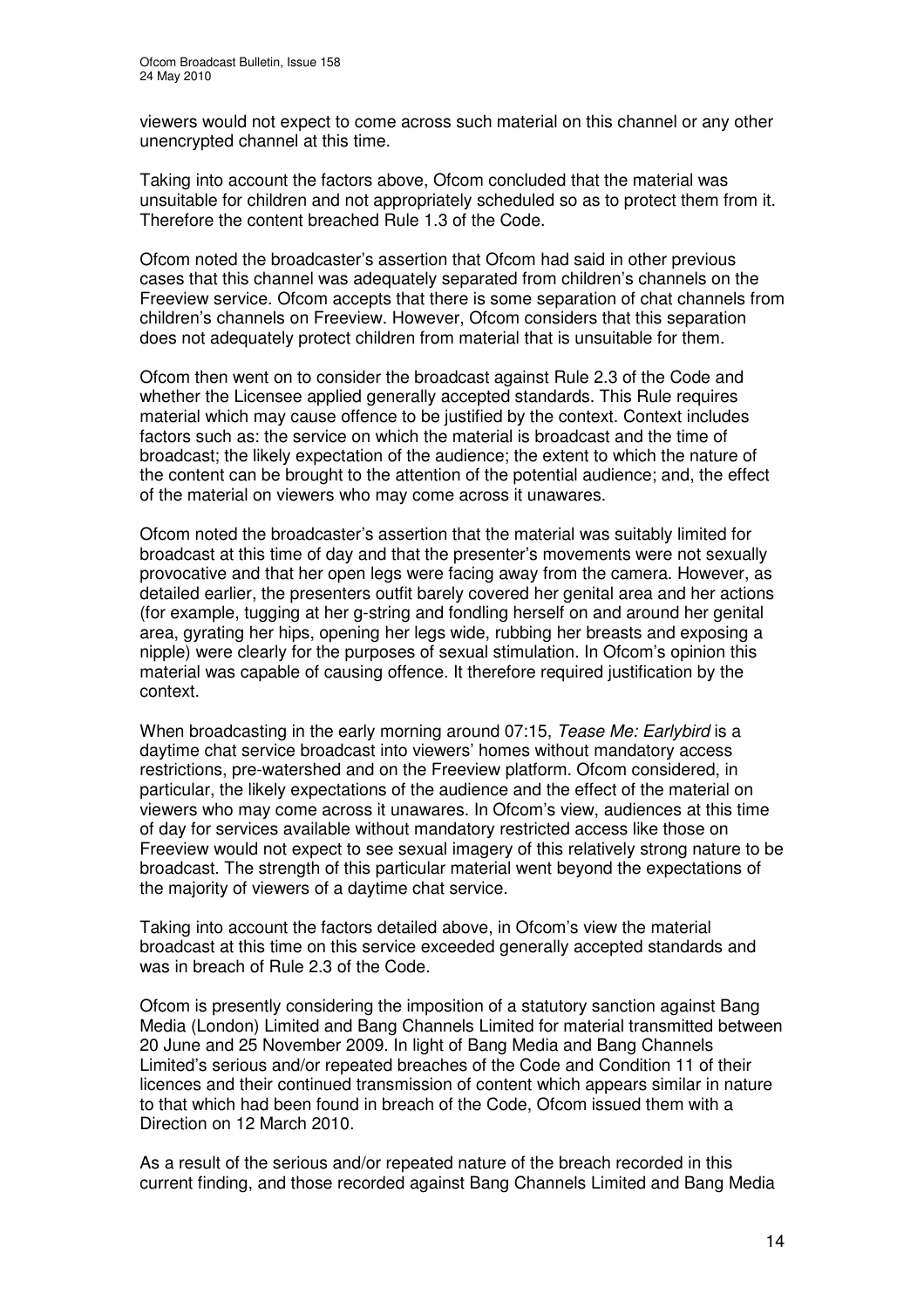(London) Ltd elsewhere in this Bulletin and in Bulletin 157, the Licensee is put on notice that this present contravention of the Code is also being considered for statutory sanction.

## **Breaches of Rules 1.3 and 2.3**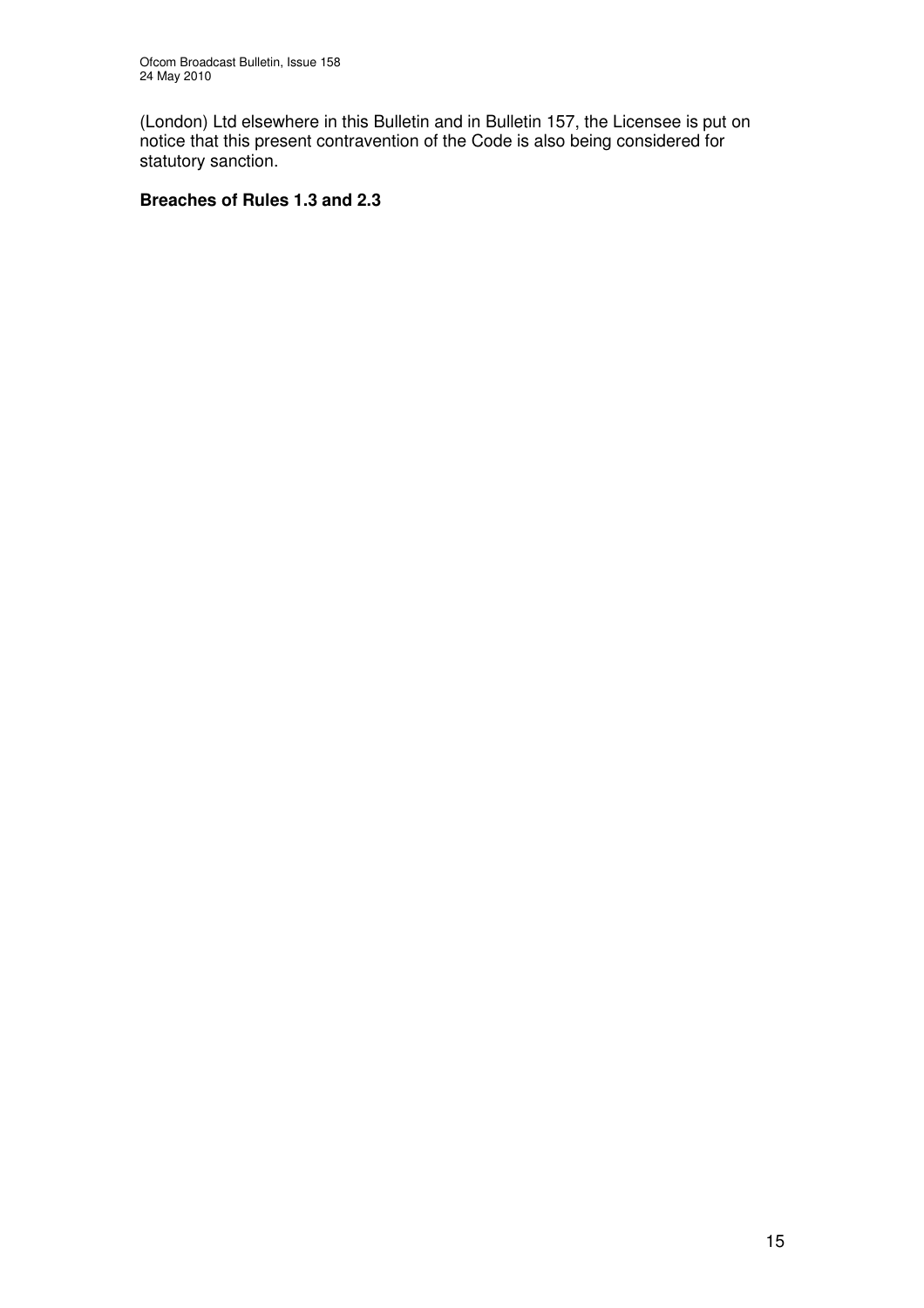# **In Breach**

# **Tease Me: Earlybird**

*Tease Me TV (Freeview), 15 February 2010, 05:30*

## **Introduction**

*Tease Me: Earlybird* is a televised daytime interactive chat programme broadcast without mandatory restricted access. Viewers are invited to contact onscreen female presenters via premium rate telephony services ("PRS"). The presenters generally dress and behave in a provocative and/or flirtatious manner. It is part of the service known as Tease Me TV which is broadcast between 03:00 and 09:00 and located on Freeview at channel number 98. Tease Me TV on the Freeview platform is owned and operated by Bang Media (London) Ltd ("Bang Media" or "the Licensee"). Prewatershed, the channel broadcasts programmes based on interactive chat. Postwatershed, the licensee transmits adult sex chat services. All of this programming is available without mandatory restricted access.

A viewer complained that the content shown during the *Tease Me: Earlybird* programme of 15 February 2010 between 05:30 and 09:00 showed "semi-naked ladies on display". The complainant believed this content was inappropriate for broadcast at this time of day on this channel.

Ofcom viewed the material broadcast between 05:30 and 09:00 and noted that the presenter was wearing a black bra and G-string, and black fishnet stockings with suspenders. Throughout the three and half hour broadcast the presenter adopted various sexual positions for prolonged periods of time, including: kneeling with her legs wide open to camera; lying on her side and back with her legs open; lying on her front with her legs open and while doing so positioning her buttocks to camera; and kneeling on all fours. While in these positions the presenter repeatedly gyrated her pelvis and buttocks as though miming sexual intercourse. The presenter also repeatedly touched and stroked her body, including her legs and buttocks.

Ofcom asked Bang Media for its comments on the broadcast in respect of Rule 1.3 (children must be protected by appropriate scheduling from material that is unsuitable for them).

#### **Response**

Bang Media said that the material was appropriately scheduled so as to provide adequate protection for children. It stated that the position of the Tease Me TV channel on the Freeview platform provides adequate separation from children's channels and therefore protection for the under 15s, which amounts to appropriate scheduling. The Licensee referred to previous cases in which it alleged Ofcom had said that, because the content of this channel was adequately separated from children's channels on the Freeview platform, there was no contravention of the Code.

Bang Media also stated that parental controls are available on Freeview set top boxes, which provide further protections. The licensee referred to recent research by the Association for Interactive Media and Entertainment (AIME), which it said suggests that 90% of Freeview set top boxes on the market come with built in parental controls.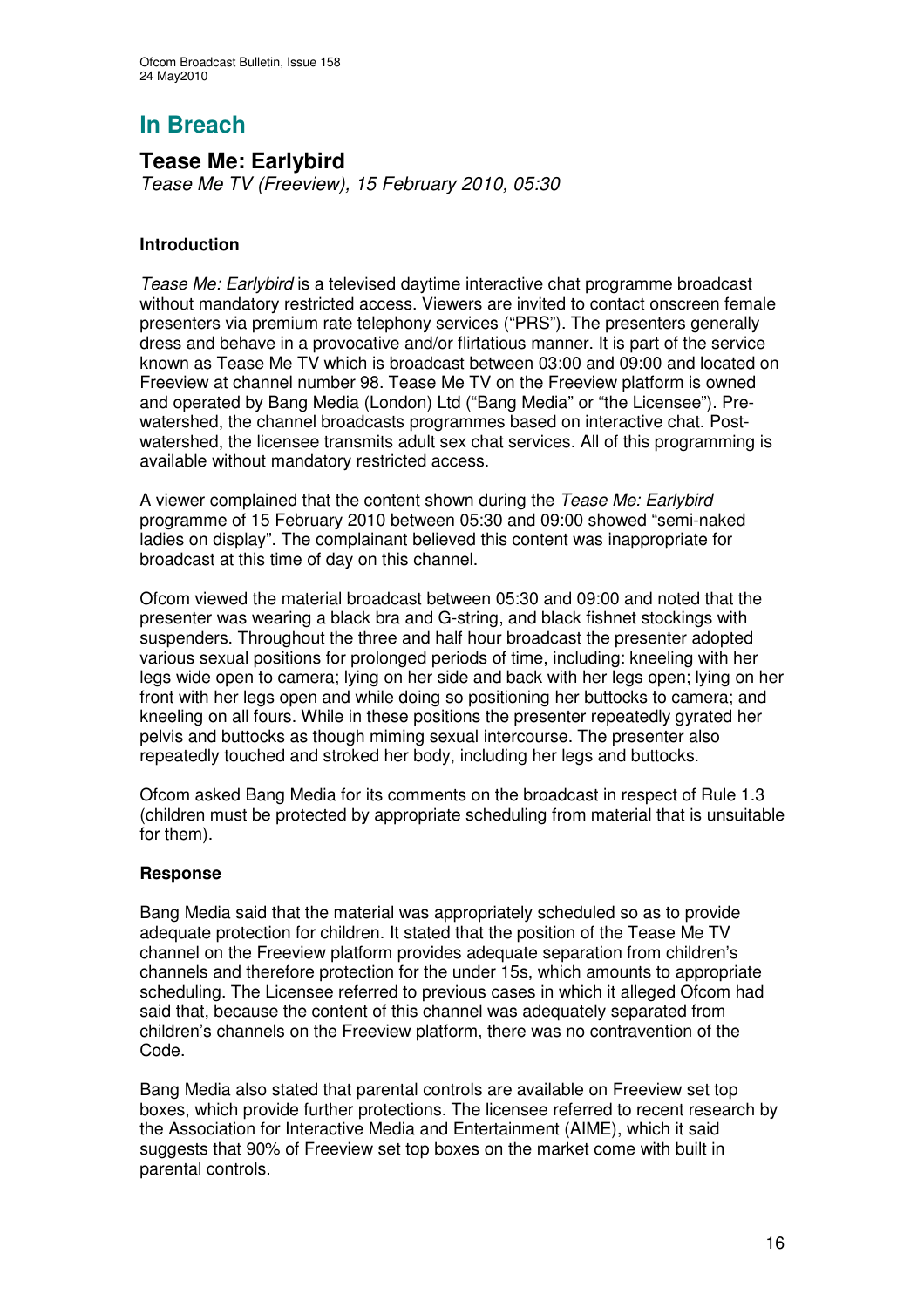The licensee said that in light of the above the programme did not breach Rule 1.3 of the Code.

#### **Decision**

Rule 1.3 makes clear that children should be protected by appropriate scheduling from material which is unsuitable for them. Appropriate scheduling is judged according to factors such as: the nature of the content; the likely number of children in the audience taking into account such factors as school time; the start and finish time of the programme; the nature of the channel; and, the likely expectations of the audience for a particular channel or station at a particular time and a particular day. In particular, it should be noted that the watershed starts at 21:00 and ends at 05:30.

Ofcom has made clear in previous published findings<sup>1</sup> what sort of material is unsuitable to be included in daytime interactive chat programmes. In the context of daytime interactive chat programmes where the presenters generally dress and behave in a provocative and/or flirtatious matter for extended periods in order to solicit PRS calls, the presenters should not for example appear to mimic or simulate sexual acts. These decisions were also summarised in a guidance letter sent by Ofcom to daytime and adult sex chat broadcasters in August 2009. Some of these findings involved Bang Media.

In Ofcom's view the material, broadcast before the watershed was clearly unsuitable for children. During this broadcast the female presenter was wearing very little clothing and also adopted various sexual positions for prolonged periods of time. In particular, she was shown kneeling on all fours, and lying on her front with her legs open and buttocks positioned to camera. While in these positions she behaved in a sexual manner by repeatedly gyrating her pelvis and buttocks as though miming sexual intercourse. During this time she also repeatedly touched and stroked her body. In Ofcom's opinion the imagery shown to viewers had no editorial context other than sexual stimulation. The behaviour of the presenter and her skimpy clothing were intended to be sexually provocative in nature and were not suitable to promote daytime chat. The images were therefore not editorially justified for broadcast at this time.

Ofcom went on to review whether this unsuitable material was appropriately scheduled. Ofcom considered the likely number of children in the audience and the time of the broadcast. Ofcom noted that this material was broadcast at a time when children were likely to be getting ready for school and may have been watching television, some unaccompanied by an adult. While Ofcom noted that the material was broadcast on a channel that is not located directly next to children's channels on the Freeview platform, there was the potential for children, should they be flicking through the Freeview electronic programme guide, to come across the channel

**<sup>1</sup>** These include: The Pad, Tease Me, 26 February, 11:45, The Pad, Tease Me 3, 27 February 2010, 11:45 at http://www.ofcom.org.uk/tv/obb/prog\_cb/obb157/, Tease Me: Earlybird, Tease Me TV (Freeview) 26 January 2010, 07:15 all in Bulletin 157 at

http://www.ofcom.org.uk/tv/obb/prog\_cb/obb157/; The Pad Tease Me, 6 November 2009, 12:00 to 13:00 and 14:00 to 15:00 Bulletin 152 at

http://www.ofcom.org.uk/tv/obb/prog\_cb/obb152/; Elite Days finding in Bulletin 151 at <u>http://www.ofcom.org.uk/tv/obb/prog\_cb/obb151/Issue151.pdf;</u> Top Shelf TV Finding in Bulletin 149 at http://www.ofcom.org.uk/tv/obb/prog\_cb/obb149/; and Elite Days/Elite TV Finding in Bulletin 144 at http://www.ofcom.org.uk/tv/obb/prog\_cb/obb144/.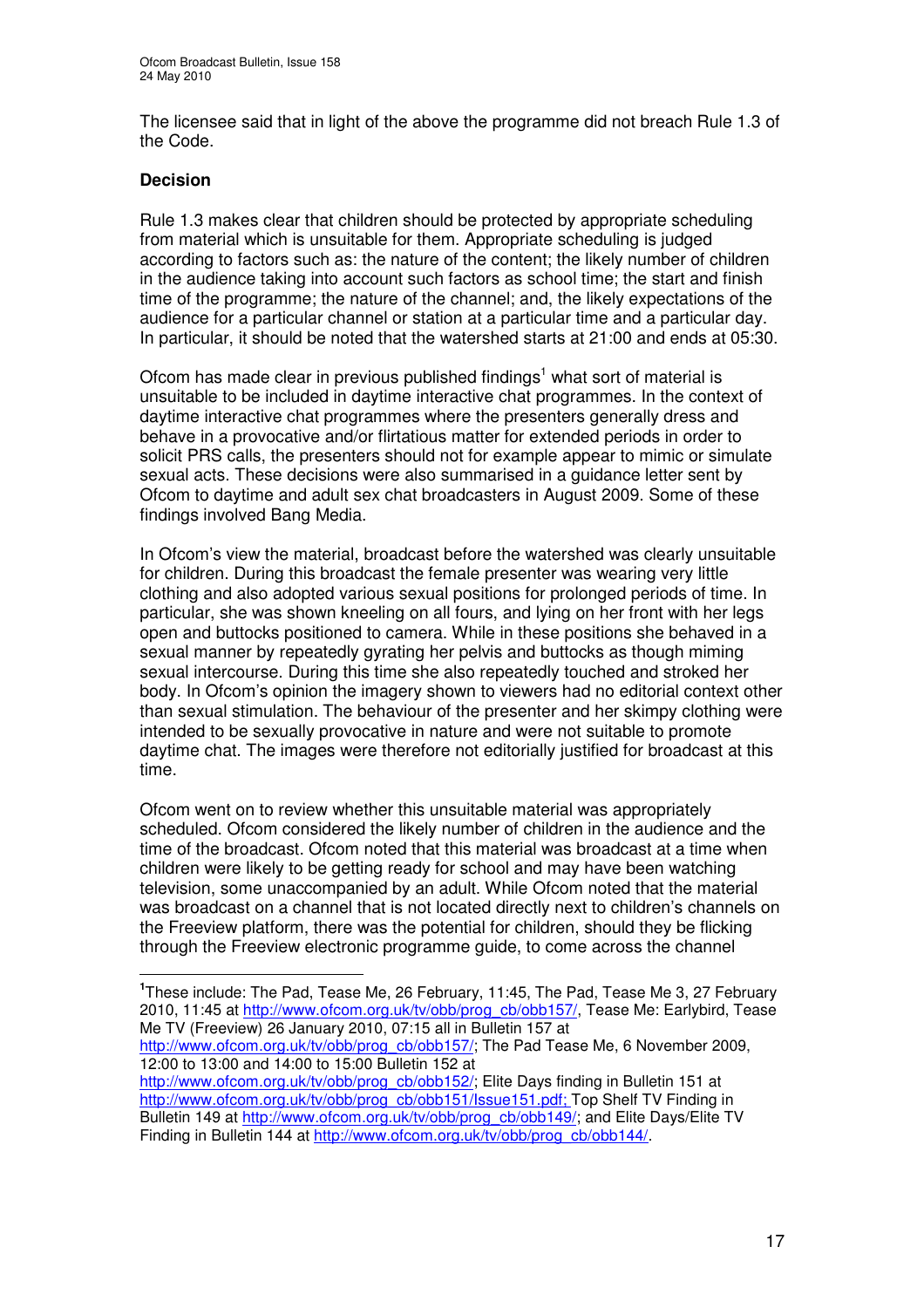unawares. Ofcom then considered the likely expectations of the audience for programmes broadcast at this time of day on a channel without mandatory restricted access. In its opinion, viewers would not expect to come across such material on this channel or any other unencrypted channel at this time.

Taking into account the factors above, Ofcom concluded that the material was clearly unsuitable for children and not appropriately scheduled so as to protect them from it. Therefore the content breached Rule 1.3 of the Code.

Ofcom noted the broadcaster's assertion that Ofcom had said in other previous cases that this channel was adequately separated from children's channels on the Freeview service. Ofcom accepts that there is some separation of chat channels from children's channels on Freeview. However, Ofcom considers that this separation does not adequately protect children from material that is unsuitable for them.

. Ofcom also noted the broadcaster's comments that parental controls are available on Freeview set top boxes and its reference to recent research carried out by AIME. While Ofcom recognises that it may be the case that a majority of Freeview set top boxes do now have voluntary parental controls, Ofcom research<sup>2</sup> shows that only "around one in three households with a multichannel television service have set these [access] controls (34%)". Ofcom therefore does not consider that the existence of parental controls on set top boxes offers enough protection to under-eighteens from viewing unsuitable material of this nature. In any event, broadcasters, under the Code, are required to observe the watershed.

Ofcom is presently considering the imposition of a statutory sanction against Bang Media (London) Limited and Bang Channels Limited for material transmitted between 20 June and 25 November 2009. In light of Bang Media and Bang Channels Limited's serious and/or repeated breaches of the Code and Condition 11 of their licences and their continued transmission of content which appears similar in nature to that which had been found in breach of the Code, Ofcom issued them with a Direction on 12 March 2010.

As a result of the serious and/or repeated nature of the breach recorded in this current finding, and those recorded against Bang Media and Bang Channels Limited elsewhere in this Bulletin and in Bulletin 157, the Licensee is put on notice that this present contravention of the Code is also being considered for statutory sanction.

## **Breach of Rule 1.3**

 $2$  UK children's media literacy at:

http://www.ofcom.org.uk/advice/media\_literacy/medlitpub/medlitpubrss/uk\_childrens\_ml/full\_r eport.pdf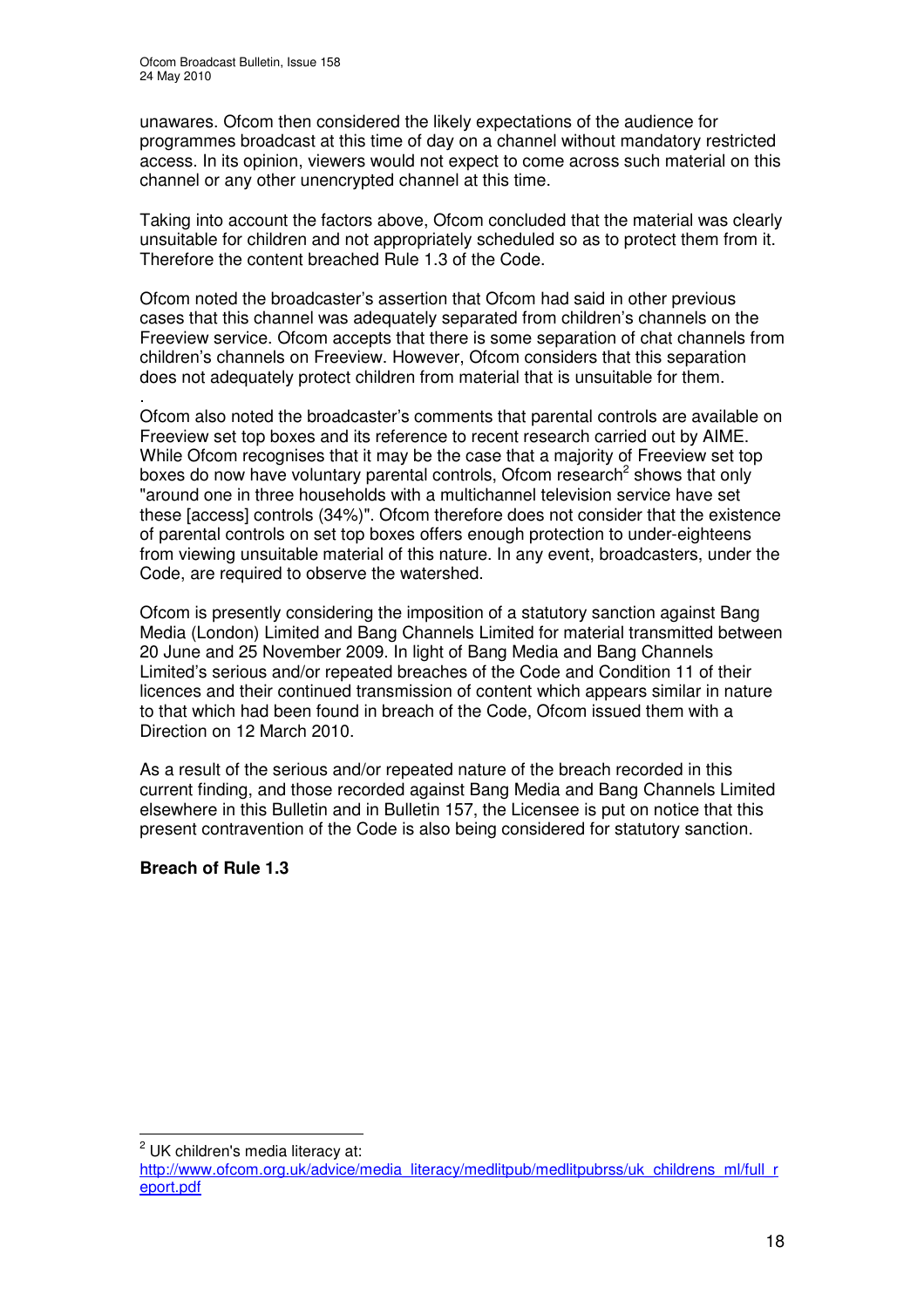# **In Breach**

# **Special Message**

*AT, 17 September 2009, 20:39*

## **Introduction**

AT provides a general entertainment television service broadcast in Urdu and English.

Two viewers were concerned that AT broadcast an extended appeal, *Special Message*, over a number of days, to raise £300,000 "to save" two orphans. One complainant believed the funds raised were likely to be given to criminals. The other complainant suspected the appeal was not for a registered charity.

The programme was presented in Urdu and we therefore obtained a full translation. Having considered this, Ofcom identified two issues of concern:

- the status of the broadcast appeal; and
- an on-air reference to a complaint received by Ofcom.

#### Status of the broadcast appeal

The studio guest sought donations from viewers and responded to viewers' live telephone calls. Details of a bank account were broadcast on screen but viewers were not told on behalf of what organisation donations were being sought. No information appeared to be provided on air to explain how viewers' donations would help two orphaned girls that had been mentioned.

Rule 10.13 of the Code states:

"Charity appeals that are broadcast free of charge are allowed in programmes provided that the broadcaster has taken reasonable steps to satisfy itself that:

- the organisation concerned can produce satisfactory evidence of charitable status, or, in the case of an emergency appeal, that a responsible public fund has been set up to deal with it; and
- the organisation concerned is not prohibited from advertising on the relevant medium."

Ofcom therefore asked AT to provide a full schedule of when the appeal was broadcast on the channel and, with regard to Rule 10.13 of the Code, the following details:

- the organisation for which the appeal was broadcast;
- the action taken by AT, prior to the broadcast of the appeal, to satisfy itself of the charity's / emergency appeal's status;
- the holder of the bank account screened during the broadcast; and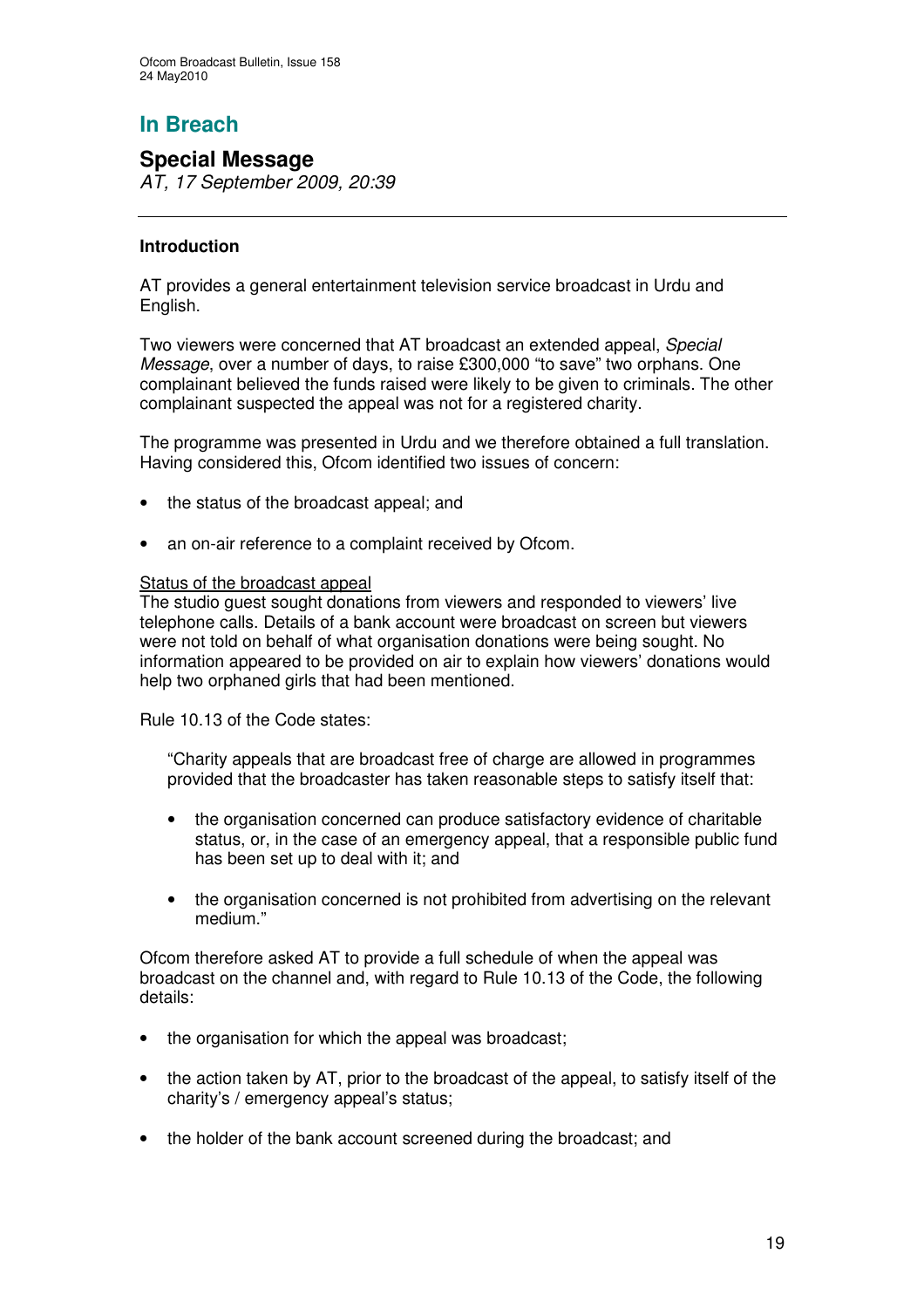• confirmation of whether donated funds were intended to be used to secure the release of kidnapped children and, if so, to whom the funds were ultimately to be given.

#### On-air reference to a complaint received by Ofcom

During the broadcast the studio guest stated that a complainant to Ofcom had said *"that on this TV, an appeal is being made to save orphan girls, it should not be allowed"*, adding, *"So Ofcom have written to me to ask me – saying OK this is fine…"*

At the time of broadcast, Ofcom had already requested from AT a recording of the appeal it had broadcast the previous day (16 September 2009) and the broadcaster was therefore aware of the complaint in question.

Rule 2.2 of the Code states, among other things, that:

"…portrayals of factual matters must not materially mislead the audience."

With regard to this rule, Ofcom asked AT:

- what the studio guest meant when he referred to *"Ofcom … saying OK this is fine…"*; and
- why he said it.

#### **Response**

#### Status of the broadcast appeal

AT said that it was unable to provide a full schedule of when the appeal was broadcast on the channel, as 90% of its studio equipment had recently been stolen.

The broadcaster added that the broadcast appeal was "made for" (i.e. on behalf of) an individual, who it named and who it said was currently in a village near Pashawar (in North-West Frontier Province), Pakistan.

AT did not respond further, with regard to Rule 10.13 of the Code.

On-air reference to a complaint received by Ofcom AT did not respond, with regard to Rule 2.2 of the Code.

#### **Decision**

#### Status of the broadcast appeal

Ofcom noted the circumstances in which AT said it had had lost its studio equipment. However, we could see no connection between this event and the broadcaster's inability to provide a broadcast schedule for the appeal in question.

Broadcasters may conduct in programmes, and free of charge, appeals for legitimate charities or publicly-recognised emergencies.

However, in this instance, from the information provided by the broadcaster, the beneficiary of the broadcast appeal appeared to be a private individual. Further, AT provided no evidence or assurance that it had taken any steps to satisfy itself that the beneficiary: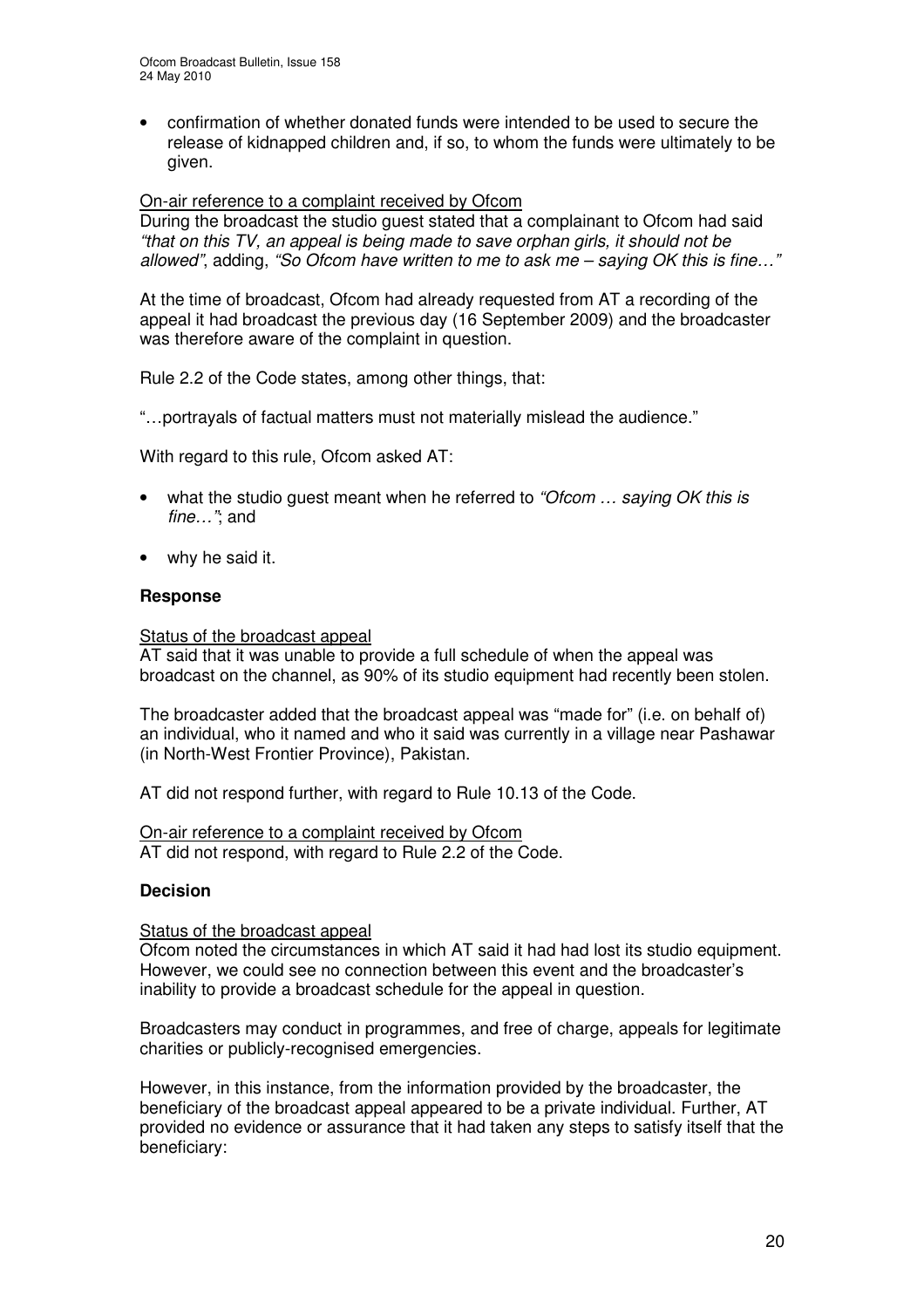- was not prohibited from advertising on television; and
- had charitable status; or
- was an emergency appeal for which a responsible public fund had been set up.

The broadcast was therefore in breach of Rule 10.13 of the Code.

#### On-air reference to a complaint received by Ofcom

In the absence of any response from the broadcaster on this issue, Ofcom was unclear why the studio guest had referred to the complaint about which we had sought a recording from the broadcaster. However, whatever the purpose of this reference, Ofcom considered that the studio guest's additional comment (i.e. *"Ofcom … saying OK this is fine…"*) was likely to be understood by viewers as an endorsement of the broadcast appeal's legitimacy.

Ofcom does not approve editorial content for broadcast. In this instance, the broadcaster was aware that Ofcom was not in a position to provide a view that such an appeal was in accordance with its rules, as it knew we were investigating a complaint on the matter.

As stated in Ofcom's guidance to Rule 2.2, the rule is "designed to deal with content that materially misleads the audience so as to cause harm and offence."

In Ofcom's view, AT's inaccurate portrayal of this issue had the potential to mislead viewers that the appeal had been endorsed, in some form, by its regulator. Given that some on-air callers had expressed doubt about the appeals, Ofcom considered that the inaccurate portrayal of this matter may have encouraged viewers to donate to the broadcast appeal who would not otherwise have done so. In materially misleading the audience in this way, the broadcast was likely to cause harm and was in breach of Rule 2.2 of the Code.

Ofcom is particularly concerned by the serious nature of these breaches, in which financial donations were being sought from the audience, with the potential for viewers to be materially misled. Ofcom therefore puts the broadcaster on notice that, should any similar breaches recur in future, it is likely to consider further regulatory action.

#### **Breaches of Rules 2.2 and 10.13**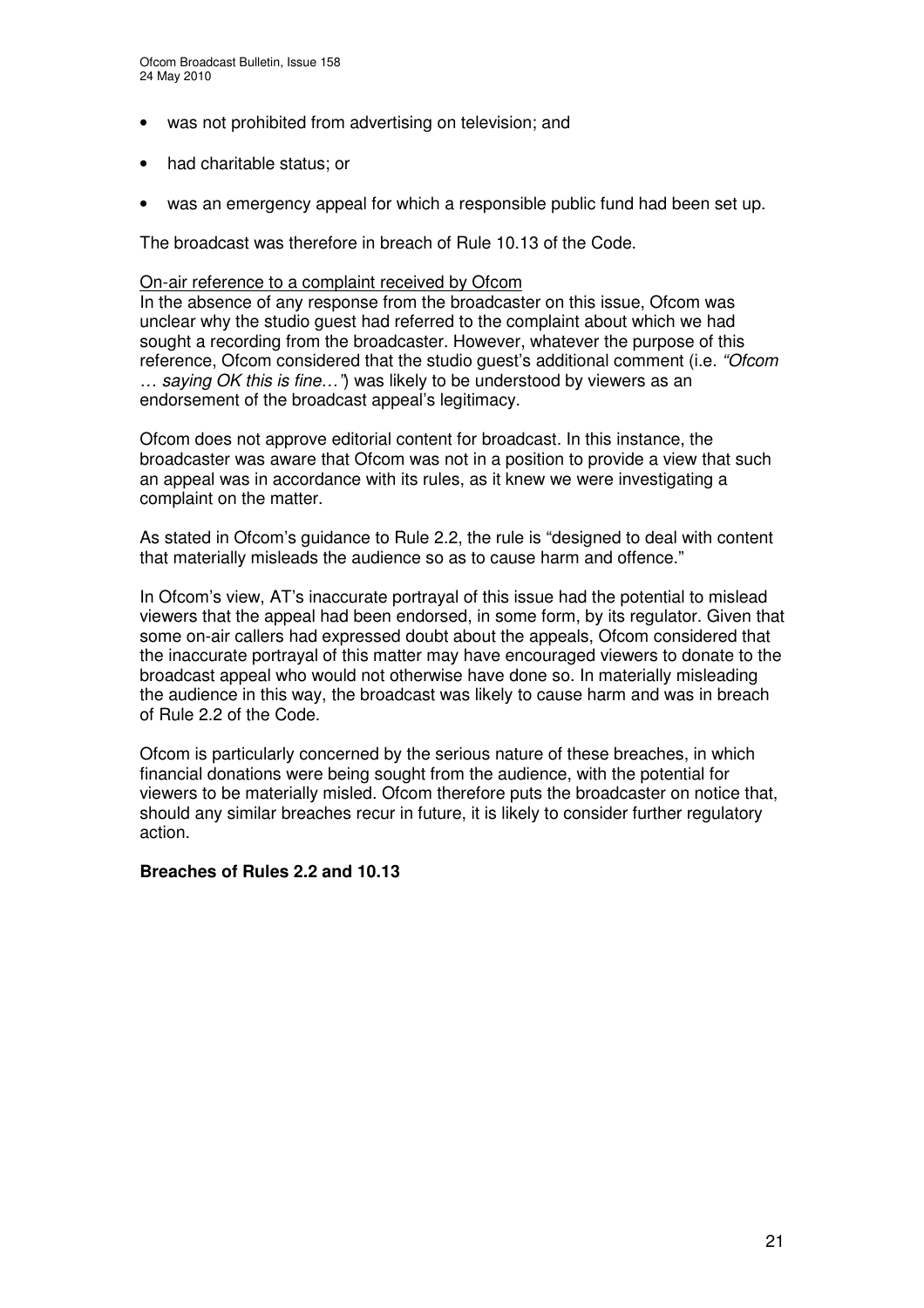# **In Breach**

# **CNN YouTube Debate on Climate Change**

*CNN International, 16 December 2009, 20:00*

## **Introduction**

The CNN International channel broadcasts news, current affairs and business programming as well as documentaries on the cable, satellite and Digital Terrestrial Television (Freeview) platforms.

Turner Broadcasting System Europe Limited holds the Television Licensable Content Service (TLCS) licence for the broadcast of CNN International on both the cable and satellite platforms. On the Freeview platform, Turner Entertainment Networks International Limited holds the Digital Television Programme Service (DTPS) licence.

Turner Broadcasting System Europe Limited and Turner Entertainment Networks International Limited are both owned by the same parent company, and is referred here as "Turner".

*CNN YouTube Debate on Climate Change* was sponsored by Siemens. The hourlong debate was broadcast from Copenhagen, Denmark, during the period that the United Nations Copenhagen Climate Change Summit <sup>1</sup> was being held. The programme consisted of videos which members of the public had uploaded via YouTube. The videos shown on the programme were a mixture of songs, poems and views about climate change as well as questions for the panellists.

The four panellists in the studio were:

- Yvo De Boer, Executive Secretary of the United Nations Framework Convention on Climate Change;
- Daryl Hannah, actress:
- Thomas Freidman, New York Times columnist and author of 'The World is Flat' and 'Hot, Flat & Crowded'; and
- Bjorn Lomborg, Director of the Copenhagen Consensus Centre and author of 'Cool It: The Skeptical Environmentalist's Guide to Global Warming'.

During the programme, Kofi Annan, former UN Secretary General and Chairman of the African Progress Panel, was brought into the studio debate from Geneva, Switzerland via a satellite link.

A viewer objected to the programme being sponsored because "the debate centred on many aspects of current politic [sic], public and industrial controversy, subjects that were heavily featured in news broadcasts during that week and which could only be considered to be current affairs – therefore not eligible for sponsorship".

Ofcom noted that questions put to the panel via YouTube included<sup>2</sup>:

<sup>&</sup>lt;sup>1</sup> The Climate Summit was held in Copenhagen between 7 and 18 December 2009.

 $^{2}$  These questions are a summary of those put to the panel by the presenter and prompted by the viewer videos. They are not quotations.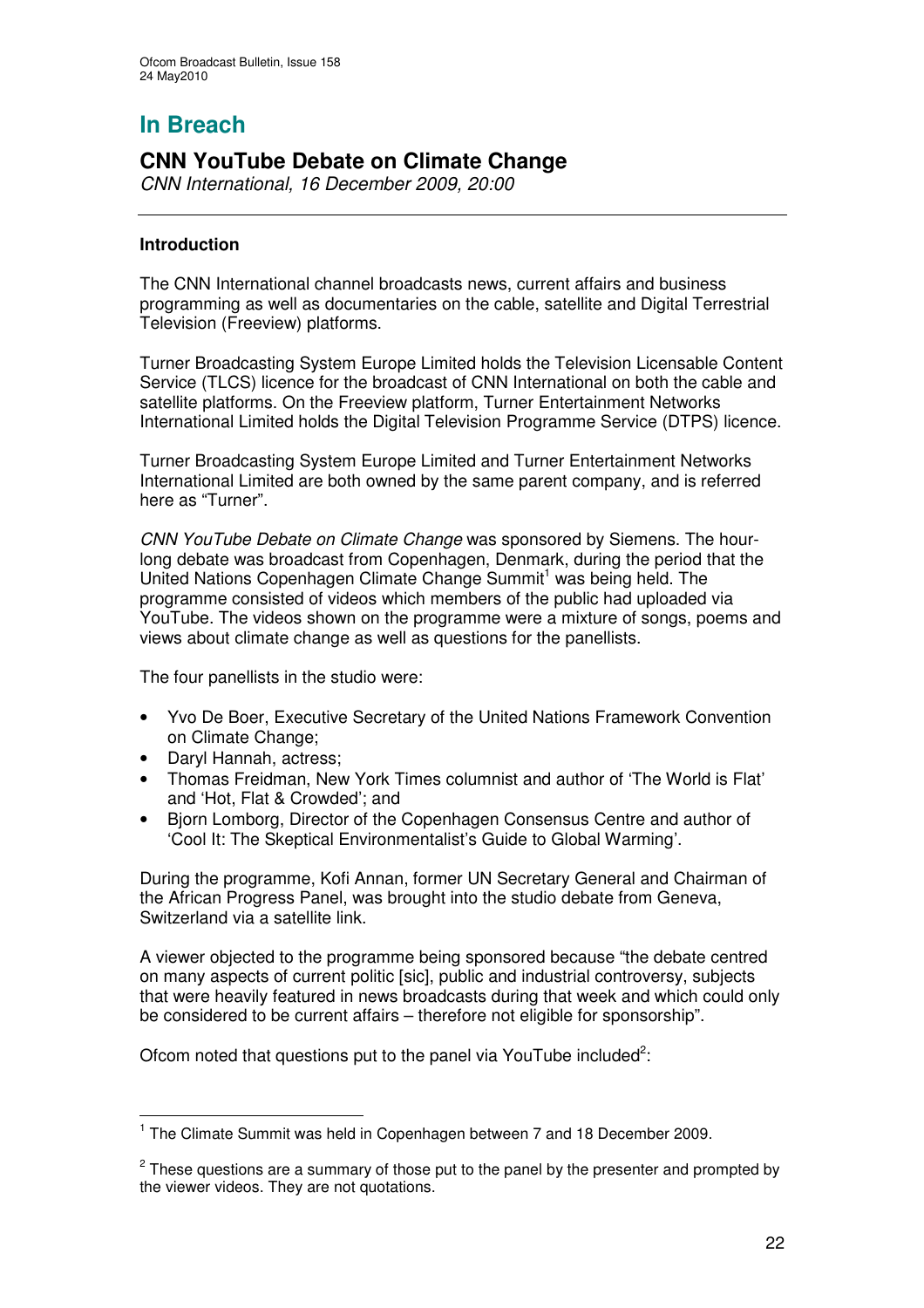- How important is a deal on climate change and how seriously are world leaders taking the issue of climate change?
- Why don't people acknowledge the evidence that suggests that climate change is not caused by humans?
- Will there be penalties for countries which do not meet their targets to reduce CO2 emissions? / How would the world police any agreement?
- How many African leaders were invited to the UN Climate Summit in Copenhagen?
- What can Africa do to help itself in relation to climate change?
- People from poorer nations are demanding action from world leaders, are they getting it?
- How valid is a global carbon tax? / Why are individuals taxed rather than the giant corporations?
- People feel disenfranchised in relation to climate change how do we get them more involved?

Ofcom also noted that throughout the programme there were various references to YouTube, including:

- The presenter informing the audience: *"Hello and welcome to our programme – the CNN YouTube Debate on Climate Change…this is a little different to the forums that most of you will have been used to seeing. I will be moderating but I won't be asking the questions. Through our partnership with YouTube, everyone around the globe has had the chance to be a part of this discussion."*
- The name of the programme *CNN YouTube Debate on Climate Change* which included the YouTube logo was displayed on one wall of the set and also on a television screen between the presenter and the panel at times when this screen was not being used to show videos. The name of the programme with the YouTube logo also appeared continuously in a digital on-screen graphic in the bottom right-hand corner of the screen.
- The videos uploaded via YouTube appeared on a full screen mocked-up YouTube page, which displayed in the search bar the name of the person who had uploaded the video. Green graphic footprints were shown across the page to reflect the green footprints used on the set and in other on-screen graphics.

Ofcom asked Turner for its comments on the programme with regards to Rule 9.1 of the Code which states that news and current affairs programmes may not be sponsored.

In relation to the visual and verbal references to YouTube throughout the programme, Ofcom asked Turner for its comments with regard to Rule 10.5 of the Code which states that product placement is prohibited.

#### **Response**

#### Rule 9.1

Turner said that in its opinion the *CNN YouTube Debate on Climate Change* was not a current affairs programme. Turner continued that the debate was associated with climate change which it considered falls within "the lifestyle genre" rather than the current affairs genre. The broadcaster argued that the "foundation for the discussion was the personal opinions of ordinary citizens from around the world – as submitted in videos to a specific CNN area on the YouTube channel. There were personal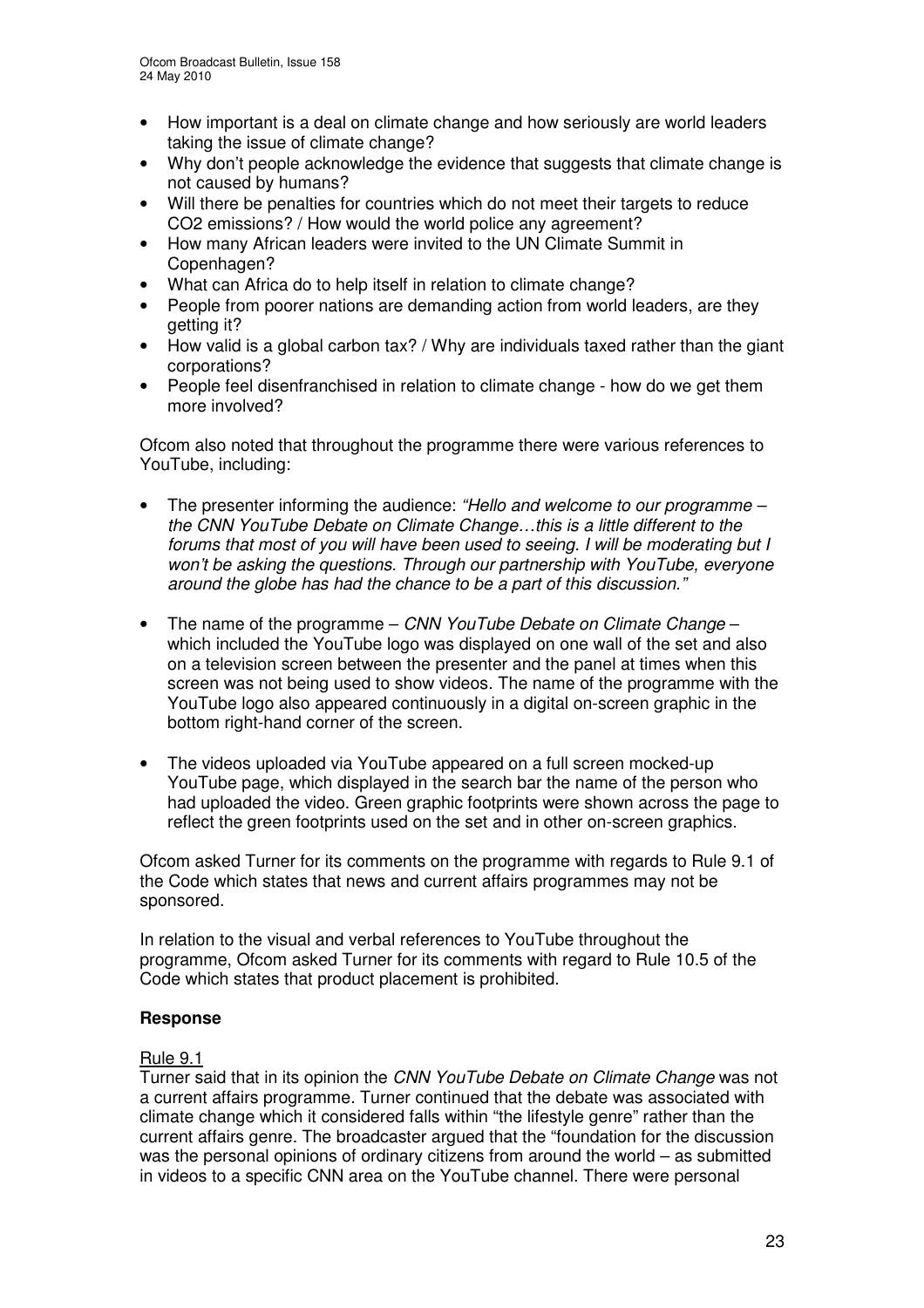statements, poems, musical adaptations from a wide range of people from around the world and these thoughts provided the focus/questions/ideas for the panel discussion."

#### Rule 10.5

Turner informed Ofcom that the programme was not sponsored by YouTube, "there was no commercial relationship between YouTube and the programme. Neither was there any influence to the editorial content of the programme by YouTube".

The broadcaster explained that the public were invited to participate in the event via the YouTube platform and that was how the content and information for the debate was obtained. Turner said that the references to YouTube within the programme were to inform the viewer of this relationship and were "consistent with the common practice in factual programme production with regard to information providers". Turner added that "complete transparency [was] necessary to show how the video clips were obtained and selected."

Turner said that no undue prominence was given to any product or service within the programme and that all third party brand references were editorially justified. Turner added that "no product was placed within the programme".

Having considered Turner's submission, Ofcom requested from Turner a copy of any contractual agreements that existed between CNN and Google (the owner of YouTube).

The contract provided by the broadcaster set out the format of the programme, how it would be publicised and promoted, and the responsibilities assigned to each party. There was no financial element to the contract, rather it provided mutual benefits to each party. Ofcom noted, in particular, that in exchange for the promotion of the programme on the Google and YouTube websites, and the provision of the YouTube platform, CNN committed to providing Google and YouTube with extensive visual branding references during the programme. As a result, CNN agreed to:

- "prominently integrate YouTube and Google branding the COP15<sup>3</sup> Townhall Event 4 set"; and
- "ensure that when each YouTube harvested question is played to the audience, panellists and on television, each such question will be in a 'frame' with the YouTube logo prominently displayed as part of the graphic."

Turner subsequently explained that this contract had been based on an agreement with Google/YouTube that had been used previously for other feeds of the CNN International service that are not licensed by Ofcom. The broadcaster stated that in this subsequent use of the contract, "the fact that the programme was intended for an Ofcom licensed feed was overlooked and so no express reference to compliance with the Broadcast Code was included".

Turner went on to state that "despite what the contract provided", the programme had been subject to CNN's compliance checks, and the opinion of the CNN production

 $3$  COP15 stands for the 15<sup>th</sup> meeting of the Conference of the Parties to the United Nations Framework Convention on Climate Change.

<sup>&</sup>lt;sup>4</sup> COP15 Townhall Event was the working title of the programme.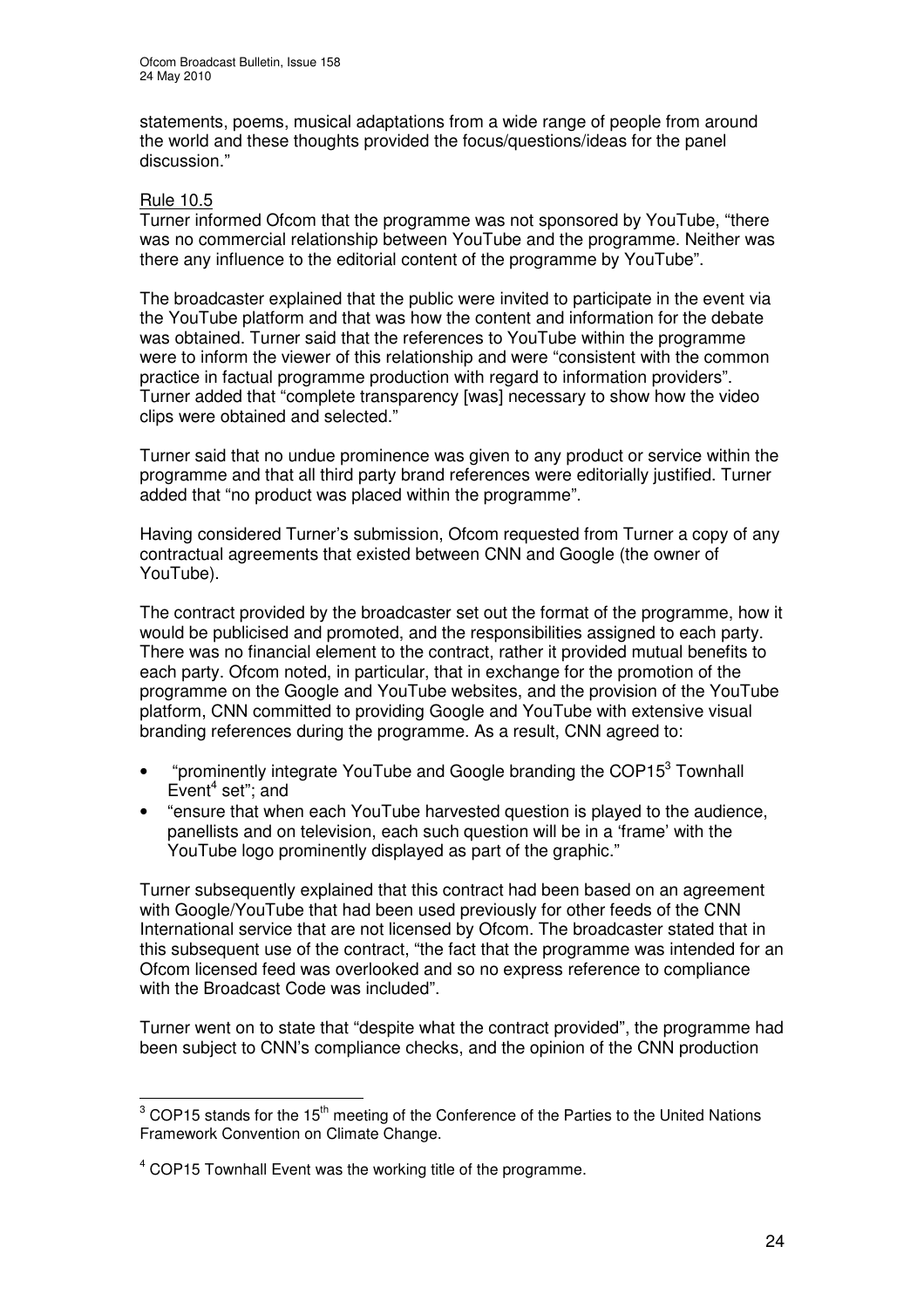staff who had checked the programme was that the references to YouTube "as an information provider" did not constitute undue prominence.

## **Decision**

## Rule 9.1

Rule 9.1 of the Code prohibits news and current affairs programmes on television from being sponsored. This rule is directly derived from the requirements of the Audiovisual Media Services (AVMS) Directive<sup>5</sup>. It supports the important principle of editorial independence and impartiality in news and current affairs. A broadcaster's editorial control over the content of its news and current affairs programming should not be, or appear to be, compromised.

The Code states:

"A current affairs programme is one that contains explanation and analysis of current events and issues, including material dealing with political or industrial controversy or with current public policy."

Ofcom did not accept Turner's submission that the debate fell within the genre of "lifestyle" programming, rather than the current affairs genre. Ofcom noted that as well as the "personal statements, poems, musical adaptations", the videos played during the programme also contained specific questions for the panel to debate such as 6 :

- How important is a deal on climate change and how seriously are world leaders taking the issue of climate change?
- Why don't people acknowledge the evidence that suggests that climate change is not caused by humans?
- Will there be penalties for countries which do not meet their targets to reduce CO2 emissions? / How would the world police any agreement?
- How many African leaders were invited to the UN Climate Summit in Copenhagen?
- What can Africa do to help itself in relation to climate change?
- People from poorer nations are demanding action from world leaders, are they getting it?
- How valid is a global carbon tax? / Why are individuals taxed rather than the giant corporations?
- People feel disenfranchised in relation to climate change how do we get them more involved?

The panel debated the answers to these questions about climate change during the period in which the UN Copenhagen Climate Change Summit was being held. The summit was a topic of extensive international discussion during the week which this programme was broadcast. The programme also contained an interview with Kofi Annan, former UN Secretary General and Chairman of the African Progress Panel.

Therefore Ofcom considered that the programme clearly contained explanation and analysis of current events and issues, and discussion of matters of international

 $^5$  Article 3(f)(4) of the Audiovisual Media Services Directive states that: "News and current affairs programmes shall not be sponsored".

<sup>&</sup>lt;sup>6</sup> See footnote 2.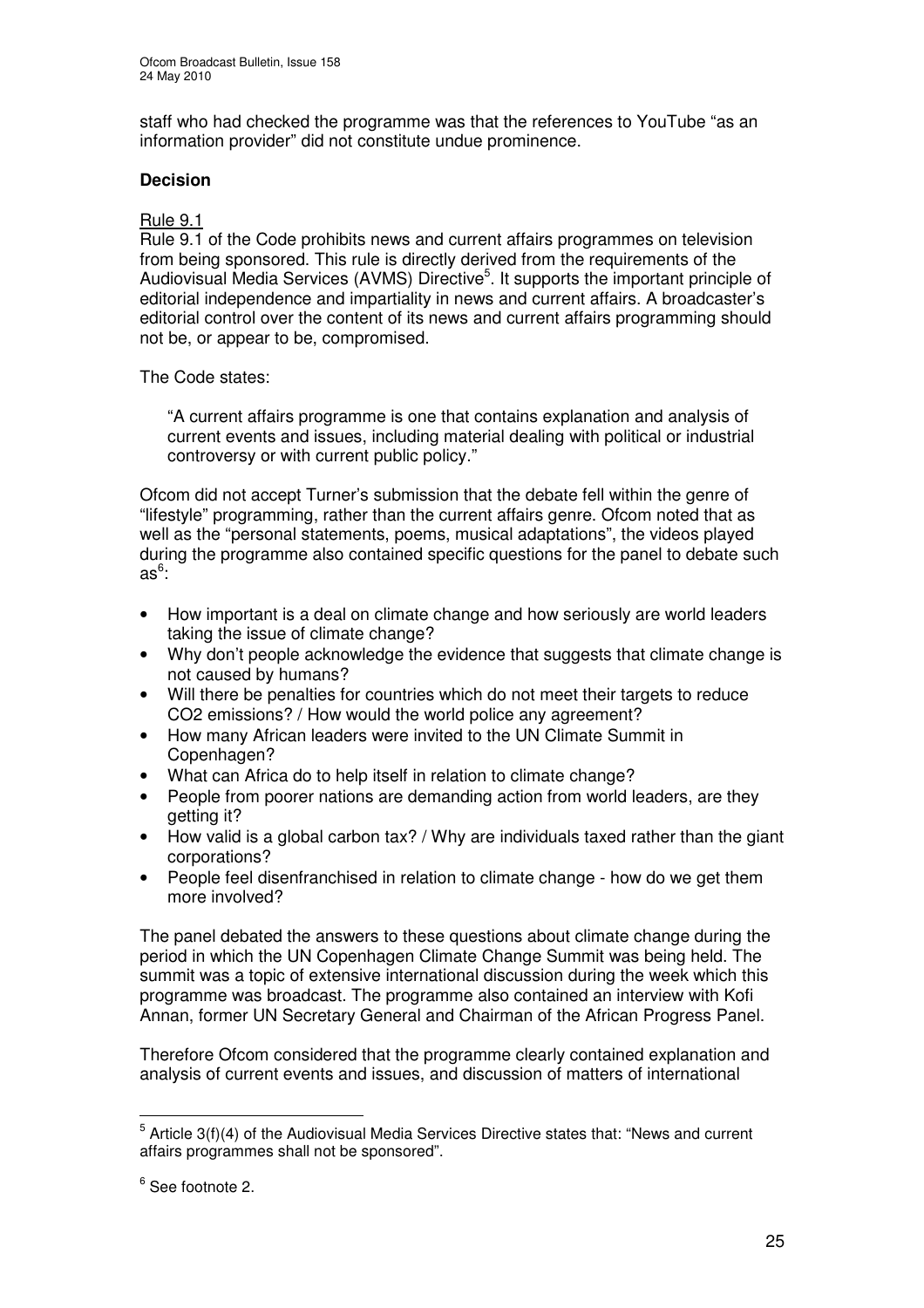public policy. Ofcom concluded that the programme met the definition of a current affairs programme, and should not have been sponsored. As a result, the programme was in breach of Rule 9.1 of the Code.

#### Rule 10.5

One of the fundamental principles of Section Ten of the Code is that clear separation is maintained between advertising and programming (that is, editorial content). In this case, a contractual arrangement had been drawn up, in which it was a condition that CNN would display and integrate "prominently" a range of visual references to YouTube within the programme, including its branding and logo. In return, Google would promote the programme on the Google and YouTube websites, and provide the YouTube platform for viewers to submit their questions by video. Ofcom judged that this arrangement amounted to product placement.

Product placement is the inclusion of, or reference to, a product or service within a programme in return for payment or other valuable consideration to the programme maker or broadcaster (or any representative or associate of either).

In exchange for the promotion of the programme, and the provision of the YouTube platform, CNN had agreed to provide Google and YouTube with extensive visual branding references during the programme. Ofcom considered this to be a valuable consideration to the broadcaster.

Ofcom noted Turner's submission that the references to YouTube, as an information provider, did not constitute undue prominence. However, as the references resulted from a product placement arrangement, they were unacceptable under the Code, regardless of any possible editorial justification.

Ofcom therefore found the programme in breach of Rule 10.5 of the Code.

Ofcom was concerned that, when drafting the contract for this programme*,* Turner had "overlooked" that the programme would be broadcast on its Ofcom licensed service.

These breaches will be held on record in relation to the following licences:

- TLCS 103 licensed to Turner Broadcasting System Europe Limited.
- DTPS 042 licensed to Turner Entertainment Networks International Limited.

#### **Breaches of Rules 9.1 and 10.5**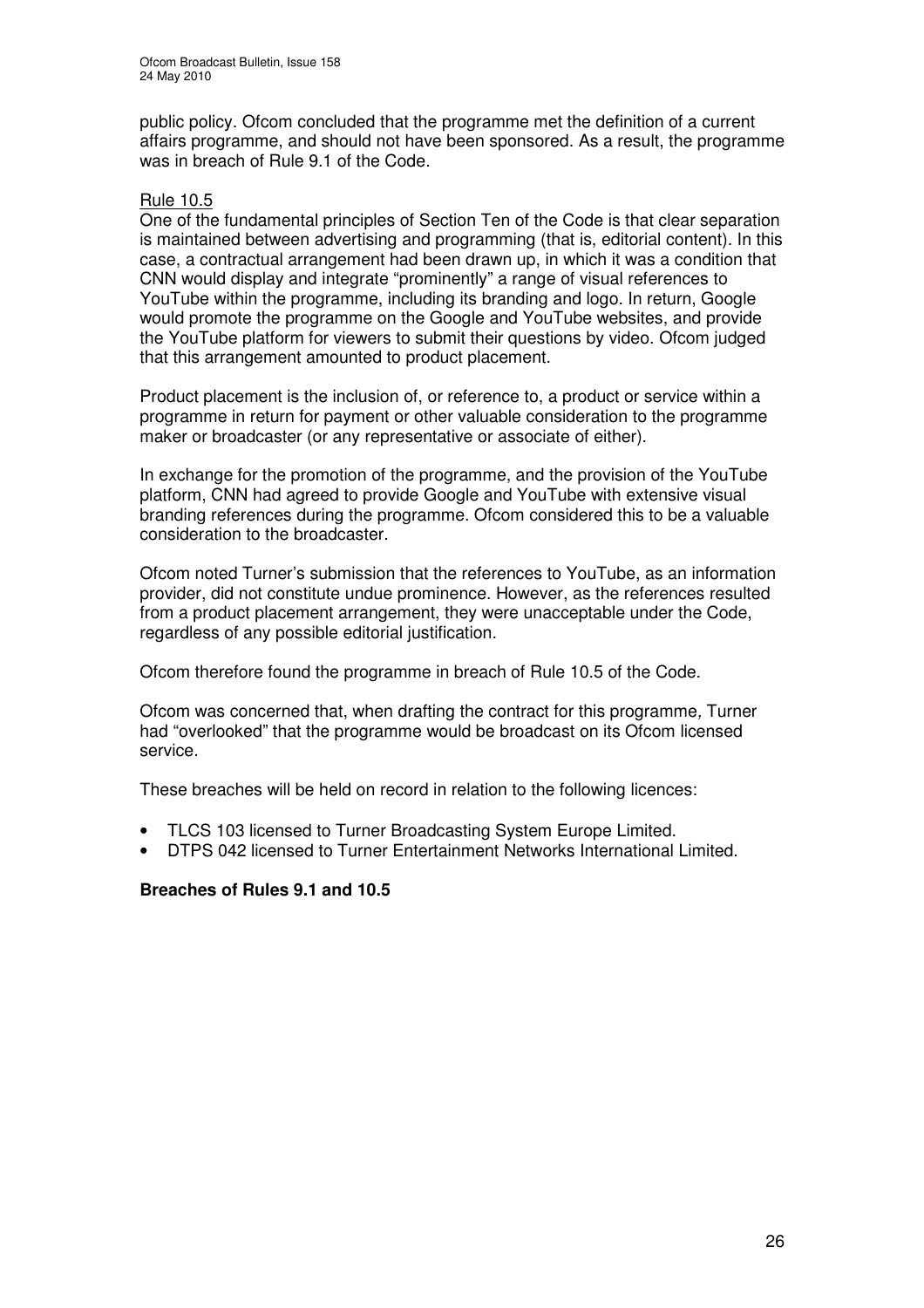# **In Breach**

**Wedi 7** *S4C, 1 March 2010, 19:00*

## **Introduction**

*Wedi 7* is a live early evening magazine programme, broadcast on weekdays on S4C, the Welsh television channel aimed specifically at a Welsh-speaking audience. The programme regularly features a competition in which viewers are invited to contact the studio by telephone to select one of three possible answers to a question, for the chance of winning a prize. Calls from a BT landline are charged at 5 pence.

Ofcom received a complaint from a viewer who had attempted to enter the competition promoted during the programme on 1 March 2010. The competition was promoted as being open to enter until 2.30pm the following day, and the prize on offer was a television. The complainant said that, despite calling within the timeframe stipulated during the programme, his call was answered with a recorded message that advised that lines were closed.

Ofcom therefore sought comments from the broadcaster under Rules 2.13 and 2.14 of the Code.

- Rule 2.13 states that: "Broadcast competitions…must be conducted fairly."
- Rule 2.14 requires that: "Broadcasters must ensure that viewers…are not materially misled about any broadcast competition".

#### **Response**

S4C explained that the programme's production company regularly uses a third party service provider to administer telephone competitions. It said that, unfortunately on this occasion, the programme's producer "forgot to ring [the telephone service provider] to inform them that there was a competition that evening". Consequently, the telephone lines were not operational.

The broadcaster said that the production company realised the error directly after the programme had aired and upon doing so, immediately contacted the broadcaster to inform it of the problem.

S4C said that it was decided that the competition should be re-run at the earliest opportunity. During the following day's edition of *Wedi 3* (a similar programme broadcast in the afternoon) and *Wedi 7*, viewers were informed of the problems of the previous evening and told that the competition was to be replayed with additional prizes for 20 runners up. Both programmes also included an apology and instructions about how entrants could be reimbursed. S4C said that in light of this incident, the production company has adopted a new system whereby a number of people are responsible for ensuring that telephone lines are prepared, instead of solely the producer, which was the case beforehand.

The broadcaster said that 2,800 viewers called to enter the competition promoted on 1 March 2010 but as lines were closed, were unable to register their entry. It added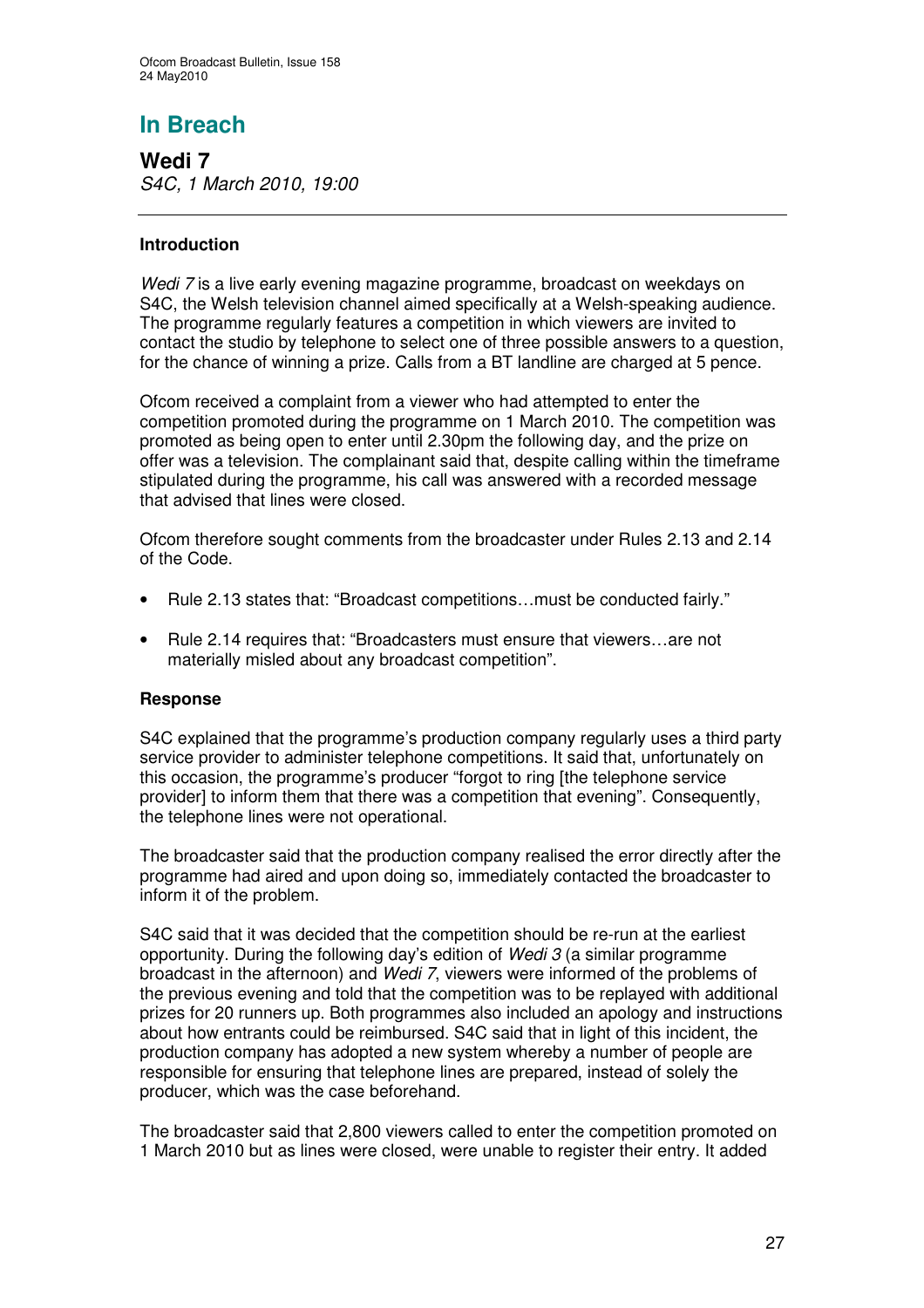that one viewer had contacted the production company to request that her refund be donated to charity. The production increased this donation to £5.

Whilst it recognised the error, S4C wished to point out that this was an isolated incident and that it did not purposely mislead the audience or seek to cover up the mistake once it had been discovered. Furthermore, in view of the additional responsibilities given to other production staff, the broadcaster was confident that the error would not be repeated.

## **Decision**

Ofcom noted the remedial action undertaken to ensure entrants had the opportunity of a obtaining a refund and participating in the competition when it was held again the following day. It also acknowledged that this was a genuine error and accepted that the broadcaster had not deliberately sought to mislead viewers about the competition, or withhold access to the competition lines after inviting viewers to enter.

However, Ofcom had concerns about the compliance procedure in place in relation to the competition telephone line. Merely relying on an individual to notify the call handling provider about the competition was not, in Ofcom's view, a sufficiently robust method of ensuring that lines were set up or being operated correctly. On this occasion, during a live production, the person responsible forgot to inform the provider, which led to the broadcast of a closed competition that a significant number of viewers attempted to enter.

Viewers were invited to enter a competition which they had no chance of winning. The competition was clearly not conducted fairly, in breach of Rule 2.13. Furthermore, although the cost to enter the competition was low, the broadcaster had nevertheless failed to ensure that its viewers were not materially misled by this competition, in breach of Rule 2.14.

In recent years, Ofcom has recorded numerous breaches of its rules relating to the running of broadcast competitions and has issued extensive guidance<sup>1</sup> on how they should be conducted to ensure their compliance with the Code. While welcoming the subsequent actions taken by S4C, Ofcom was nevertheless concerned that prior to this incident, the broadcaster had considered that its process of setting up competition telephone lines was adequate.

#### **Breaches of Rules 2.13 and 2.14**

<sup>1</sup> http://www.ofcom.org.uk/tv/ifi/guidance/bguidance/section2\_2009.pdf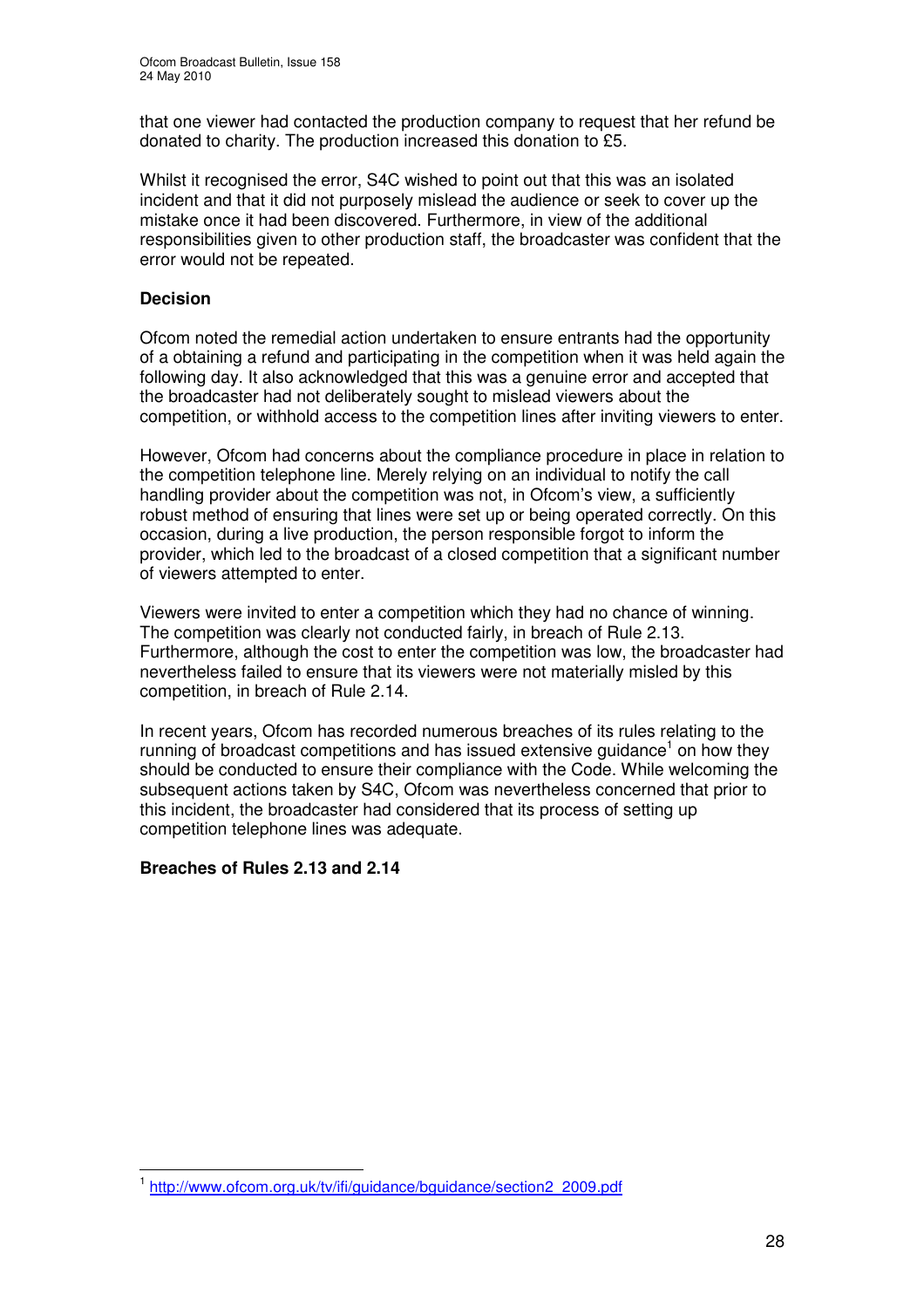# **In Breach**

# **Asiana Bridal Show 2010**

*Sunrise TV, 21 February 2010, 20:00*

## **Introduction**

Sunrise TV is a channel aimed at the UK Asian audience.

*The Asiana Bridal Show* is an annual event held over two days. It features a range of exhibitors that provide a variety of wedding services such as clothing, photography and catering. The event is co-sponsored by Sunrise TV and a number of other companies.

Sunrise TV broadcast a three-part series covering the highlights of the event. The third programme, shown on 21 February 2010, featured a series of interviews with exhibitors, which contained information about of the products they offered. Ofcom received a complaint from a viewer who considered that the interviews in the programme amounted to advertisements for the businesses featured.

Ofcom viewed the programme and noted that during a number of these interviews, the presenter prompted interviewees to give the contact details for their business. In one case, contact details for an exhibitor were provided by the interviewer.

Ofcom sought the broadcaster's comments on the programme in relation to the following Code rules:

- Rule 10.3 Products and services must not be promoted within programmes;
- Rule 10.4 No undue prominence must be given to in any programme to a product or service; and
- Rule 10.5 Product placement is prohibited.

#### **Response**

Sunrise TV confirmed that no contractual arrangements existed between itself and exhibitors in respect of the interviews that were broadcast.

Sunrise TV also confirmed that it maintained editorial control over all aspects of the broadcast.

Sunrise TV explained that the event has been running for a number of years and has become an important part of the Asian calendar and the build up to the Asian wedding season. While some of the exhibitors at the event were national companies, the vast majority were small businesses with limited national recognition.

It was against this backdrop that the programme's format was designed, not only to showcase the current year's fashions, but also to provide viewers with information about exhibitors and the scope of the show.

Sunrise acknowledged that the event itself was "designed as a promotional vehicle for the exhibitors". It therefore recognised the importance of balancing the provision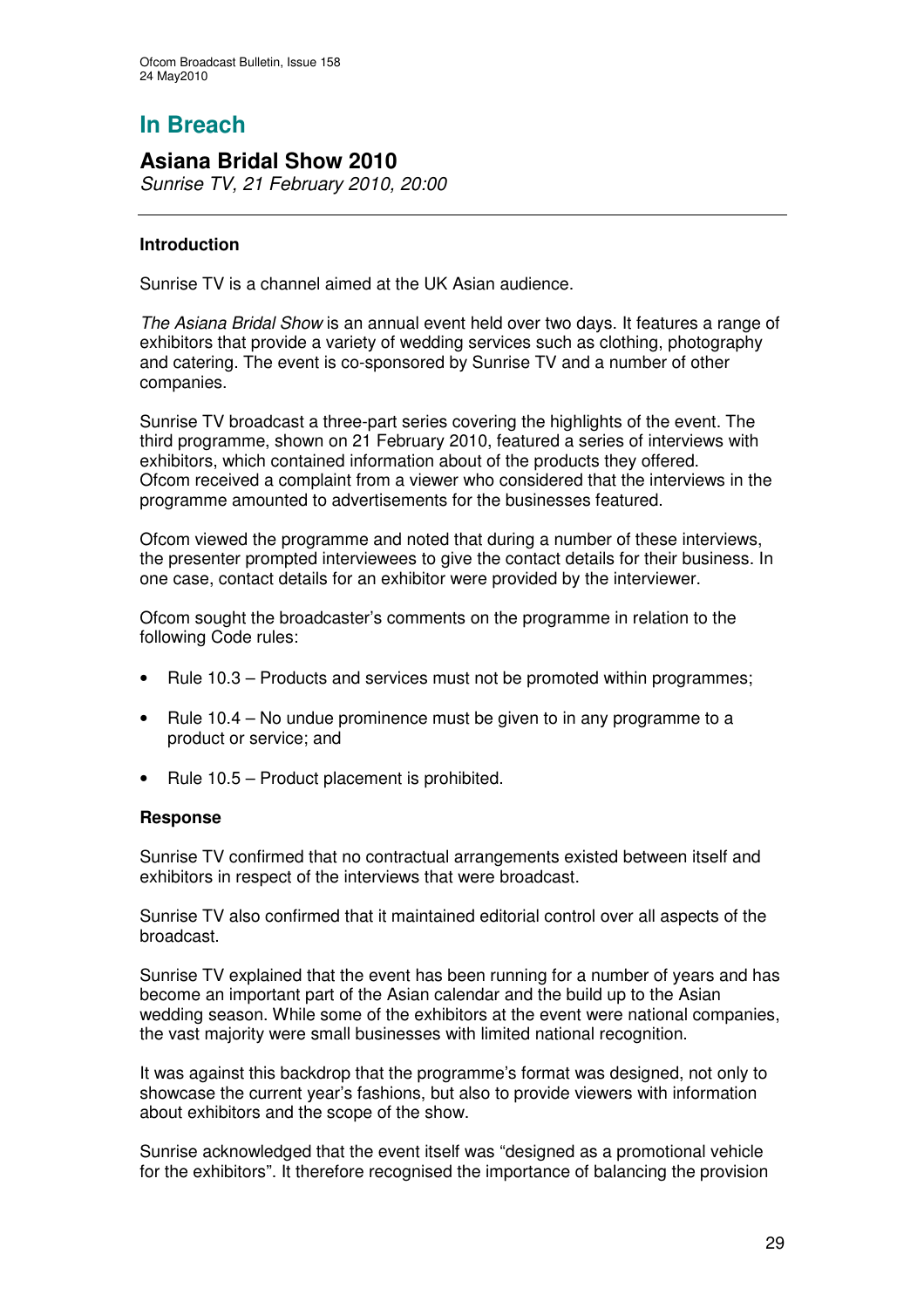of information to viewers in an entertaining and informative programme against the requirements of the Code. When producing the series, the broadcaster said it was careful to avoid giving sponsor logos and exhibitor information a level of prominence that contravened the Code's requirements. Further, it interspersed the interviews with footage from the event's catwalk show to provide viewers with "an insight into the whole wedding event".

Sunrise TV did not believe that the programme was distorted for commercial purposes. However, it accepted that in some instances, "the presenter afforded interviewees the opportunity to go beyond providing informative comment, and allowed them to provide contact details", which it acknowledged could be interpreted as promotional. It recognised that these elements could have been better edited to ensure compliance.

## **Decision**

Ofcom notes Sunrise TV's confirmation that it had no contractual arrangement with any of the exhibitors in relation to the interviews. We therefore found no evidence of a breach of Rule 10.5 (product placement).

Ofcom accepts that, in the context of a programme covering an exhibition such as this wedding fair,viewers would expect to see information about the exhibitors and their services. In this context, we consider that the prominence given to the exhibitors was not excessive and was editorially justified. Therefore, we found no breach of Rule 10.4 (undue prominence).

However, this editorial justification did not extend to those instances where the interviewer prompted interviewees specifically to provide their contact details. On several occasions, the presenter asked certain interviewees: *"if somebody wants to get in touch…where are you?"* This resulted in exhibitors providing details of their business' location, telephone number or website. The effect of these references was to promote the businesses in question, in breach of Rule 10.3.

#### **Breach of Rule 10.3**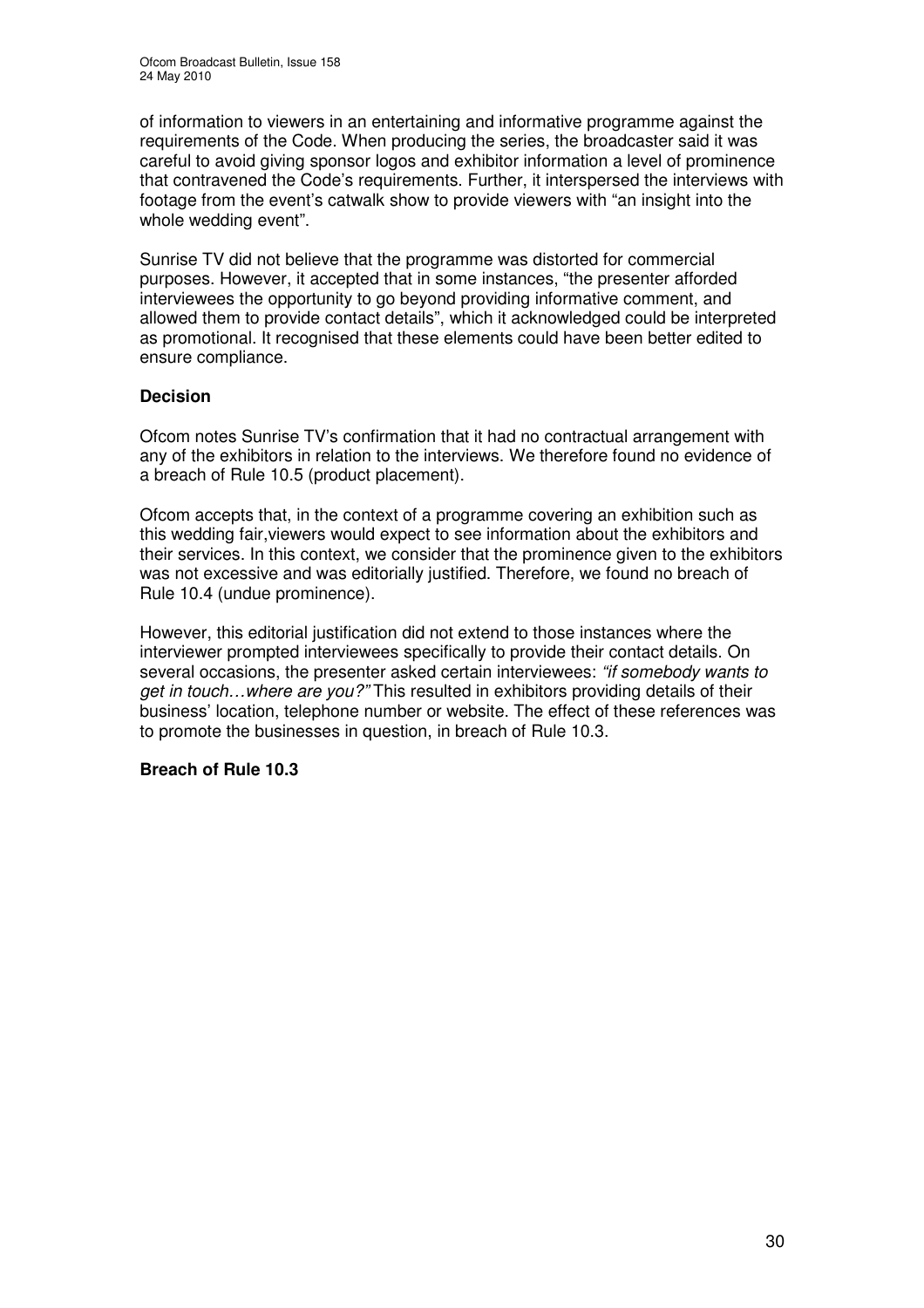# **Resolved**

# **(Celebrity) Big Brother's Big Mouth**

*E4, 29 January 2010, 23:05*

## **Introduction**

Big Brother's Big Mouth ("BBBM") is the 'sister programme' to Channel 4's main *Big Brother* series*.* It is transmitted live and is broadcast post-watershed and looks at events in the Big Brother House with a studio audience and celebrity guests. It provides a platform for fans to voice their views, put questions to the evicted housemates and discuss the latest events in the house. Viewers are able to contribute to the programme by phone, e-mail, text polls, or by leaving a message on the 24-hour "Mouthpiece" rant line.

This series of BBBM accompanied the 2010 series of Celebrity Big Brother ("CBB"). The series included six episodes which were mainly broadcast on E4 on Fridays at 23:00.

This episode of the programme was intended as the last ever episode of Celebrity BBBM, in light of the fact Channel 4 had announced it had no plans to make further series of CBB. It was broadcast the same night as the CBB series finale and followed the Channel 4 coverage of the event. The programme was presented by Davina McCall, who also presented CBB on Channel 4. It was preceded with a warning which stated:

*"First on Four, with strong language, adult humour and flashing images, the Big Mouth on a big event, Celebrity Big Brother."*

The programme featured previously evicted celebrity housemates, including the five finalists. One of the guests on the programme was Vinnie Jones, who came third in the competition and had been evicted from the CBB house that night. During the programme a member of the studio audience asked Mr Jones how he had known instantly that the person who came into the house disguised in a chicken outfit was Ms McCall and not fellow housemate Nicola Tappenden. In response to the question, Mr Jones said:

*"she was walking like a retard, she was walking like this* [he then demonstrated walking with difficulty] *and our Nicky walks lovely…".*

Ms McCall then responded by saying:

*"I do not walk like a retard".*

#### **Complaints**

Ofcom received eight complaints about the programme. In summary, all of the complainants were offended by the use of the term *"walking like a retard"* by Mr Jones, and the demonstration he gave after saying the comment. Seven of the complainants were also offended by the response from the presenter, Ms McCall, who had repeated the phrase. Four of the complainants also raised concerns that Ms McCall had appeared to enjoy the 'joke'and did not reprimand Mr Jones for the comment.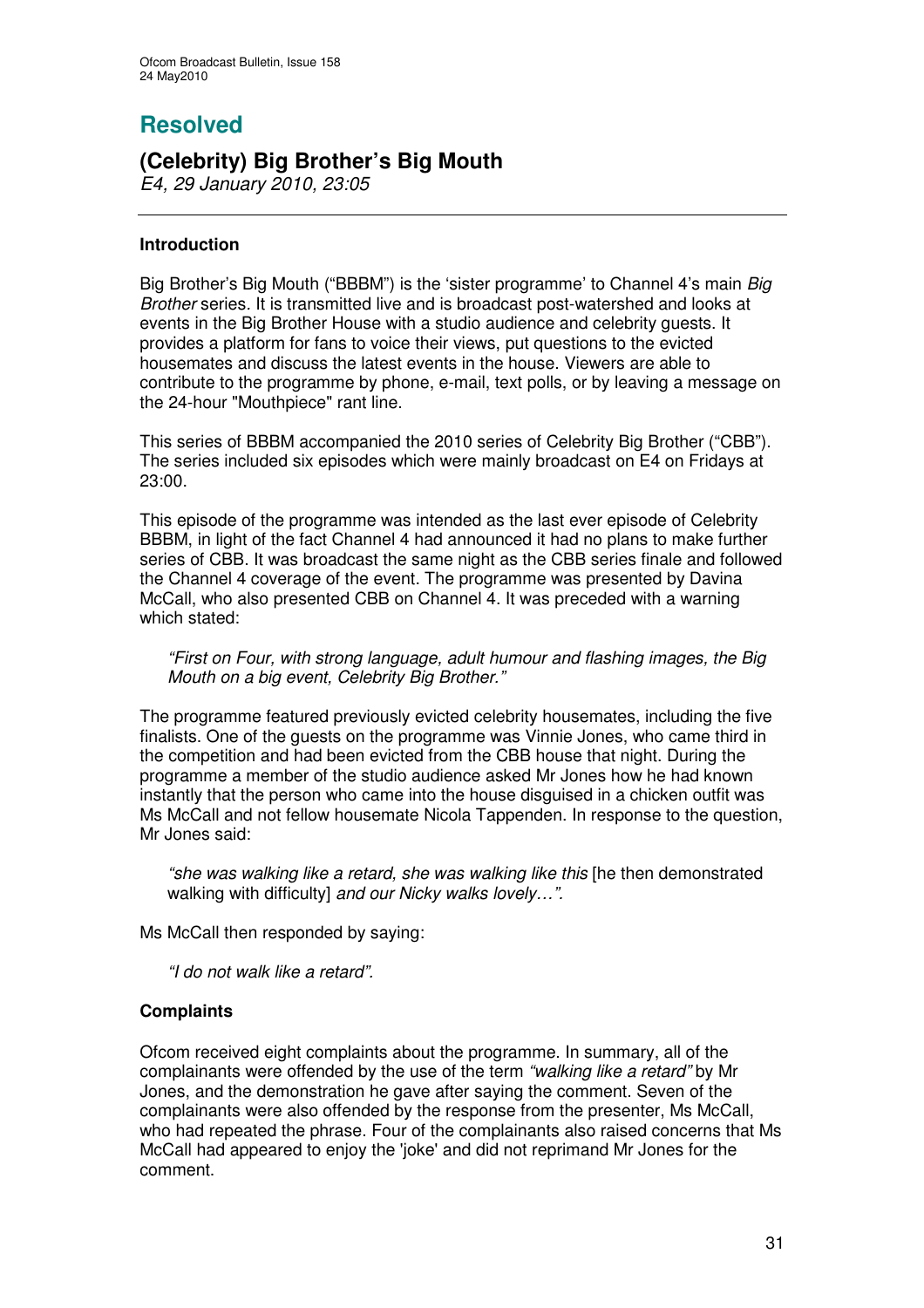In line with Ofcom's procedures, the complaints were initially considered by the Executive without representations being requested from Channel 4. On 18 February 2010, Ofcom wrote to Channel 4 informing them that eight complaints had been received but not upheld. Ofcom stated that it was mindful of the overall context of the programme and decided on balance that there was not sufficient evidence to conclude that the word was necessarily intended to be offensive to anyone with learning difficulties. However, given the potential for such terms to cause offence, guidance was given to Channel 4. Ofcom stated that it takes the use of discriminatory language extremely seriously and reminded Channel 4 of the need to approach the broadcast of such language with sensitivity and care.

Two of the complainants requested a review of this decision. One of these requests was not initially treated as asking for a formal review and Ofcom instead wrote to the complainant again explaining its original decision. However, following further correspondence, Ofcom considered the two requests for review and, in accordance with Ofcom's Procedures for the handling of broadcasting standards or other licencerelated cases<sup>1</sup>, it was decided to refer the case to the Broadcasting Review Committee<sup>2</sup> ("the Committee") because the reasoning of the original decision was insufficient.

Ofcom asked Channel 4 to submit written representations in relation to the requests for review and on how the relevant section of the programme complied with Rule 2.3 of the Code (which requires material that may cause offensive must be justified by the context).

## **Response**

In response, Channel 4 stated that the programme had "an established reputation for its irreverent humour and outspoken content" and that the comments "would not have exceeded the expectation of the audience watching at this time of night".

Channel 4 said, however, that it acknowledged that the comments could have caused offence to some viewers notwithstanding that, in this instance, the word was not directed at someone with a physical or mental disability. It added that the comment "referred directly to Davina as part of a throw away banter between her and Vinnie Jones regarding the way she walked" and that "the comment was not used with the intention of offending anyone with learning difficulties".

However, Channel 4 stated that after complaints were made about the comments the programme was reviewed by the commissioning team responsible for Celebrity Big Brother, together with the Channel's Diversity Advisor.

Channel 4 stated that the commissioning team regretted that "in the heat of the moment during a live programme" the comment by Mr Jones was allowed to go unchecked. It said that "Channel 4 would normally respond to a comment of that nature by asking the presenter to admonish the person responsible and if appropriate, apologise to the audience". However on this occasion, due to the

<sup>&</sup>lt;sup>1</sup> http://www.ofcom.org.uk/tv/ifi/guidance/standards/

<sup>&</sup>lt;sup>2</sup> The Broadcasting Review Committee is a sub-committee of the Ofcom Board consisting of members of the Ofcom Content Board. It reviews the decisions of the Ofcom Executive in fairness and privacy investigations, broadcasting standards investigations and other licencerelated cases where either the complainant or the licensee is able to demonstrate that the decision is materially flawed.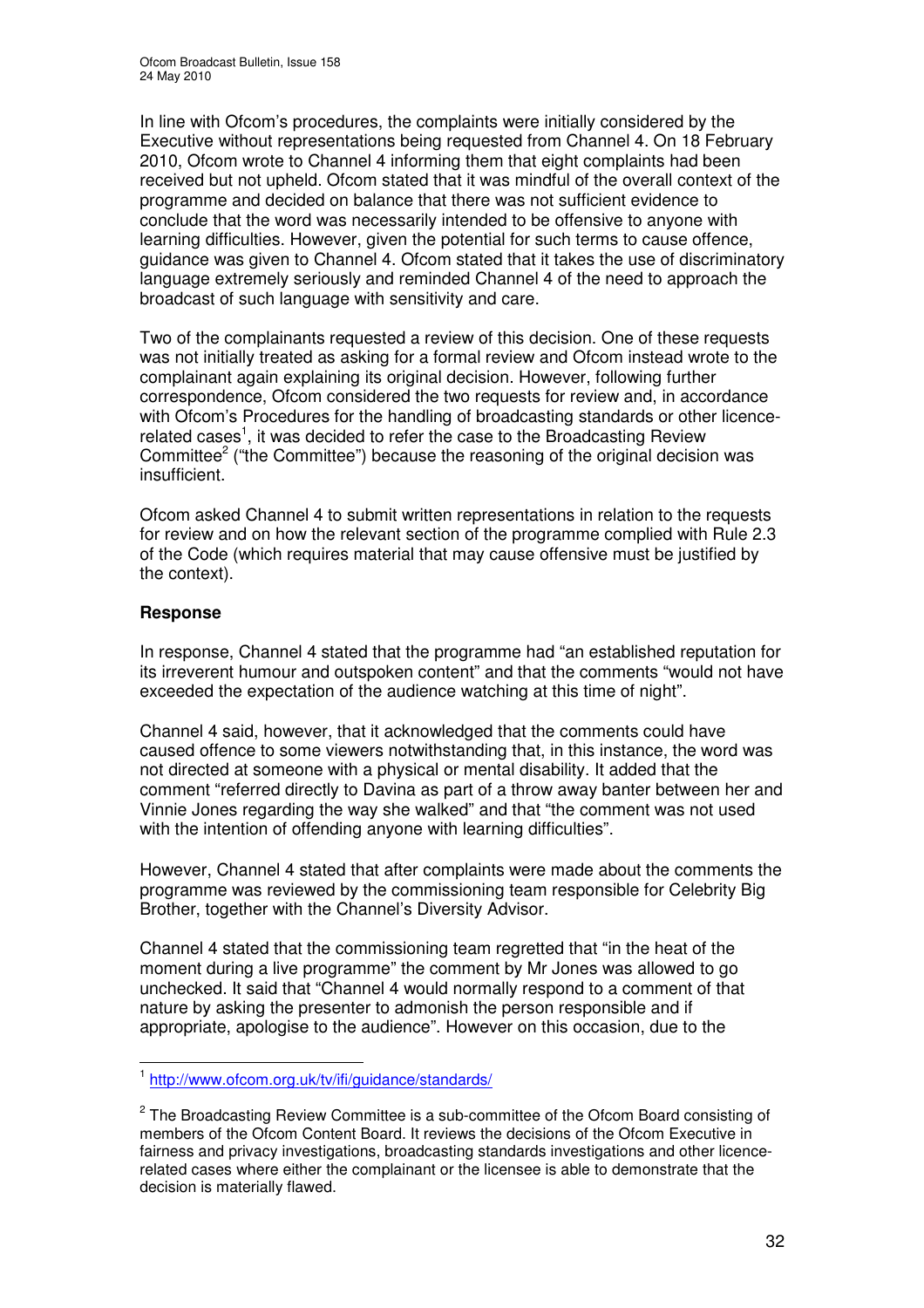circumstances of the broadcast, including the very end of an intensive final-eviction day, this did not happen.

Channel 4 informed Ofcom that, in response to a complaint dated 9 February 2010 from one of the complainants, it had apologised on 10 February 2010 on behalf of Channel 4, the programme makers and Ms McCall, and had confirmed that it had removed these comments from its Video on Demand service (4OD) version of the programme.

Channel 4 also stated that when BBBM returns in the summer it would ensure that the programme making team and presenters were reminded of the importance of taking prompt action when contributors or guests make inappropriate comments. Channel 4 argued that, in the light of the prompt action it had taken, the complaints should be resolved.

#### **Decision**

Ofcom has a duty to ensure that *generally accepted standards* are applied to the content of radio and television services so as to provide adequate protection from the inclusion of harmful or offensive material. In applying those standards, Ofcom is required, by the Communications Act 2003, to do so "in the manner that best guarantees an appropriate level of freedom of expression".

In relation to generally accepted standards, including those in relation to offensive or discriminatory language, Ofcom recognises that what is and is not generally accepted is subject to change over time. When deciding whether or not particular broadcast content is likely to fall within generally accepted standards it is necessary to first assess the character of the content itself and then assess the context in which that content is broadcast. In the case of discriminatory language this would involve assessing the potential for offence and balancing that against the particular editorial or contextual justification for broadcasting such language.

Importantly, Ofcom does not prohibit the use of any words. Broadcasters may be able to justify the broadcasting of language and material which the audience may find offensive.

The Committee first examined the language used in this case in order to assess the potential it had for causing offence. In doing so the Committee recognised that the use of discriminatory language of this nature can be profoundly offensive to some viewers as it singles out a minority in society. Ofcom's own research<sup>3</sup> into offensive language identified that the word "retard" is quite polarising. Those people who consider it offensive do so because it is a derogatory term that refers to a disability.

The Committee recognised that the potential offence caused by a discriminatory word such as "retard" depends on the context in which it is used. For example, when using such words in a scripted drama the potential to offend may be lessened as the language may be used to identify the views or personality traits of a particular fictional character.

In the Committee's opinion, however, the comments made by both Mr Jones and Ms McCall in this programme were clearly capable of causing offence. In reaching this view, the Committee noted that the use of the word "retard" by Mr Jones, although

<sup>&</sup>lt;sup>3</sup> "Language and Sexual Imagery in Broadcasting: A Contextual Investigation", September 2005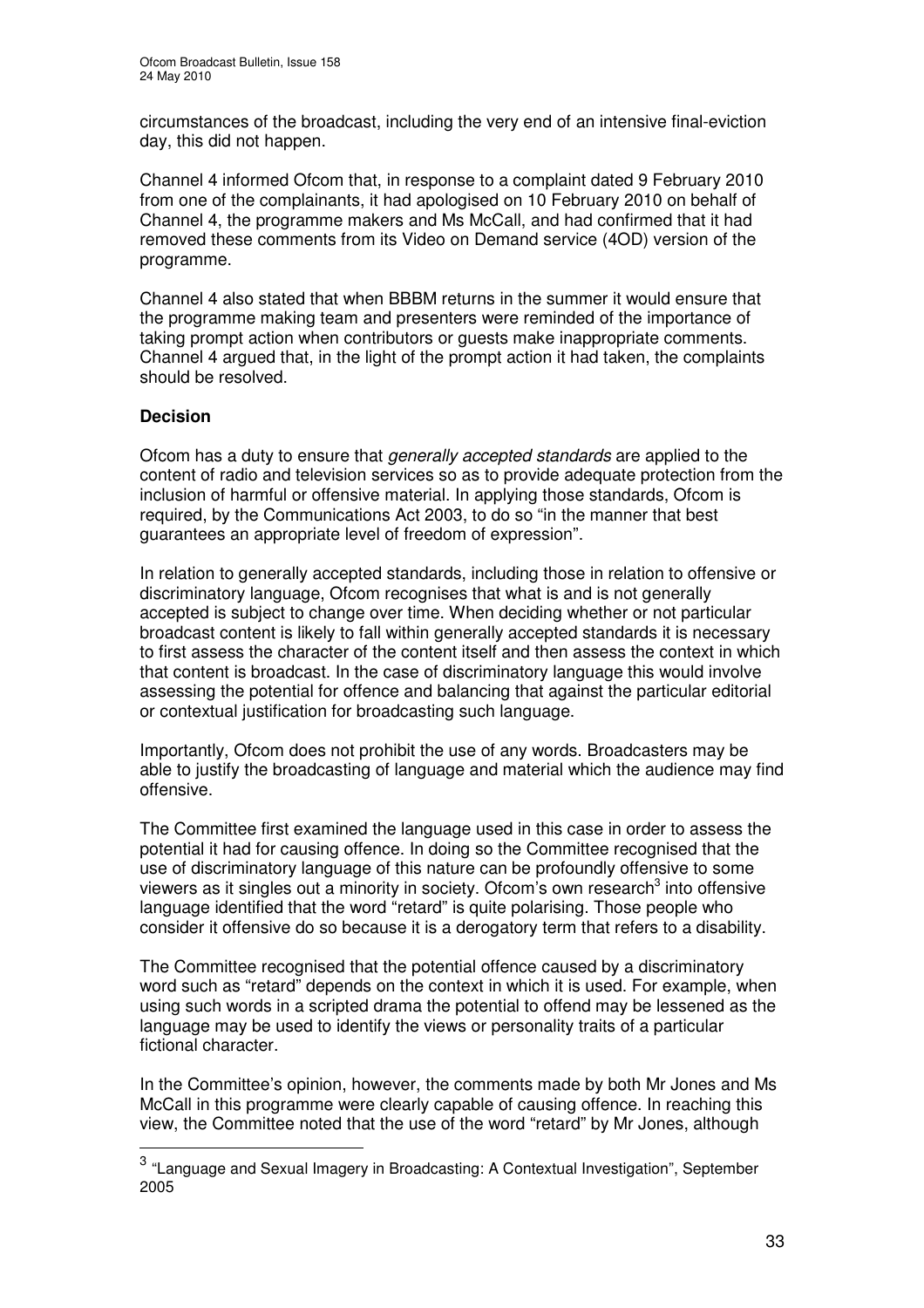arguably intended as a joke and not aimed at an individual with learning difficulties, could be seen as being a comment on people in society with a particular disability. This was reinforced by Mr Jones demonstrating walking with difficulty when imitating the way in which Ms McCall had walked. Mr Jones then unfavourably compared the walk with that of fellow housemate Nicola Tappenden, which he described as "lovely". It was the Committee's view that his use of the word "retard" was capable of being understood not as merely a passing reference directed towards Ms McCall, but also as ridiculing those with a physical or learning difficulty, emphasised by his attempt at imitation.

The Committee was particularly concerned that not only was Mr Jones' comment not corrected but that it was repeated by the presenter, Ms McCall, without any apparent recognition of its potential to cause offence. The Committee, while acknowledging this was a live show, considered that in this instance the action of Ms McCall had the potential to heighten the offence to viewers.

The Committee was also concerned that the programme makers took no action during the programme to seek to mitigate the offence that would have been caused by the comments. The Committee noted Channel 4's admission that it "would normally respond to a comment of that nature by asking the presenter to admonish the person responsible and if appropriate, apologise to the audience". It said that, due to human error, it had failed to do so on this occasion.

In the Committee's opinion that failure suggested a lack of understanding during the live broadcast of how offensive the comments had been.

The Committee then examined any other contextual factors which might have limited the potential for offence. It took account of the fact that *Big Brother's Big Mouth* is well known for its irreverent style, outspoken humour and studio banter, and that many viewers are familiar with this format. It also noted that this programme has always been broadcast live and well after the watershed, and that this particular broadcast was preceded by a warning about the content. The Committee recognised that viewers would have expected the programme to contain challenging humour as well as material likely to offend.

However, the Committee concluded that, on balance and in the circumstances of this particular case, there was insufficient context to justify the offence that was likely to be caused by the comments made during the programme. Therefore the broadcast breached generally accepted standards.

The Committee then went on to consider whether Channel 4 had taken immediate and appropriate steps to remedy this breach of generally accepted standards. The Committee noted the action taken by the broadcaster in response to the complaints made about the programme. In particular Channel 4 had voluntarily removed the comments from the Video on Demand (4OD) version of the programme after an internal review (albeit this was in response to a complaint several days after broadcast by an individual who is also a complainant in this case), and had apologised in writing to the complainant. The Committee also noted the measures taken by Channel 4 to ensure this does not happen again. The Committee considered these measures appropriate to remedy the breach of generally accepted standards and therefore considered the case resolved.

#### **Resolved**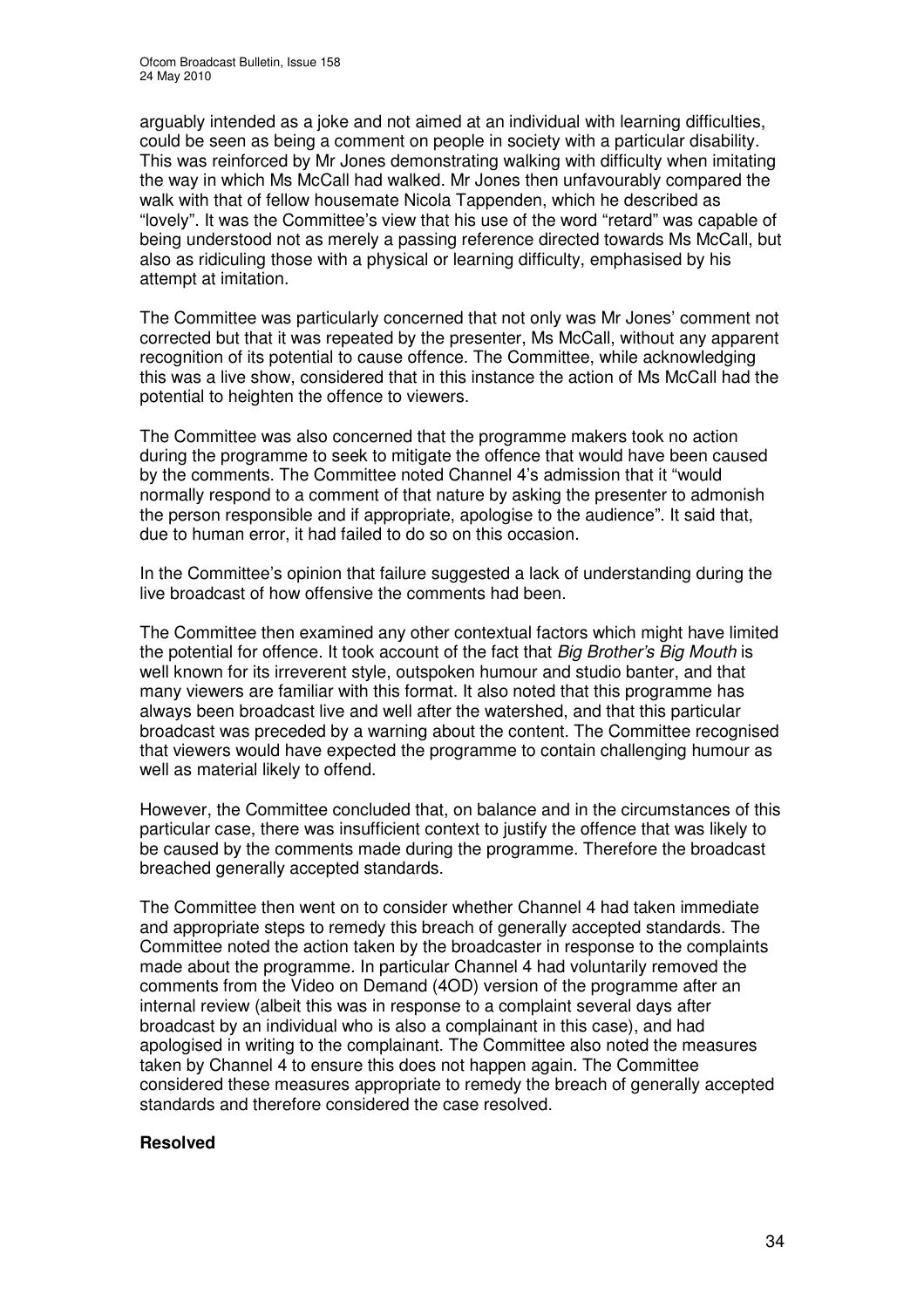# **Advertising Scheduling cases**

# **In Breach**

# **Advertising minutage**

*Kix!, Pop, Pop Girl, Tiny Pop, True Entertainment, True Movies, True Movies 2, various dates and times*

#### **Introduction**

Rule 4 of the Code on the Scheduling of Television Advertising ("COSTA"), states: "time devoted to television advertising and teleshopping spots on any channel in any one hour must not exceed 12 minutes".

Rule 16b of the Code states: "children's programmes (other than schools programmes) with a scheduled duration of 30 minutes or less may not include an advertising or teleshopping break. Such programmes with a scheduled duration of longer than 30 minutes may have one break for each scheduled period of at least 30 minutes".

Both of these rules implement the requirements of European legislation, the Audiovisual Media Services (AVMS) Directive.

As part of Ofcom's routine monitoring of broadcasters' compliance with COSTA, Ofcom observed that between 15 February and 2 March 2010, there were 48 separate instances, across Kix!, Pop, Pop Girl, Tiny Pop, True Entertainment, True Movies and True Movies 2 where the broadcaster appeared to have transmitted more than the permitted allowance of advertising in one clock hour.

Upon further monitoring, Ofcom also observed that between 1 and 28 February 2010, there were several instances across children's channels; Tiny Pop, Kix!, Pop Girl, Pop, where the broadcaster appeared to have transmitted more than the permitted allowance of advertising breaks in a programme.

Ofcom wrote to CSC Media Group Ltd, the licence holder for *Kix!, Pop, Pop Girl, Tiny Pop, True Entertainment, True Movies and True Movies 2*, for its comments under Rule 4 and Rule 16 of COSTA.

#### **Response**

On this issue of minutage overruns, the licensee noted the severity of the incidents identified, which had occurred as a result of both human error and technical failures. As a result, the broadcaster explained it had retrained their staff on the need to comply with COSTA. Furthermore, the licensee stated it had undertaken and paid for significant enhancements to their scheduling software to better alert staff to potential overruns. In addition to this improved system, staff would be instructed to run manual checks on a daily basis.

On the issue of break pattern infringements, the licensee confirmed that all of its children's channels had migrated to new scheduling patterns.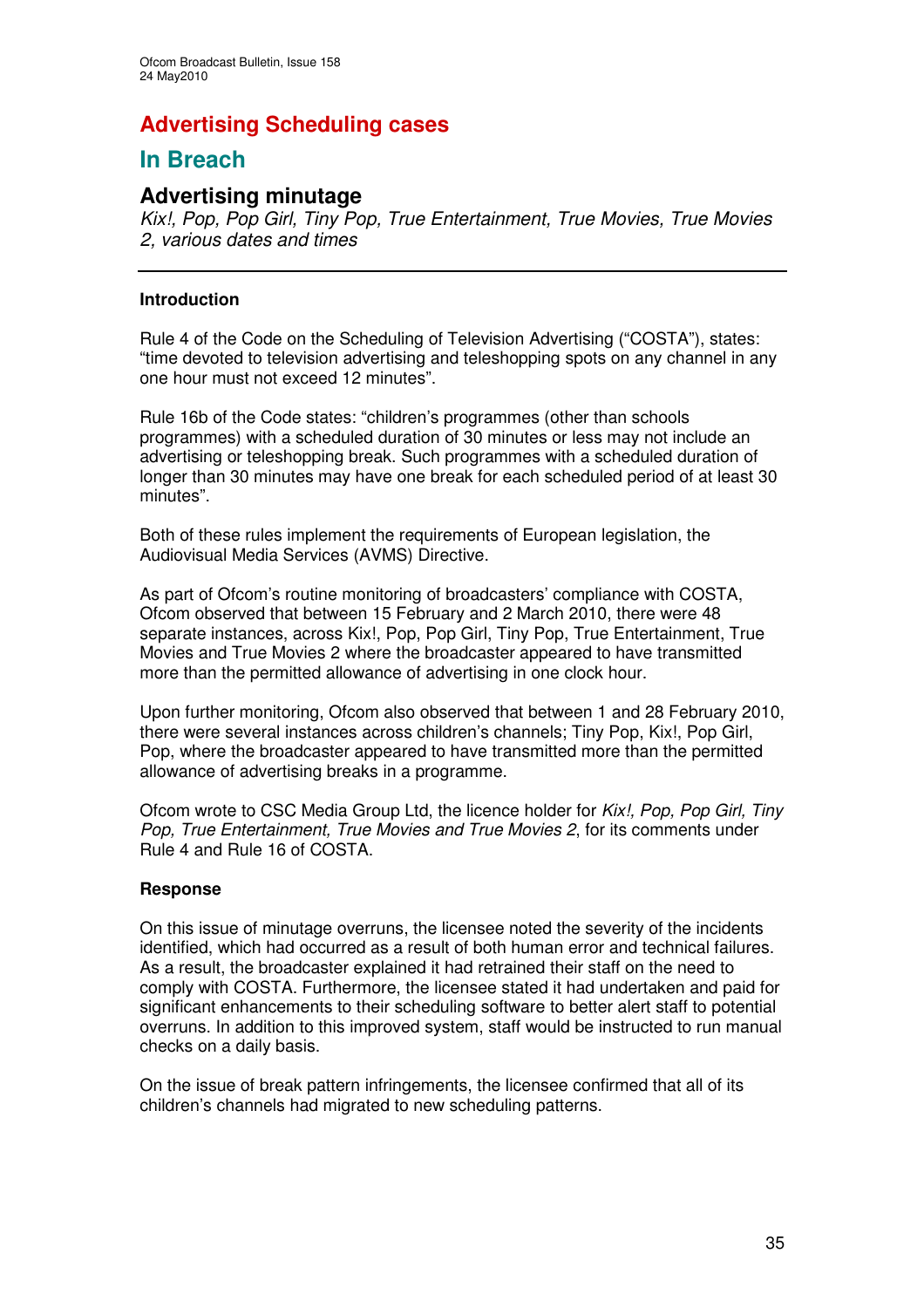## **Decision**

Ofcom notes that the licensee has taken further steps to ensure compliance with COSTA, including investment in new scheduling software and further staff training.

However, due to a high number of incidents across CSC Media Group channels within a short period of time, Ofcom consider these to be a significant breaches. We further note previous overruns and break pattern incidents that occurred across CSC Media Group channels, between 16 December 2009 and 24 January 2010.

Following these earlier instances, the licensee informed Ofcom that sufficient procedures had been implemented to ensure future compliance with the COSTA.

Ofcom is concerned that the licensee had not taken sufficient and immediate steps to prevent additional infringements recurring across its channels. Accordingly, we are recording a breach of Rule 4 and Rule 16 of COSTA.

Ofcom will continue to monitor the licensee's channels to assess their compliance with COSTA.

Ofcom may consider further regulatory action if this problem recurs.

#### **Breaches of Rule 4 and Rule 16 of COSTA**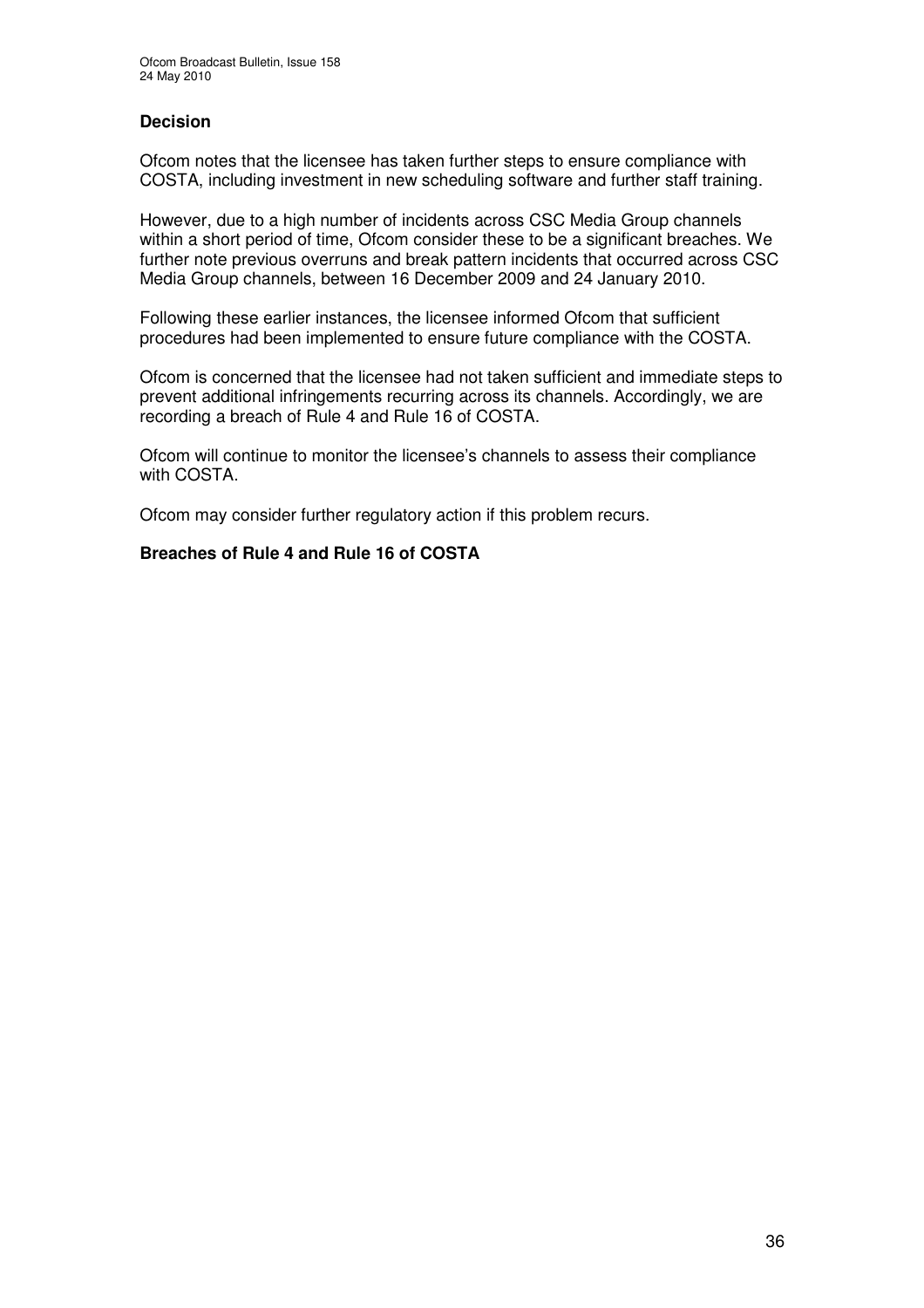# **In Breach**

## **Advertising minutage**

*Film 24, 1 to 14 March 2010, various dates and times*

### **Introduction**

Rule 4 of the Code on the Scheduling of Television Advertising ("COSTA"), states: "time devoted to television advertising and teleshopping spots on any channel in any one hour must not exceed 12 minutes". This rule implements the requirements of European legislation, the Audiovisual Media Services (AVMS) Directive.

As part of Ofcom's routine monitoring of broadcasters' compliance with COSTA, Ofcom observed that between 1 and 14 March 2010, there were 22 separate incidents, where Film 24 appeared to have transmitted more than the permitted allowance of advertising minutes in one clock hour.

Ofcom wrote to Goldfinn Limited, the license holder for Film 24, for its comments under Rule 4 of COSTA.

### **Response**

The broadcaster explained that the overruns were due to a number of complex scheduling problems, including failures in the existing scheduling software which was further compounded by a change of media sales house advertising systems.

The broadcaster further explained that it had conducted an internal investigation into the problems encountered with break scheduling. This had resulted in new systems being put in place by Film 24's media sales house and Canis Media (Film 24's scheduling provider). Furthermore, the scheduling software had been upgraded as a direct consequence to include an automatic alarm if the break schedules exceeded the clock hour limits.

### **Decision**

Ofcom notes that Film 24 has taken further steps to ensure compliance with COSTA.

Notwithstanding this, Ofcom consider these incidences to be significant breaches and notes the high number of overruns that took place within a short two week period. We further note previous instances that occurred on Film 24 between 3 January and 28 February 2010, after which the broadcaster had provided Ofcom with assurances that new procedures were in place to prevent further overruns.

Ofcom is concerned that these procedures were not sufficient to prevent the latest overruns recurring. Accordingly, we are recording a breach of Rule 4 of COSTA.

Ofcom may consider further regulatory action if this problem recurs.

### **Breach of Rule 4 of COSTA**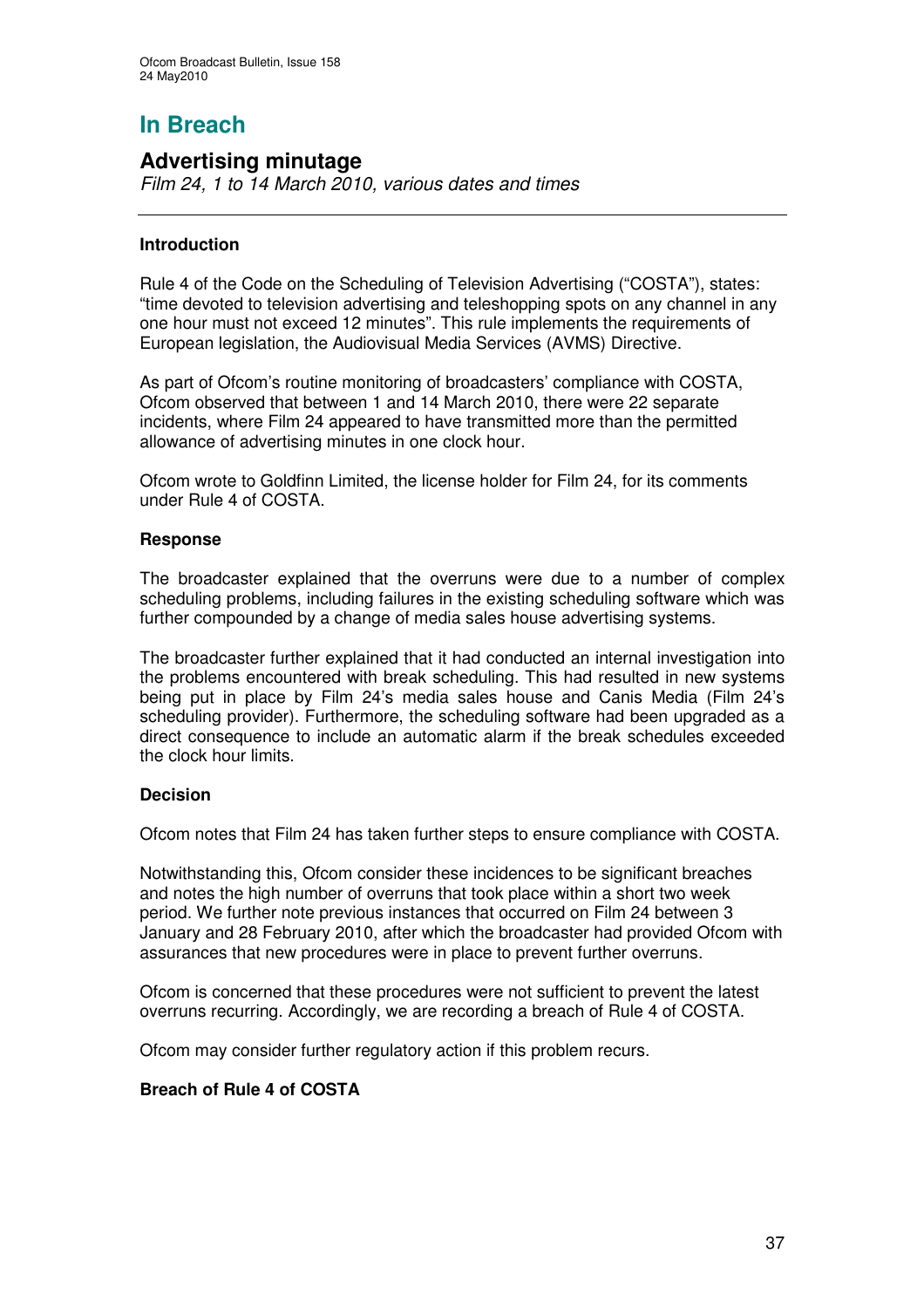# **In Breach**

## **Advertising minutage**

*ESPN, 17 February 2010, 20:00, 19 February 2010, 16:00, 24 February 2010, 20:00, 26 February 2010, 06:00, 28 February 2010, 15:00*

*ESPN Classic, 27 February 2010, 00:00*

### **Introduction**

Rule 4 of the Code on the Scheduling of Television Advertising ("COSTA"), states: "time devoted to television advertising and teleshopping spots on any channel in any one hour must not exceed 12 minutes". This rule implements the requirements of European legislation, the Audiovisual Media Services (AVMS) Directive.

As part of Ofcom's routine monitoring of broadcasters' compliance with COSTA, Ofcom observed that between 17 February and 28 February 2010, there were five separate incidences, where ESPN appeared to have transmitted more than the permitted allowance of advertising minutes, during one clock hour.

Additionally, Ofcom observed that on 27 February, ESPN Classic appeared to have transmitted more than the permitted allowance of advertising minutes, during one clock hour.

Ofcom wrote to ESPN (Europe, Middle East and Africa) Ltd, the license holder for ESPN and ESPN Classic, for its comments under Rule 4 of COSTA.

### **Response**

The broadcaster explained that the overruns on ESPN and ESPN Classic can be partly attributed to the effects of transferring over to a new playout system. The broadcaster further stated that, occasionally, some programmes would not play in full which had repercussions for the timing of automated breaks, leading to the subsequent overruns. The broadcaster further explained in relation to ESPN, which broadcasts live sports; that existing compliance checking procedures were neither flexible nor effective enough to deal with the uncertain duration of live sports events.

As a result of the incidents, the broadcaster had introduced a number of technical improvements and further training for staff, to prevent future overruns on both channels.

### **Decision**

Ofcom notes that ESPN and ESPN Classic have taken further steps to ensure compliance with COSTA.

However, Ofcom considers these instances as significant breaches. We further note several previous instances that occurred between 1 January and 13 February 2010 on ESPN and between 1 and 3 January 2010 on ESPN Classics. Following these incidents, the broadcaster assured Ofcom that procedures would be significantly improved to prevent further overruns from occurring. Ofcom considers that these procedures were neither immediate not effective enough to prevent the latest overruns recurring. Accordingly, we are recording a breach of Rule 4 of COSTA.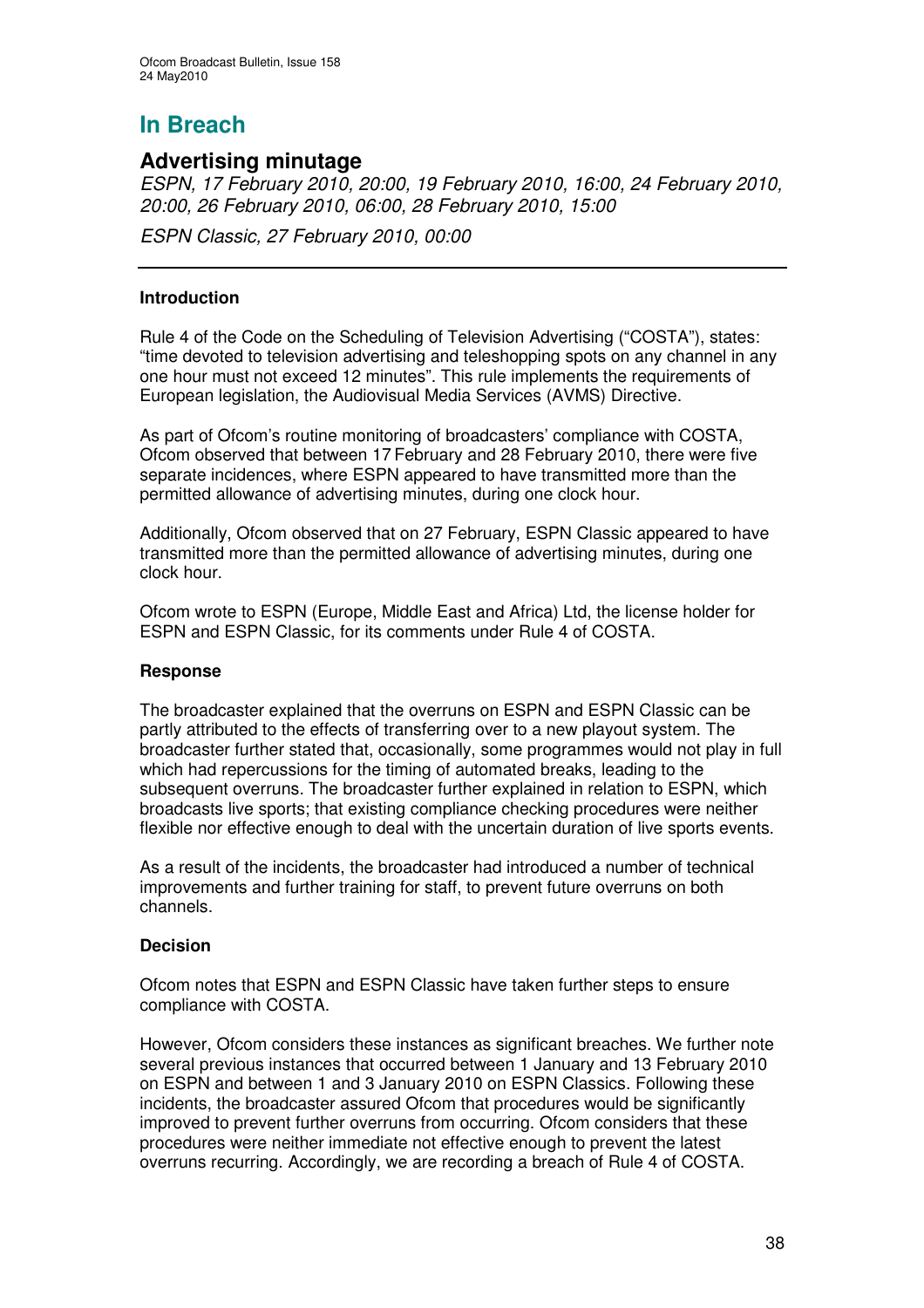Ofcom may consider further regulatory action if this problem recurs.

### **Breach of Rule 4 of COSTA**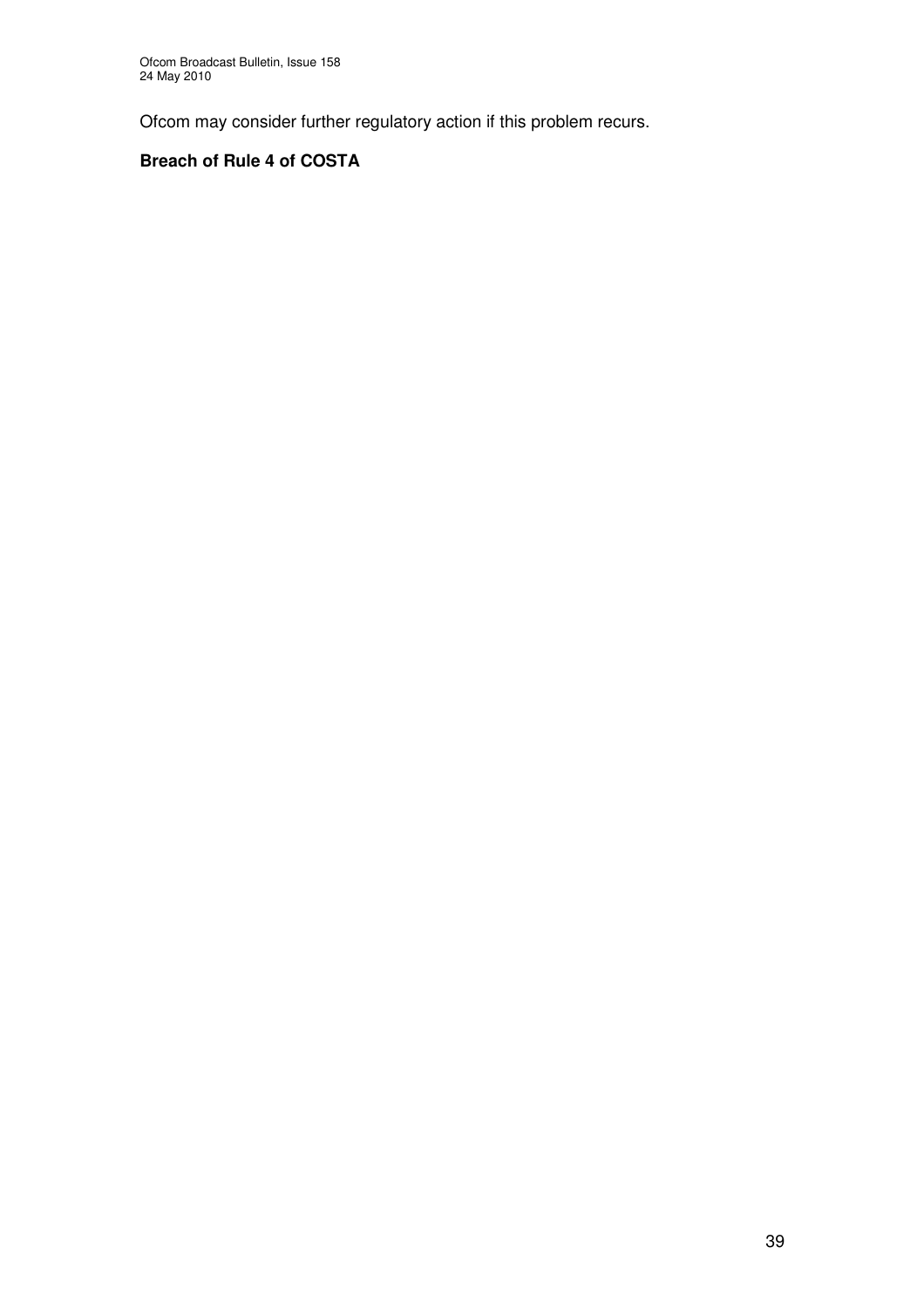# **In Breach**

### **Advertising minutage**

*Zing, 15 March 2010, 14:00, 15 March 2010, 15:00, 16 March 2010, 14:00 and 17 March 2010, 15:00*

### **Introduction**

Rule 4 of the Code on the Scheduling of Television Advertising ("COSTA"), states: "time devoted to television advertising and teleshopping spots on any channel in any one hour must not exceed 12 minutes". This rule implements the requirements of European legislation, the Audiovisual Media Services (AVMS) Directive.

As part of Ofcom's routine monitoring of broadcasters' compliance with COSTA, Ofcom observed that on 15 March 2010, Zing appeared to have transmitted a total of 14 minutes and 45 seconds during one clock hour (2 minutes and 45 seconds more than allowed). Separately, on the same day, Zing also appeared to have transmitted 13 minutes and 30 seconds of advertising was transmitted during another clock hour (1 minute 30 seconds more than allowed)

Upon further monitoring by Ofcom, it also appeared that on 16 March 2010, Zing transmitted a total of 15 minutes of advertising in one clock hour (3 minutes more than allowed) Furthermore, on 17 March 2010, Zing appeared to have transmitted 12 minutes and 7 seconds of advertising (7 seconds more than is permitted)

Ofcom wrote to Asia TV Limited, the licence holder for Zing, for its comments under Rule 4 of COSTA.

### **Response**

The broadcaster explained that the overruns are attributed to variations between the planned and actual programme start times. This led to breaks being transmitted in the wrong clock hours, which led to the subsequent overruns. As a result of these instances, the broadcaster stated they had installed new technical software to prevent future overruns occurring.

### **Decision**

Ofcom notes that Zing has taken further steps to ensure compliance with COSTA. However, we note previous incidences (18 and 20 January 2010) where Zing had exceeded the permitted allowance of advertising minutes in one clock hour. Following these incidences, Zing had stated that new systems had been installed to prevent further incidents occurring. Ofcom is concerned that these measures were not adequate to prevent the latest overruns from occurring. Some of these individual overruns were significant. Accordingly, we are recording a breach of Rule 4 of COSTA.

Ofcom may consider further regulatory action if this problem recurs.

### **Breach of Rule 4 of COSTA**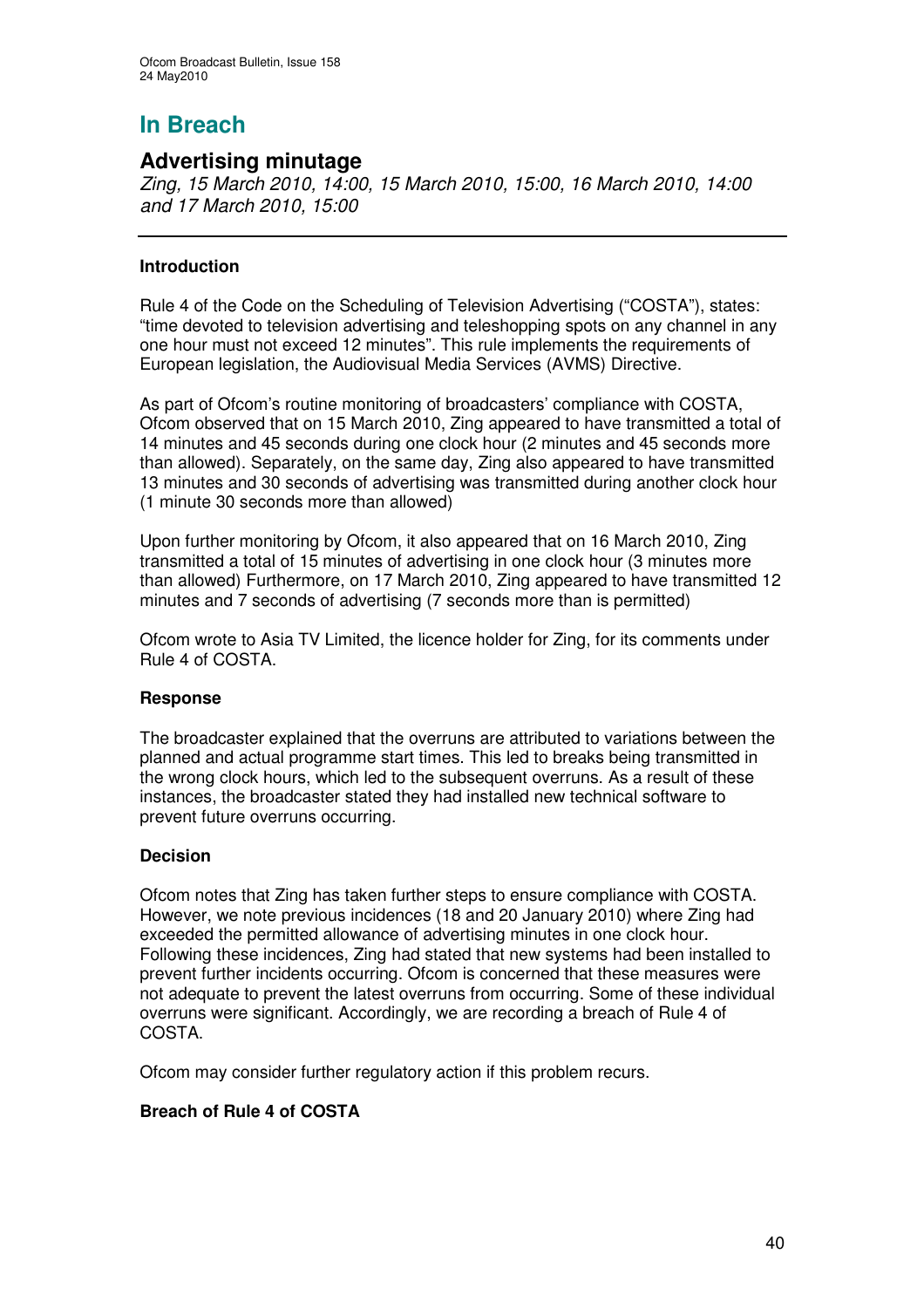# **In Breach**

## **Advertising minutage**

*More 4, 3 March 2010, 00:00 Channel 4 and S4C, 20 February 2010, 13:00*

### **Introduction**

Rule 4 of the Code on the Scheduling of Television Advertising ("COSTA"), states: "time devoted to television advertising and teleshopping spots on any channel in any one hour must not exceed 12 minutes".

This rule implements the requirements of European legislation, the Audiovisual Media Services (AVMS) Directive.

### Channel 4

As part of Ofcom's routine monitoring of broadcasters' compliance with COSTA, we observed that on 20 February 2010, Channel 4 appeared to have transmitted a total of 13 minutes and 44 seconds of advertising during one clock hour (1 minute and 44 seconds more than allowed). This overrun occurred during the programme *C4 Racing*.

Separately, on 3 March, Ofcom observed that Channel 4 licensee, More 4, appeared to have transmitted 12 minutes and 11 seconds of advertising during one clock hour (11 seconds more than allowed).

### S4C

Ofcom was notified by S4C that it had broadcast a live simulcast of the programme *C4 Racing*, on its analogue service on 20 February 2010. As a result S4C had too broadcast a total of 13 minutes and 44 seconds of advertising in one clock hour (1 minute and 44 seconds more than allowed).

Channel 4 and S4C are each responsible for ensuring material broadcast on their channels is compliant with the Code. In the circumstances, Ofcom requested separate formal comments from Channel 4 and S4C in relation to Rule 4 of COSTA.

### **Response**

### Channel 4

With regards to the overrun on Channel 4, the licensee explained that as a result of human error, a break had been transmitted in the wrong clock hour which led to the subsequent overrun.

With regards to the overrun on More 4, the broadcaster explained that the schedule for More 4 was running later than had been planned. This led to the transmission of a break slipping from one clock hour to the next, which led to the subsequent overrun.

As a result of both overruns, Channel 4 said they improved working practices amongst staff and installed enhanced technical procedures that would alert staff in the event of a possible overrun.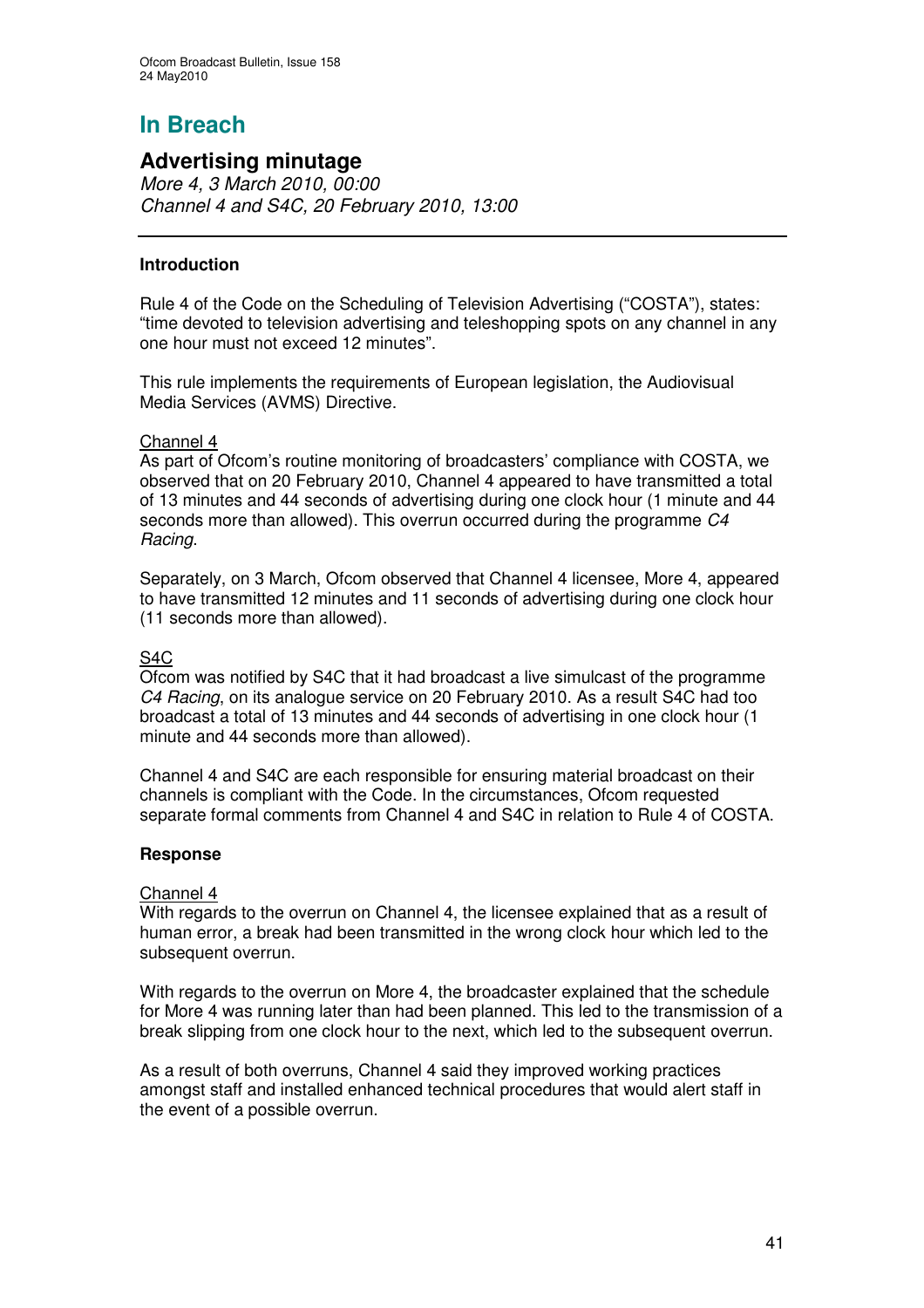Ofcom Broadcast Bulletin, Issue 158 24 May 2010

### S4C

S4C explained that as a result of the programme, *C4 Racing*, being transmitted simultaneously with Channel 4, they had followed Channel 4's break pattern which led to the subsequent overrun on S4C. The broadcaster further stated that no other incidents had occurred on S4C since and were unlikely to, again, in the future. Due to S4C's analogue channel being switched off, this would be the last time S4C would be transmitting *C4 Racing* or any other Channel 4 programming simultaneously with Channel 4.

### **Decision**

### Channel 4

Ofcom notes that Channel 4 has taken further steps to ensure compliance with COSTA. However, we note a previous incident on Channel 4, on 24 January 2010, where a total of 14 minutes and 11 seconds of advertising was broadcast during one clock hour (2 minutes and 11 seconds more than allowed).

Ofcom is concerned that Channel 4 did not take sufficient steps to prevent additional infringements recurring across its channels. Accordingly, we are recording a breach of Rule 4 of COSTA. Ofcom may consider further regulatory action if this problem recurs.

### S4C

Ofcom notes that S4C itself reported the overrun to Ofcom, and that it arose because it was carrying a live simulcast of Channel 4 Racing. Following digital switchover in Wales, S4C no longer simulcasts Channel 4 programming, so this particular problem will not recur. Accordingly, we consider the matter to be resolved.

### **Channel 4: In Breach of Rule 4 of COSTA**

### **S4C: Resolved in respect of Rule 4 of COSTA**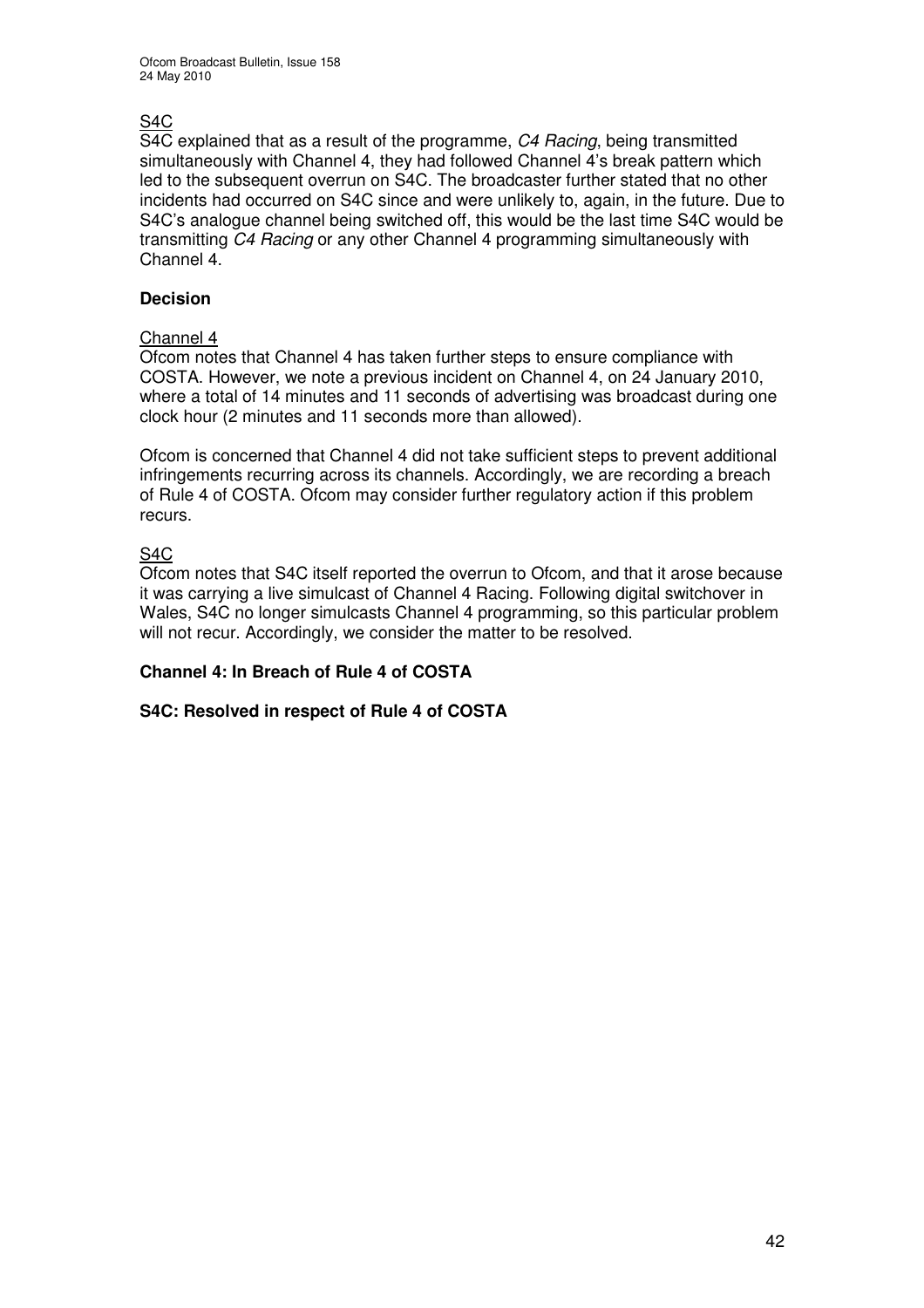# **In Breach**

## **Advertising minutage**

*Horse & Country TV, 2 March 2010, 21:00 and 8 March 2010, 21:00*

### **Introduction**

Rule 4 of the Code on the Scheduling of Television Advertising ("COSTA"), states: "time devoted to television advertising and teleshopping spots on any channel in any one hour must not exceed 12 minutes". This rule implements the requirements of European legislation, the Audiovisual Media Services (AVMS) Directive.

As part of Ofcom's routine monitoring of broadcasters' compliance with COSTA, Ofcom observed that on 2 March 2010, Horse & Country appeared to have transmitted a total of 12 minutes and 34 seconds of advertising during one clock hour (34 seconds more than allowed). Separately, on 8 March 2010, Horse and Country appeared to have transmitted a total of 14 minutes of advertising during one clock hour (2 minutes more than allowed).

Ofcom wrote to Horse and Country TV for its comments under Rule 4 of COSTA.

### **Response**

The broadcaster explained that both overruns were the result of programme start times inadvertently slipping beyond their schedule time. This resulted in the advertising break slipping from one clock hour to the next, which led to subsequent overruns occurring. As a result of these instances, the broadcaster explained they needed to do more to ensure future compliance with COSTA and has introduced a number of improvements to their operational procedures.

### **Decision**

Ofcom notes that Horse & Country has taken further steps to ensure compliance with **COSTA** 

However, we note several previous instances (between 5 January 2010 and 27 February 2010) where Horse & Country had exceeded the permitted allowance of advertising minutes in one clock hour. Following these previous instances, the broadcaster had provided Ofcom with assurances that no further overruns would occur on Horse & Country due to new and improved procedures being installed. Ofcom is concerned that these procedures were not sufficient enough to prevent the latest overruns from occurring. Accordingly, we are recording a breach of Rule 4 of COSTA.

Ofcom may consider further regulatory action if this problem recurs.

### **Breach of Rule 4 of COSTA**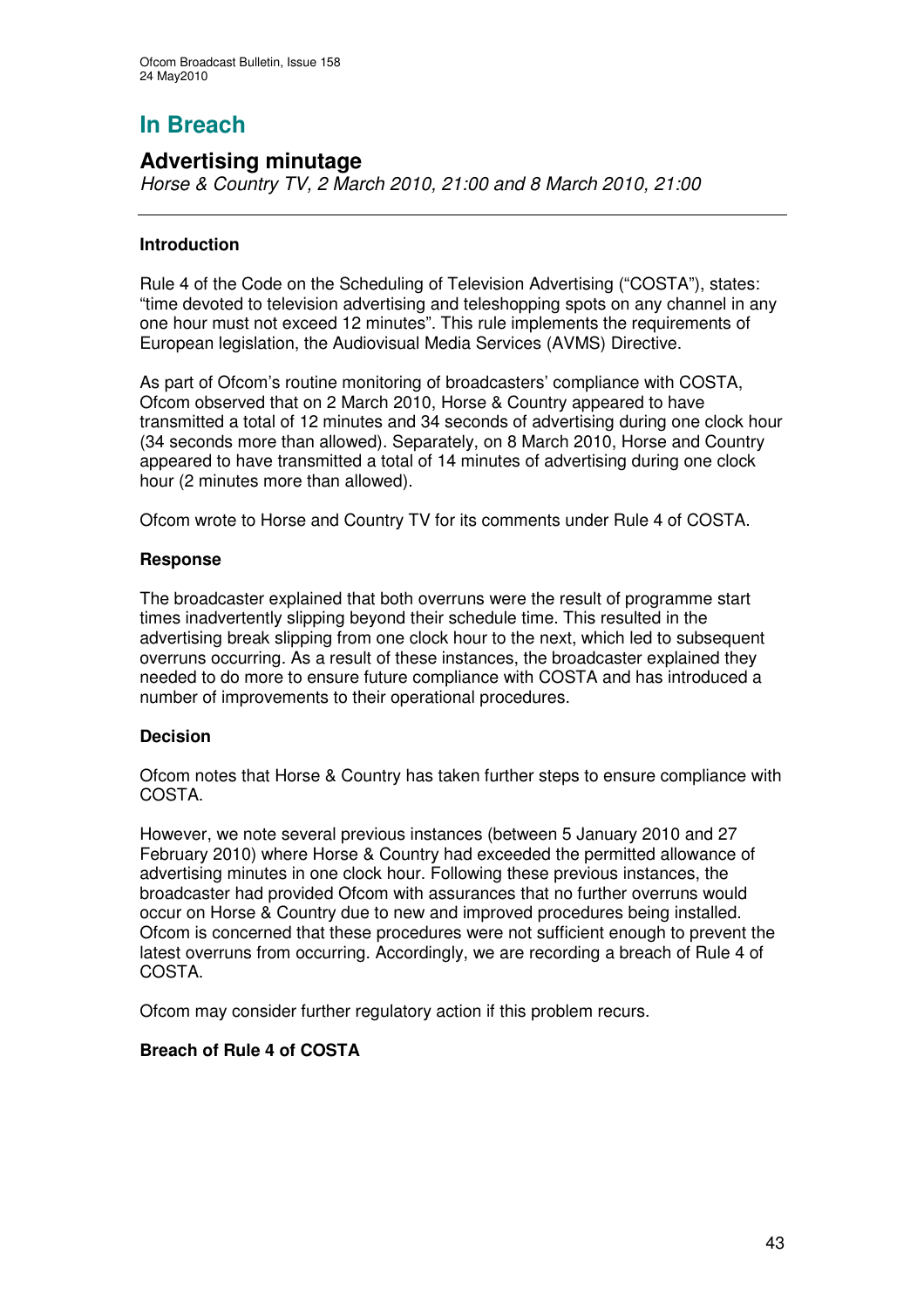# **In Breach**

## **Advertising minutage**

*Body in Balance, 4 April 2010, 17:00*

### **Introduction**

Rule 4 of the Code on the Scheduling of Television Advertising ("COSTA"), states: "time devoted to television advertising and teleshopping spots on any channel in any one hour must not exceed 12 minutes". This rule implements the requirements of European legislation, the Audiovisual Media Services (AVMS) Directive.

As part of Ofcom's routine monitoring of broadcasters' compliance with COSTA, Ofcom observed that Body in Balance appeared to have transmitted a total of 13 minutes and 08 seconds of advertising, during one clock hour (1 minute 08 seconds more than allowed).

Ofcom wrote to Body in Balance for its comments under Rule 4 of COSTA.

### **Response**

The broadcaster explained that the overrun was the result of an error in the calculation of advertising minutes; a process which was currently reliant on a manual checking system. This error led to an overrun of advertising minutes in one clock hour. As a result of the incident, the broadcaster explained that they would improve their manual checking processes, however, at present, could not financially afford to introduce a more robust automated checking system.

### **Decision**

Ofcom notes the improvements the broadcaster has made to ensure future compliance with COSTA. However, we are concerned that Body in Balance's existing procedures were not sufficient enough to prevent the latest overrun from occurring. Accordingly, we are recording a breach of Rule 4 of COSTA.

### **Breach of Rule 4 of COSTA**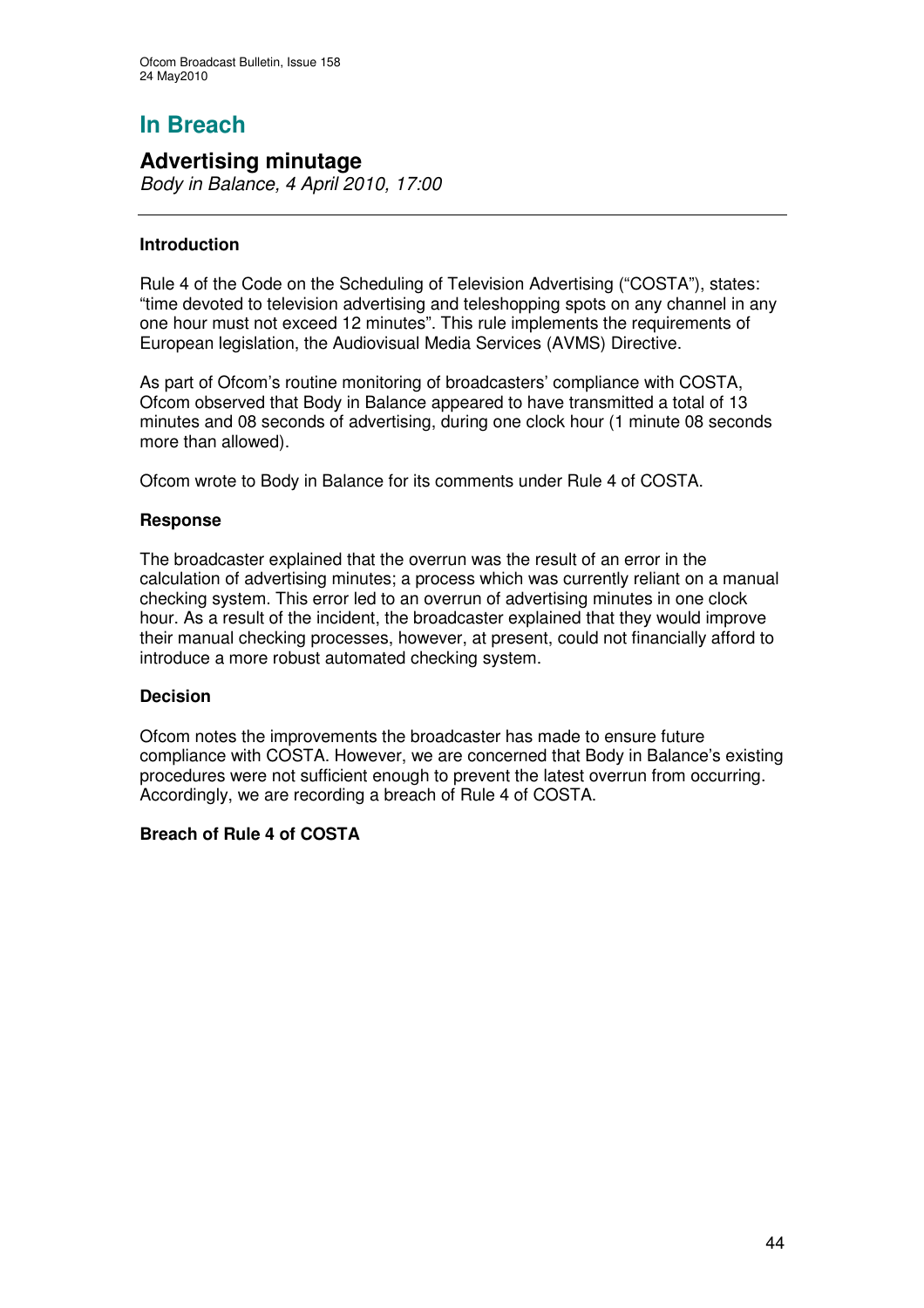# **Note to Broadcasters**

## **Ofcom's Code on the Scheduling of Television Advertising**

In recent months, several channels have been found in breach of rules in Ofcom's Code on the Scheduling of Television Advertising ('COSTA') relating to the amount of advertising and the number of permitted advertising breaks.

The Code (http://www.ofcom.org.uk/tv/ifi/codes/code\_adv/tacode.pdf) sets out the rules with which television broadcasters licensed by Ofcom ('broadcasters') must comply when carrying advertising. These rules give effect to relevant provisions of the Audio Visual Media Services (AVMS) Directive.

In particular, the Code states that:

- (a) "time devoted to television advertising and teleshopping spots on any channel in any one hour must not exceed 12 minutes"; and
- (b) "restrictions apply when inserting advertising breaks during the following programmes:
	- films and news programmes may only include one advertising or teleshopping break for each scheduled period of at least 30 minutes;
	- children's programmes (other than schools programmes) with a scheduled duration of 30 minutes or less may not include an advertising or teleshopping break. Such programmes with a scheduled duration of longer than 30 minutes may have one break for each scheduled period of at least 30 minutes. Breaks are not permitted within schools programmes, but may be scheduled between programmes";

Ofcom actively monitors compliance with the Code, and takes breaches seriously.

Where Ofcom considers that a channel may have exceeded its hourly allowance of advertising minutage, or have taken more than the permitted number of internal breaks, we shall investigate. A list of channels under investigation is published each week at http://www.ofcom.org.uk/advice/audience\_complaints/. Further information relating to Ofcom's investigation procedures can be found at http://www.ofcom.org.uk/tv/ifi/guidance/standards/standards.pdf.

Ofcom is concerned by some licensees' continuing failure to comply with the requirements of COSTA. Broadcasters should note that Ofcom will consider imposing sanctions against them – including fines – where they seriously or repeatedly breach the Code.

For further information on Ofcom's sanctions procedure, please refer to the following link: http://www.ofcom.org.uk/radio/ifi/ifiguidance/sanctions/.

For all enquiries relating to COSTA, please contact advertising.rules@ofcom.org.uk.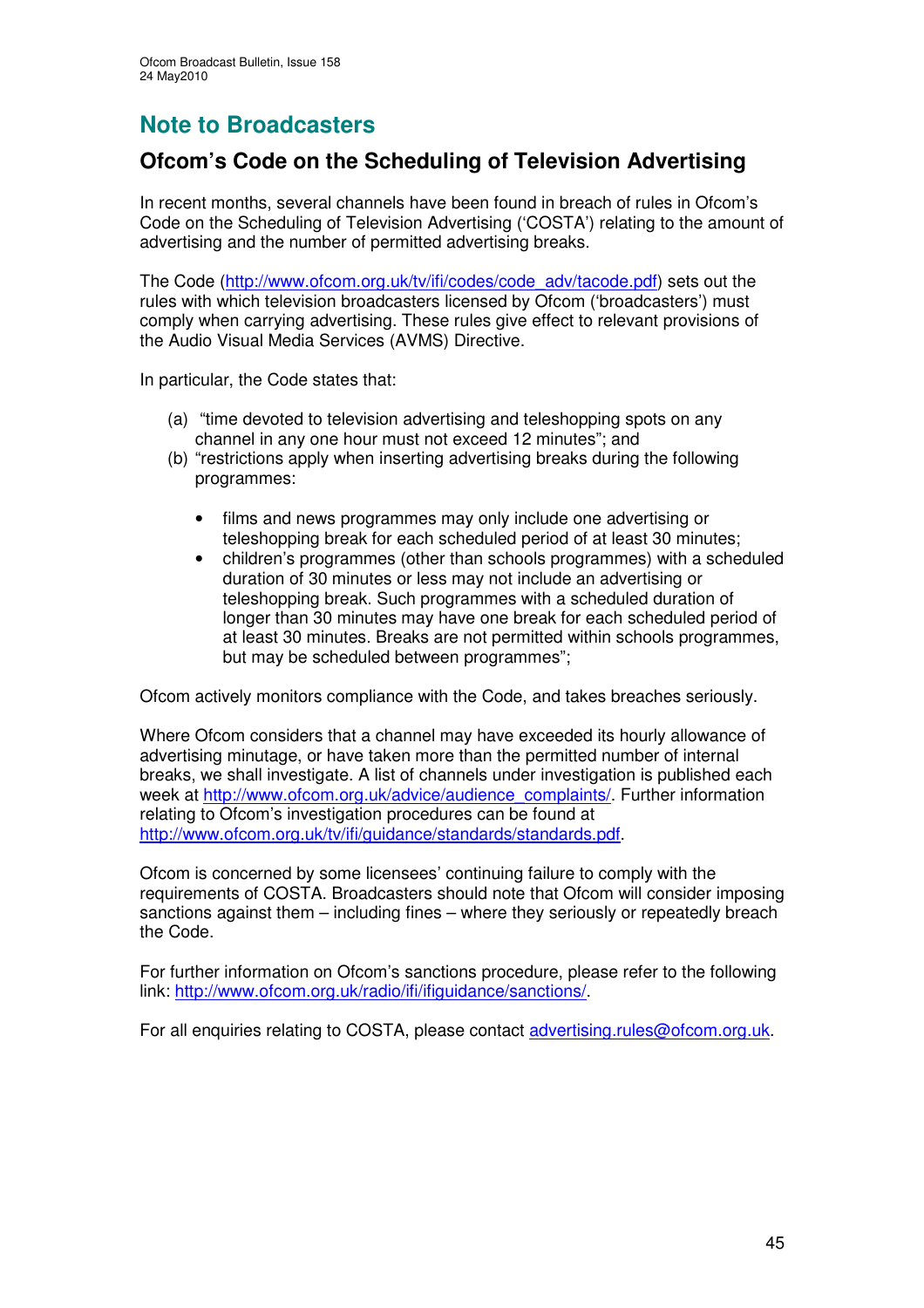# **Other Cases**

## **In Breach**

## **209radio, community radio service for Cambridge**

*28 February 2010 to present*

### **Introduction**

On 28 February 2010 209radio Ltd, the company holding a licence to provide a community radio service for Cambridge, broadcasting as 209radio, ceased broadcasting its licensed service.

Accordingly, on 17 March Ofcom wrote to 209radio Ltd to ask how 209radio Ltd had complied with the following two conditions in its licence relating to format delivery.

Condition 2(1) contained in Part 2 of the Schedule to the licence, which states that:

"The Licensee shall provide the Licensed Service specified in the Annex for the licence period."

Condition 2(4), contained in Part 2 of the Schedule to the licence, which states that:

"The Licensee shall ensure that the Licensed Service accords with the proposals set out in the Annex so as to maintain the character of the Licensed Service throughout the licence period."

### **Response**

209radio Ltd confirmed that it was no longer broadcasting its normal service and explained that this was due to financial problems.

### **Decision**

By ceasing to broadcast its licensed service from 28 February 2010, 209radio Ltd was clearly in breach of the above licence conditions. Ofcom has therefore formally recorded this breach by 209radio Ltd.

We also note that this breach by the Licensee is continuing, as 209radio has not resumed broadcasting its licensed service since 28 February 2010. Provision by a Licensee of its licensed service is the fundamental purpose for which a community radio licence is granted. Ofcom has a range of duties in relation to radio broadcasting, including securing a range and diversity of local radio services which are calculated to appeal to a variety of tastes and interests, and the optimal use of the radio spectrum. These matters find expression in, or are linked to, the licence condition requiring the provision of the specified licensed service. Where a licensed service is not being provided in accordance with the licence, none of the required community radio programme output is provided, nor are the 'off-air' activities included in the licence (as set out in the Licensee's key commitments). These include 'social gain' (such as training programmes, and opportunities for discussion) and access to and participation in the service (volunteering opportunities, for example). This is to the potential disadvantage of the target community, and in addition, choice for listeners is reduced. Finally, it is not an optimal use of the radio spectrum to have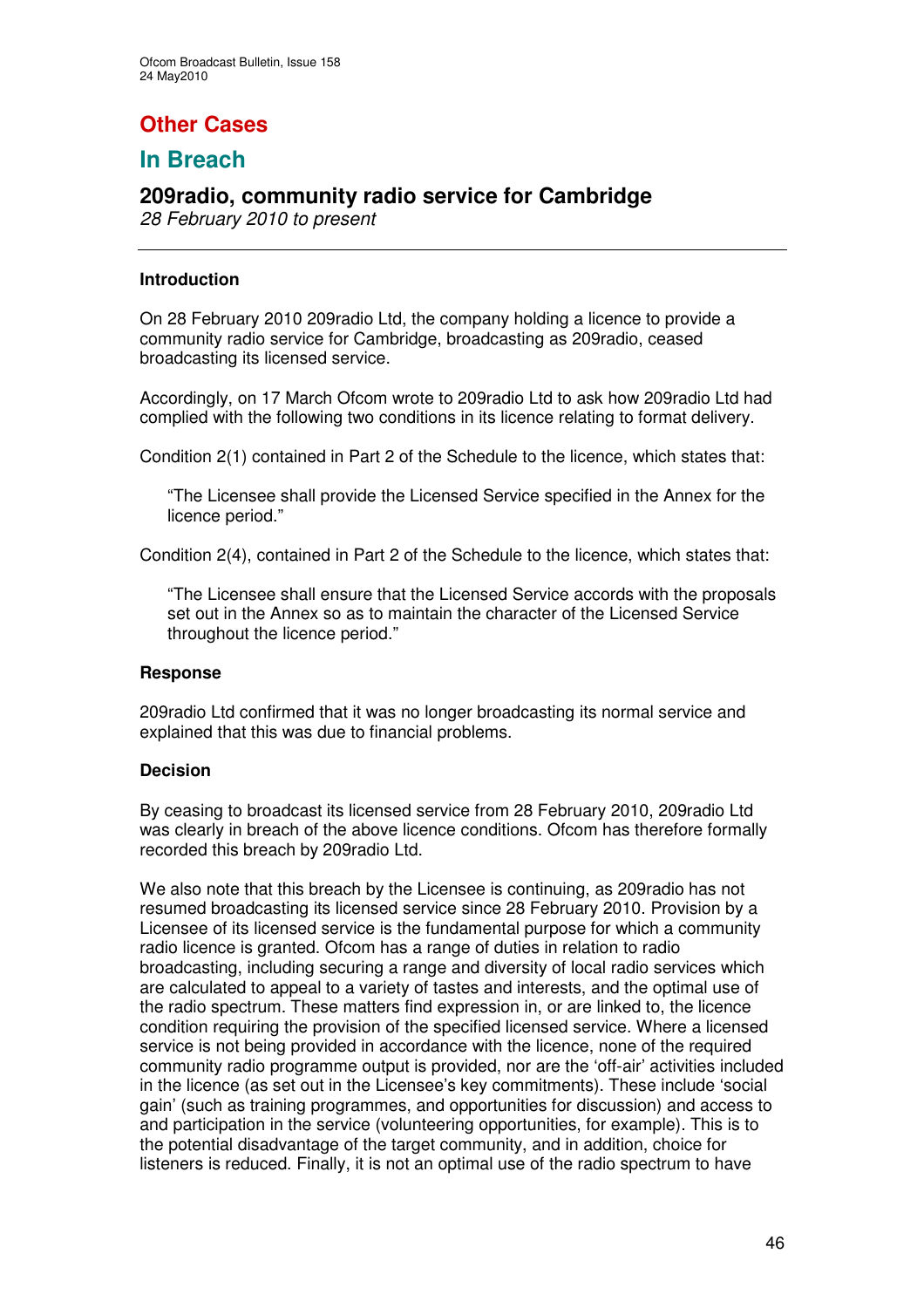allocated frequencies unused, or not used for the purpose for which they have been allocated.

Ofcom is now considering the most appropriate next steps, including possible revocation of the licence. Since revocation requires a statutory sanction, Ofcom has formally notified the Licensee that we are considering these licence contraventions for statutory sanction in light of their seriousness and ongoing nature.

**Breach of Licence Conditions 2(1) and 2(4) in Part 2 of the Schedule to the community radio licence held by 209radio Ltd (licence number CR095)**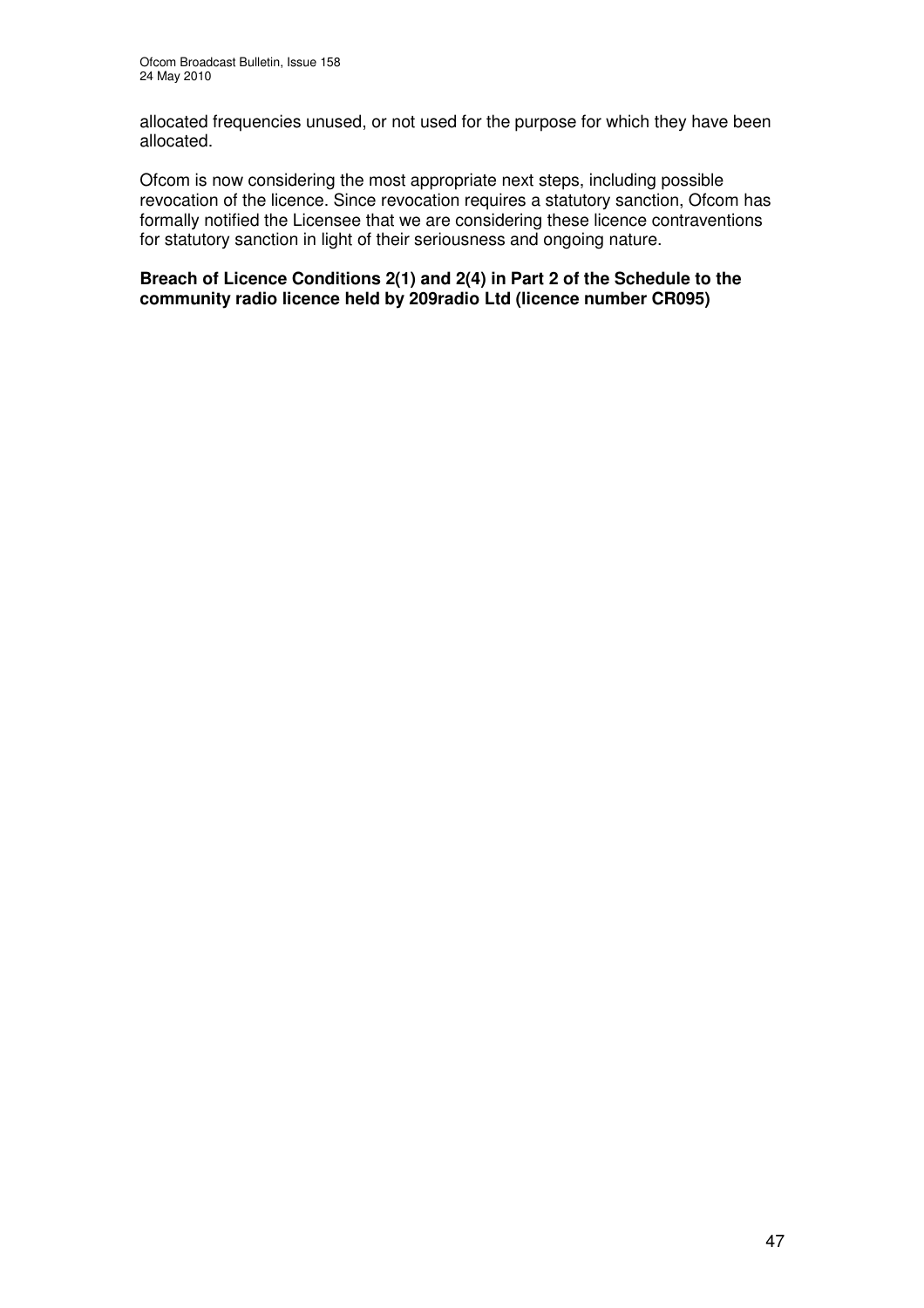## **Fairness and Privacy Cases**

## **Upheld**

## **Complaint by Islam Channel**

*5 Live Breakfast, BBC Radio 5, 8 September 2009*

**Summary:** Ofcom has upheld this complaint of unfair treatment made by Islam Channel.

BBC Radio 5's breakfast programme included a discussion as to whether *"Britain's foreign policy was likely to lead to terror attacks in the future"*. One caller said that a lot of radicalised Muslims had cable television with access to Middle Eastern channels, which contributed to their radicalisation. Ed Husain, a guest on the programme, who was described as a *"former radical Muslim"* who now campaigned against extremism said *"…there's a channel here and I'll name it, Islam Channel, Sky 813, when suicide bombings occur, they refer to them as human operations, taking the sting out of the issue, partly funded by Saudi Arabia…"*

Islam Channel complained to Ofcom that it was treated unfairly in the programme as broadcast.

In summary Ofcom found that Mr Husain's remark was likely to suggest to listeners that Islam Channel might be responsible for radicalisation of Muslims and that this was a serious criticism of Islam Channel. Islam Channel was entitled to be given an appropriate and timely opportunity to respond to this. No such opportunity was given, nor did the presenter intervene appropriately in the discussion. This resulted in unfairness to Islam Channel.

### **Introduction**

On 8 September 2009, the BBC Radio 5 breakfast programme included a discussion as to whether *"Britain's foreign policy was likely to lead to terror attacks in the future"*. The programme featured a number of callers who gave their views as to whether Britain's presence in Afghanistan and Iraq was likely to lead to further terrorist attacks in Britain. One of the callers said that a lot of radicalised Muslims had cable television with access to Middle Eastern channels, which contributed to their radicalisation. The presenter, Nicky Campbell, said he had watched mainstream British Muslim channels *"where the notion that the CIA perpetrated 9/11 has gone unchallenged"*. Ed Husain, a guest on the programme, who was described as a *"former radical Muslim"* who now campaigned against extremism, then said:

*"…there's a channel here and I'll name it, Islam Channel, Sky 813, when suicide bombings occur, they refer to them as human operations, taking the sting out of the issue, partly funded by Saudi Arabia…"*

Islam Channel, which is licensed by Ofcom and provides news, current affairs and entertainment programming from an Islamic perspective, complained to Ofcom that it was treated unfairly in the programme as broadcast.

### **The Complaint**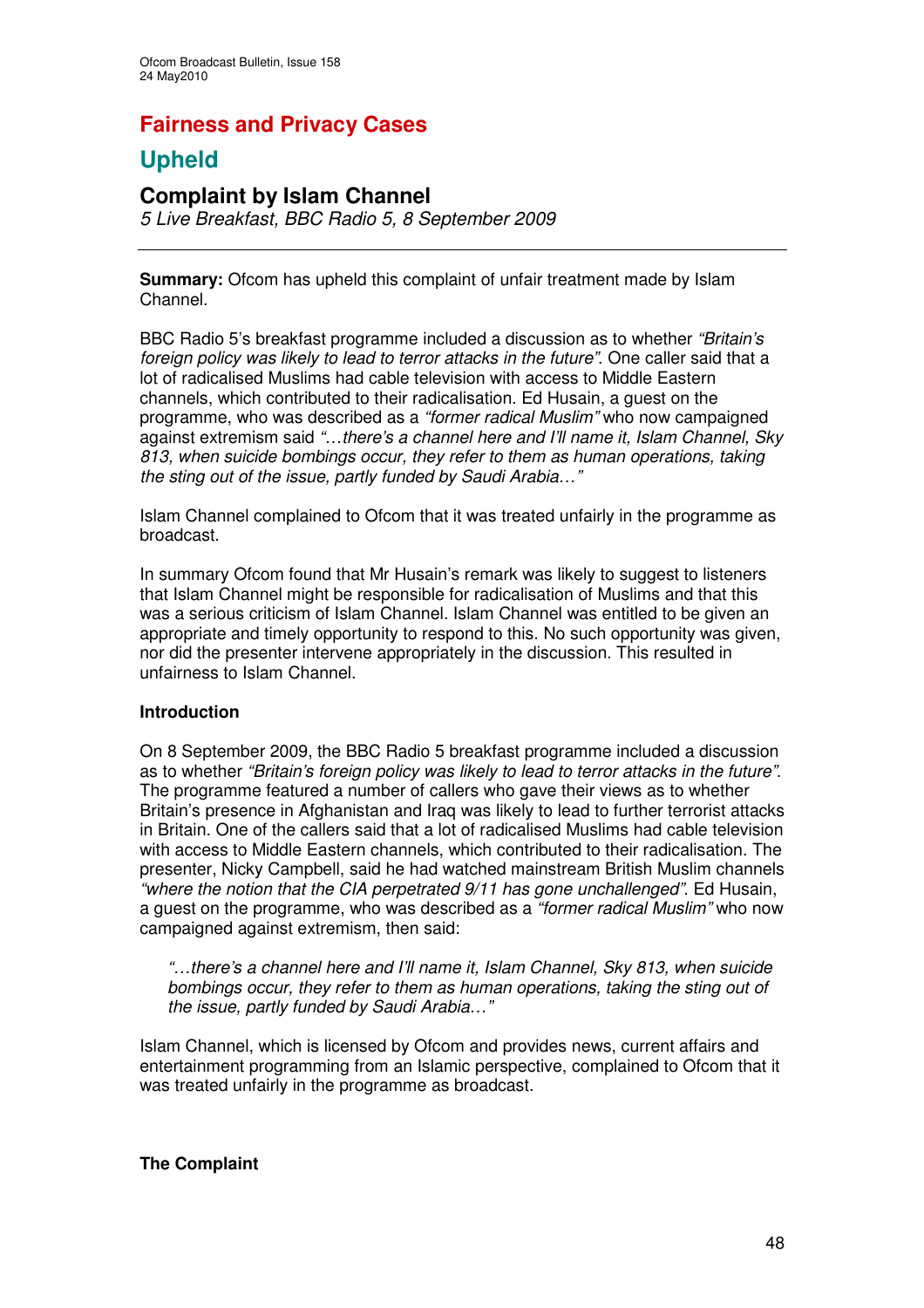### **Islam Channel's case**

In summary, Islam Channel complained that it was treated unfairly in that:

- a) It was portrayed unfairly in that the programme included a claim that the channel was one of the problems that led to radicalisation of Muslims.
- b) It was not given an appropriate and timely opportunity to respond to the serious allegations made about it in the programme.

### **The BBC's case**

In summary, the BBC responded to the complaint as follows:

- a) In response to the complaint that Islam Channel was portrayed unfairly in that the programme included a claim that the channel was one of the problems that led to radicalisation of Muslims, the BBC said that the only statement in the programme which applied specifically to Islam Channel was made by studio quest Ed Husain, author of "The Islamist" and former Islamist activist. The BBC said that, having named Islam Channel, Mr Husain said *"when suicide bombings occur, they refer to them as human operations, taking the sting out of the issue"*. Further remarks by the presenter, Nicky Campbell (*"And they refer to Israel as 'the Zionist state'…"*) and Mr Husain (*"…or 'the Zionist entity'…"*) were preceded by *"these channels"*. The BBC said that, although these remarks were not explicitly about Islam Channel, it accepted that listeners would have understood Islam Channel to be among the television channels being referred to. The BBC said that the remarks rested on direct observation by Mr Husain and (in the case of referring to Israel as *"the Zionist state"*) Mr Campbell. The BBC believed them to be statements of fact in respect of the terms used in Islam Channel broadcasts and considered that there was no unfairness in making them.
- b) In response that Islam Channel was not given an appropriate and timely opportunity to respond to the serious allegation made about it in the programme, the BBC said that the complaint concerned one brief exchange in an hour-long discussion which was mainly focused on whether UK foreign policy rendered the UK more or less likely to be the subject of terrorist attacks. However, the BBC said that, as the immediate context of the remarks was a discussion of the causes of radicalisation among Muslims and the terrorist acts associated with it, it accepted that they tended to suggest that Islam Channel and similar television services were to be numbered among those causes. The BBC said that there was no suggestion that Islam Channel engaged in incitement and that the *"allegations"* were confined to the use of euphemistic terminology for suicide bombings and pejorative terminology for Israel. However, the BBC accepted that they constituted the kind of criticism which would normally call for an opportunity to respond, or, in the absence of that opportunity, appropriate intervention by the presenter.

### **Decision**

Ofcom's statutory duties include the application, in the case of all television and radio services, of standards which provide adequate protection to members of the public and all other persons from unfair treatment and unwarranted infringement of privacy in, or in the making of, programmes included in such services.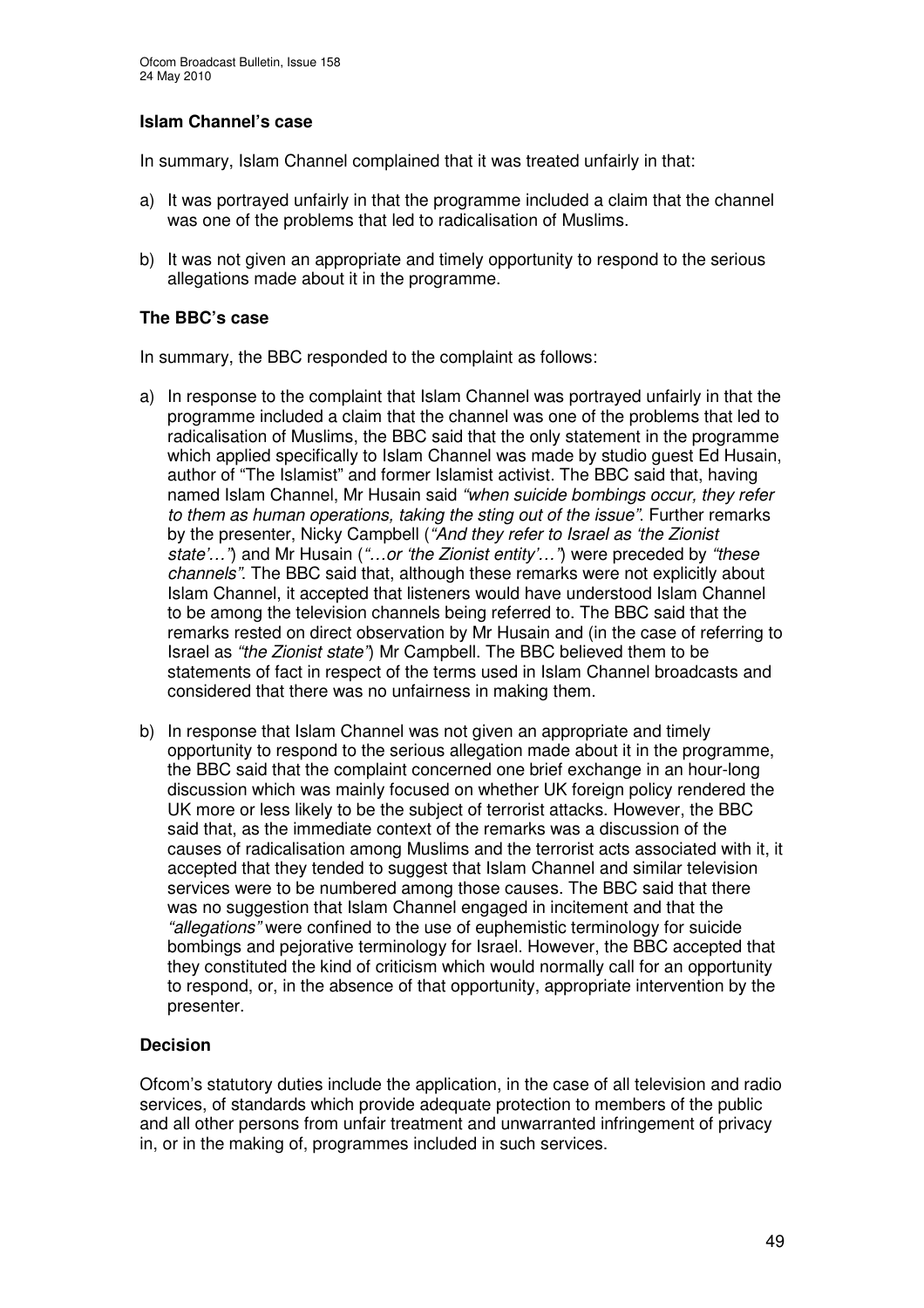In carrying out its duties, Ofcom has regard to the need to secure that the application of these standards is in the manner that best guarantees an appropriate level of freedom of expression. Ofcom is also obliged to have regard, in all cases, to the principles under which regulatory activities should be transparent, accountable, proportionate and consistent and targeted only at cases in which action is needed.

In reaching its decision on Islam Channel's complaint, Ofcom considered all the relevant material provided by both parties. This included a recording of the programme as broadcast and a transcript and both parties' written submissions.

Ofcom considered together the complaints that the programme included an unfair claim that Islam Channel was one of the problems that led to radicalisation of Muslims and that the channel was not given an appropriate and timely opportunity to respond to serious allegations made in the programme.

Ofcom considered whether the broadcaster's actions were consistent with its obligation to avoid unjust or unfair treatment of individuals in programmes as set out in Rule 7.1 of the Ofcom Broadcasting Code ("the Code"). In particular Ofcom considered Practice 7.9, which states that broadcasters should take reasonable care to satisfy themselves that material facts have not been presented, disregarded or omitted in a way that is unfair to an individual or organisation and Practice 7.11, which states that if a programme alleges wrongdoing or incompetence or makes other significant allegations, those concerned should normally be given an appropriate and timely opportunity to respond.

Ofcom noted that the programme included a discussion about whether Britain's foreign policy was likely to lead to future terror attacks. The discussion included comments about radicalisation of Muslims and in this context Mr Husain said that, by referring to suicide bombings as *"human operations"*, Islam Channel *"took the sting out of the issue"*. Ofcom shared the BBC's view this was likely to have suggested to listeners that Mr Husain considered that the use of such terminology was euphemistic and that the use of such words was one of the problems that might lead to radicalisation of some of Islam Channel's Muslim viewers. Ofcom also noted the BBC's view that Mr Husain was making a factual statement about his observation of terminology used by Islam Channel and Ofcom considered that Mr Husain was entitled to make that statement and that the BBC was entitled to include it in the programme. However, Ofcom noted that the BBC considered that, in the context of the discussion, Mr Husain's remark was likely to be taken as suggesting that Islam Channel's coverage might lead to radicalisation of Muslim viewers. Given the subject of the debate, namely the potential for future terror attacks, Ofcom considered that this was a serious criticism. As the BBC acknowledged, Islam Channel should have been offered an opportunity to respond to this. This was not offered, nor did the presenter intervene or point out that Islam Channel was not in a position to respond during the programme. This resulted in unfairness to Islam Channel.

### **Accordingly, the complaint of unfair treatment by Islam Channel was upheld and the broadcaster found to be in breach of Rule 7.1**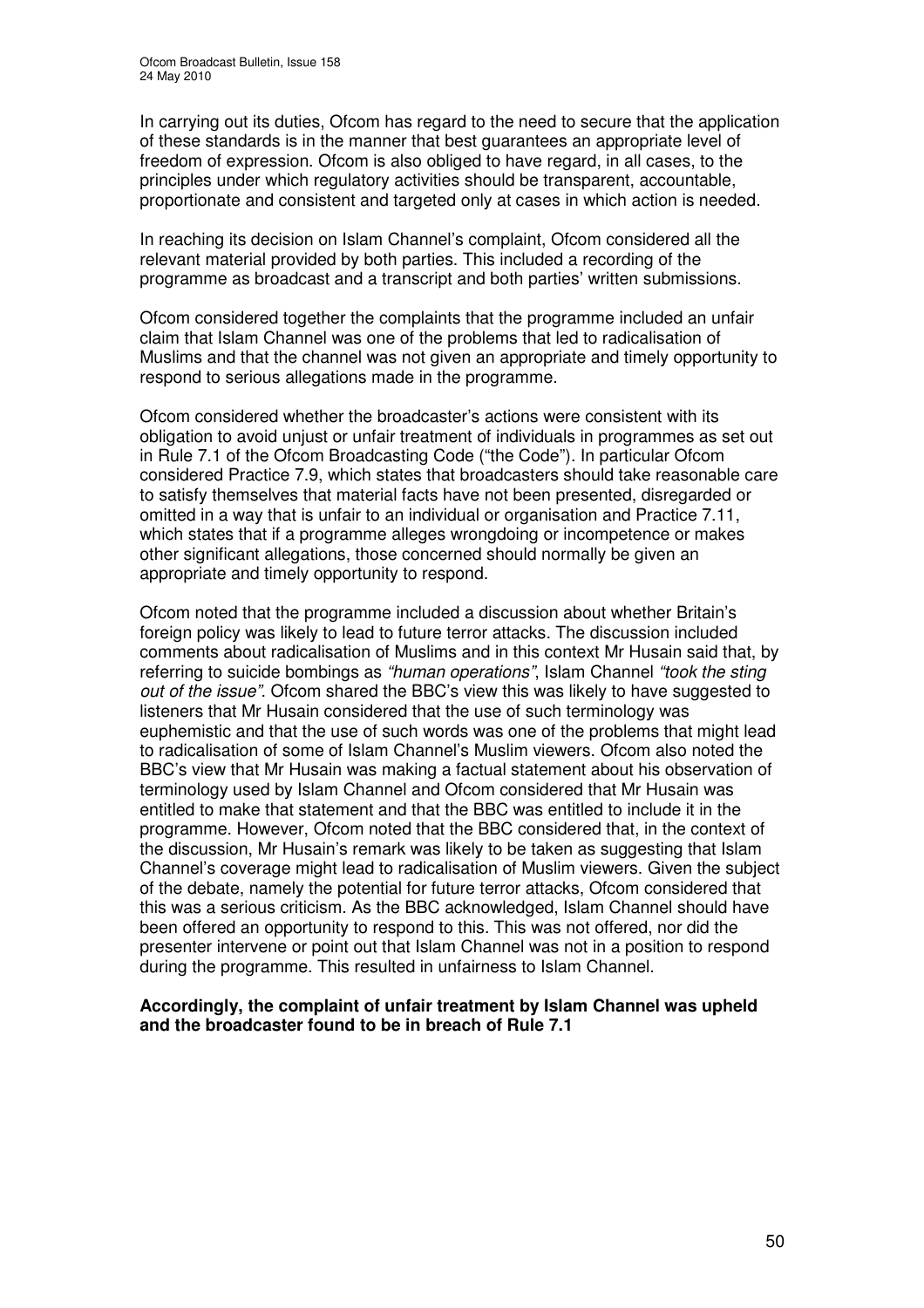# **Partly Upheld**

## **Complaint by Mr Keith Harding**

*Channel M News, Channel M, 29 June 2009*

**Summary:** Ofcom has partly upheld Mr Keith Harding's complaint of unfair treatment in the programme. It has not upheld his complaint of unwarranted infringement of privacy in the broadcast.

The report included an interview with Mrs Nyesha O'Brien, who had recently hired Mr Harding to refurbish her kitchen. Mrs O'Brien described the problems she had been suffering as a result of poor workmanship by Mr Harding and his employees. The programme reported that Mrs O'Brien and her husband had paid £8,000 to Mr Harding for a kitchen extension, but that seven weeks later the kitchen was still *"ripped open"* and Mr and Mrs O'Brien suspected they had been *"ripped off"*. The programme also stated that Mrs O'Brien had said Mr Harding had a *"number of aliases"*.

The programme's presenter then stated that Mr and Mrs O'Brien became frustrated and worried when it appeared that Mr Harding's company's premises had been closed down after his failure to pay the rent on it for a year. The presenter also said that, after further conversations between Mr and Mrs O'Brien and Mr Harding, Mr Harding had told them that he may liquidate his company rather than resolve the situation.

A rugby team photograph in which Mr Harding was highlighted and identifiable was shown.

Mr Harding complained to Ofcom that he was treated unfairly in the programme and that his privacy had been unwarrantably infringed in the broadcast of the programme.

In summary, Ofcom found that:

- The programme makers took reasonable steps to satisfy themselves that material facts had not been presented unfairly.
- The programme made several significant allegations about Mr Harding's business practice and competence to which he should have been given an appropriate and timely opportunity to respond. He was not given such an opportunity and this was unfair.
- Mr Harding had a limited expectation of privacy that a rugby team photograph of him would not be broadcast. However, Ofcom considered that the public interest in examining the negative experiences felt by some consumers, and Mrs O'Brien's right to impart her story outweighed any expectation of privacy Mr Harding had.

### **Introduction**

On 29 June 2009, Channel M broadcast an edition of its news bulletin. This edition featured a report about "rogue traders" in Manchester.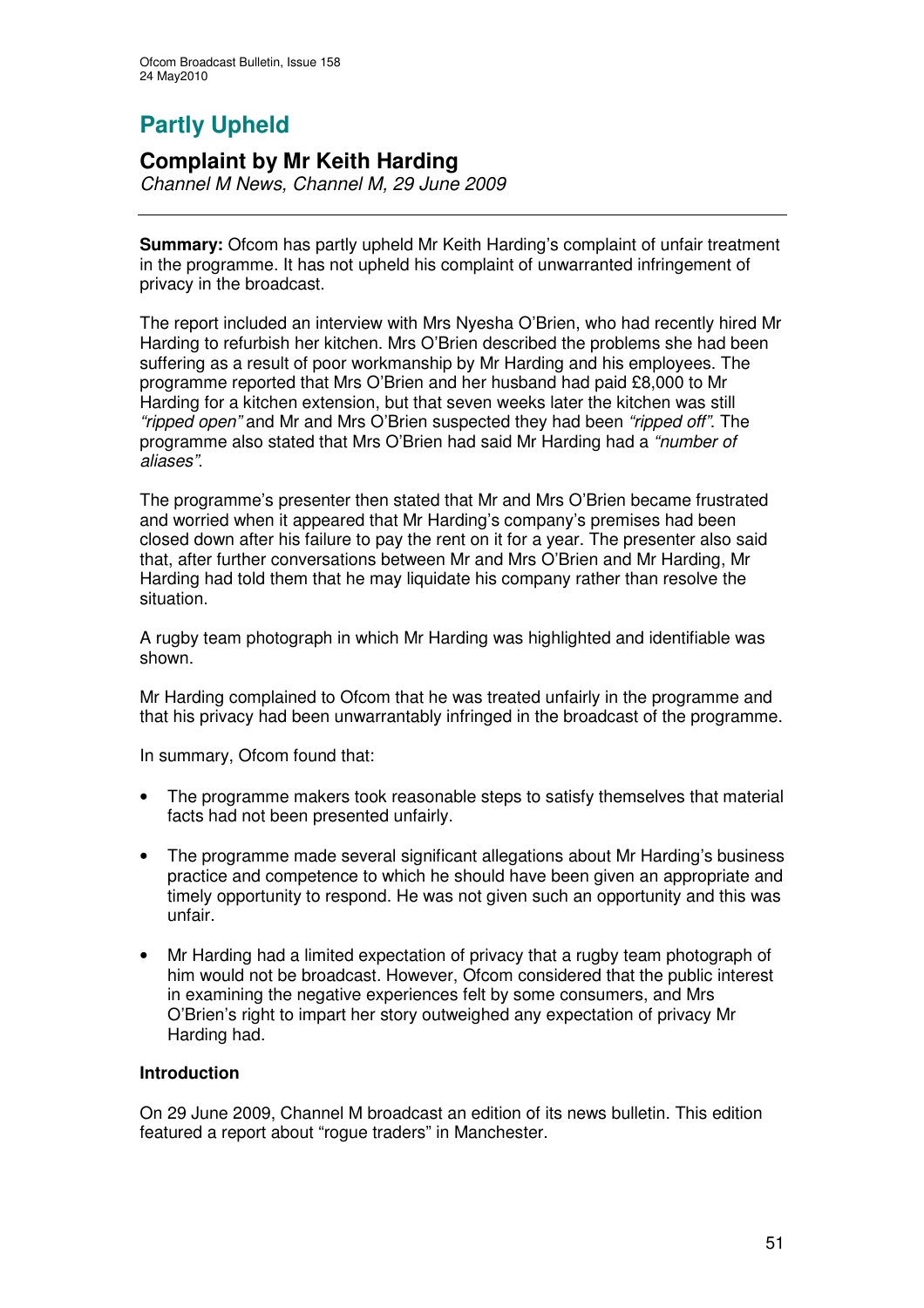The report included an interview with Mrs Nyesha O'Brien, who had recently hired Mr Keith Harding to refurbish her kitchen. Mrs O'Brien described the problems she had been suffering as a result of poor workmanship by Mr Harding and his employees. The programme reported that she and her husband had paid over £8,000 to Mr Harding for a kitchen extension. However, the programme reported that seven weeks later the kitchen was still *"ripped open"* and that Mr and Mrs O'Brien suspected they had been *"ripped off".* The programme also stated that Mrs O'Brien had said Mr Harding had a *"number of aliases".*

The programme's presenter then stated that Mr and Mrs O'Brien became *"frustrated and worried"* when it appeared that Mr Harding's company's premises had been closed down after his failure to pay the rent on it for a year. The reporter also said that, after further conversations between Mr and Mrs O'Brien and Mr Harding, Mr Harding had told them that he may liquidate his company rather than resolve the situation. The presenter then said:

*"Keith Harding has not responded to our invitations to speak to us. But, Nyesha believes he has previously been involved with two other companies that were hastily dissolved and left creditors out of pocket."*

A photograph of Mr Harding was shown, in which he was highlighted and identifiable.

Mr Harding complained to Ofcom that he was treated unfairly in the programme and that his privacy had been unwarrantably infringed in the broadcast of the programme.

### **The Complaint**

In summary, Mr Harding complained that he was treated unfairly in the programme as broadcast in that:

- a) He was portrayed unfairly because a number of false allegations were made against him, namely that:
	- i) He used aliases, with the implication that he did this to hide his true identity.
	- ii) He was a director of ABC Home Repairs Ltd, when he was not.
	- iii) He had not paid rent for 12 months to his landlord and was in serious arrears.
	- iv) He had run many previous businesses and had liquidated them, leaving people with money owed.
	- v) He was a "rogue trader".
- b) He did not have an opportunity to respond to the allegations set out in head a).

In summary, Mr Harding complained that his privacy had been unwarrantably infringed in the programme as broadcast in that:

c) A photograph of him in an Aldwinians Rugby Team photo was broadcast, with his face highlighted, amid the allegations detailed in head a).

### **Channel M's case**

In summary, Channel M responded to Mr Harding's complaint of unfair treatment as follows:

a) Channel M first responded to the complaint that Mr Harding was portrayed unfairly.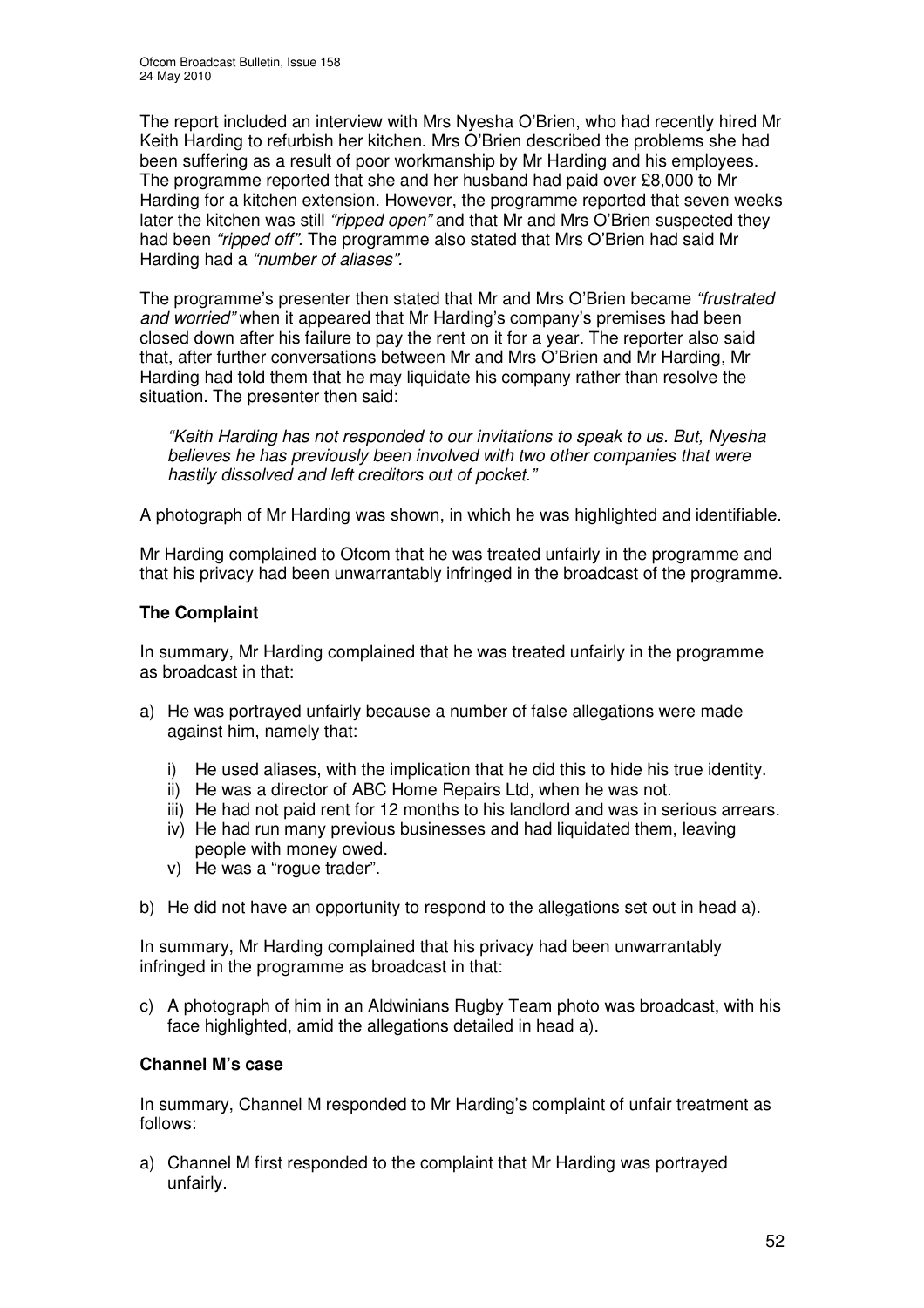- i) With regards the complaint that Mr Harding used aliases, Channel M said that Mr Harding used Kennedy or Harding or a combination of both in his correspondence with Ofcom, Channel M and his solicitors. It said that, therefore, there was no case to answer on this issue.
- ii) With regard to the complaint that the report said Mr Harding was a director of ABC Home Repairs Ltd when he was not, Channel M said the companies he had run had had his daughter, his wife and other family members named as directors. Channel M said that its understanding at the time was that Mr Harding was the "owner" and he had not disputed this until complaining to Ofcom.
- iii) As regards the complaint that the report said Mr Harding had not paid rent for 12 months and was in serious arrears with his landlord, Channel M said that this fact was confirmed to them by speaking to the landlord of one of Mr Harding's previous businesses.
- iv) With reference to the complaint that Mr Harding had run many other businesses and owed money to people after liquidating the businesses, Channel M said that it had at least six people willing to write letters explaining how much Mr Harding owed them, including one person owed in excess of £15,000. It said that this was the cornerstone of the news item and was accurate.
- v) As regards the complaint that the report unfairly portrayed Mr Harding as a "rogue trader", Channel M said that, taking all the above into account, and the fact that Mr Harding turned down the offer to comment on the allegations at the time and before the transmission, the news story was valid and true.
- b) Channel M next responded to the complaint that Mr Harding was not given an opportunity to respond to the allegations set out in head a). Channel M said that it had first attempted to contact Mr Harding on 26 June 2009, with no answer. It said that it then attempted to contact Mr Harding again on 29 June 2009, the date of broadcast, on three different phone numbers. Messages were left on two of these numbers' answering machines. Channel M said that it accepted the story was one sided due to Mr Harding being unavailable for comment on the day of transmission. Channel M said that, in hindsight, it could have waited for a response and given him a right to reply.

In summary, Channel M responded to Mr Harding's complaint of unwarranted infringement of privacy in the programme as broadcast as follows:

c) Channel M said that it had acted in the public interest by broadcasting the story. Channel M also said Mrs O'Brien gave the photograph to the programme makers.

### **Decision**

Ofcom's statutory duties include the application, in the case of all television and radio services, of standards which provide adequate protection to members of the public and all other persons from unfair treatment and unwarranted infringement of privacy in, or in the making of, programmes included in such services.

In carrying out its duties, Ofcom has regard to the need to secure that the application of these standards is in the manner that best guarantees an appropriate level of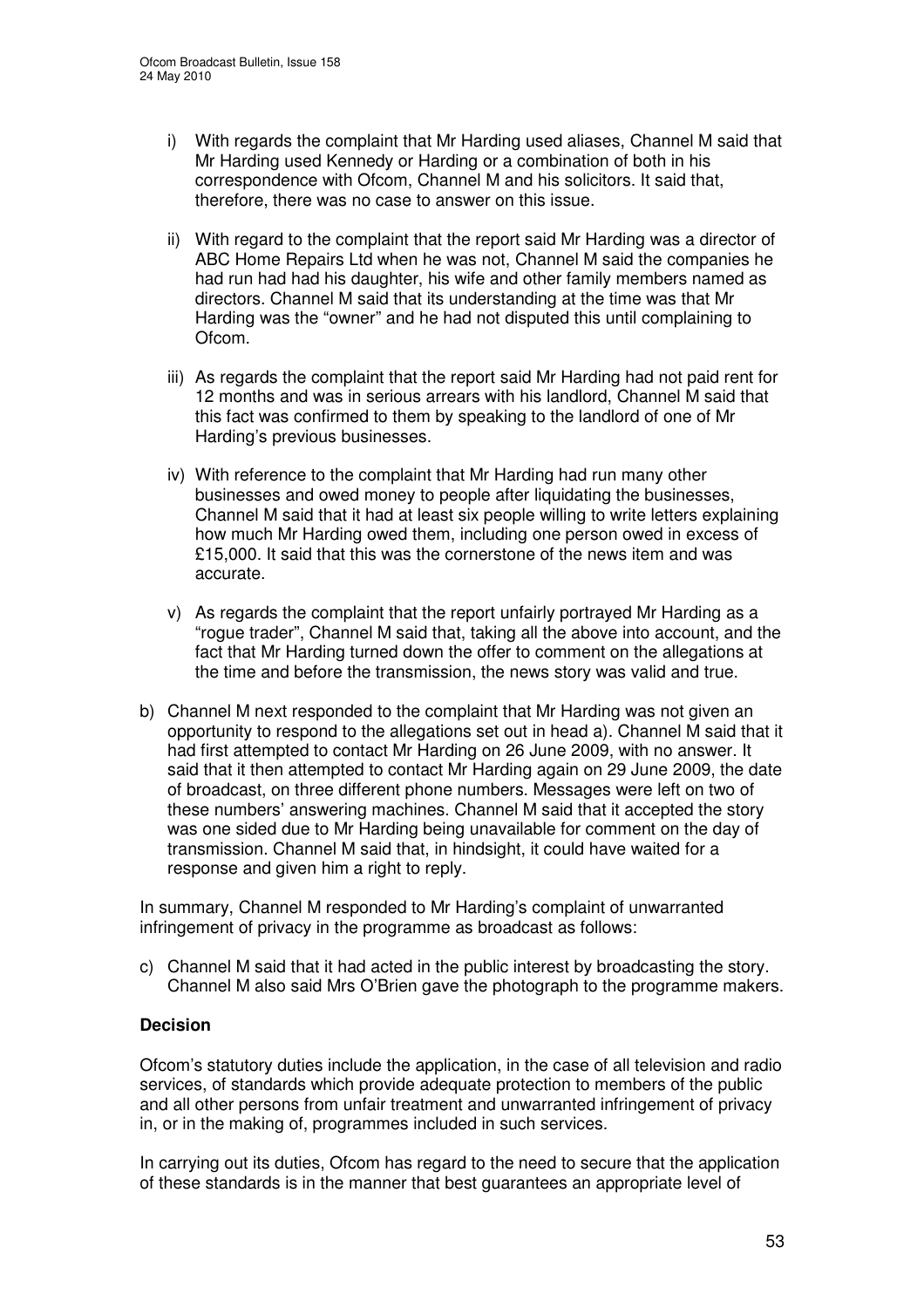freedom of expression. Ofcom is also obliged to have regard, in all cases, to the principles under which regulatory activities should be transparent, accountable, proportionate and consistent and targeted only at cases in which action is needed.

In reaching its decision, Ofcom considered all the relevant material provided by both parties. This included recordings of the programme as broadcast and a transcript, both parties' written submissions and recordings and transcripts of unedited material. Ofcom considered and applied its Broadcasting Code ("the Code").

### *Unfair Treatment*

a&b) Ofcom considered together the complaints that Mr Harding was portrayed unfairly in the programme and that he was not given an appropriate opportunity to respond to serious allegations made about him.

In doing so, Ofcom considered Rule 7.1 of the Code, which provides that broadcasters must avoid unjust or unfair treatment of individuals or organisations in programmes. Ofcom also had regard to Practice 7.9, which states that broadcasters should take reasonable care to satisfy themselves that material facts have not been presented, disregarded or omitted in a way that is unfair to an individual or organisation. It also had regard to Practice 7.11, which states that "if a programme alleges wrongdoing or incompetence or makes other serious allegations, those concerned should normally be given an appropriate and timely opportunity to respond". The guidance that accompanies Practice 7.11 also states that "an individual needs to be given sufficient information concerning the arguments and evidence included in the programme to enable them to respond properly". It goes on to explain that "the programme should fairly represent the substance of any response but it is not normally necessary, in the interests of fairness, to reproduce it in its entirety".

Ofcom first considered the complaint that the programme made false allegations about Mr Harding, which amounted to allegations of either wrongdoing or incompetence. In particular, that he used aliases, was a director of ABC Home Repairs Ltd, was in serious arrears with this landlord, had liquidated previous businesses leaving people with money owed and was a *"rogue trader."* Ofcom considered these elements of the complaint together in relation to the complaint of unfair portrayal.

Ofcom first considered the background to the news report and its investigation into Mr Harding. It noted that the news report set out to cover the story of a woman seeking to warn people about a "rogue trader" who she claimed was responsible for an incomplete job carried out by "ABC Home Repairs". Against this background, Ofcom then considered what allegations were made about Mr Harding in the programme. Ofcom noted that the programme referred to him in their introduction as a *"rogue trader"* and in commentary said:

*"Nyesha Farag-O'Brien and her husband handed over over £8,000 to a friend they knew as Keith Harding in order for him to carry out extensive work on their kitchen. Seven weeks later and the kitchen's still ripped open and they suspect that they've been ripped off".*

Ofcom noted that the programme included statements that Mr Harding *"goes by a number of aliases"* and had *"repeatedly refused"* to refund any money to the O'Brien family. The presenter also stated that Mrs O'Brien said Mr Harding had been *"threatening to liquidate the company, rather than resolve the situation"* and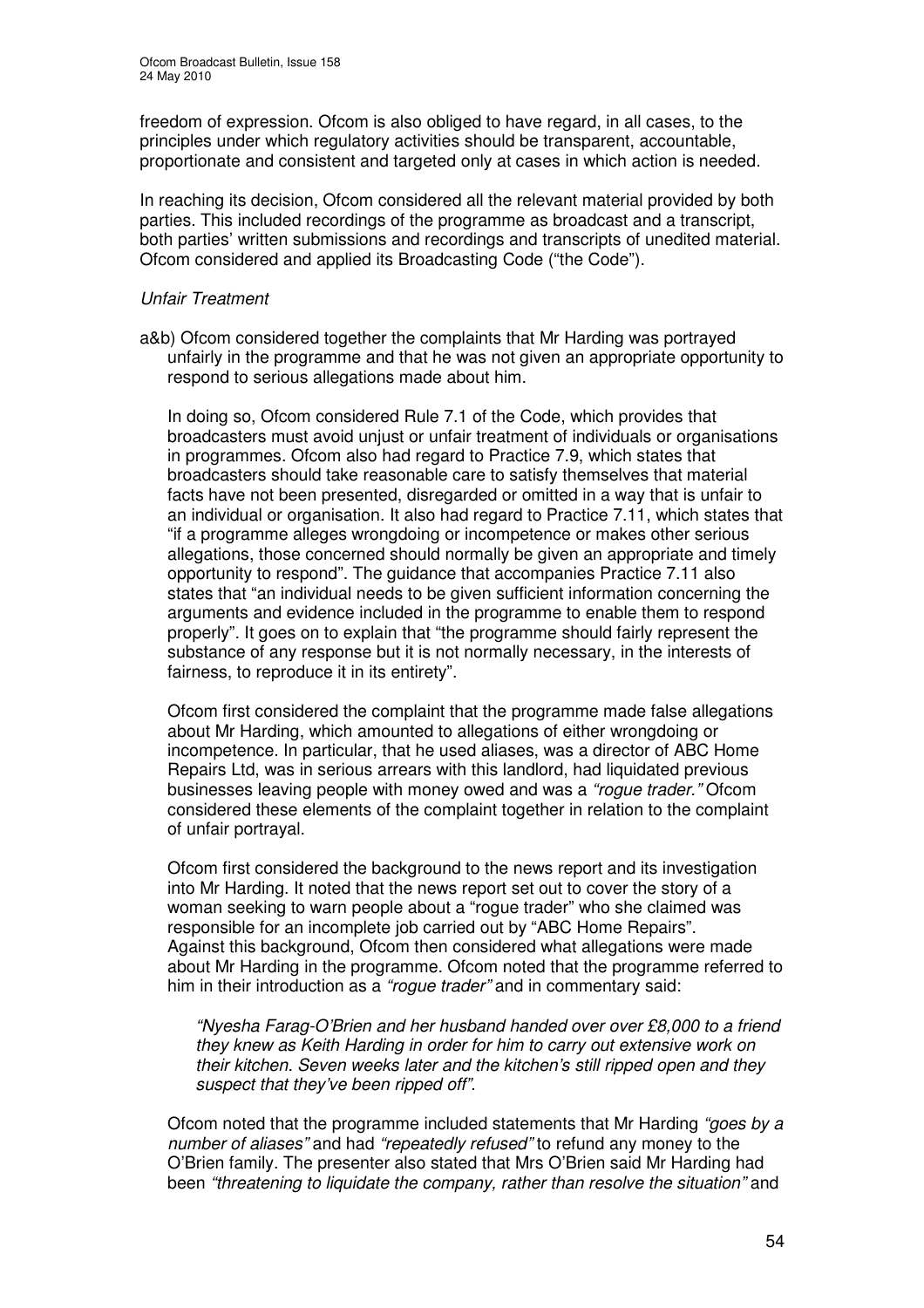that *"Nyesha believes that he has previously been involved with two other companies that were hastily dissolved and left creditors out of pocket".*

The programme did not explicitly state that Mr Harding was a director of ABC Home Repairs Ltd, as alleged in the complaint, but did contain the following commentary:

*"Mr and Mrs O'Brien are becoming increasingly frustrated and worried, particularly since discovering that the premises license to ABC Home Repairs, which is supposed to be on this industrial estate in Ashton-under-Lyne, have actually been closed down since the company hadn't paid any rent since July last year"*.

There was therefore a clear implication in the programme that Mr Harding was in some way responsible for the company "ABC Home Repairs", and for the company's unpaid rent.

With regard to the issue of whether such assertions were true and accurate, as noted above broadcasters are required to take reasonable steps to ensure that material facts are not presented unfairly. Ofcom noted that the programme was based in the first instance on allegations made by Mrs O'Brien, which she corroborated by showing the programme makers her unfinished kitchen, and considered that it was a reasonable step by the broadcaster in satisfying themselves that the material facts were not presented unfairly. Ofcom also assessed the further such steps that Channel M had taken that went beyond a presentation of the work Mr Harding had done on Mrs O'Brien's house: the programme makers had, as noted, spoken to Mrs O'Brien and seen her kitchen; they had spoken to the landlord of one of Mr Harding's previous businesses; and they had obtained assurances from Mr Harding's other creditors that they would provide letters explaining how much Mr Harding owed them.

Ofcom then went on to consider whether Channel M had taken reasonable care in offering Mr Harding an opportunity to contribute, whether significant allegations of wrongdoing or incompetence were made against him, and thus, whether Mr Harding should have been given an appropriate and timely opportunity to respond.

Having reviewed the transcript of the programme and, in particular the excerpts set out above, Ofcom reached the view that the report made several clear disparaging assertions which cumulatively amounted to significant allegations regarding Mr Harding's business practice and competence, and which had the potential to result in unfairness to Mr Harding. Ofcom therefore considered that Mr Harding's omission could have been unfair and that the broadcaster should have taken reasonable steps to offer him an opportunity to contribute.

Ofcom also took the view that in such circumstances it was incumbent upon Channel M to provide Mr Harding with an "appropriate and timely" opportunity to respond to the serious allegations made about him in the programme. Ofcom then considered whether Mr Harding was given an appropriate and timely opportunity to respond to the serious allegations.

Ofcom noted that the programme makers first attempted to contact Mr Harding on 26 June 2009, with no answer. The programme makers then attempted to contact Mr Harding again on 29 June 2009, the date of broadcast, on three different phone numbers. Messages were left on two of these numbers' answering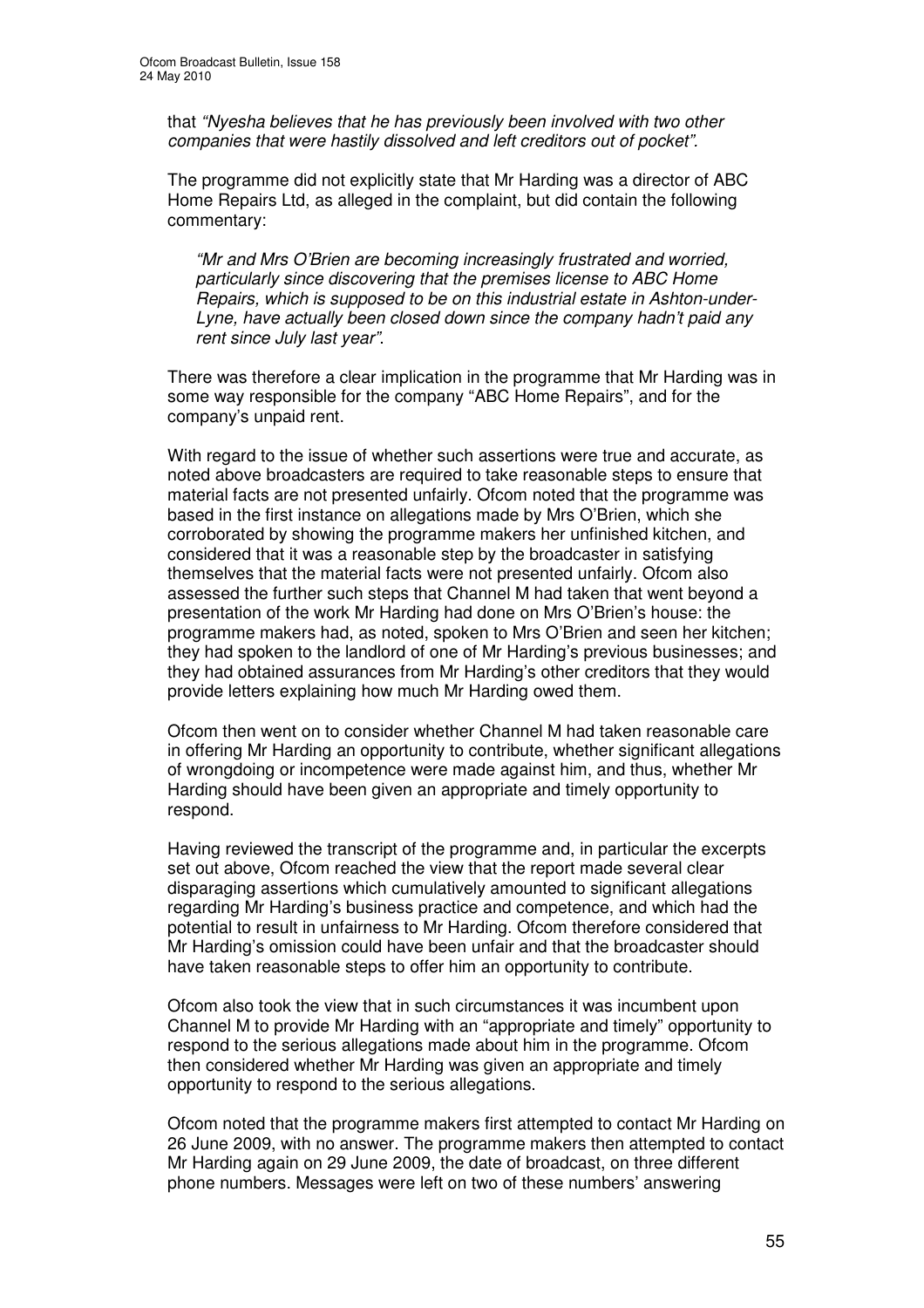machines. Ofcom further noted that Channel M said that it accepted the story was one sided due to Mr Harding being unavailable for comment on the day of transmission and it accepted that, in hindsight, it could have waited for a response and given him a right to reply.

As set out above, the allegations made about Mr Harding were significant in nature and in Ofcom's view he should have been afforded an appropriate and timely opportunity to respond to them. Although the programme makers attempted to contact Mr Harding three days before the broadcast and again on the day of broadcast itself, they did not get a response from him. In view of the serious allegations made in the programme about Mr Harding's business practices and competence, it was incumbent on the programme makers to take further reasonable steps to seek a response from him before broadcasting the allegations. He was therefore not given an appropriate and timely opportunity to respond and there were no grounds for the programme makers to depart from the usual requirement for such an opportunity.

Ofcom concluded that the programme makers did take reasonable steps required to satisfy themselves that material facts had not been presented unfairly, but did not take reasonable steps when offering Mr Harding an opportunity to contribute. Ofcom also found that the programme makers' failure to provide Mr Harding with an appropriate and timely opportunity to respond to the allegations in the programme resulted in unfairness to him in the programme as broadcast.

### *Privacy*

a) Ofcom finally considered Mr Harding's complaint of unwarranted infringement of privacy in the broadcast of the programme, in that a picture of him was shown amid the allegations set out in head a).

In Ofcom's view, the individual's right to privacy has to be balanced against the competing right of the broadcaster to freedom of expression. Neither right as such has precedence over the other and where there is a conflict between the two, it is necessary to intensely focus on the comparative importance of the specific rights. Any justification for interfering with or restricting each right must be taken into account. And any interference or restriction must be proportionate.

This is reflected in Rule 8.1 of the Code which states that any infringement of privacy in programmes or in connection with obtaining material included in programmes, must be warranted. In considering complaints about the unwarranted infringement of privacy, Ofcom will therefore, where necessary, address itself to two distinct questions: First, has there been an infringement of privacy? Second, if so, was it warranted? (Rule 8.1 of the Code.) Ofcom also had regard to Practice 8.6 of the Code which states that if the broadcast of a programme would infringe the privacy of a person or organisation, consent should be obtained before the relevant material is broadcast, unless the infringement of privacy is warranted.

Ofcom acknowledged that Mr Harding was named and identified on the programme and that a picture of him, in a rugby team photograph, was broadcast. However, in Ofcom's view, a person's name or identity is not in itself information that necessarily attracts a significant expectation of privacy. In addition, Ofcom took into account that the photograph broadcast did not disclose any sensitive, and only a very limited amount of personal, information about Mr Harding, as it showed him as part of a local rugby team. And, that he was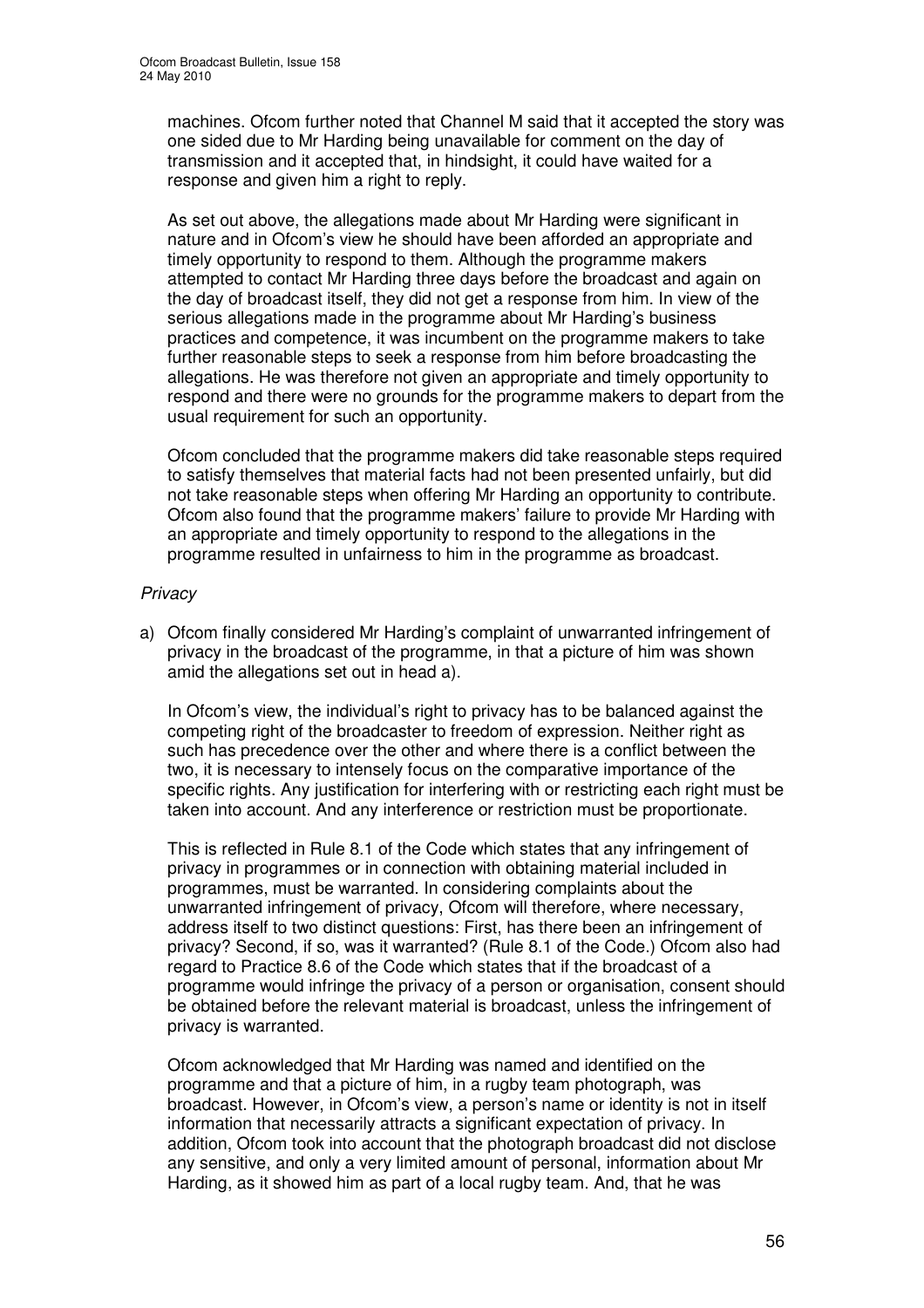identified (including by means of the photograph) in connection with his business practices, which he undertakes publicly, and so which are not private matters and have little or nothing to do with his private life.

Against those matters, though, Ofcom recognised that there may be circumstances in which the disclosure of a person's name, identity and appearance may be understood to be personal or sensitive and to which an expectation of privacy may attach. In this case, Mr Harding would have some expectation that a photograph of him in a rugby team would not be broadcast on a television news programme.

Ofcom therefore concluded that Mr Harding had a limited expectation of privacy that a rugby team photograph of him would not be broadcast in the context of a news report. Having concluded that Mr Harding had a limited expectation of privacy in this regard, Ofcom then went on to consider whether this expectation was unwarrantably infringed.

Ofcom weighed Mr Harding's limited expectation of privacy against the broadcaster's competing right to freedom of expression and the audience's right to receive information and ideas without unnecessary interference. Ofcom noted that both Channel M and Mrs O'Brien had a right to freedom of expression. Ofcom considered that as part of Mrs O'Brien's right, she was entitled to report her view of her negative consumer experience.

Ofcom also took the view that the broadcaster had a right to report a story which informed viewers of the negative experiences that could be felt by consumers, in cases where significant sums of money appeared to be involved, and that such a topic served the public interest. Ofcom therefore considered that there were considerable factors that weighed in favour of the broadcaster's right to report such a story, over Mr Harding's expectation of privacy.

Taking the above factors into account, Ofcom is satisfied that there has not been an unwarranted infringement of Mr Harding's legitimate expectation of privacy.

**Accordingly, Ofcom has partly upheld Mr Harding's complaint of unfair treatment in the programme as broadcast. It has not upheld his complaint of unwarranted infringement of privacy in the broadcast of the programme**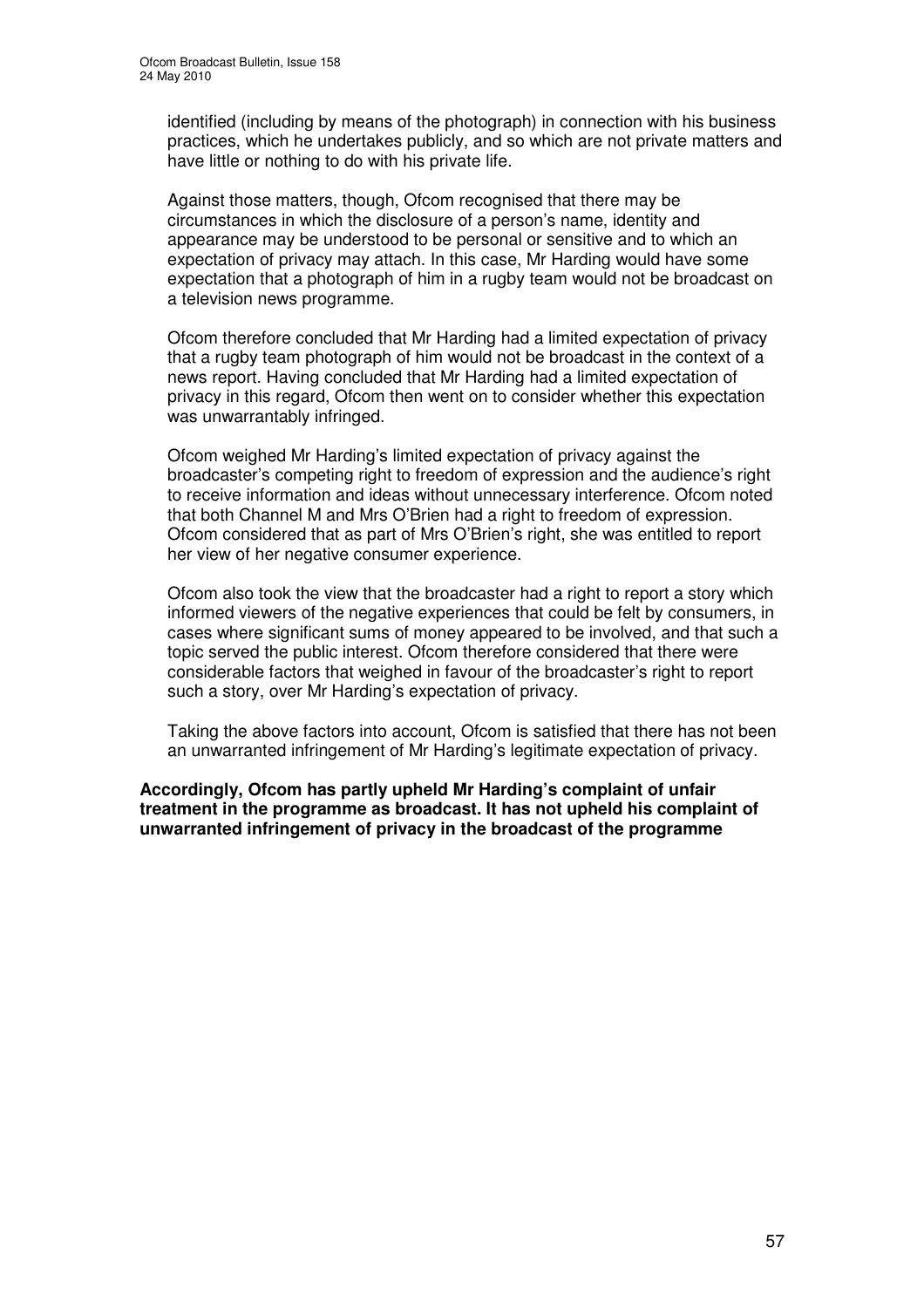# **Not Upheld**

## **Complaint by Mr David Ham on his own behalf and on behalf of Mrs Lorraine Ham (his wife), Miss Rubi Ham and Miss Chelsie Ham (his daughters)**

*Saints and Scroungers, BBC1, 18 August 2009*

**Summary:** Ofcom has not upheld this complaint of unfair treatment and unwarranted infringement of privacy in the making and broadcast of the programme.

BBC1 broadcast an edition of *Saints and Scroungers* which looked at people fraudulently claiming benefits and those entitled to state-funded support. In this context the programme included images of and information about Mr Ham, and his family.

Mr Ham was shown and identified in the programme in the context of a report about his fraudulent claim for benefits. The programme included documentation relating to and references regarding his personal financial transactions and the shops were he and his daughters worked. It also showed Mr Ham's wife and made references to her personal financial transactions.

Mr Ham complained that he and his family were treated unfairly and that their privacy was unwarrantably infringed in the making and broadcast of the programme.

Ofcom found that:

- Mr Ham and his family were not treated unfairly in relation to the various claims which he said were made about him in the programme (including those which Ofcom considered were serious allegations of wrongdoing). In addition, either because it considered that the claims were not actually made in the programme; because it considered that they were made but were not serious allegations of wrongdoing or because it considered that the representation of material facts with regard to the said claim(s) did not result in unfairness to the complainant Ofcom found that it was not incumbent upon the broadcaster to give him an opportunity to respond to any of these claims.
- Mr Ham and his family were not treated unfairly in that the programme omitted to say that he had received the lightest sentence possible and that his daughters had written evidence (verified by Havering Council) to prove that Mr Ham did not own their shops because the programme had treated the material facts with regard to these matters with reasonable care.
- Mr Ham and his family had a limited expectation of privacy in relation to the obtaining of personal paperwork during the making of the programme. However this was outweighed by the broadcaster's right to exercise its freedom of expression with respect to the circumstances surrounding a conviction for fraudulent benefit claims and to serve the public interest in enabling viewers to see how an investigation into such benefit claims is conducted and the conviction and sentence which may result. Ofcom therefore concluded that the privacy of Mr Ham and his family was not unwarrantably infringed in the making of the programme.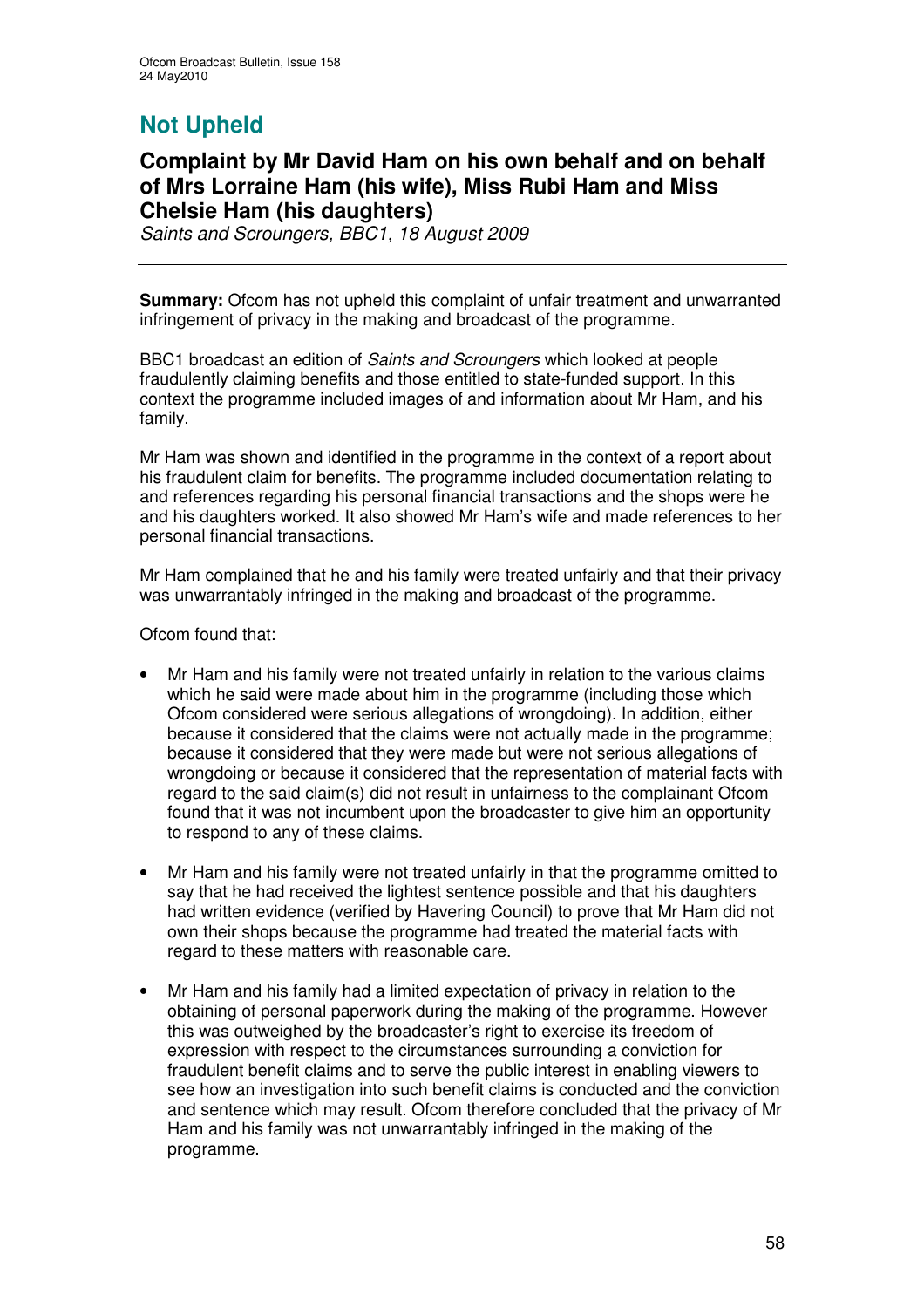- Mr Ham and his family did not have a legitimate expectation of privacy in relation to the inclusion of the following elements of the programme: images of Mr Ham and information identifying him; an extract of a contribution he gave to a radio phone-in programme and images of Mrs Ham.
- Mr Ham and his family had a limited expectation of privacy in relation to the inclusion of the following elements of a the programme: a recording of Mr Ham being interviewed under caution; references to conversations between Ms Chelsie Ham and Ms Rubi Ham and fraud investigators and personal paperwork relating to Mr Ham's financial transactions. However, in each case this expectation was outweighed by the broadcaster's right to freedom of expression with respect to showing the circumstances surrounding a conviction for fraudulent benefit claims and to serve the public interest in showing viewers how an investigation into such benefit claims is conducted and the conviction and sentence which may result. Taking all of these factors into account, Ofcom found that there was no unwarranted infringement of the privacy of Mr Ham or his family in the broadcast of the programme.

### **Introduction**

On 18 August 2009, BBC1 broadcast an edition of *Saints and Scroungers*, a programme which looks at cases where people claim benefits to which they are not entitled and cases where people need and are entitled to state-funded support.

This edition followed the investigation and ultimate conviction of Mr David Ham. It began by saying:

*"We investigate the case of David Ham who scammed over £41,000 in stolen benefits. But whose big headedness caused his well deserved downfall."*

Havering Council had conducted an investigation into Mr Ham's claims for housing and council tax benefit which were made on the basis that Mr Ham worked part-time at two shops owned by his daughters Miss Rubi Ham and Miss Chelsie Ham.

The programme showed how, the officers investigating his case discovered his interest in two shops as a result of his participation in a radio phone-in.

The programme stated that Mr Ham was:

*"charged with five counts of deception, four relating to making claims whilst running businesses and one to do with undisclosed capital. He is found guilty of one charge with the others being kept on file for future reference pending further misdemeanour."*

It then stated that Mr Ham was given a 20 week custodial sentence suspended for one year and 60 hours of community service and ordered to repay the £41,363 falsely claimed.

Mr Ham was shown in the programme walking to court. A number of pieces of personal documentation were included in the programme. These included a tenancy agreement, bank statements credit card applications, letters regarding the will of Mr Ham's uncle and a benefit claim form. The programme also showed the inside of Mr Ham's former home. Mrs Lorraine Ham was filmed accompanying Mr Ham to court, but her face was obscured. Neither Miss Rubi Ham nor Miss Chelsie Ham appeared in the programme.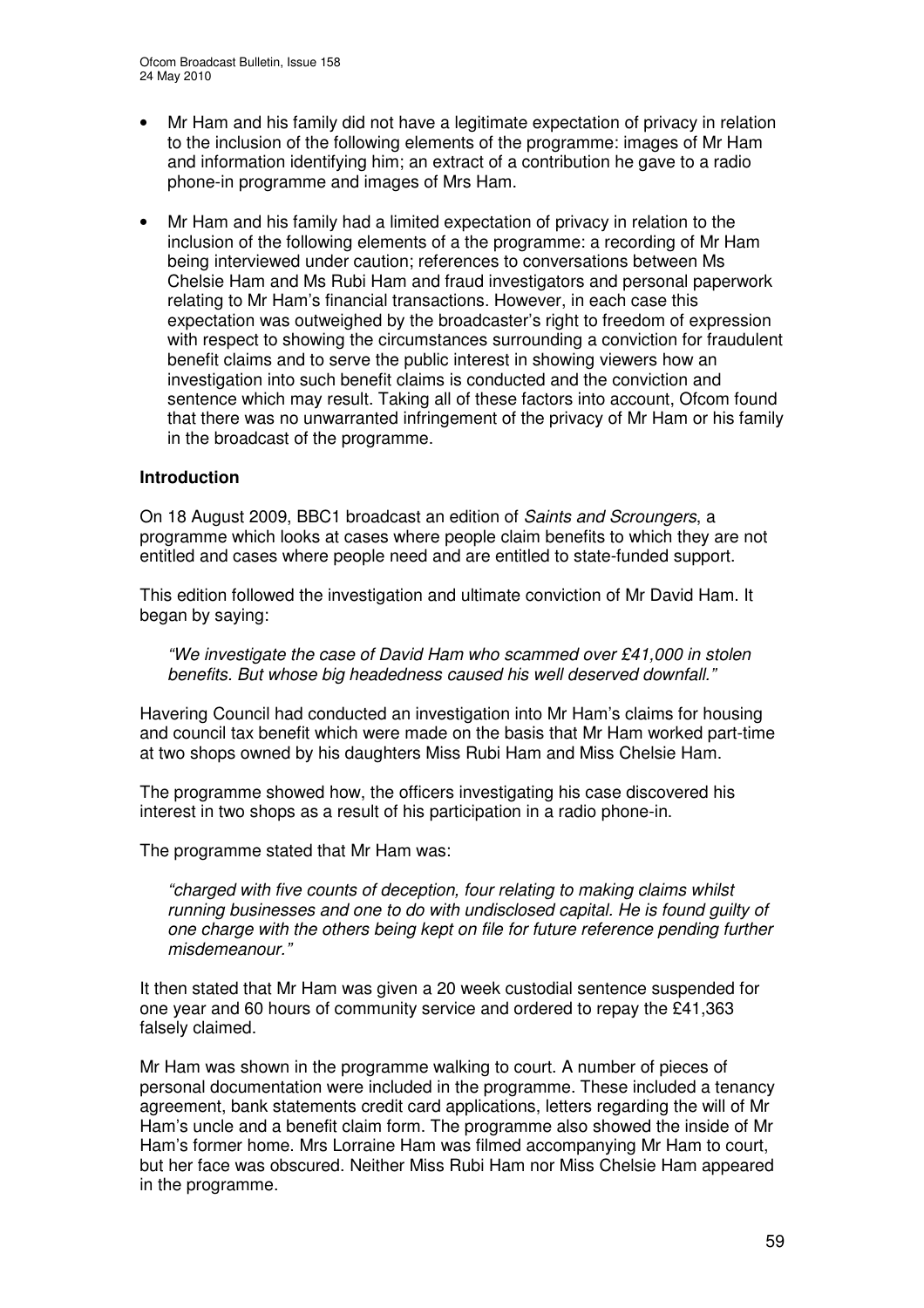Mr Ham complained to Ofcom that he and his family were treated unfairly in the programme and that their privacy had been unwarrantably infringed in the making and broadcast of the programme.

### **The Complaint**

### **Mr Ham's case**

In summary, Mr Ham complained that he and his family were treated unfairly in the programme as broadcast in that:

- a) He and his family were unfairly portrayed in that:
	- i) A number of false allegations were made against them

The programme alleged Mr Ham was imprisoned, had wrecked his former home, had bought a caravan, was found guilty, when instead he had pleaded guilty, and did not inform Havering Council of his inheritance. It also alleged that Mrs Ham had twenty-seven bank accounts and that Miss Rubi Ham and Miss Chelsie Ham were implicated in Mr Ham's benefit claims.

These allegations were made using the biased evidence of two fraud investigators.

ii) The programme failed to mention

That Mr Ham received the lightest sentence possible. That Miss Rubi Ham and Miss Chelsie Ham had written evidence to prove that Mr Ham did not own their shops and that Havering Council had verified this.

b) He was not given an opportunity to respond to the allegations set out in head a) i).

In summary, Mr Ham complained that his privacy and that of his family's had been unwarrantably infringed in the making of the programme in that:

c) Personal paper work was obtained for the programme.

In summary, Mr Ham complained that his privacy and that of his family's had been unwarrantably infringed in the programme as broadcast in that:

- d) He was shown and identified in the programme in the context of the false allegations.
- e) His wife appeared in the programme in the context of the false allegations.
- f) His daughters were referred to in the programme in the context of the false allegations.
- g) Personal paper work was shown in the programme.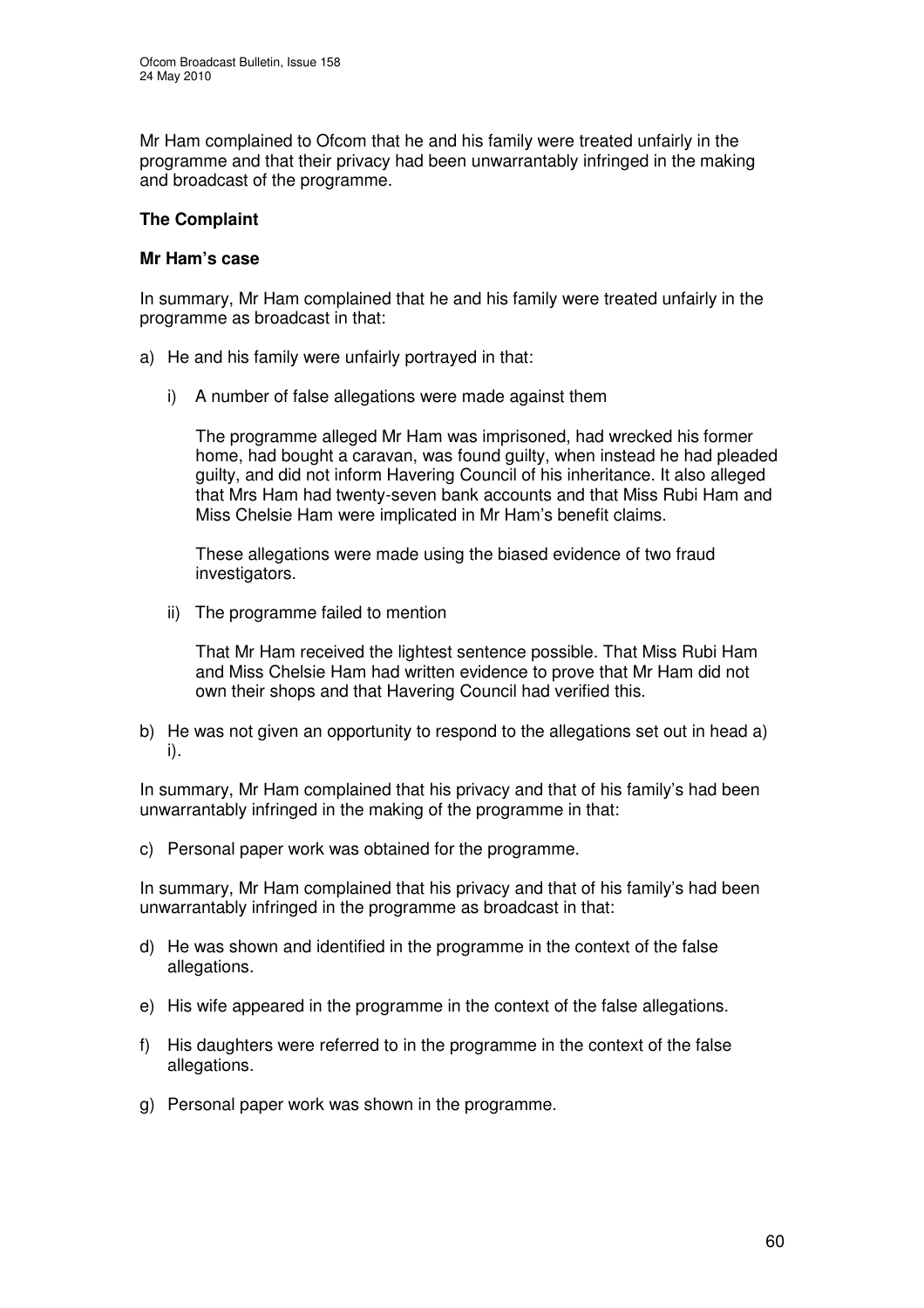### **The BBC's case**

In summary, the BBC responded to Mr Ham's complaint that he and his family were unfairly treated as follows:

- a) The BBC responded to the complaint that Mr Ham and his family were unfairly portrayed.
	- i) The broadcaster first addressed the section of this head of the complaint in which Mr Ham said that he and his family were unfairly portrayed because a number of false allegations about them were included in the programme. It took each of the points which Mr Ham had indicated were false allegations in turn.

### Mr Ham was imprisoned

The broadcaster said that the programme did not say that Mr Ham was imprisoned. The BBC noted that the programme had described the result of the court case against Mr Ham in the following way:

*"He was found guilty on one charge with the others being kept on file for future reference, should he fall foul of the law again. The judge sentences him to 20 weeks, suspended for a year, and 60 hours of community service".*

The BBC acknowledged that at one point the programme had indicated that a fraud investigator from Havering Council was attending the sentencing of Mr Ham in order to see him *"sent down"*. However, it argued that this had been a reference to the investigator's expectation and that the programme had clearly reported the outcome of the hearing, i.e. the precise nature of Mr Ham's sentence, notably the fact that he was given a suspended sentence and therefore was not imprisoned.

### Mr Ham had wrecked his former home

The BBC said that the programme had indicated that Mr Ham had wrecked his former home and added that it did not believe that this resulted in unfairness to him because it was true. It also noted that Mr Ham's former landlady, who was interviewed in the programme, had provided evidence of damage to the property which was discovered on the day that Mr Ham had moved out and had said that she had had a conversation with Mr Ham, on that same morning, in which he admitted responsibility for the damage.

### Mr Ham had bought a caravan

The BBC said that the programme had indicated that Mr Ham had bought a caravan and that it did not think this resulted in unfairness to him because it was true. To support its position the BBC noted that during an interview with fraud investigators from Havering Council (a transcript of which was supplied) Mr Ham had admitted that he had bought a caravan with the proceeds of an inheritance.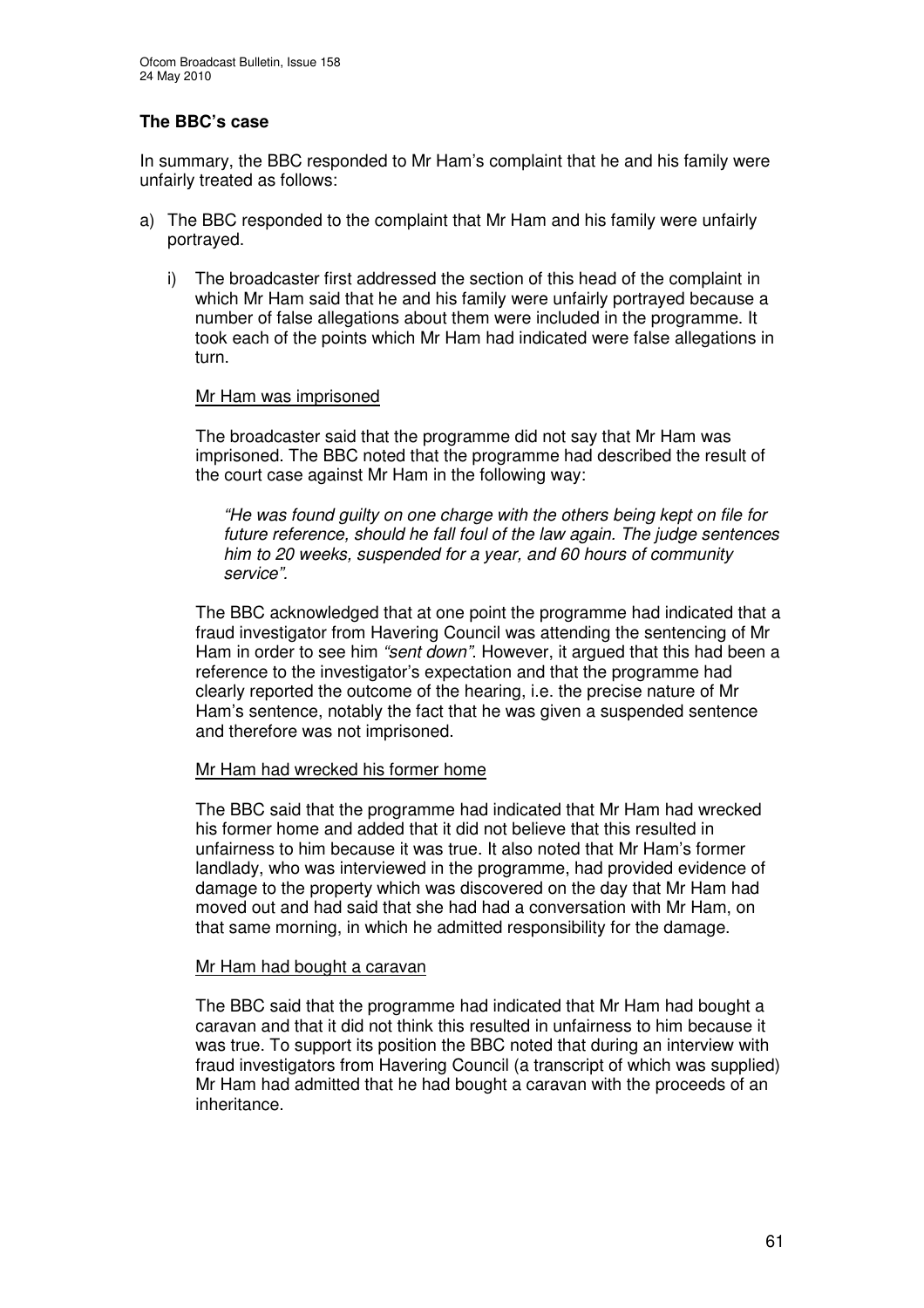### Mr Ham was found guilty when instead he had pleaded guilty

The BBC acknowledged that the programme had said that Mr Ham had been "found guilty". It argued that this was not unfair because the court had reached a verdict of guilty as a result of his plea. The broadcaster reiterated its position that the programme had reported Mr Ham's conviction accurately.

### Mr Ham did not report his inheritance to Havering Council

The BBC acknowledged that the programme had said that Mr Ham did not report his inheritance to Havering Council. It noted that during the aforementioned interview with fraud investigators from Havering Council Mr Ham had admitted that he had not reported his inheritance to Havering Council and claimed that this was "an oversight" and that he had not realized that he was required to provide such notification.

### Mrs Ham had twenty-seven bank accounts

The BBC said that the programme did not say that Mrs Ham had twentyseven bank accounts but rather that she had twenty-seven bank and credit card accounts. It said that it believed this to be true and noted that this information had been provided to Havering Council fraud investigators by the credit rating agency Experian. The BBC also said that the information was included in the Summary of Evidence prepared for the prosecution in the case against Mr Ham (a copy of which was supplied to Ofcom).

### Miss Rubi Ham and Miss Chelsie Ham were implicated in Mr Ham's benefit claims

The BBC said that the programme did not allege that say that Mr Ham's daughters were involved in his fraudulent activities. It argued that the programme had simply indicated that they worked for him in his two shops and included the fraud investigators accounts of visits to each of these shops when Ms Chelsie Ham and Ms Rubi Ham, respectively, were present. In addition, the BBC noted that at the end of the description of the visit to the Liberty's Flower's shop where investigators spoke to Ms Rubi Ham the programme said:

*"... Neil believes both Ham's daughters are innocent of any wrongdoing and have nothing to do with their father's money making fraud.".*

The BBC said that the inclusion of this comment made it absolutely clear that neither of Mr Ham's daughter's was accused of having a part in their father's fraudulent activities.

ii) The broadcaster then addressed the section of this head of the complaint in which Mr Ham said that he and his family were unfairly portrayed because the programme failed to mention certain points. It took the two points which Mr Ham had said were unfairly omitted in turn.

### Mr Ham received the lightest sentence possible

The BBC refuted this assertion. It argued that probation was a sentencing option in cases like Mr Ham's [rather than a suspended sentence] and said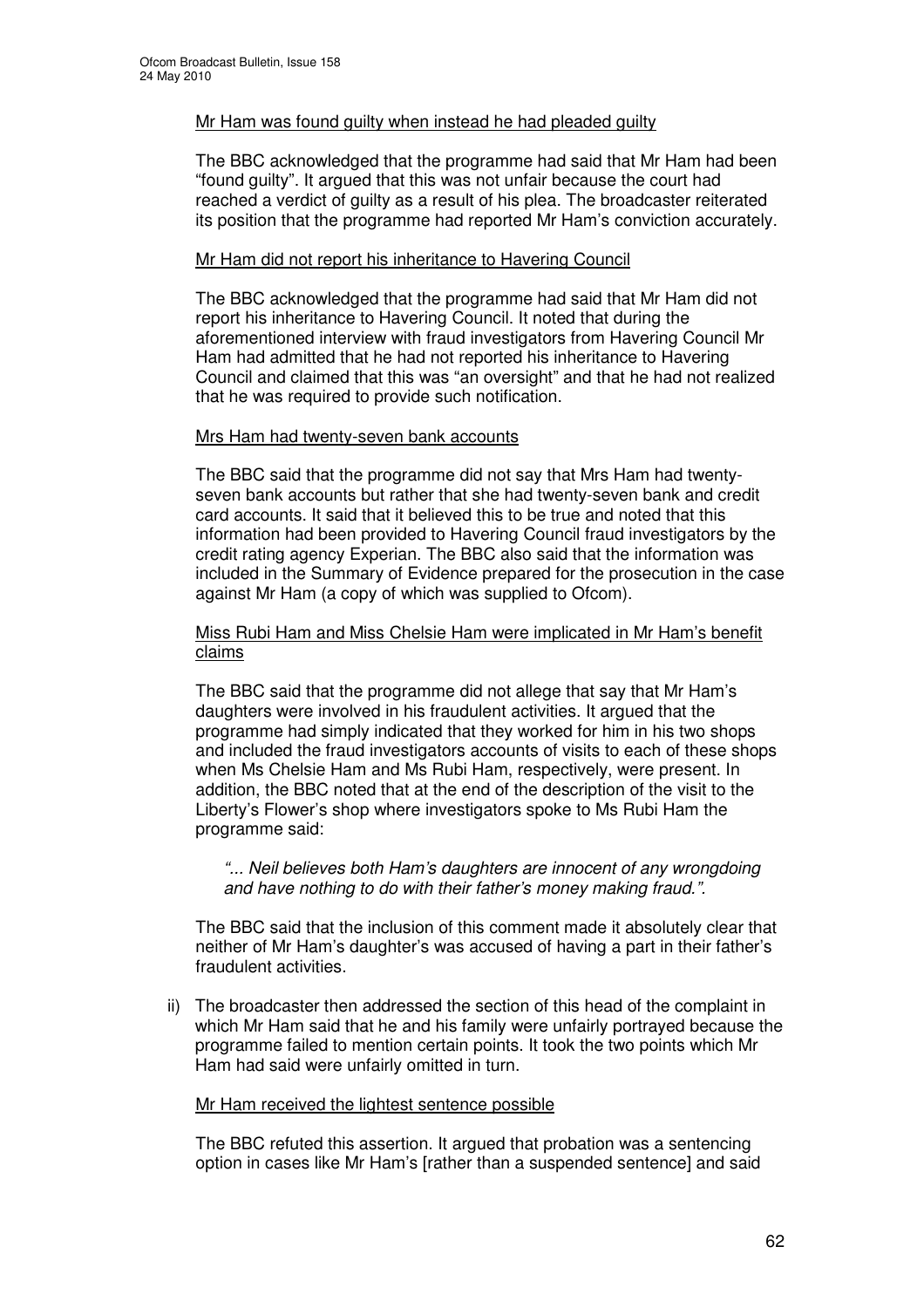that no unfairness could have arisen to Mr Ham given that the programme had accurately reported his actual sentence.

### Miss Rubi Ham and Miss Chelsie Ham had written evidence to prove that Mr Ham did not own their shops and that Havering Council had verified this

The BBC said that it assumed Mr Ham was referring to the identity of the leaseholders rather than the owners of the shops. It argued that the programme had not alleged that Mr Ham owned either of the shops or disputed that Mr Ham's daughters were the respective leaseholders of the properties. The BBC did not accept that demonstrating that Mr Ham was not the leaseholder disposed of the allegation that the businesses were family businesses and that he was involved in running them and derived a benefit from the profits. To support its position the BBC referred to Mr Ham's interview with the fraud investigators from Havering Council. It argued that this interview clearly established that Mr Ham was involved in running the shops and that he had described himself as both the manager and an employee of Chubby's Farm Shop on separate credit card applications in which he had declared his earnings to be £35,000 and £40,000, respectively.

The BBC also referred to the transcript of a radio phone-in interview with Mr Ham, an extract of which was included in the programme, (a copy of which was supplied) when Mr Ham referred to the two businesses as his shops.

b) The BBC then responded to the complaint that Mr Ham was not given an opportunity to respond to the allegations set out in head a) i), which he said were made about him in the programme. The broadcaster took each of these points in turn.

### Mr Ham was imprisoned

The broadcaster said that there was no requirement to give Mr Ham an opportunity to respond to the claim that he was imprisoned because it was not made in the programme.

### Mr Ham had wrecked his former home

The BBC said that there was no requirement to give Mr Ham an opportunity to respond to the claim that he had wrecked his former home because he had admitted responsibility to the landlord. The BBC noted that in his complaint Mr Ham did not deny making this admission but instead asked: "If I wrecked the house why was I not arrested and charged"? The BBC indicted that this had been a matter for Mr Ham's landlord.

### Mr Ham had bought a caravan and Mr Ham did not report his inheritance to Havering Council

The broadcaster said that there was no requirement to give Mr Ham an opportunity to respond to the claim that he had bought a caravan and not reported it to Havering Council of his inheritance because this had admitted these matters during his interview with fraud investigators from Havering Council.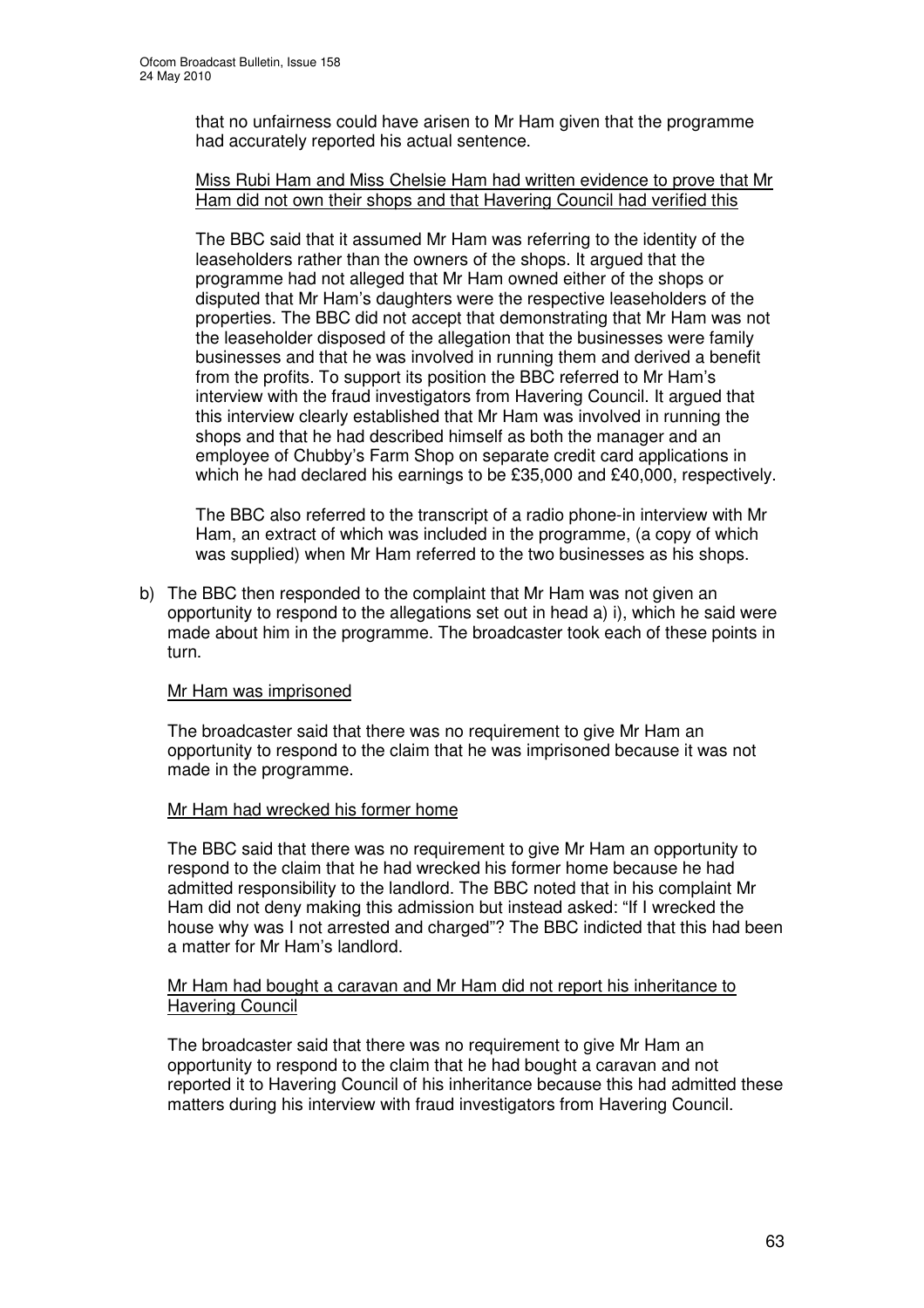### Mr Ham was found guilty when instead he had pleaded guilty

The BBC said that there was no requirement to give Mr Ham an opportunity to respond to the claim that he had been convicted when in fact he had pleaded guilty because, as it had argued in response to head a) i) there was no requirement to mention that the finding of guilt arose from a plea of guilty, and the finding of guilt itself was a decision of the court which does not require a right of reply.

### Mrs Ham had twenty-seven bank accounts

The BBC did not provide a response to Mr Ham's complaint he was not given an appropriate opportunity to respond to the claim in the programme that Mrs Ham had twenty-seven bank accounts.

### Miss Rubi Ham and Miss Chelsie Ham were implicated in Mr Ham's benefit claims

The BBC said that there was no requirement to give Mr Ham an opportunity to respond to the claim that his daughters were involved in his fraudulent activities, because it was not made in the programme but rather it had specifically stated that this was not being alleged.

In summary, the BBC responded to Mr Ham's complaint that his privacy and that of his family was unwarrantably infringed in the making of the programme as follows:

c) In response to the specific complaint that personal paperwork had been obtained during the making of the programme the BBC argued that the subject of the programme, i.e. "the very serious allegations of criminal conduct by Mr Ham" and investigations into "criminal behaviour involving fraud upon the public purse" was in the public interest. It also said that, in light of this, obtaining evidence in support of such allegations was warranted and added that the programme maker was obliged to be fair to those against whom the allegations were being made by satisfying itself that there was sufficient evidence to substantiate the allegations. The BBC said that in this case the evidence was largely comprised of documentation relating to the personal and financial affairs of Mr Ham and his family and that as such the obtaining of this paperwork was warranted.

In summary, the BBC responded each of the heads relating to Mr Ham's complaint that his privacy and that of his family was unwarrantably infringed in the broadcast of the programme as follows:

- d) The BBC responded to the complaint that Mr Ham was shown and identified in the programme in the context of false allegations by referring back to the argument it had made in response to the Mr Ham's fairness complaint, namely that it did not believe that any false allegations had been made about Mr Ham and that all the allegations were justified.
- e) The BBC then responded to the complaint that Mrs Ham appeared in the programme in the context of false allegations. It said that Mrs Ham was not named in the programme and no allegations were made about her. It acknowledged that Mrs Ham appeared in the programme but argued that this was incidental, in that the material shown was filmed when she was in the company of Mr Ham, in a public place, specifically as he attended court. The BBC also said that the programme maker's decision to obscure her face by 'blobbing it'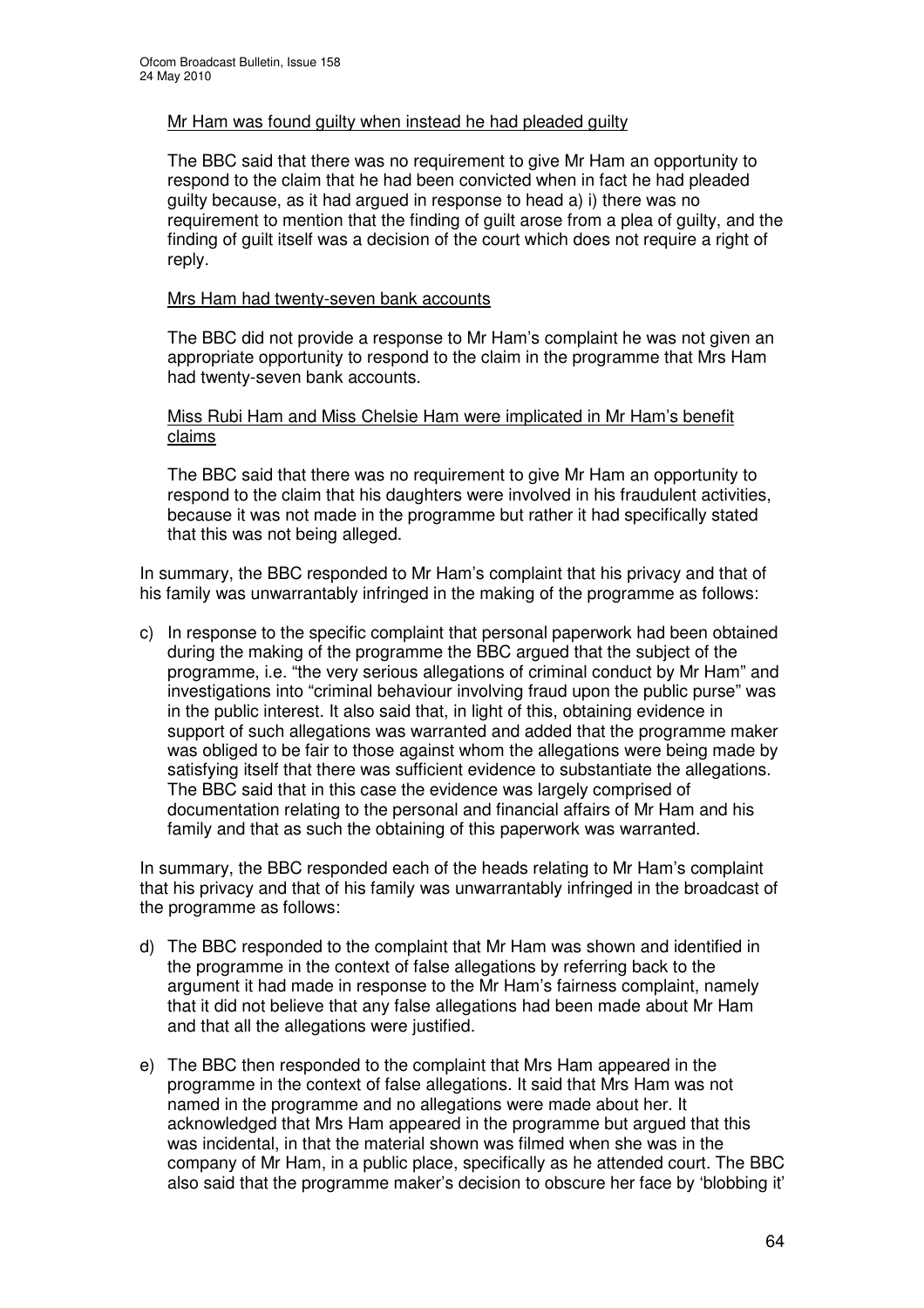indicated that the programme was not accusing her of involvement in Mr Ham's crimes.

- f) In response to the complaint that Mr Ham's daughters were referred to in the programme in the context of false allegations the BBC repeated its argument that no false allegations had been made against Mr Ham.
- g) Lastly, the BBC responded to the complaint that personal paperwork was shown in the programme. It argued that this was only to the extent that it was necessary in order to provide corroboration for the allegations made in the programme and that therefore any breach of privacy was warranted for the reasons set out in response to head c) above. The BBC also said that items of confidential personal information (e.g. names and addresses) had been redacted to ensure that any breach of privacy was minimal.

### **Decision**

Ofcom's statutory duties include the application, in the case of all television and radio services, of standards which provide adequate protection to members of the public and all other persons from unfair treatment and unwarranted infringement of privacy in, or in the making of, programmes included in such services.

In carrying out its duties, Ofcom has regard to the need to secure that the application of these standards is in the manner that best guarantees an appropriate level of freedom of expression. Ofcom is also obliged to have regard, in all cases, to the principles under which regulatory activities should be transparent, accountable, proportionate and consistent and targeted only at cases in which action is needed.

In reaching its decision on Mr Ham's complaint, Ofcom considered all the relevant material provided by both parties. This included a recording of the programme as broadcast and a transcript and both parties' written submissions.

In Ofcom's view the complaint at head a) i) (that Mr Ham and his family were unfairly portrayed in that a number of false allegations were made against them in the programme) and at head b) (that Mr Ham was not given an appropriate opportunity to respond to these allegations) were linked in that they were both about a series of claims which Mr Ham said had been made about him in the programme. It therefore considered these heads of complaint together.

a) i) and b) In considering these sections of Mr Ham's complaint Ofcom took account of Rule 7.1 of the Ofcom Broadcasting Code ("the Code"), which provides that broadcasters must avoid unjust or unfair treatment of individuals or organisations in programmes. Ofcom also considered Practice 7.9 and Practice 7.11 of the Code. The first of these provides that, before broadcasting a factual programme, broadcasters should take reasonable care to satisfy themselves that material facts have not been presented, disregarded or omitted in a way that is unfair to the individual or organisation. The second provides that if a programme alleges wrongdoing or incompetence or makes other significant allegations, those concerned should normally be given an appropriate and timely opportunity to respond.

Ofcom looked at each of the each of the points which Mr Ham had indicated were false allegations in turn. Ofcom noted that in considering these heads of complaint its role was not to establish conclusively from the broadcast programme or the submissions and supporting material, whether these points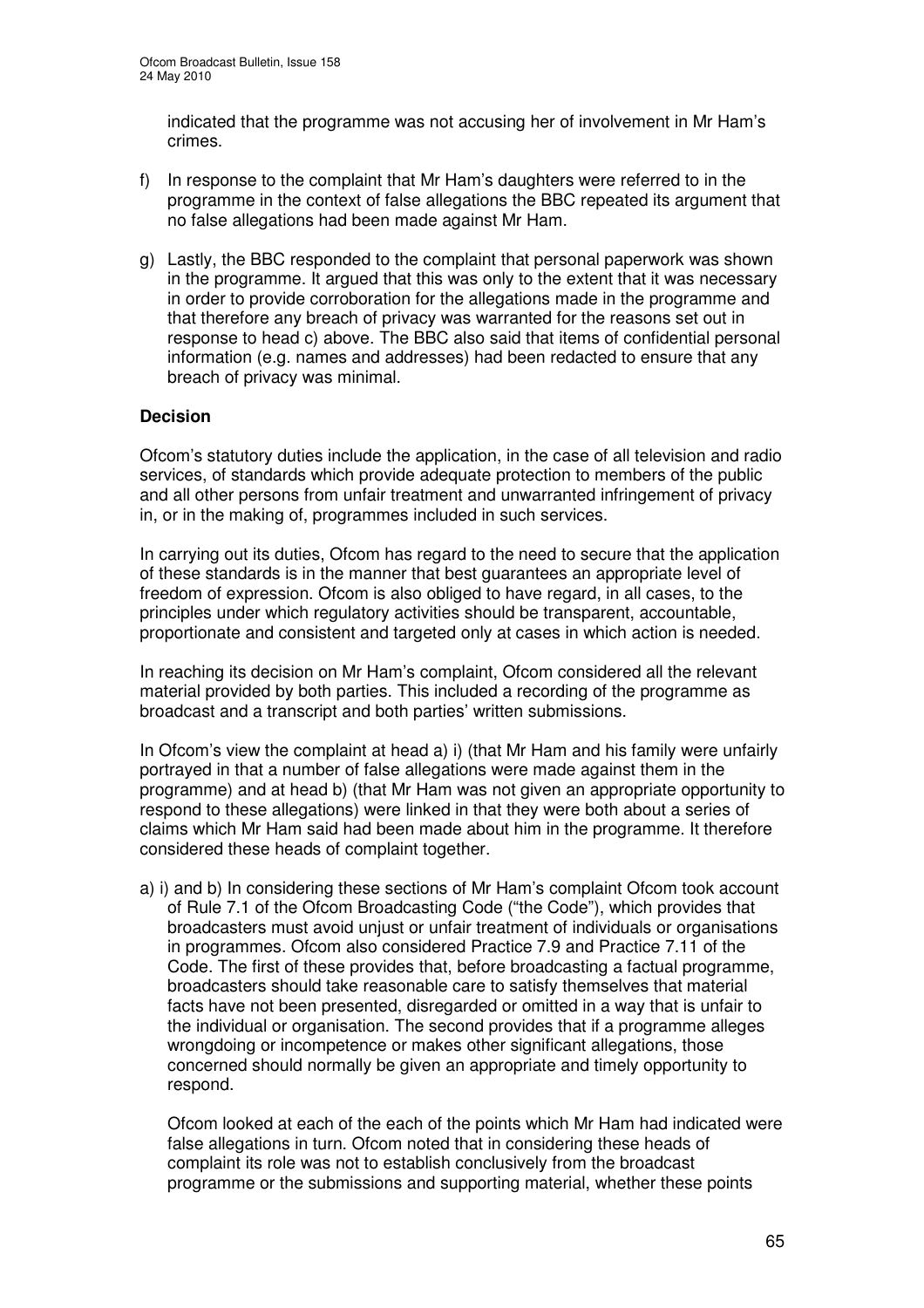were false allegations but rather to address itself to the issue of whether the programme makers took reasonable care in relation to material facts.

Ofcom considered the complaint that the programme said Mr Ham was imprisoned.

Ofcom assessed the section of the programme, in which the conviction and sentencing of Mr Ham was described.

It noted that the presenter (Dominic Littlewood) introduced this section by saying:

*"At last David Ham's run of scamming and destruction are at an end; because his court day has arrived. It's taken an epic investigation to get here but Neil Garnett is going to be watching from the gallery to see his man sent down".*

In addition, Mr Ham's conviction and sentence was described by the presenter who said:

*"He's found guilty on one charge with the others being kept on file for future reference, should he fall foul of the law again. The judge sentences him to 20 weeks, suspended for a year and 60 hours of community service. No longer owning Chubby's farm shop and with a criminal record for the rest of his days Ham now faces having to pay back the £41,363 stolen from the taxpayer".*

The description of the sentence was accompanied by this on screen text:

David Ham's Sentence -

20 Weeks Suspended Sentence 60 Hours Community Service

Ofcom noted that in its response to this part of Mr Ham's complaint the BBC had acknowledged that the presenter had indicated that Mr Garnett was attending court in order to *"see his man sent down"* but that it had argued that this was merely a reference to the investigator's expectation and that the programme had reported clearly that this was not the outcome of the case.

Having assessed this part of the programme Ofcom considered that the presenter's comment that the fraud investigator was in court in order to *"see his man sent down"* might on its own have been understood by viewers to have indicated that Mr Ham would serve a period of imprisonment.

However, Ofcom observed that this comment was closely followed by both verbal and on screen information about Mr Ham's sentence which would have made it clear to viewers that while Mr Ham was given a sentence of 20 weeks imprisonment this was a suspended sentence with conditions attached.

In addition, while Ofcom recognised that in making the comment *"see his man sent down"* the presenter, Mr Littlewood, had used somewhat colourful language, it also observed that Mr Littlewood was known for his 'man of the people' persona and use of popular slang on a range of consumer affairs programmes.

In light of the inclusion of the detailed description of Mr Ham's sentence in the programme and in the context of the established nature of Mr Littlewood's style,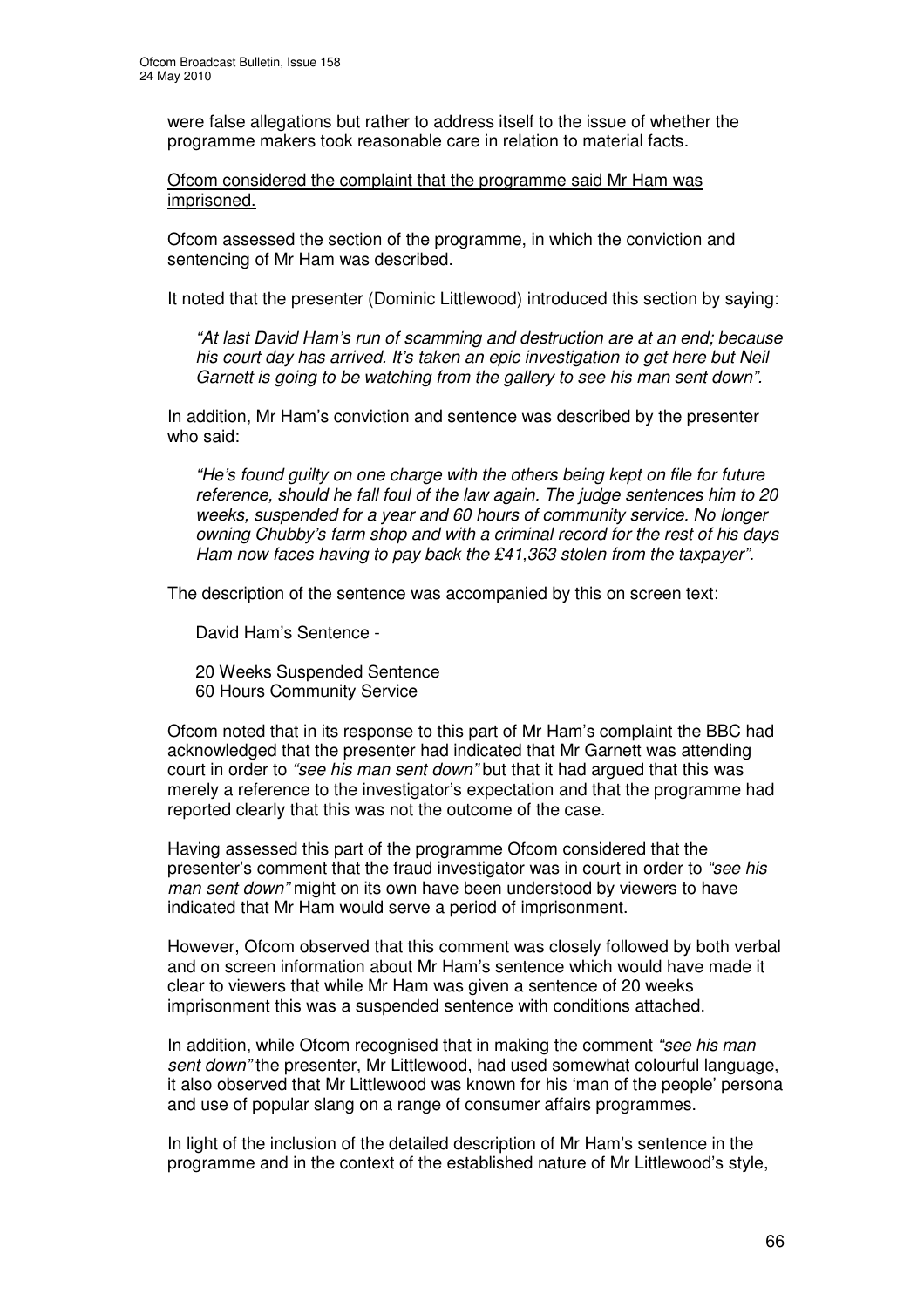Ofcom considered that viewers would have understood that Mr Ham was not imprisoned.

Ofcom therefore found no unfairness to Mr Ham or his family in respect of the complaint that the programme said that he had been imprisoned.

Given the conclusion noted above, it was Ofcom's view that the programme did not claim that Mr Ham had been imprisoned. Therefore it was not necessary for it to go on to consider whether this was serious allegation and if so whether or not it was incumbent upon the broadcaster to offer the complainant an appropriate and timely opportunity to respond to it.

Ofcom therefore found no unfairness to Mr Ham or his family in respect of the complaint that the programme did not offer him an opportunity to respond to the claim that he had been imprisoned.

### Ofcom then considered the complaint that the programme said Mr Ham had wrecked his former home.

It noted that in the relevant section of the programme, the presenter explained that after Mr Ham's benefit payments were stopped he was evicted from his home for non-payment of rent. The programme showed images of the house in which it said Mr Ham had formerly lived. The fixtures and fittings in this property had been ripped out and left across the floor and in the garden. Alongside these images the presenter said:

*"After finally being evicted, this is the state the Ham's landlady claims the house was left in"*.

The landlady was then shown (with her face obscured) describing what she found on the morning that Mr Ham was due to be evicted:

*"When we went to the property in the morning for the time for the bailiff to get there we obviously were quite stunned to see that the front door was missing and I was wondering what the hell was going on. And I looked through the front window and saw that there was nothing there, no carpets, no nothing. Some of the furniture had been cut up and thrown around and it was a complete mess. What we came across was absolute devastation"*.

Alongside further images of the damage done to the house and its contents the presenter described the house in the following way:

*"Vandalised from floor to ceiling, kitchen work tops cut through, toilets ripped out and furniture destroyed".*

Ofcom also noted that the landlady was shown describing a telephone conversation she had had with Mr Ham after he had moved out. The landlady said that she had asked Mr Ham: *"Why have you done all this when I've done nothing to you"* and that *"he just very calmly said 'Well, it was our home, you threw us out so, yes, I'm entitled to do that and that's it'".*

In Ofcom's view this section of the programme clearly indicated that Mr Ham had wrecked his former home.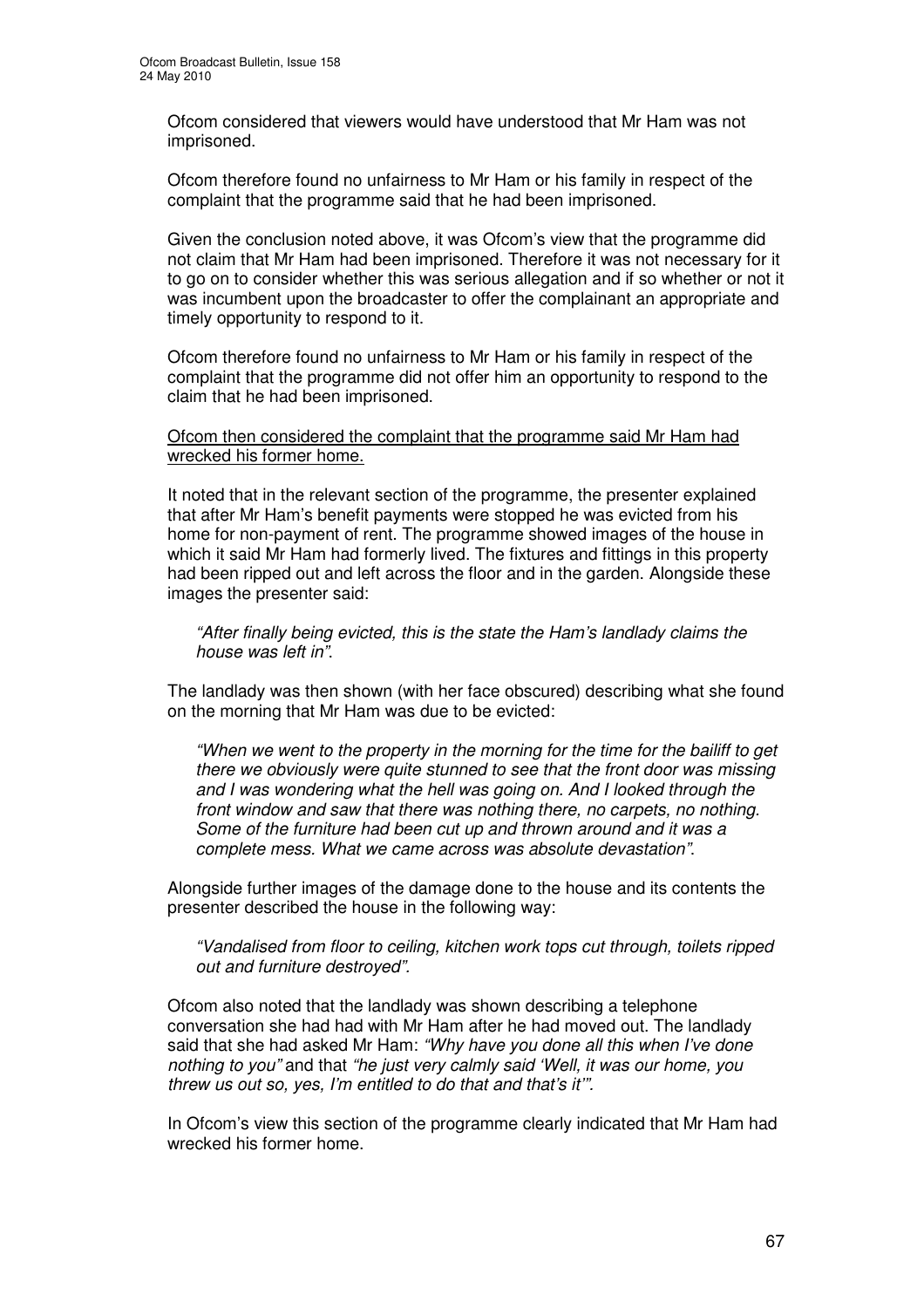In considering whether it was unfair for the programme to state that Mr Ham had wrecked his former home Ofcom looked at the source of this information.

Ofcom observed that the programme had based the claim that Mr Ham had wrecked his former home on information supplied to it by Mr Ham's former landlady and the images of the damage done to the house - in which he had been living - on the day that he had left it.

In Ofcom's view Mr Ham's former landlady was a credible witness to the condition in which she found her property after Mr Ham left it and any communication she had with Mr Ham thereafter. Although it was not for Ofcom to determine whether or not Mr Ham had in fact wrecked his former home, it appeared to Ofcom that in relying upon the testimony of Mr Ham's former landlady, and the images of the damage to the house, the programme makers took reasonable care in relation to presenting material facts regarding the condition of Mr Ham's former home after he had left it.

It therefore found no unfairness to Mr Ham or his family in respect of the complaint that the programme alleged that he had wrecked his former home.

Ofcom observed that the Code requires that if a programme alleges wrongdoing or incompetence or makes other significant allegations, those concerned should normally be given an appropriate and timely opportunity to respond.

It considered that the claim in the programme that Mr Ham had wrecked his former home was a serious allegation of wrongdoing. However, in this instance Ofcom considered that given that the broadcaster had taken reasonable care to present material facts in relation to this claim fairly it was not incumbent upon them, in the interests of fairness, to further offer Mr Ham an opportunity to respond to this claim.

Ofcom therefore found no unfairness to Mr Ham or his family in respect of the complaint that the programme did not offer him an opportunity to respond to the allegation that he had wrecked his former home.

Ofcom considered the complaints that the programme said Mr Ham had bought a caravan and that he did not report his inheritance to Havering Borough Council together.

It observed that the programme included extracts from an interview with Mr Garnett in which he said that the fraud investigation team had found out that *"the Hams had bought a luxury caravan and that they managed a £16,000 deposit for it."* Mr Garnett went on to explain that while the caravan was *"solely in Mrs Ham's name we* [the fraud investigation team] *believed that Mr Ham clearly had a connection with it and that some or all of that money was his"*.

The presenter then said:

*"A £16,000 down payment on a caravan! Ham states this cash was left to him by his uncle but having failed to disclose this correctly and with Ham in the interview under caution, Neil gets him to explain this sudden windfall".*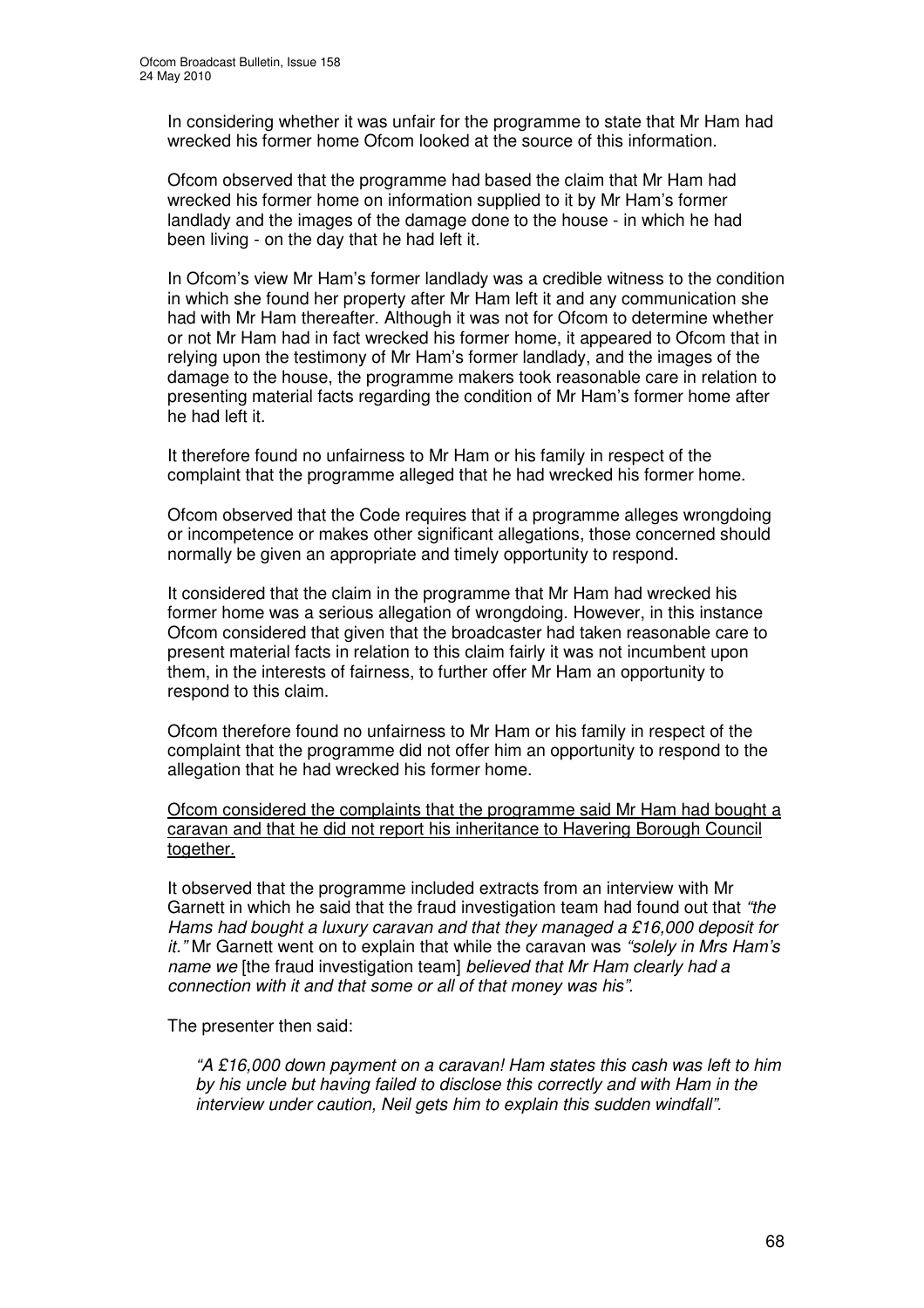### Mr Garnett then said:

*"Although he* [Mr Ham] *was prepared to admit he'd had this sixteen thousand pounds inheritance and that he'd bought the caravan with it when we pushed him further to find out where the money had come from he became evasive. He did say it was from an uncle but he couldn't remember where he had lived, he couldn't remember when he had died, he couldn't remember the solicitors that had dealt with the estate and we could get no further information out of him".*

In Ofcom's view this section of the programme clearly indicated that that Mr Ham had bought a caravan and did not report his inheritance to Havering Borough Council as he was required to do while in receipt of benefits.

In considering whether it was unfair for the programme to make these claims about Mr Ham Ofcom looked at the source of this information.

It observed that the programme had based the claims on information supplied to it by the fraud investigation team at Havering Borough Council (led by Mr Garnett) which had been looking into Mr Ham's benefit claims. In particular, Ofcom noted that in an interview under caution with Mr Garnett and his colleague (a transcript of which was provided by the broadcaster) Mr Ham had admitted that his uncle had left him £16,000, that he had used this money as a deposit on a caravan and that as a result of an "oversight" he had not reported this inheritance to Havering Borough Council.

Ofcom considered that in light of having run a two-year investigation into Mr Ham's benefit claims Mr Garnett and his team were credible witnesses regarding the actions of Mr Ham and his family in relation to Mr Ham's benefit claims and financial transactions. In addition, it observed that the programme maker had had a copy of an interview, conducted by Mr Garnett and his colleague, in which Mr Ham had admitted that he had bought a caravan and not reported his inheritance to Havering Borough Council.

In relying upon the testimony of Mr Garnett and his team and Mr Ham's interview under caution Ofcom considered that the programme makers took reasonable care in relation to material facts regarding Mr Ham's purchase of a caravan and reporting of his inheritance to Havering Borough Council.

It therefore found no unfairness to Mr Ham or his family in respect of the complaint that the programme said that he had bought a caravan and alleged that he had not reported his inheritance to Havering Borough Council.

Ofcom did not consider that the claim that Mr Ham had bought a caravan was a serious allegation of wrongdoing. Therefore, it was not incumbent upon the broadcaster to offer the complainant an appropriate and timely opportunity to respond to it.

Ofcom considered that the claim that Mr Ham had not reported his inheritance to Havering Borough Council as he was required to do while in receipt of benefits was a serious allegation of wrongdoing. However, in this instance Ofcom considered that given that the broadcaster had taken reasonable care to present material facts in relation to this claim fairly it was not incumbent upon them, in the interests of fairness, to further offer Mr Ham an opportunity to respond to this claim.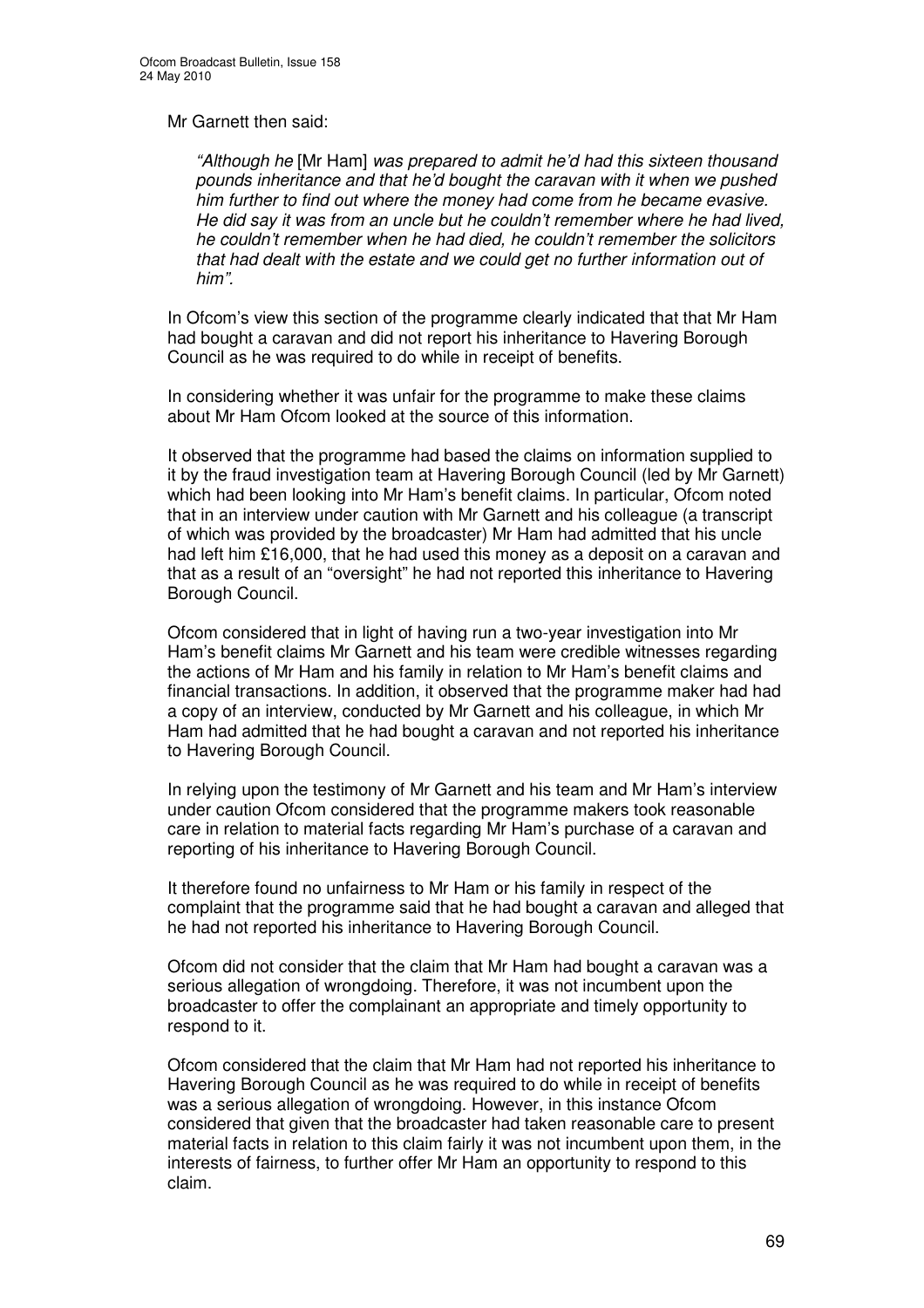Ofcom therefore found no unfairness to Mr Ham or his family in respect of the complaint that the programme did not offer him an opportunity to respond to the statement that he had bought a caravan and the allegation that he had not reported his inheritance to Havering Borough Council.

Ofcom then considered the complaint that the programme said Mr Ham was found guilty when instead he had pleaded guilty.

Ofcom observed that the presenter of the programme started his description of Mr Ham's conviction and sentence by saying *"He's found guilty on one charge with the others being kept on file for future reference, should he fall foul of the law again".*

It was therefore clear to Ofcom that the programme had indicated that Mr Ham had been found guilty of one charge and had omitted to say that he had pleaded guilty.

Ofcom noted that in his complaint Mr Ham did not challenge the statement that he was found guilty but argued that he was unfairly treated because the programme did not include the information that he pleaded guilty.

In this context it is important to note that the decision regarding what information should be included in or excluded from a programme is an editorial one and that Ofcom's only concern lies in assessing whether or not the inclusion or omission of the said information resulted in unfairness to the complainant.

Ofcom considered that the key point in the representation of the result of the court case against Mr Ham which had the potential to affect Mr Ham's reputation was whether or not he was convicted of the charges against him, i.e. whether or not he was found guilty.

Given that Mr Ham was found guilty and that the programme made this clear to viewers, it is Ofcom's opinion that the exclusion of the information that Mr Ham pleaded guilty would not have had a significant effect upon viewer's opinion of him and thereby his reputation.

Therefore, Ofcom found no unfairness to Mr Ham or his family in respect of the complaint that the programme said that he was guilty but omitted to say that he had pleaded guilty.

Given that the programme had reported the fact that Mr Ham had been found guilty rather than making an allegation against him in this regard, it was not incumbent on the broadcaster to offer Mr Ham an opportunity to respond to this statement.

Ofcom therefore found no unfairness to Mr Ham or his family in respect of the complaint that the programme did not offer him an opportunity to respond to the statement that he was found guilty.

### Ofcom then considered the complaint that the programme said Mrs Ham had twenty-seven bank accounts.

Ofcom noted that in the programme Mr Garnett was shown saying: *"David Ham had claimed throughout the investigation that he didn't have any bank accounts. As a*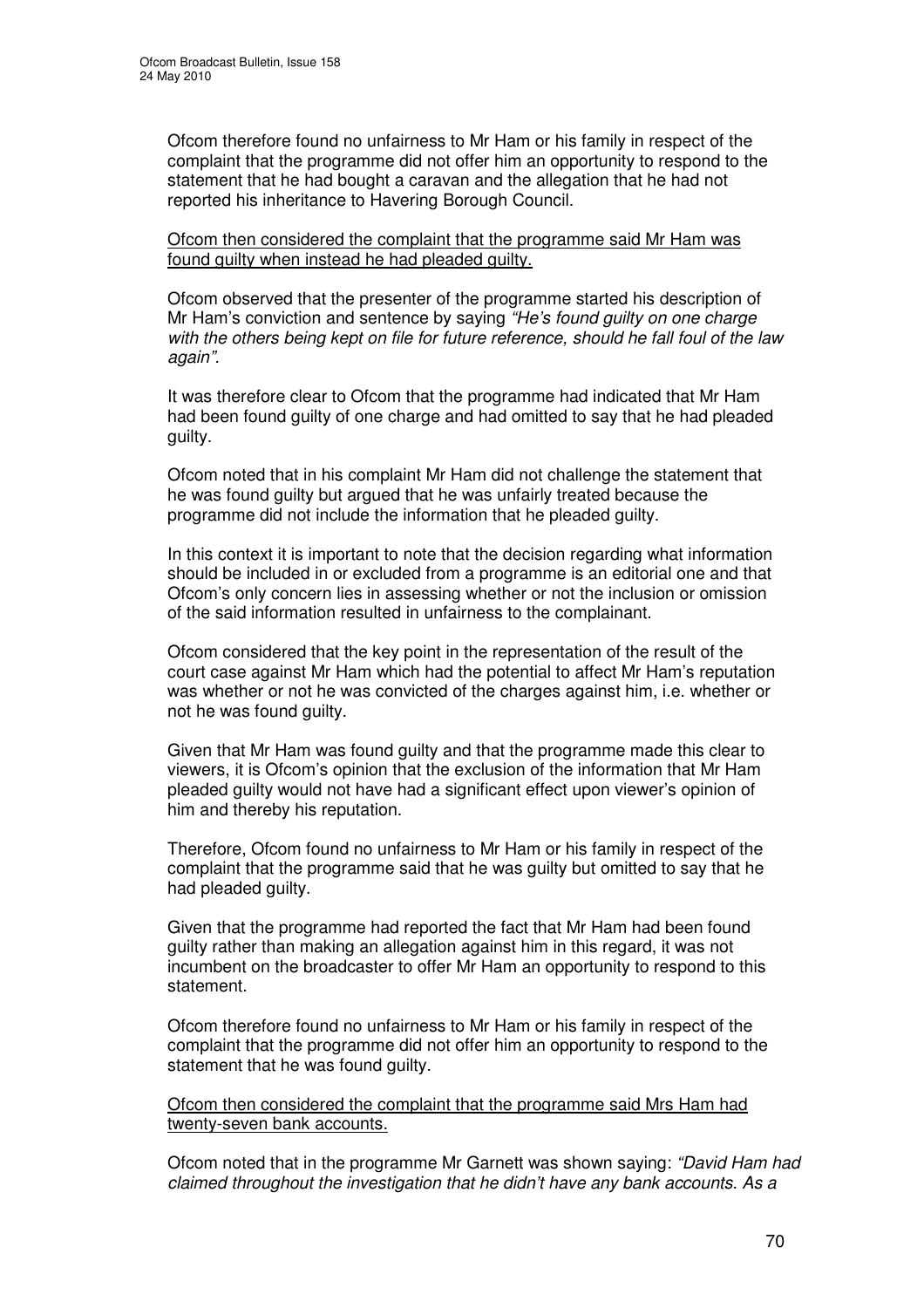*result of our enquiries we established that he had seven accounts that included credit cards and his wife had twenty-seven including credit cards."*.

In Ofcom's view viewers would have understood this comment to indicate that Mrs Ham had twenty-seven accounts for financial transactions some of which were bank accounts and some of which were credit card accounts.

In considering whether it was unfair for the programme to make this statement about Mrs Ham Ofcom looked at the source of this information.

It observed that the programme had based this statement on information supplied to it by the fraud investigation team at Havering Borough Council. Ofcom also noted that in its response to the complaint the BBC had said that the original source of this information was the credit rating agency Experian.

As noted above, Ofcom considered that Mr Garnett and his team were credible witnesses regarding the actions of Mr Ham and his family in relation to Mr Ham's benefit claims and financial transactions.

In relying upon the testimony of the fraud investigation team Ofcom considered that the programme makers took reasonable care in relation to material facts regarding Mrs Ham's bank and credit card accounts.

It therefore found no unfairness to Mr Ham or his family in respect of the complaint that the programme claimed that Mrs Ham had twenty-seven bank accounts.

Ofcom did not consider that the claim that Mrs Ham had twenty-seven bank and credit card accounts was a serious allegation of wrongdoing. Therefore, it was not incumbent upon the broadcaster to offer the complainant an appropriate and timely opportunity to respond to it.

In light of this Ofcom found no unfairness to Mr Ham and his family in this respect.

Ofcom then considered the complaint that the programme had implicated Miss Rubi Ham and Miss Chelsie Ham in Mr Ham's benefit claims.

Ofcom observed that the programme explained that during the course of the investigation into Mr Ham's benefit claims a fraud investigator had visited the two shops in which Mr Ham's daughters worked, Chubby's Farm Shop and Liberty Flowers. It also noted that the programme had included reconstructions of each of these visits.

Alongside the first of these reconstructions Mr Garnett said:

*"Two of my investigators came here when it was Chubby's Farm Shop to see the proprietor, obtain business records and details of employees. When they visited, they were told by a woman who introduced herself as Chelsie Ham, that initially her father, David Ham, was running the business, she changed that and said it was her shot. When asked for details of employees she said she didn't have it. The investigators formed the opinion, that although Chelsie was working there she wasn't actually running the shop. It was being run by David Ham, that she was concealing that information and she was refusing to supply details on employees because he would be named there. During the visit they formed the opinion that there was more to this case than met the eye.".*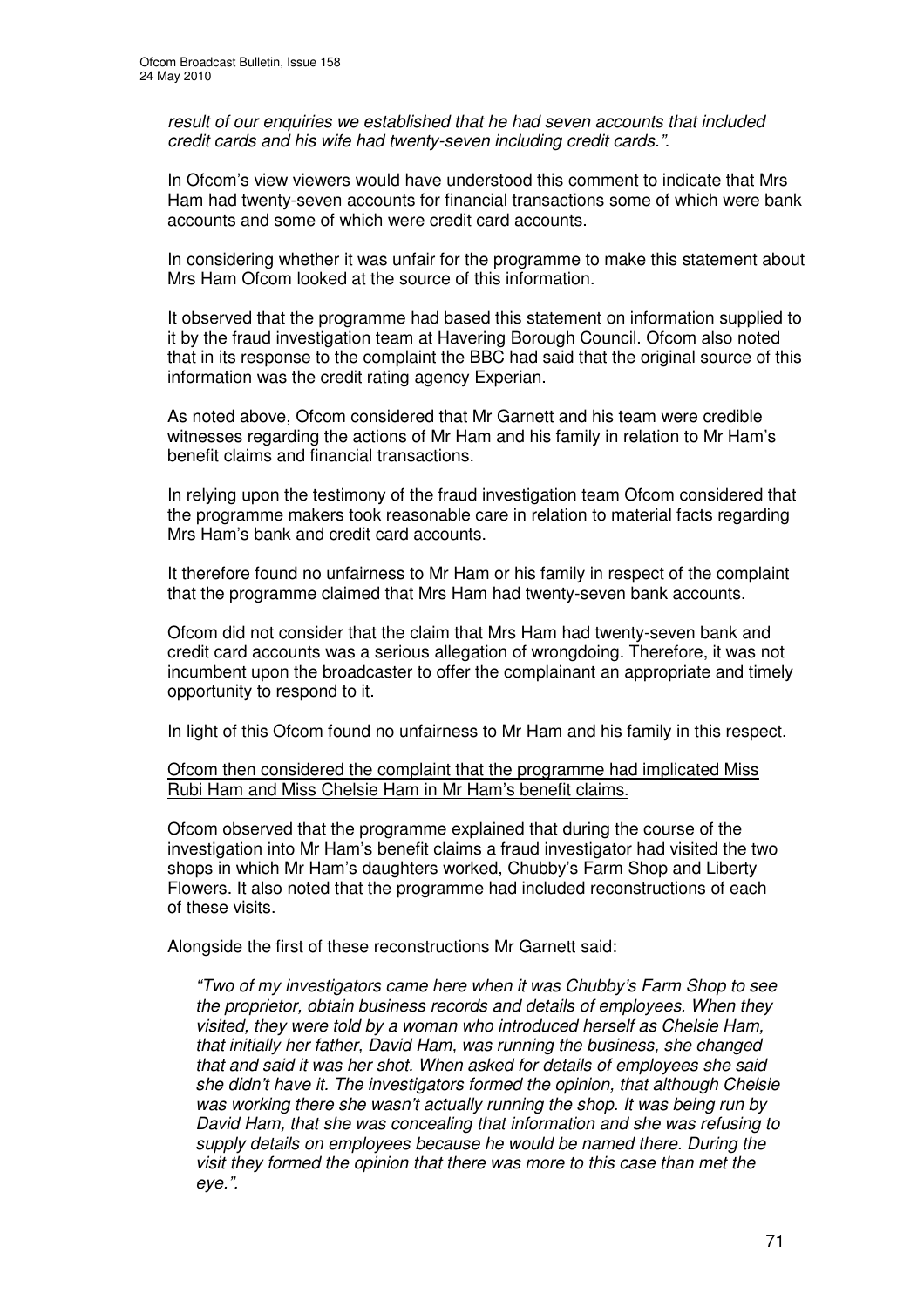Alongside the second of these reconstructions Mr Garnett said:

*"We're at Barking now, this is Liberty Flowers the shop David Ham mentioned on the radio. The investigators saw David Ham behind the counter. When asked whether the owner was there, he said that she would be back later. The investigators called back later, and saw a woman who introduced herself as Ruby Ham. She said she was running the business, but when they asked for further details she got upset, her father who was still in the shop became agitated and aggressive and abusive and eventually he told investigators to leave what he described as 'my shop'*.*"*

After this the programme's presenter said:

*"My Shop? Better watch your words David! And it's no wonder Ham's daughter Rubi became upset, being just 16 years old! At this stage Neil believes both Ham's daughters are innocent of any wrong doing and have nothing to do with their father's money making fraud.".*

It is Ofcom's view that the inclusion of the comment from the presenter noted above would have made it clear to viewers that the programme did not allege that Mr Ham's daughters were involved in his benefit claims.

In addition, Ofcom considered that in light of the information included in the programme about the fraud investigators' visits to Chubby's Farm Shop and Liberty's Flowers viewers would have been in a position to decide for themselves if, and, if so to what extent, either Ms Chelsie Ham and/or Ms Ruby Ham were implicated in Mr Ham's benefit claims.

In light of this context Ofcom considered that the programme makers took reasonable care in relation to material facts regarding any perceived or actual link between Mr Ham's daughters and his benefit claims.

Ofcom therefore found no unfairness to Mr Ham or his family in this respect.

Given its conclusion that the programme did not allege that Mr Ham's daughters were involved in his benefit claims, it was not necessary for it to go on to consider whether this was serious allegation and if so whether or not it was incumbent upon the broadcaster to offer the complainant an appropriate and timely opportunity to respond to it.

Ofcom therefore found no unfairness to Mr Ham or his family in respect of the complaint that Mr Ham was not offered an opportunity to respond to the implication that his daughters were involved in his benefit claims.

In light of the evidence above in relation to heads a) i) and b) of this complaint, Ofcom found that that Mr Ham was not treated unfairly in relation to the various claims which he said were made about him in the programme (including those which Ofcom considered were serious allegations of wrongdoing). In addition, for the reasons noted above Ofcom found that it was not incumbent upon the broadcaster to give him an opportunity to respond to any of these claims.

a) ii) Ofcom then considered Mr Ham's complaint that he and his family were unfairly portrayed in that two points were omitted from the programme. It considered these points in turn.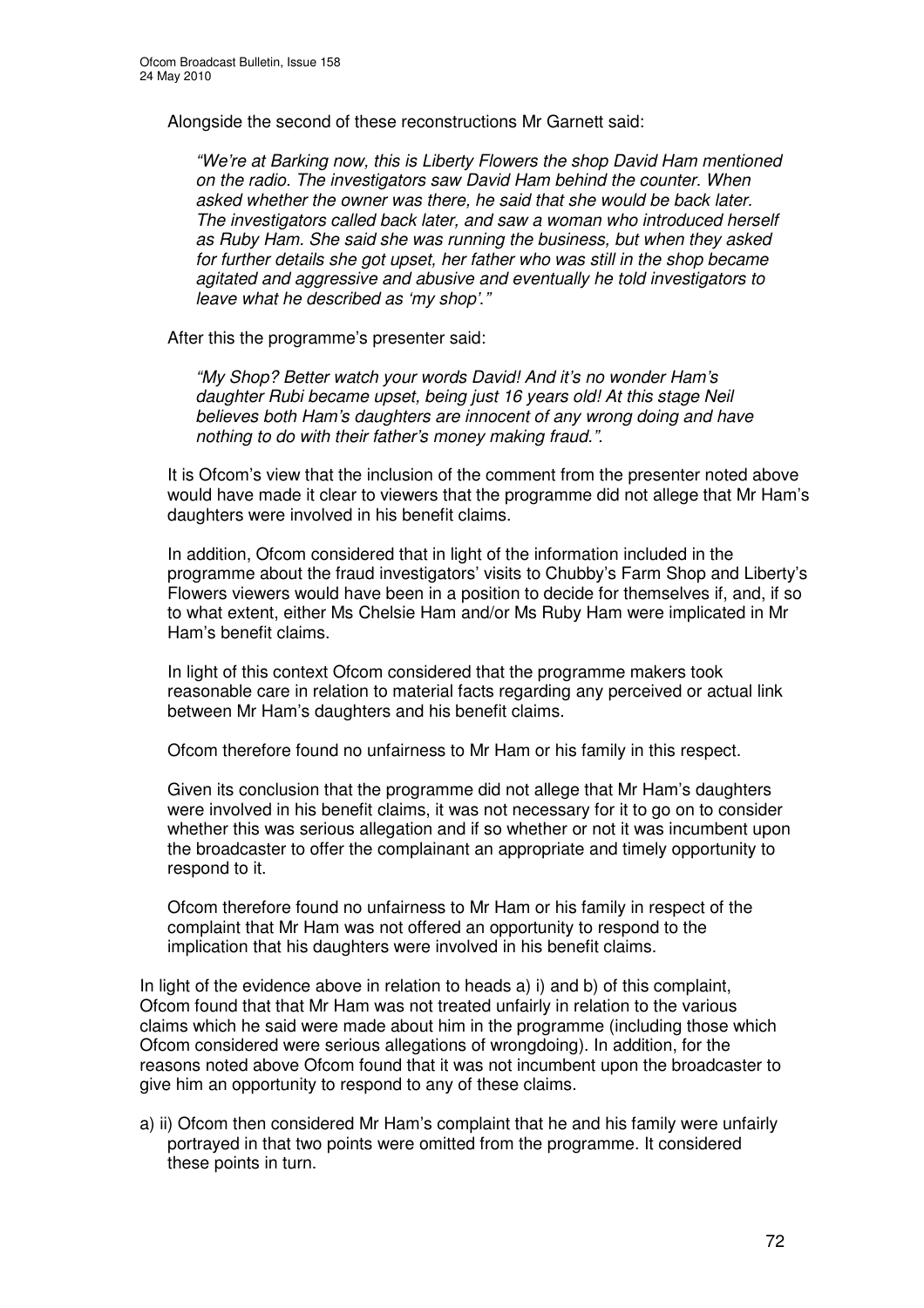In considering this part of the complaint Ofcom again took account of Rule 7.1 and Practice 7.9 of the Code.

Ofcom considered the complaint that the programme failed to mention that Mr Ham received the lightest sentence.

Ofcom observed that in its response to the complaint the BBC argued that this was not the lightest sentence which Mr Ham could have been given.

However, Ofcom noted that its role was not to determine whether or not a specific claim was true (in this case whether or not Mr Ham was given the lightest sentence possible) but whether the programme makers treated the material facts regarding this point with reasonable care. In relation to this part of the complaint, that required Ofcom to consider whether the omission of this point from the programme resulted in unfairness to him.

As noted in the decision at head a) i) above Ofcom considered that the programme had made clear to viewers that Mr Ham received a 20 week suspended sentence with the following conditions attached: that he exhibit good behaviour for one year, that he undertake 60 hours of community service and that he agree to pay back the money he had received from Havering Borough Council to which he was not entitled.

Given that Ofcom found that the programme clearly set out the details of Mr Ham's sentence, it considered that viewers would have had sufficient information to consider the relative weight of Mr Ham's sentence for themselves and that the omission of any opinion regarding the relative weight of Mr Ham's sentence would not have affected viewer's perception of him to the extent that it could have resulted in unfairness to him.

In light of this it was Ofcom's view that the programme makers took reasonable care in relation to the material facts regarding the relative weight of Mr Ham's sentence.

Ofcom therefore found no unfairness to Mr Ham or his family in this respect.

Ofcom then considered the complaint that the programme failed to mention that Miss Rubi Ham and Miss Chelsie Ham had written evidence to prove that Mr Ham did not own their shops and that Havering Council had verified this.

As noted above, it is not Ofcom's role to determine whether or not a specific statement is true (in this case whether or not Miss Rubi Ham and Miss Chelsie Ham had written evidence to prove that Mr Ham did not own Chubby's Farm Shop and Liberty's Flowers and Havering Council had verified this) but whether the programme makers treated the material facts regarding this point with reasonable care. In relation to this part of the complaint that required Ofcom to consider whether the omission of this point from the programme resulted in unfairness to Mr Ham.

Ofcom observed that the programme explained that one of the issues which the fraud investigations team had looked at was whether, in contrast to the claims he made to the Council, Mr Ham owned and/or managed the shops Chubby Farm Shop and Liberty's Flowers.

In particular, Ofcom observed that prior to the reconstructions of the investigators visits to the shops (see head a) i) above), the presenter said: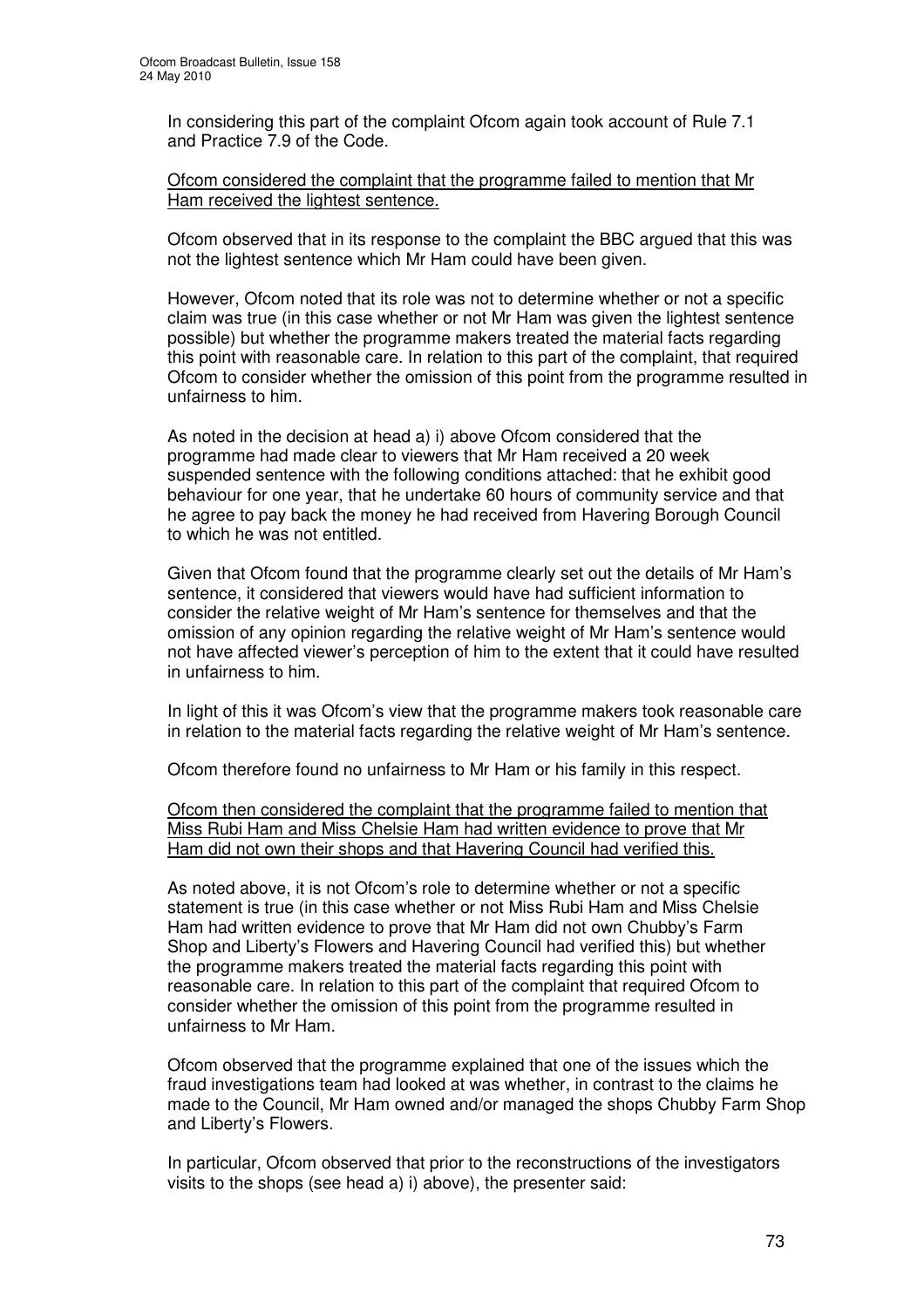*"Ham had claimed to the Council that he occasionally helped his daughter out in the shop, sometimes earning just £85 a week as a thank you, and that the rest of his time was spent caring for his ill wife, hence why he needed housing and council tax benefits"*.

Ofcom also noted that the programme included an extract of Mr Garnett's interview in which he said that one of his investigators had:

*"identified that he* [Mr Ham] *was named as the landlord of a flat above a shop which was being run ostensibly by his daughter. And because he was claiming benefit and not declaring any relationship with the shop or flat, and not declaring any rents received we began an investigation into his circumstances. We found initially two interesting documents. One was a tenancy agreement to the flat where David Ham was named as landlord and the other was a document in the council system which was a letter from David Ham confirming he had no interest in the property".*

In addition Ofcom observed that later in the programme the presenter said:

*"Fraud investigator Neil Garnett and his team believe David Ham owns the two shops he talked about on the radio but they have to prove it".*

In this context Ofcom also recognised that, as the BBC had noted in its response to the complaint (and the programme had made clear), during a phone-in programme on the Kiss 100 radio station Mr Ham had responded to the following question from the radio presenter *"Dave nice one where's your shop?"* by saying *"Uh I got one in Hornchurch and one in Barking ... one a flower shop and Chubby's Garden Centre"*.

In addition, Ofcom observed that in the programme Mr Garnett said that the investigations team had found two credit card applications in Mr Ham's name and that in each of them *"he showed that he was employed by Chubby's, one as selfemployed, the other as the manager, and that he had declared on one that his annual income was £35,000 and on the other £40,000"*. Mr Garnett added the opinion that *"He* [Mr Ham] *was clearly presenting a public image of being a businessman yet at the same time to the London Borough of Havering he was saying that he was relaying on state benefits".*

Ofcom considered that given these comments and Mr Garnett's descriptions of the investigators' visits to the two shops, viewers would have understood that the fraud investigations team believed that Mr Ham managed the businesses (referred to in the programme variously as *"Chubby's Farm Shop"* (or *"Chubby's Garden Centre"*) and *"Liberty's Flowers"* and *"the two shops"*) and that he may have either had an interest in or owned the property in which Chubby's Farm Shop was located. Ofcom also considered that it would have been clear to viewers that the fraud investigations team believed that Mr Ham had not informed Havering Borough Council that he managed these shops or declared his true earnings from either the shops or any interest he might have had in the property in which Chubby's Farm Shop was located because doing so would have prevented him continuing to receive benefits.

Given that Ofcom had found that Mr Garnett and his team were credible witnesses regarding the actions of Mr Ham and his family in relation to Mr Ham's benefit claims and financial transactions it considered that the broadcaster took reasonable care in relation to material facts regarding the management and ownership of the shops and the property in which one of them was located.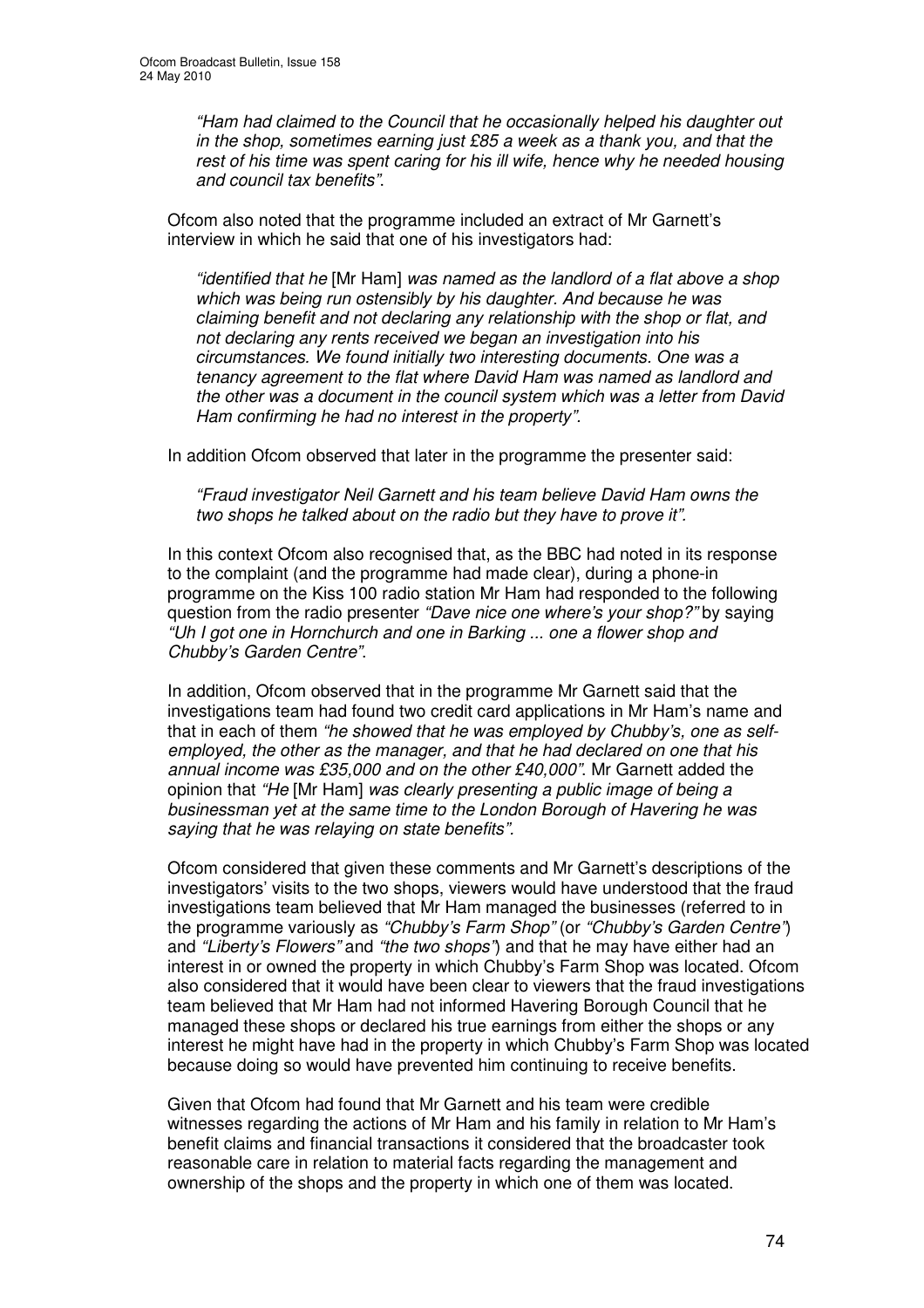In addition, in Ofcom's view the key point in the representation in the programme of the management and ownership of the shops and Mr Ham's interest in or ownership of the property in which one of them was located which had the potential to affect Mr Ham's reputation was whether he deliberately did not declare his true earnings from either in order to continue to receive benefits to which he was not entitled.

In this context Ofcom's noted that in its view the programme had clearly explained the charges against Mr Ham in court in that it had included the presenter saying: *"Standing before the judge David Ham faces five counts of deception. Four relating to making claims whilst running businesses and one to do with undisclosed capital, i.e. his uncle's inheritance"*. Ofcom also recognised that the programme had clearly explained that Mr Ham was found guilty of one of these charges with the other four being kept on file in case he should commit any further criminal offences.

In light of its conclusion that the programme had taken reasonable care in relation to material facts regarding the management and ownership of the shops and the property in which one of them was located and that it had made clear that Mr Ham was found guilty on one of the charges of deception in relation to his benefit claims with the rest being kept on file Ofcom considered that viewers would have had sufficient information to decide upon the status of the Mr Ham's relationship to the shops for themselves. Given this, it was Ofcom's view that the omission of the information that Miss Rubi Ham and Miss Chelsie Ham had written evidence to prove that Mr Ham did not own their shops and that Havering Council had verified this would not have had a significant effect upon viewer's opinion of him and thereby his reputation.

Therefore, Ofcom found no unfairness to Mr Ham or his family in this respect.

In light of the evidence above in relation to head a) ii) of this complaint, Ofcom found that that Mr Ham was not treated unfairly in that the programme omitted to say that he had received the lightest sentence possible and that his daughters had written evidence (verified by Havering Council) to prove that Mr Ham did not own their shops.

Ofcom went on to consider the heads of Mr Ham's complaint which related to the unwarranted infringement of his privacy and that of his family in either the making or broadcast of the programme.

In Ofcom's view, the individual's right to privacy has to be balanced against the competing right of the broadcaster to freedom of expression. Neither right as such has precedence over the other and where there is a conflict between the two, it is necessary to intensely focus on the comparative importance of the specific rights. Any justification for interfering with or restricting each right must be taken into account and any interference or restriction must be proportionate.

This is reflected in how Ofcom applies Rule 8.1 of the Code which states that any infringement of privacy in programmes or in connection with obtaining material included in programmes, must be warranted.

c) Ofcom first considered Mr Ham's complaint that his privacy and that of his family was unwarrantably infringed in the making of the programme in that personal paperwork was obtained for the programme.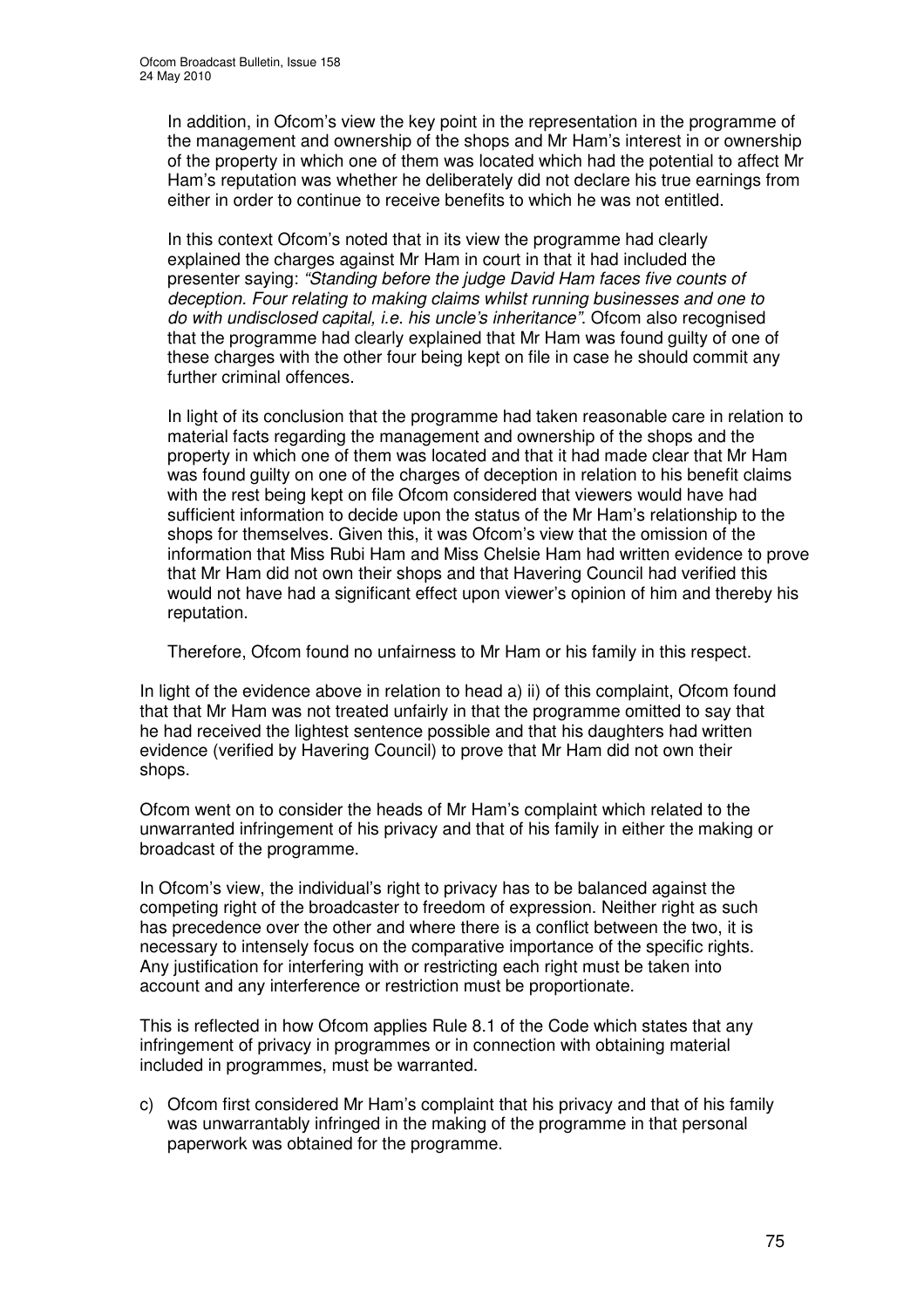In considering this part of the complaint Ofcom took account of Rule 8.1 of the Code as well as Practice 8.5 of the Code which states that any infringement of privacy in the making of a programme should be with the person's consent or be otherwise warranted.

In considering whether or not the privacy of Mr Ham and his family was unwarrantably infringed in the making of the programme, Ofcom first assessed the extent to which they had a legitimate expectation of privacy in respect of the material that was obtained (i.e. the personal paperwork) and whether any expectation was affected by the way it was obtained.

Ofcom observed that several pieces of documentation which contained information about or pertaining to Mr Ham's financial transactions were included in the programme These were: a tenancy agreement for the flat above Chubby's Farm Shop with Mr Ham's name on it, a bank statement showing receipt of £44,821.32, a credit card statement with a charge on it; copies of two cheques paid in the name of C. Ham, Chubby's Farm Shop; a sales purchase agreement; a hire purchase agreement; a list of rents received; the first page of the will of Mr Ham's uncle; a letter to Mr Ham from a firm of solicitors informing him that he was due to inherit £44,821.32 from the estate of his late uncle; a copy of a benefit claim form with the sections detailing any capital held by the claimant crossed through; a copy of the purchase agreement form for the caravan which the programme said Mr Ham had bought. On the information available to it Ofcom concluded that this personal paperwork was provided to the programme makers by Havering Borough Council, i.e. the Council that brought the prosecution against Mr Ham for fraudulently claiming benefits, and that this material was used as evidence in the case. Given that these documents related to the personal finances of Mr Ham and his family Ofcom considered that they did have a legitimate expectation of privacy in relation to the obtaining of this material in the making of the programme. However, Ofcom also considered that their expectation of privacy in relation to obtaining of this material was lessened because the material had been obtained in the course of an investigation by Havering Borough Council into Mr Ham's benefit claims and used as evidence in court case against Mr Ham at the end of which he was convicted of one count of deception in relation to his benefit claims.

Taking account of these considerations, Ofcom concluded that Mr Ham and his family had a limited expectation of privacy in relation to the obtaining of personal paperwork during the making of the programme.

It then went on to weigh this limited expectation of privacy against the broadcaster's competing right to freedom of expression and the public interest in enabling the general public to see and understand the basis of an investigation into, and subsequent conviction for, claiming state benefits fraudulently.

Ofcom also noted the in its response to the complaint the BBC argued that in making a programme which made serious allegations of wrongdoing against Mr Ham's the programme makers were obliged to ensure that they were being fair towards him by satisfying themselves that there was sufficient evidence to substantiate those allegations.

In Ofcom's view it would be inappropriate to unduly constrain programme makers' ability to obtain such material in these circumstances given that doing so would impede the broadcaster's ability to exercise its right to freedom of expression with respect to the circumstances surrounding a conviction for fraudulent benefit claims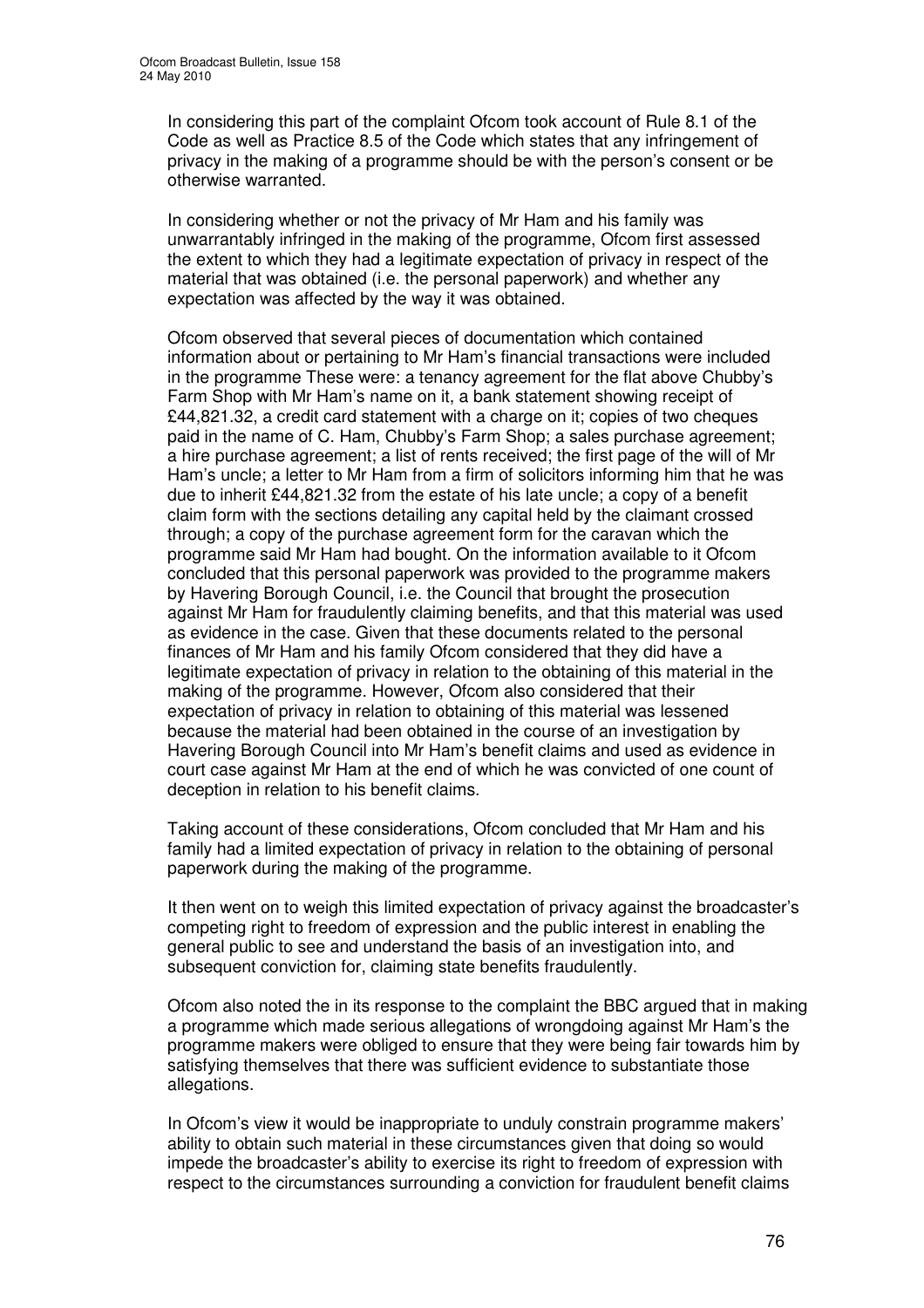and to serve the public interest in enabling viewers to see how an investigation into such benefit claims is conducted and the conviction and sentence which may result. It took the view that this outweighed the limited expectation of privacy of Mr Ham and his family in relation to the obtaining of this material.

Taking all of these factors into account, Ofcom found that there was no unwarranted infringement of the privacy of Mr Ham or his family in the making of the programme.

In Ofcom's view the complaints at heads d) to g) were closely related in that they all related to unwarranted infringement of privacy in the programme as broadcast. It therefore considered these heads of complaint together.

d) to g) Ofcom considered Mr Ham's complaint that his privacy and that of his family was unwarrantably infringed in the broadcast of the programme in that he was shown and indentified, his wife was shown and his daughters were referred to in the programme in the context of false allegations and that personal paperwork was shown in the programme.

In considering this part of the complaint Ofcom took account of Rule 8.1 of the Code as well as Practice 8.6 of the Code which states that if the broadcast of a programme would infringe the privacy of a person or organisation, consent should be obtained before the relevant material is broadcast, unless the infringement of privacy is warranted.

In considering whether or not the privacy of Mr Ham and his family was unwarrantably infringed in the broadcast of the programme, Ofcom first assessed the extent to which they had a legitimate expectation of privacy in respect of the material that was broadcast (i.e. the images of and/or references to Mr Ham, his wife and their daughters and the personal paperwork).

### Mr Ham

Ofcom observed that Mr Ham was shown and identified in the programme. Specifically, footage of him walking to court on one occasion and walking outside court on another was included in the programme and he was repeatedly identified as either Mr Ham or David Ham. In addition a clip of Mr Ham contributing to a phone-in show on Kiss 100 was heard in the programme as was an extract of an interview with Mr Ham conducted by the fraud investigation team

Ofcom considered that given that the footage of Mr Ham was filmed in a public place (outside court) and that he was shown and identified in the context of the investigation into his benefit claims by Havering Borough Council, the charges brought against him in court and his conviction on one count of fraudulently claiming benefits he did not have a legitimate expectation of privacy with regard to the inclusion of the images of him and references to him in the programme which made him identifiable.

In addition, given that Mr Ham's contribution to the Kiss 100 radio programme had already been broadcast with his consent (in that he had chosen to phone the station and make the contribution to the radio programme) and that therefore any information contained within it (whether or not it was private) was in the public domain Mr Ham did not have a legitimate expectation of privacy in regard to its re-use in this programme.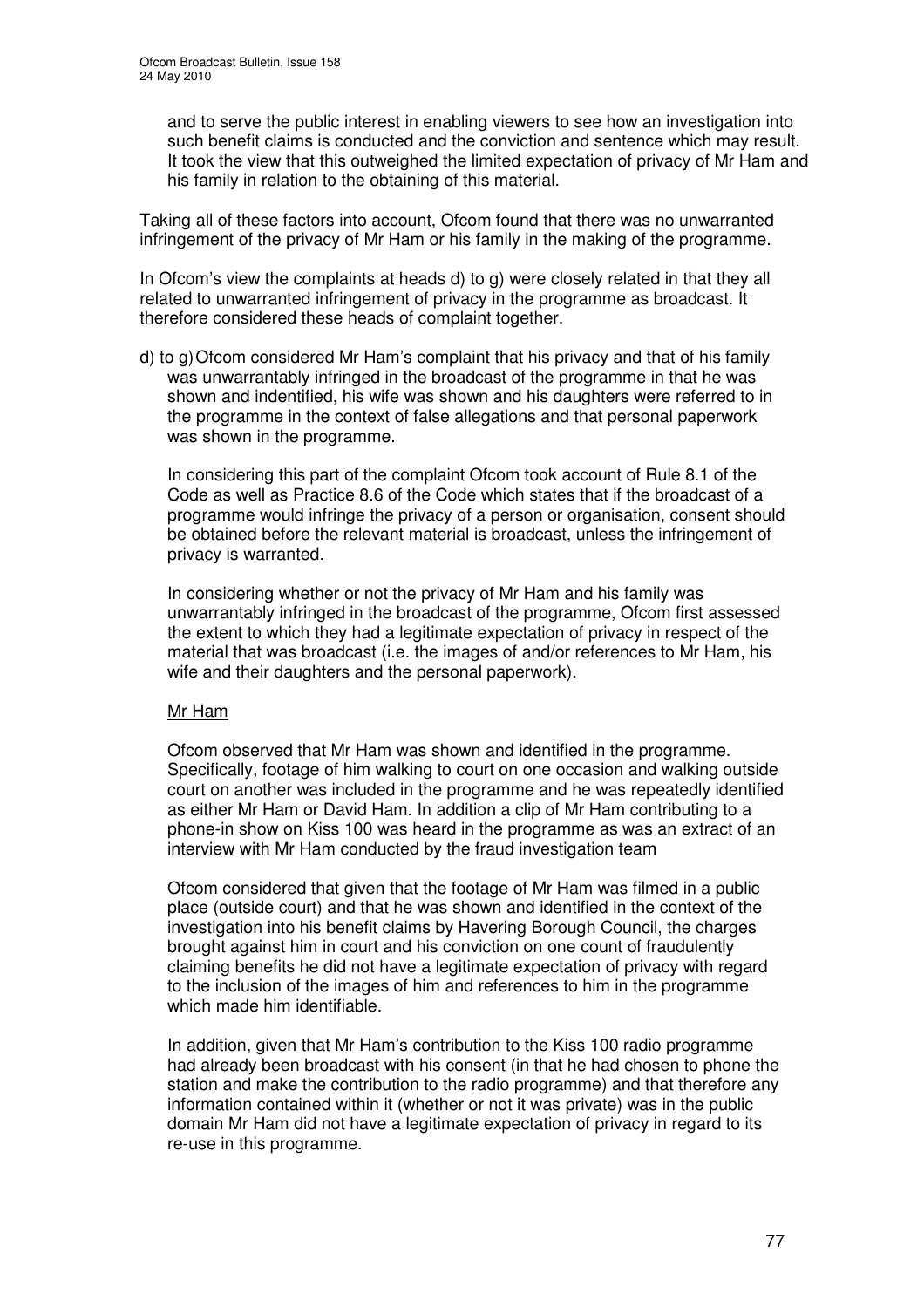Ofcom considered that Mr Ham had some expectation of privacy with regard to the recording of his interview with the fraud investigation team in that he discussed personal financial matters within it. However, it noted that the interview had taken place under caution and that therefore there was an underlying understanding that the material being discussed may be disclosed in court and therefore become a matter of public record.

Ofcom therefore concluded that although Mr Ham did not have a legitimate expectation of privacy with regard to either being shown and identified in the programme or the inclusion of an extract of his phone-in contribution to the radio station, he had a limited expectation of privacy with regard to the inclusion of a section of his interview with the fraud investigation team.

Ofcom then went on to weigh Mr Ham's limited expectation of privacy in regard to the interview against the broadcaster's competing right to freedom of expression and the public interest in enabling the general public to see and understand the basis of an investigation into, and subsequent conviction for, claiming state benefits fraudulently.

In Ofcom's view there was a clear public interest in viewers seeing how an investigation into fraudulent benefit claims is conducted and the conviction and sentence which may result. Ofcom considered that the inclusion of the extract of Mr Ham's interview under caution was directly relevant to that investigation and his subsequent conviction. It also noted that Mr Ham's conviction was a matter for public record and that the broadcaster had a right to freedom of expression with respect to the circumstances surrounding that conviction. Taking these considerations into account Ofcom concluded that the broadcaster's right to freedom of expression and the public interest in showing viewers a complete picture of an investigation into fraudulent benefit claims outweighed Mr Ham's limited expectation of privacy in relation to this footage.

In light of these factors Ofcom found that that there was no unwarranted infringement of the privacy of Mr Ham or his family in the programme as broadcast in respect of the complaint that he was shown and identified in the programme in the context of the false allegations

### Mrs Ham

Ofcom observed that Mrs Ham was shown in the programme. Specifically, footage of her accompanying her husband when he walked to court and of her walking outside the court a little way apart from her husband was included in the programme. Ofcom noted that when images of Mrs Ham were included in the programme she was neither identified by name nor referred to. (Mrs Ham was referred to in other parts of the programme - for more detail see the decision in relation to heads a) i) and b) above and the decision in relation to the complaint about the inclusion of personal paperwork below.) Ofcom also noted that on the first occasion Mrs Ham was shown in the programme her face was "blobbed" and on the second she was seen only from behind or obscured by another person.

Ofcom recognised that viewers might well have inferred that the woman seen accompanying Mr Ham (who as noted above was identified in the programme) to court was Mrs Ham. However, given that the footage of Mrs Ham was filmed in a public place (outside court) and that her face was either obscured artificially or not shown and that she was not identified, Ofcom considered that Mrs Ham did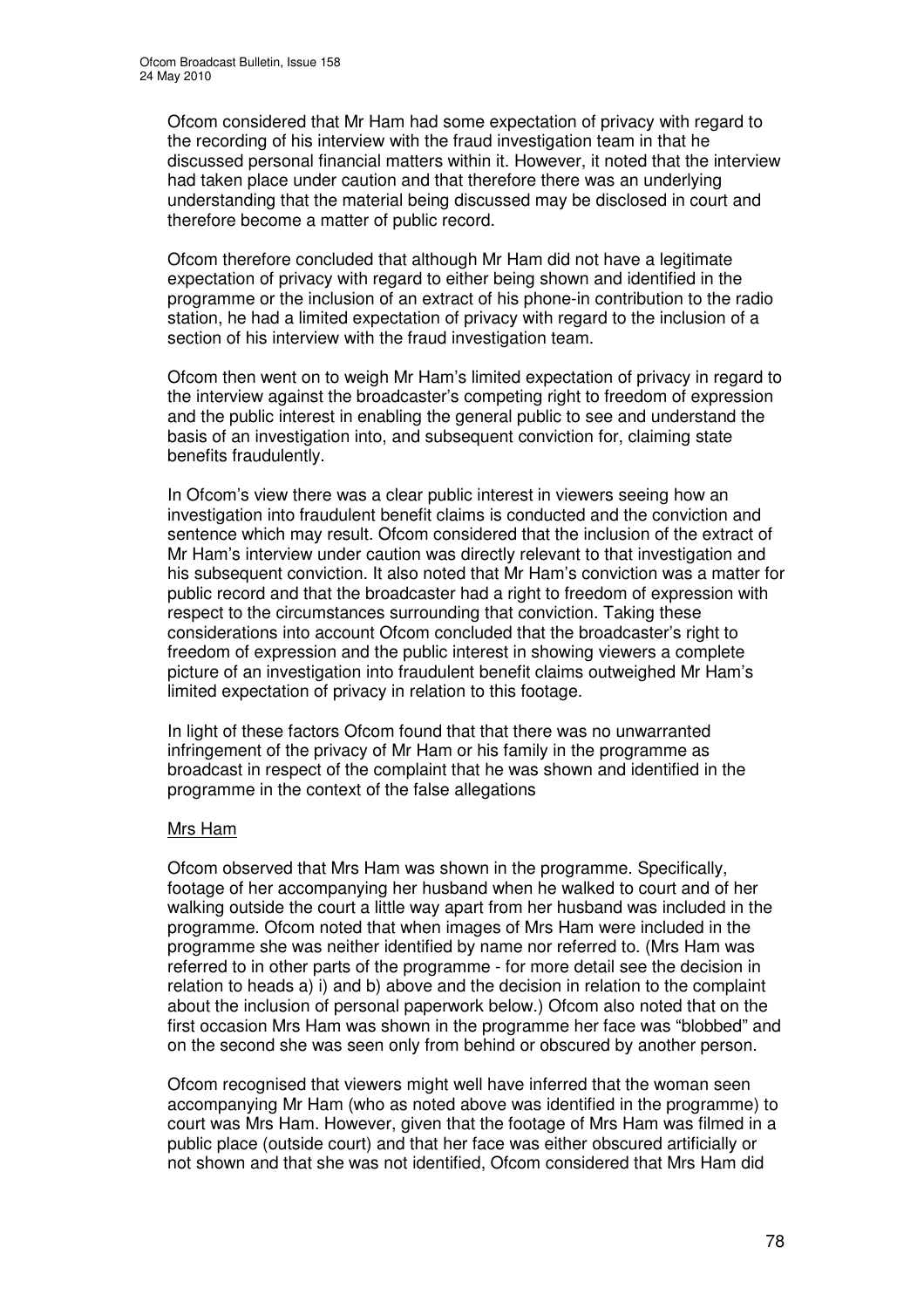not have a legitimate expectation of privacy with regard to the inclusion of the images of her in the programme.

In light of these factors Ofcom found that that there was no unwarranted infringement of the privacy of Mr Ham or his family in the programme as broadcast in respect of the complaint that Mrs Ham was shown in the programme in the context of the false allegations.

#### Ms Chelsie Ham and Ms Rubi Ham

Ofcom observed that neither Ms Chelsie Ham nor Ms Rubi Ham was shown in the programme. Ofcom noted that they were referred to in the programme which said that that they worked in Chubby's Farm Shop and Liberty Flowers, respectively. Ofcom also noted that the programme included a reconstruction of visits made by fraud investigators from Havering Borough Council to these shops in the course of their investigation into Mr Ham's benefit claims and that during these reconstructions the programme described Ms Chelsie Ham and Ms Rubi Ham's responses to the investigators' questions notably with regard to the role that Mr David Ham had at each shop.

Ofcom recognised that Ms Chelsie Ham and Ms Rubi Ham had a legitimate expectation of privacy with regard to conversations that they each had about the employment and work pattern at the shop at which they worked in that these conversations concerned their personal contractual arrangements but considered that this expectation was limited to a degree by the fact that the conversations were part of an investigation into Mr Ham's fraudulent benefit claims.

Ofcom then went on to weigh Ms Chelsie Ham and Ms Rubi Ham's limited expectation of privacy in against the broadcaster's competing right to freedom of expression and the public interest in enabling the general public to see and understand the basis of an investigation into, and subsequent conviction for, claiming state benefits fraudulently.

In this context Ofcom observed that, as noted above, it considered that the programme makers took reasonable care in relation to material facts regarding any perceived or actual link between Mr Ham's daughters and his benefit claims.

As previously stated, in Ofcom's view there was a clear public interest in enabling viewers to see how an investigation into fraudulent benefit claims is conducted and the conviction and sentence which may result. Ofcom considered that the inclusion of the investigators' description of their visits to the shops which they believed were managed by Mr Ham was directly relevant to that investigation and Mr Ham's subsequent conviction. It also noted that Mr Ham's conviction was a matter for public record and that the broadcaster had a right to freedom of expression with respect to the circumstances surrounding that conviction. Taking these considerations into account Ofcom concluded that the broadcaster's right to freedom of expression and the public interest in showing viewers a complete picture of an investigation into fraudulent benefit claims outweighed Ms Chelsie Ham and Ms Rubi Ham's expectation of privacy in relation to the footage describing their conversations with the fraud investigators.

In light of these factors Ofcom found that that there was no unwarranted infringement of the privacy of Mr Ham or his family in the programme as broadcast in respect of the complaint that Ms Chelsie Ham and Ms Rubi Ham were referred to in the programme in the context of the false allegations.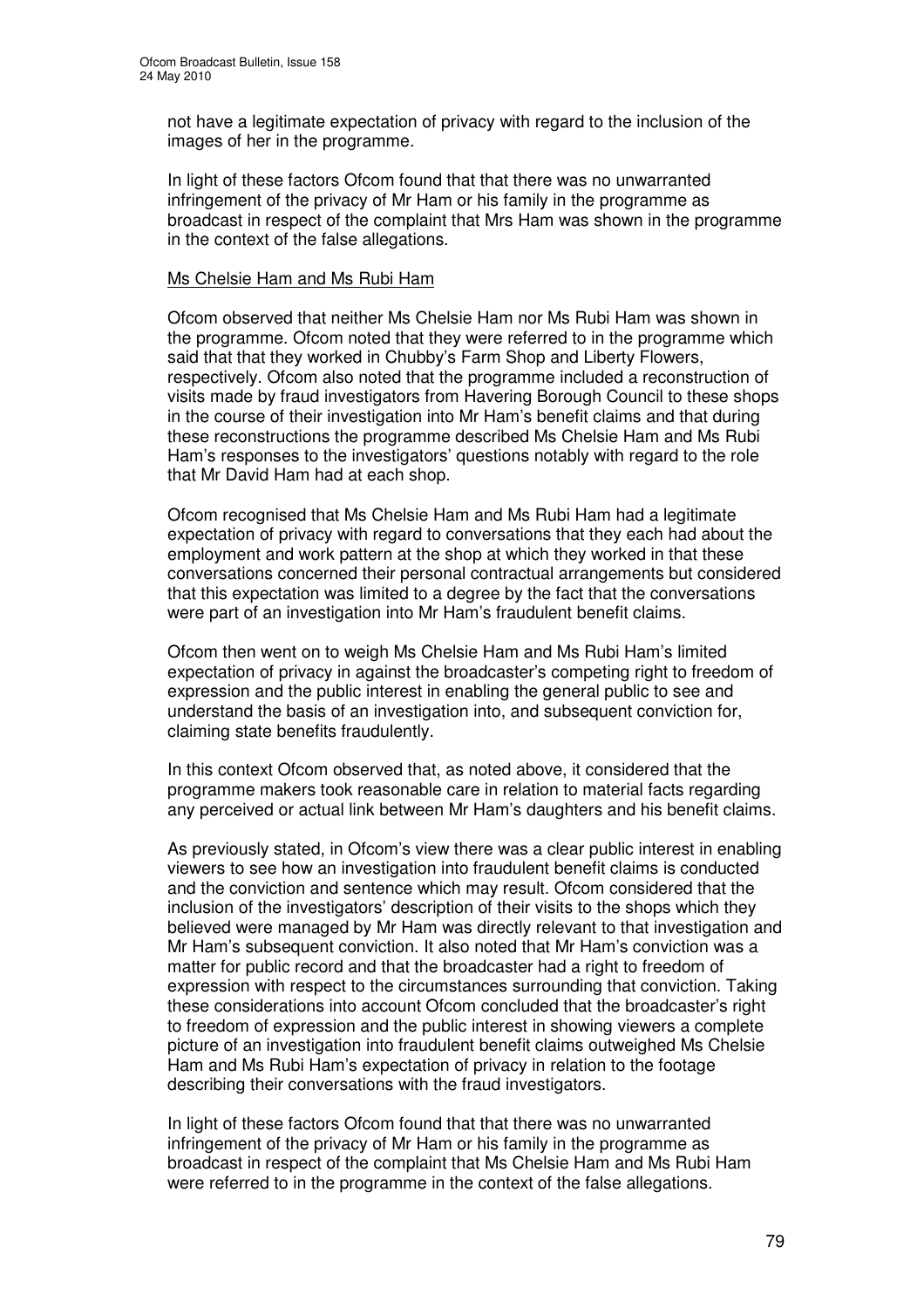### Personal paperwork

As noted above, Ofcom observed that several pieces of documentation which contained information about or pertaining to Mr Ham's financial transactions were included in the programme. In addition, the programme included the following references to the personal financial transactions of Mr Ham and his family: a reference to the caravan being held solely in the name of Mrs Ham; a reference to Mr Ham having had seven financial accounts and Mrs Ham having had 27 financial accounts over the period during which Mr Ham had claimed benefits; a reference to a letter in the council system in which Mr Ham confirmed that "he had no interest in the property [i.e. the flat above Chubby's Farm shop]"; and the reference (noted in the decision at head a) i) and b) above) to two credit card applications made in Mr Ham's name in which he claimed to be either selfemployed by or the manager of Chubby's and that his income was either £35,000 or £40,000.

Ofcom observed that in none of the documentation showing or references to Mr Ham's financial transactions in the programme was the address of Mr Ham and his family included.

As noted above, on the information available to it Ofcom concluded that this material was provided to the programme makers by Havering Borough Council, i.e. the Council that brought the prosecution against Mr Ham for fraudulently claiming benefits, and that this material was used as evidence in the case. Given that these documents related to the personal finances of Mr Ham and his family Ofcom considered that they did have a legitimate expectation of privacy in relation to the obtaining of this material in the making of the programme. However, Ofcom also considered that their expectation of privacy in relation to obtaining of this material was lessened because the material had been obtained in the course of an investigation by Havering Borough Council into Mr Ham's benefit claims and used as evidence in court case against Mr Ham at the end of which he was convicted of one count of deception in relation to his benefit claims.

Having recognised that Mr Ham and his family had a limited expectation of privacy with regard to the information included in the programme about or pertaining to Mr Ham's financial transactions Ofcom then went on to weigh this expectation of privacy against the broadcaster's competing right to freedom of expression and the public interest in enabling the general public to see and understand the basis of an investigation into, and subsequent conviction for, claiming state benefits fraudulently.

Ofcom again noted that in its view there was a clear public interest in viewers seeing how an investigation into fraudulent benefit claims is conducted and the conviction and sentence which may result. Ofcom considered that the inclusion of this material was directly relevant to that investigation and Mr Ham's subsequent conviction. It also noted that Mr Ham's conviction was a matter for public record and that the broadcaster had a right to freedom of expression with respect to the circumstances surrounding that conviction. Taking these considerations into account Ofcom concluded that the broadcaster's right to freedom of expression and the public interest in showing viewers a complete picture of an investigation into fraudulent benefit claims outweighed the limited expectation of privacy of Mr Ham and his family in relation to the broadcast of footage of this material.

Taking account of all of these factors Ofcom found that that there was no unwarranted infringement of the privacy of Mr Ham or his family in the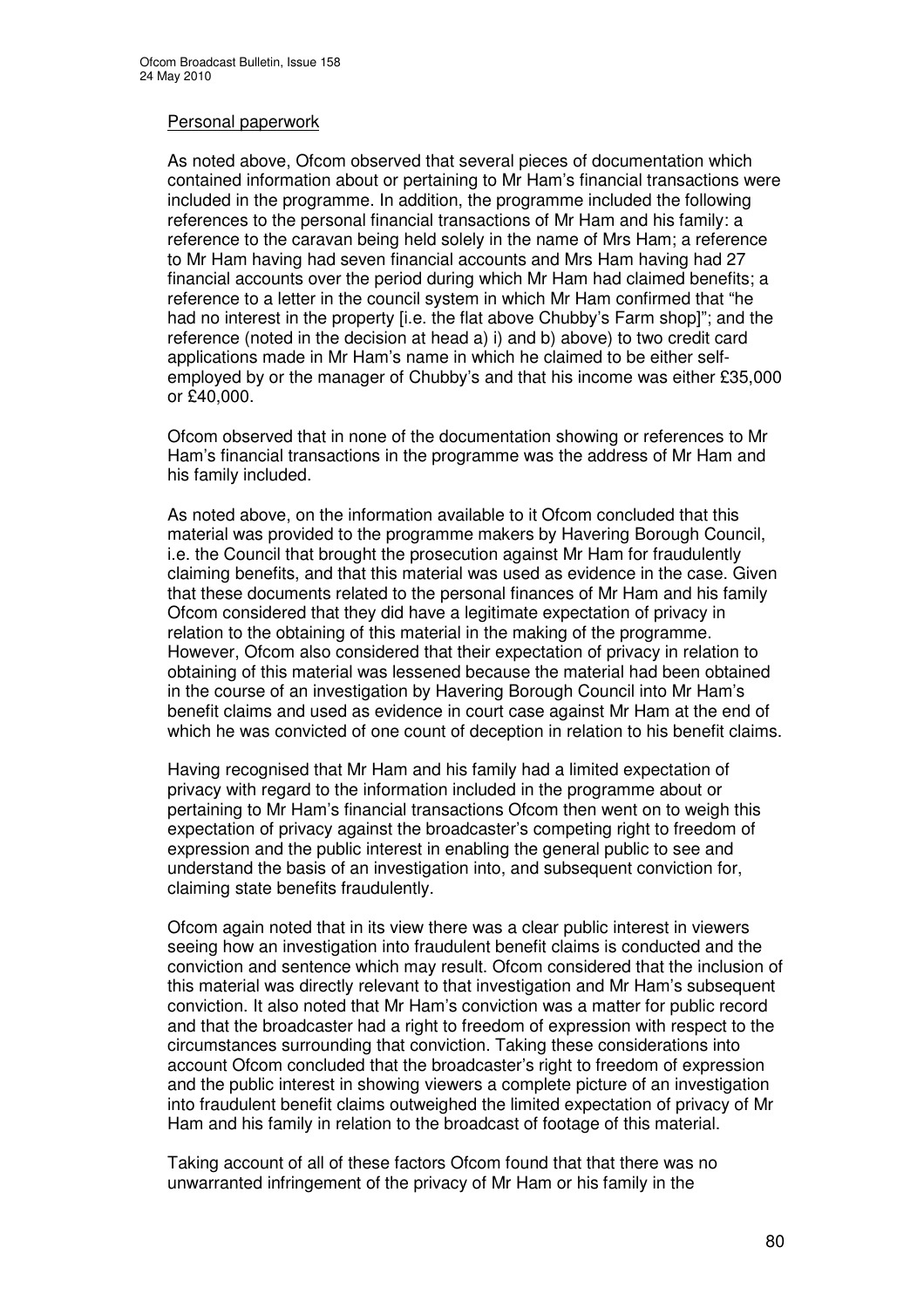programme as broadcast in respect of the complaint that personal paperwork was shown in the programme.

In light of the evidence above in relation to heads d) to g) of this complaint, Ofcom found that that the privacy of Mr Ham and his family was not unwarrantably infringed in the programme as broadcast.

**Accordingly Ofcom has not upheld Mr Ham's complaint of unfair treatment or unwarranted infringement of privacy in either the making or broadcast of the programme**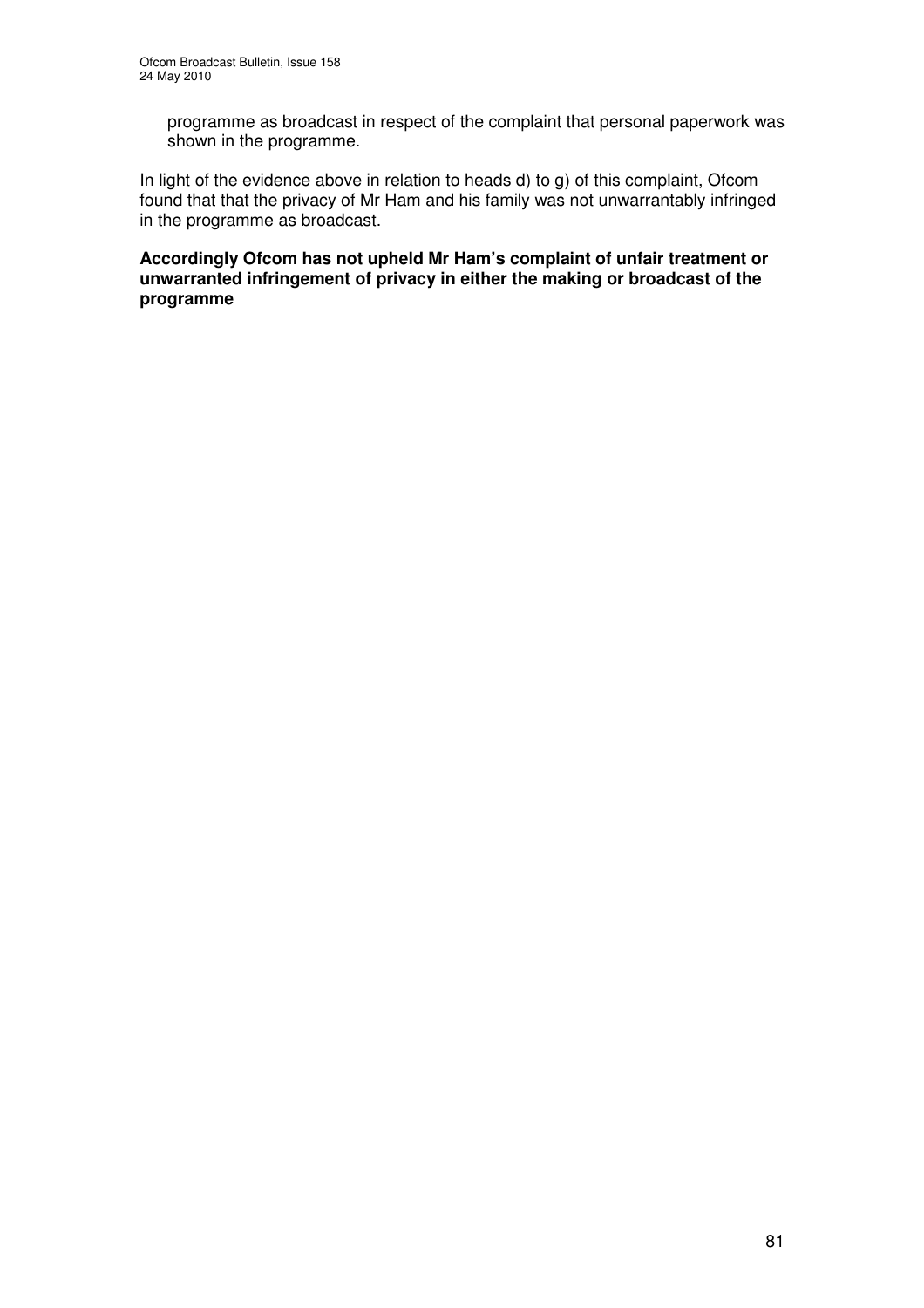# **Not Upheld**

### **Complaint by Steeles Law Solicitors made on behalf of Mr Keenam Bradshaw-Davis**

*Dispatches: Rape in the City, Channel 4, 22 June 2009*

**Summary:** Ofcom has not upheld this complaint made by Steeles Law Solicitors on behalf of Mr Keenam Bradshaw-Davis of unfair treatment and unwarranted infringement in the programme as broadcast.

This edition, entitled Rape in the City, investigated the issue of multiple perpetrator rape ("gang rape") in England. As part of its investigation, the programme interviewed groups of young black and mixed-race men whose ethnic backgrounds were similar to the majority of those men convicted of participating in "gang rape".

Mr Bradshaw-Davis, aged 16 years old at the time of filming, was a member of one of the groups interviewed. During the programme, Mr Bradshaw-Davis offered his views on casual sexual partners and rape.

In summary, Ofcom found the following:

- Based on all information had by the programme makers prior to broadcast, it was reasonable for them to believe that they had obtained the informed consent of Mr Bradshaw-Davis. There was no evidence to suggest he was misled as to the nature of the programme, and he willingly and actively participated in the programme.
- He was not unfairly portrayed by the programme as being confused about consensual sex. His views on the issue were clear, unequivocal and included in the programme.
- He did not have a legitimate expectation of privacy over information he disclosed whilst being interviewed, on camera, for a programme due to be broadcast.

### **Introduction**

On 22 June 2009, Channel 4 broadcast an edition of its documentary series *Dispatches*. This edition, entitled *Rape in the City*, investigated the extent of multiple perpetrator rape ("gang rape") in England. As part of its investigation, the programme interviewed groups of young black and mixed-race men whose ethnic backgrounds were similar to the majority of those men convicted of participating in "gang rape" to gain an insight into their attitudes towards girls, girlfriends, sex and group sex.

Members of one of the groups interviewed were questioned about their sexual attitudes and practices. The programme stated that the group had said that it was common for young men to have a number of girls they could call on to have sex with and that it was not unusual for a girl to have sex, particularly oral sex, with several young men at the same time.

Mr Keenam Bradshaw-Davis, aged 16 years old at the time of filming, was one of the members of the group interviewed. In the programme, Mr Bradshaw-Davis was shown expressing his views on casual sexual partners and rape.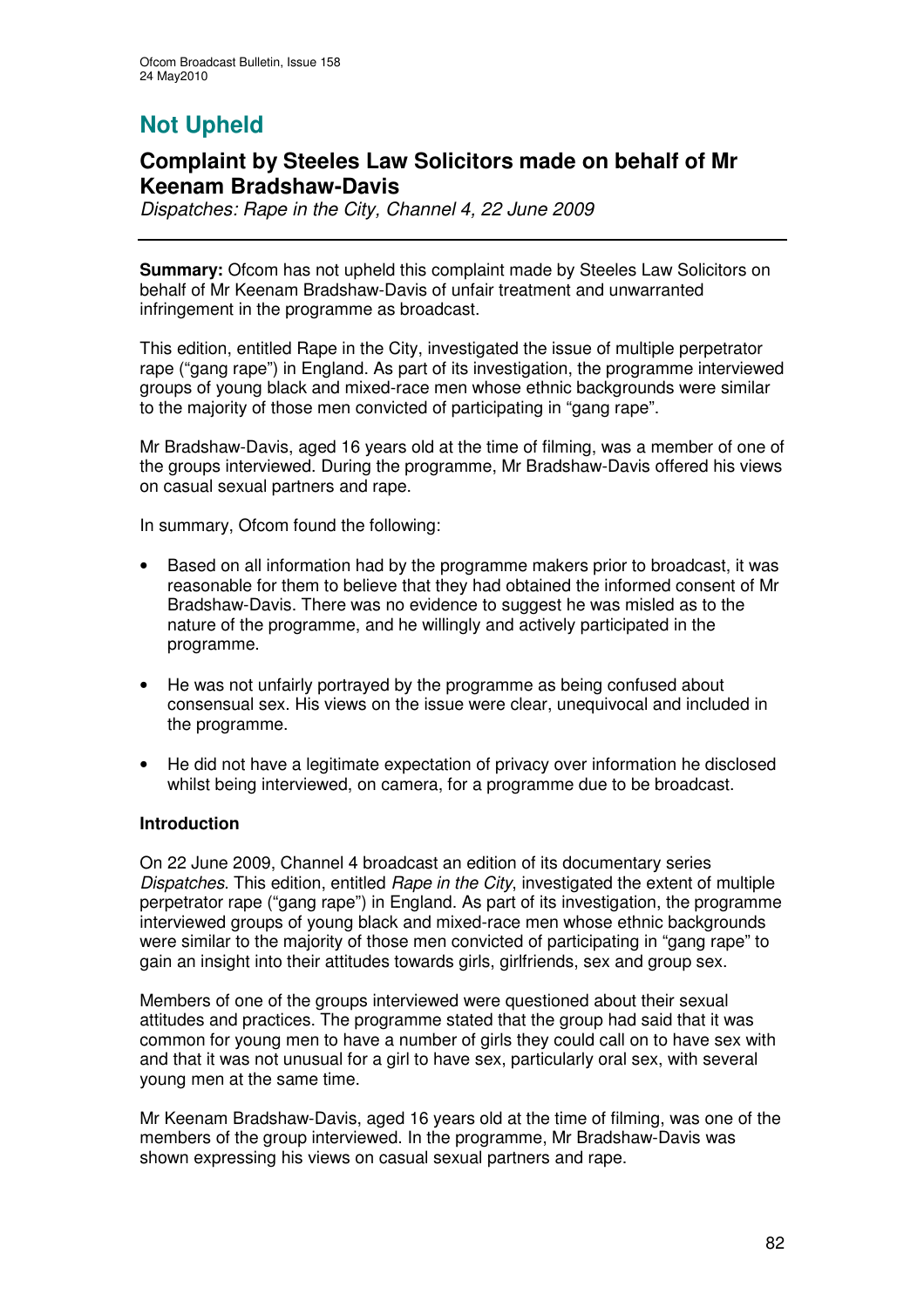Steeles Law Solicitors ("Steeles Law") complained to Ofcom on behalf of Mr Bradshaw-Davis that he was treated unfairly in the programme and that his privacy had been unwarrantably infringed in the programme as broadcast.

### **The Complaint**

### **Mr Bradshaw-Davis' case**

In summary, Steeles Law complained on behalf of Mr Bradshaw-Davis that he was treated unfairly in the programme as broadcast in that:

- a) He did not provide informed consent.
	- i) He was misled as to the nature of the programme. In particular, Steeles Law said that Mr Bradshaw-Davis was told that he would be interviewed about gangs, not "gang rape". Although the interview started with questions about gangs, it led into questions about girls, sex and then, finally, gang rape.
	- ii) He did not consent to being included in the programme. In particular, Steeles Law said that Mr Bradshaw-Davis was told by the programme makers that to be included in the programme he would need to provide a consent form signed by his parents. As he did not wish to be included in the programme, he did not return the form to them.
- b) He was unfairly portrayed by the programme's editing.

Steeles Law said that Mr Bradshaw-Davis had articulated clearly in the interview that when a girl did not agree to do something he would never seek to persuade her to do it. The programme's presenter however went on to state that the young men interviewed did not know the difference between a girl giving consent and withdrawing that consent, which they did.

In summary, Steeles Law complained on behalf of Mr Bradshaw-Davis that his privacy had been unwarrantably infringed in the programme as broadcast in that:

c) His identity was revealed in the programme despite other participants being anonymised, even though his identity was not pertinent to the issues in the programme.

### **Channel 4's case**

In summary, Channel 4 responded to Mr Bradshaw-Davis' complaint of unfair treatment as follows:

a) i) In response to the complaint that Mr Bradshaw-Davis was misled as to the nature of the programme, Channel 4 said that the programme makers had approached the Copenhagen Youth Project ("the CYP") and explained the nature of the programme and the kind of contributions that they sought. Mr Steve Griffith, a volunteer worker at the CYP, identified a number of local young men who were attached to the CYP and who, it was thought, might be willing to discuss their attitudes to sex and sexual encounters on camera. Channel 4 said that Mr Bradshaw-Davis was one of the young men identified by the CYP and that he participated in the making of the programme without any inducement, urging or encouragement from the production team.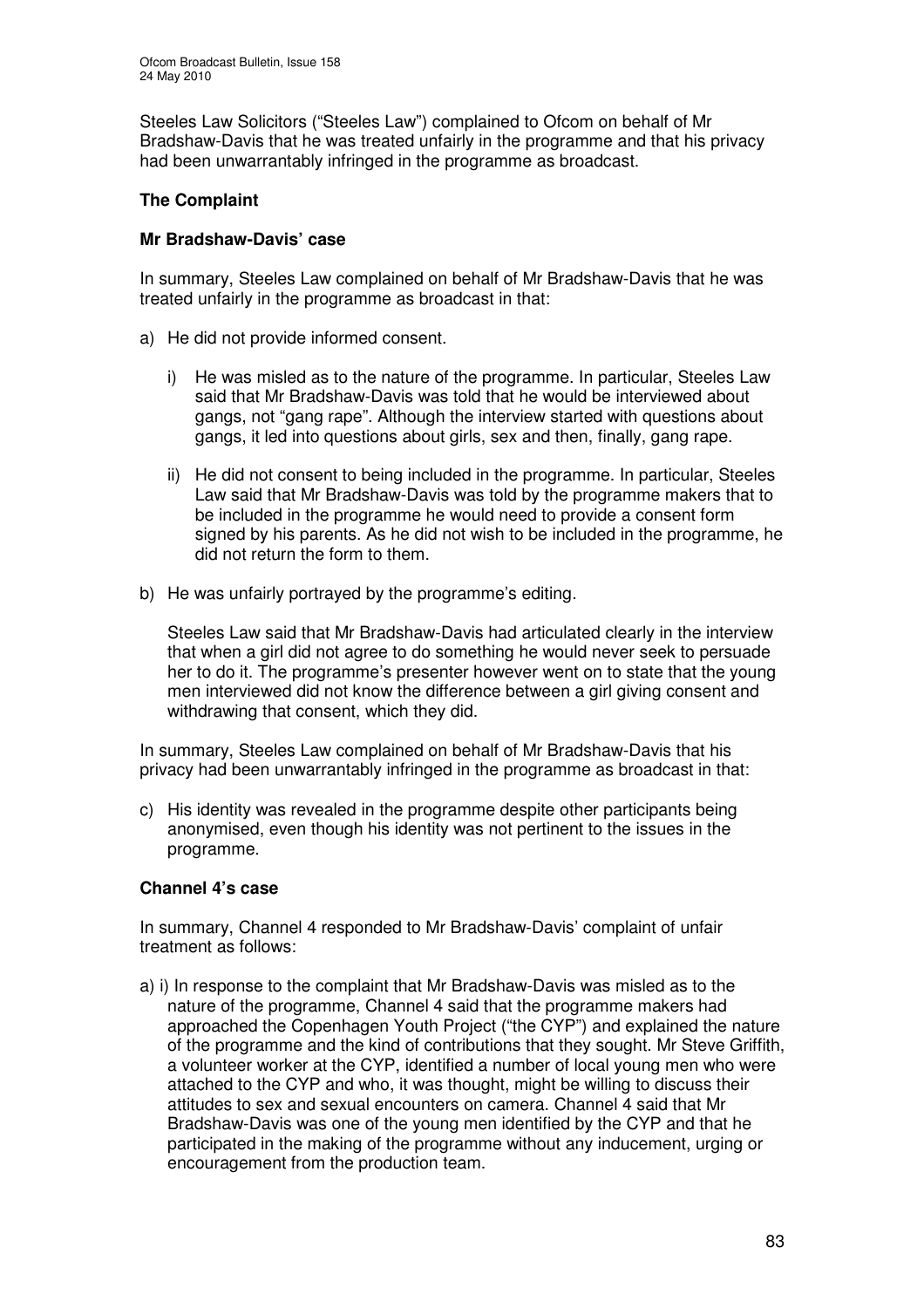Channel 4 said that as the time for filming approached, the group were asked whether they were going to "come to filming", to which Mr Bradshaw-Davis replied, "What? About gang rape?". Closer to the time of filming, Channel 4 said that Mr Bradshaw-Davis had led the rest of the group to the place where filming was to occur asked, "Is this the one about gang rape?".

Channel 4 said that when the filming commenced, the presenter thanked the young men for participating and asked, "You know we're doing this thing about gang rape...". It said that there were no questions about gangs at the start of the filming and that no one in the group, including Mr Bradshaw-Davis, raised any objection to any line of questioning during the filming process. Channel 4 said that there was no reason to suspect that Mr Bradshaw-Davis was not fully aware of what topics the programme makers were interested in discussing and filming. It said that throughout the filming process, Mr Bradshaw-Davis was articulate, animated and responsive. Channel 4 said that there was nothing about his demeanour that suggested that Mr Bradshaw-Davis was surprised by the line of questioning or uncomfortable about answering questions.

a) ii) In response to the complaint that Mr Bradshaw-Davis did not consent to being included in the programme, Channel 4 said that no member of the production team spoke with Mr Bradshaw-Davis prior to the commencement of filming. It said that the day before filming took place, a meeting was held between the production team and some of the young men who were to be filmed. However, Channel 4 said that Mr Bradshaw-Davis had chosen not to attend that meeting and so, as a consequence, no member of the production team could have told Mr Bradshaw-Davis that a signed consent form by his parents was necessary before any part of his contribution would be included in the programme.

However, Channel 4 said that the production team made efforts to ensure that those persons under 18 years of age who were to be featured in the programme had discussed the filming with their parents or guardians and had obtained their informed consent to participate in the filming and subsequent broadcast. It said that Mr Bradshaw-Davis was 16 at the time of filming and 17 by the time of broadcast. Channel 4 said that, because of this, it was under no obligation under Ofcom's Broadcasting Code to gain the consent of his parents to his participation in the filming or broadcast of the programme.

Channel 4 said that, although it seemed clear that Mr Bradshaw-Davis changed his mind after filming was completed and did not want to be featured in the programme, his change of mind did not affect the quality of the informed consent he gave before and during the filming process.

b) In response to the complaint that Mr Bradshaw-Davis' contribution was unfairly edited in the programme, Channel 4 said that it was not the case that all of the young men who were filmed with Mr Bradshaw-Davis expressed the same view as he did on the question of consent. It said that his views about rape were clear and had been included in the programme. Channel 4 said that the programme did not state that all the young men interviewed "did not know the difference between a girl giving consent and withdrawing consent". It said that the presenter had made a general comment about all the young men featured which was to say that they spoke in a particular way without realising the full depth of what they were doing and what they were involved in.

In summary, Channel 4 responded to Mr Bradshaw-Davis' complaint of unwarranted infringement of privacy in the broadcast of the programme as follows: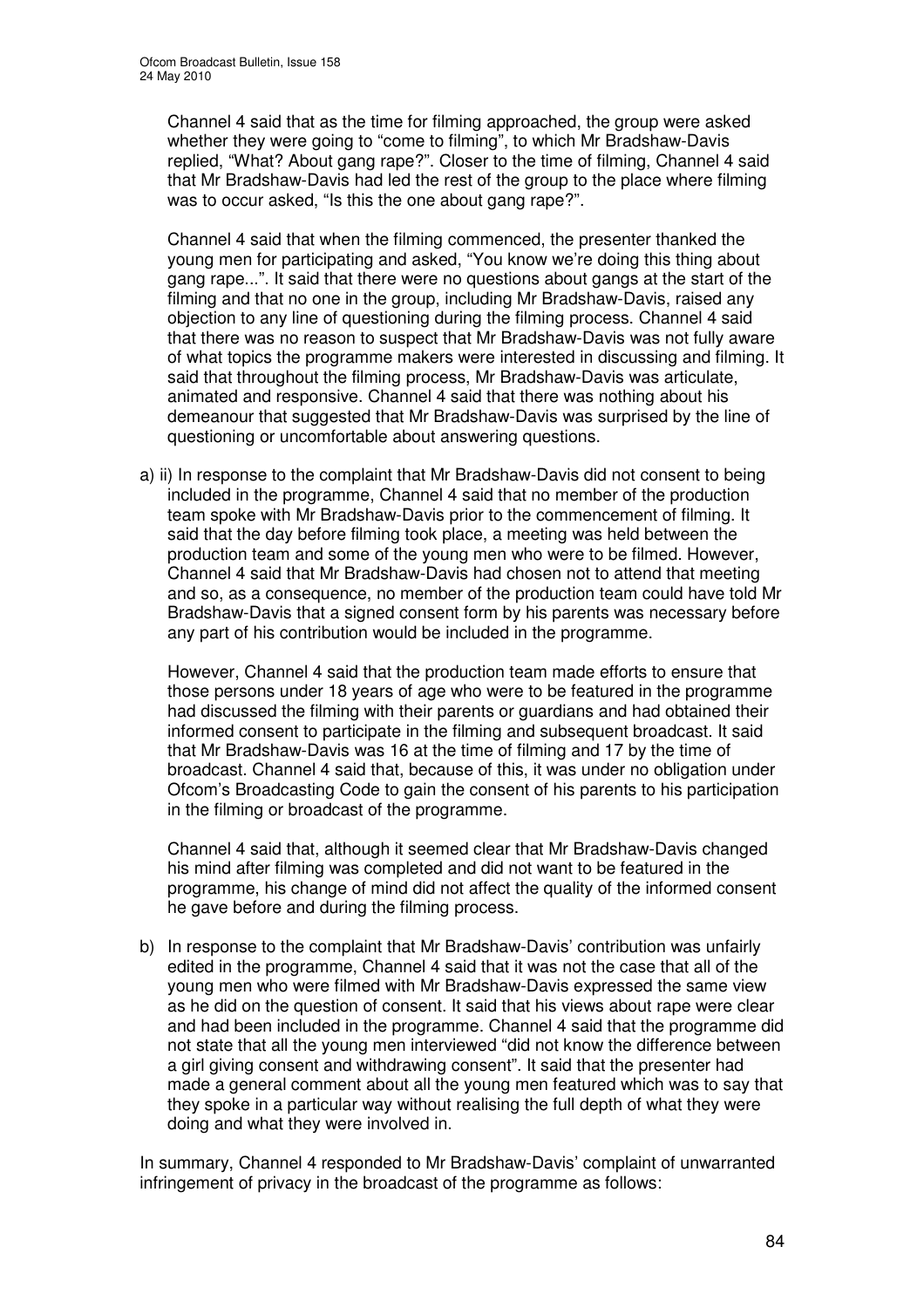c) Channel 4 said that Mr Bradshaw-Davis did not have a legitimate expectation of privacy in relation to the broadcast of his contribution as he had voluntarily participated in the filming and thereby consented to its broadcast. Further, it said that he did not participate in filming on the basis that his identity be obscured or hidden and did not impart any private information. Channel 4 said that where identities were obscured in the programme, it occurred either because the speaker was a victim of sexual crime and could not, by law, be identified or because the contributor was not 16 years of age or older and parental consent for involvement had not been obtained. Also, it said that how one person was treated in a programme could not impact upon the privacy issues of another. Channel 4 also said that the law recognises that proper regard must be had to the views of the journalists and programme makers on issues such as identification and must not interfere unduly with editorial judgements. It said that one of the functions of the programme was to alert women and young girls to the attitude of young men towards them and such sexual activities. It said that viewers regard contributions where identity is known as having greater credibility. Channel 4 said the fact that Mr Bradshaw-Davis was prepared to talk openly about sexual behaviour was particularly telling as it showed how commonplace such conduct was, that he and his friends were not ashamed or embarrassed by it and, particularly, that he and they did not think there was anything at all wrong with their views. Channel 4 said that Mr Bradshaw-Davis' admission that he would assault any woman from whom he contracted a sexually transmitted disease was, of itself, an important reason to reveal his identity.

### **Decision**

Ofcom's statutory duties include the application, in the case of all television and radio services, of standards which provide adequate protection to members of the public and all other persons from unfair treatment and unwarranted infringement of privacy in, or in the making of, programmes included in such services.

In carrying out its duties, Ofcom has regard to the need to secure that the application of these standards is in the manner that best guarantees an appropriate level of freedom of expression. Ofcom is also obliged to have regard, in all cases, to the principles under which regulatory activities should be transparent, accountable, proportionate and consistent and targeted only at cases in which action is needed.

Steeles Law's complaint was considered by Ofcom's Executive Fairness Group. In reaching its decision, Ofcom considered all the relevant material provided by both parties. This included a recording of the programme as broadcast and transcript, both parties' written submissions and their supporting materials and recordings and transcripts of untransmitted interview footage.

### *Unfair treatment*

When considering complaints of unfair treatment, Ofcom has regard to whether the broadcaster's actions ensured that the programme as broadcast avoided unjust or unfair treatment of individuals and organisations, as set out in Rule 7.1 of the Code. Ofcom had regard to Rule 7.1 when reaching its decisions on the individual heads of complaint detailed below.

a) i) and ii) Ofcom considered together the complaints that Mr Bradshaw-Davis had been misled as to the nature of the programme and that he did not provide informed consent to participate in the programme.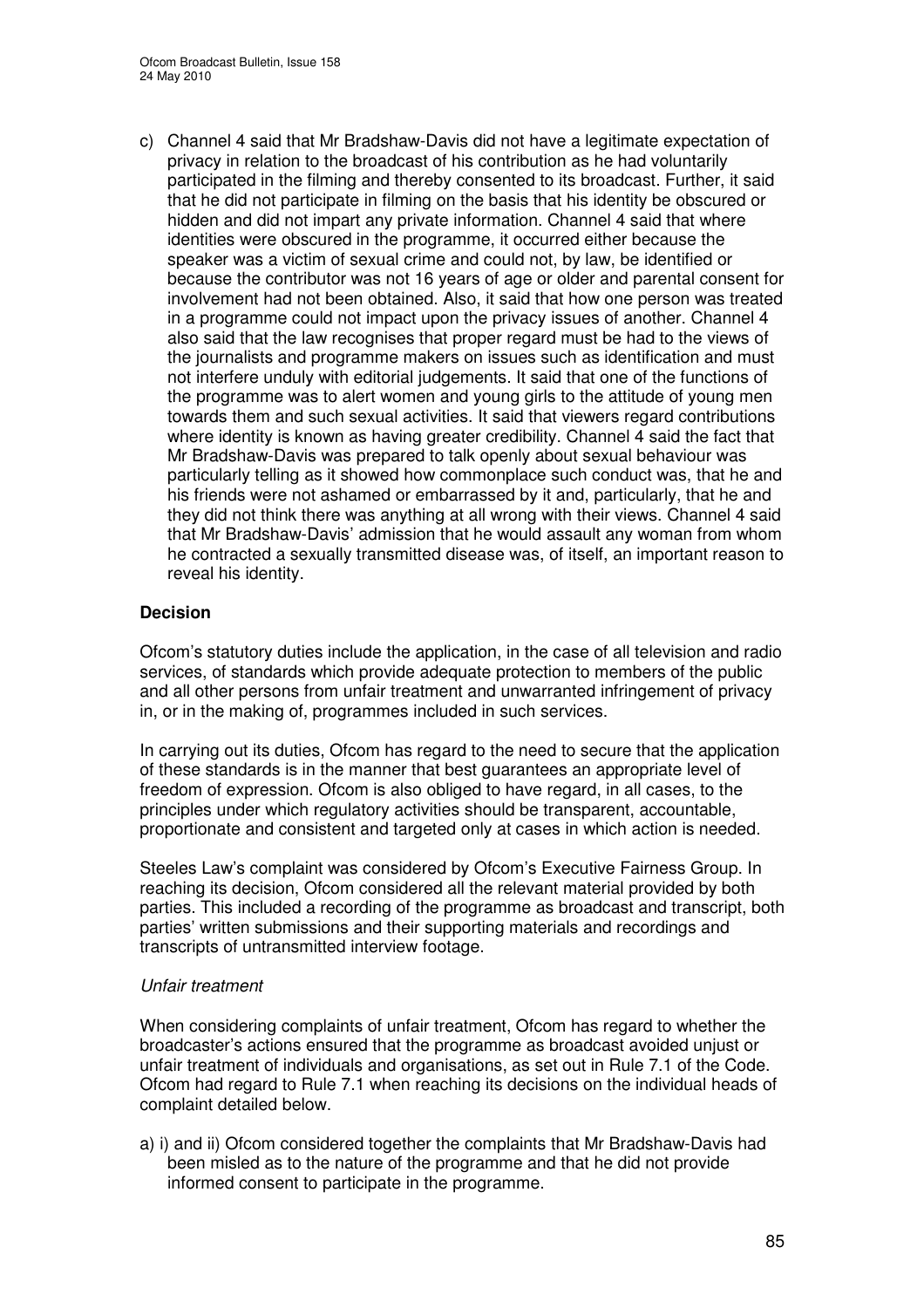In considering this part of the complaint, Ofcom took account of Practice 7.3 of the Code which states that in order for potential contributors to a programme to be able to make an informed decision about whether to take part, they should be given sufficient information about: the programme's nature and purpose; their likely contribution; any changes to the programme that might affect their decision to contribute; and the contractual rights and obligations of both parties.

Ofcom first considered whether Mr Bradshaw-Davis was misled as to the nature of the programme. In doing so, it examined the unedited footage of the entire interview with the group and the initial questions put to them by the presenter. In particular, Ofcom noted the presenter's first question:

"Guys, hey, thanks for coming round. Er, you know we're doing this thing for er, Channel 4 about gang rape, but what I want to talk to you is about is er, first of all, I want to know how old are you guys, how old are you?"

Ofcom then noted, after the presenter asked the group about whether they had girlfriends, that he asked:

"Now, what I want to understand, you know, since they've got a girl, tell me, what, what do you think, what is – what do you think about the attitudes of young, black men towards girls when it comes to their sexual attitudes?"

Ofcom also examined some of the contributions made by Mr Bradshaw-Davis during the course of the interview. At one point he said:

"Well, like, for instance, yeah, bom, if you get a girl and she likes to do dirty things such as giving head, having sex, whatever, yeah, and you, you ask, this is how it starts, you ask her like, bom, what, is it just me or can I bring my boys in, innit, like, by brethrens, innit."

Having examined all of the unedited footage of the interview and read a transcript of it, Ofcom was satisfied that Mr Bradshaw-Davis was told at the outset of the interview what the programme was to be about and that he showed no signs of surprise or hesitation in answering questions on the subject of "gang rape". Ofcom noted that Mr Bradshaw-Davis was participating in the discussions and engaged with the presenter's questions in a manner which demonstrated that he understood the nature of the programme being made and was aware that his opinions might feature in it.

Ofcom then compared the programme as broadcast with the topics covered in the interview and examined whether the content of the programme reflected the information given to him about it at the outset of the filmed interview. Ofcom noted the title of this edition of the programme *Rape in the City* and the opening words spoken by the presenter:

*"Tonight on Dispatches – the shocking truth about women being gang raped by groups of young men"*.

Ofcom also noted that the programme included a number of "gang rape" cases and contributions from victims and the families of victims as well as groups of young men and women who shared their views on sex, sexual relationships and rape. As a member of one of the groups of young men featured in the programme, Mr Bradshaw-Davis was shown giving his opinions on group sex,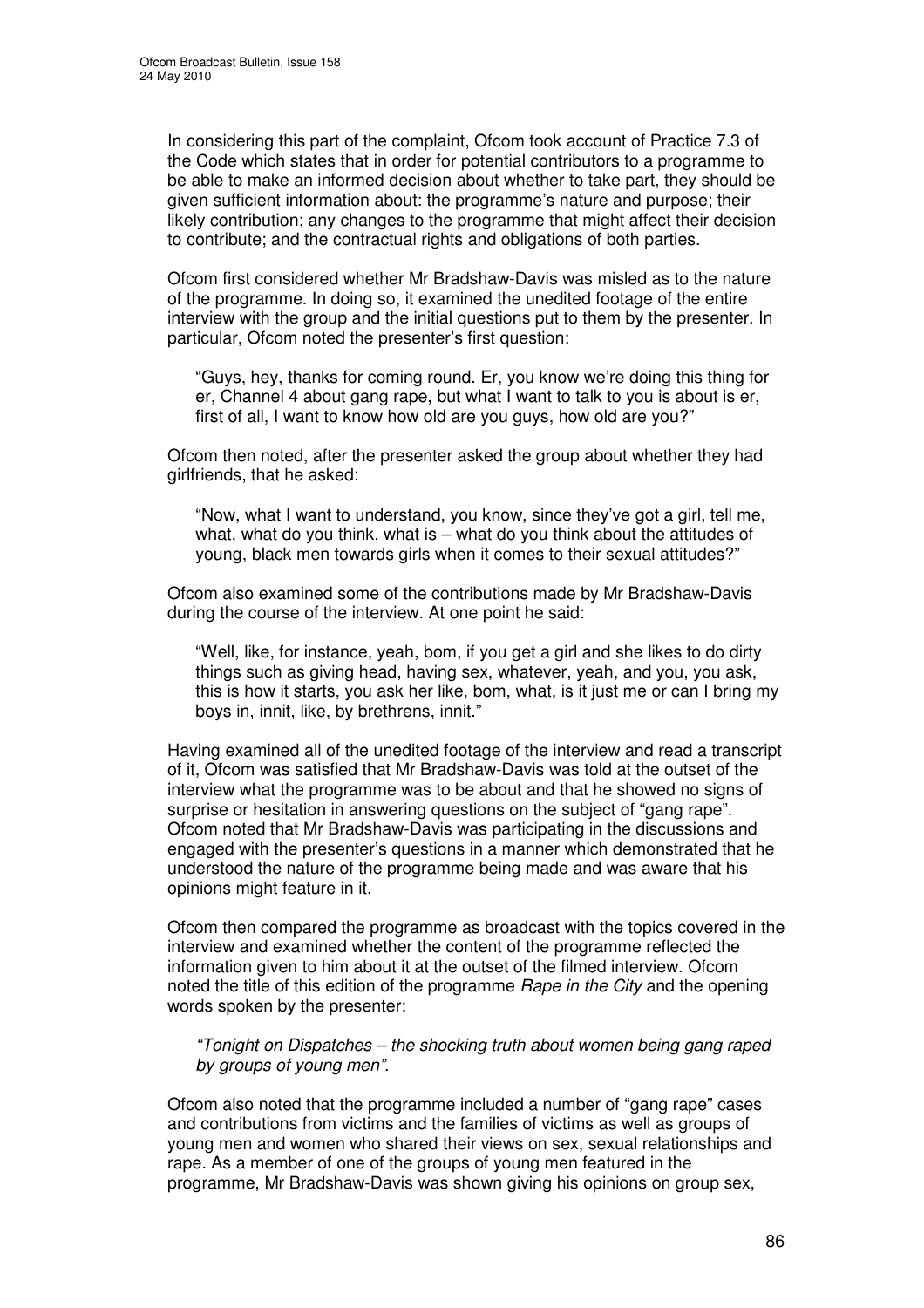rape and what his reaction would be towards a young woman if he contracted a sexually transmitted disease from her. Ofcom again noted that, just as in the unedited footage, Mr Bradshaw-Davis was shown participating in the discussions and engaged with the presenter's questions. Ofcom considered that the nature and content of the programme as broadcast was the same as the nature and content of Mr Bradshaw-Davis' interview. Ofcom therefore concluded that Mr Bradshaw-Davis was not misled as to the nature of the programme.

Having established that Mr Bradshaw-Davis was accurately told what the nature and content of the programme would be, Ofcom then considered whether Mr Bradshaw-Davis had provided his informed consent to participate in the programme and in doing so examined what other information was made available to him prior to his participation and the process through which the programme makers sought it.

Ofcom noted that the programme makers had approached Mr Griffith from the CYP and asked him to identify a group of young men who would be willing to be interviewed on camera for the programme. Ofcom noted that the day before filming the programme makers had held a meeting with the group during which it was explained by the programme makers what the programme was going to be about and what their contribution to it would involve. Ofcom also noted that Mr Bradshaw-Davis did not attend this meeting.

Ofcom noted that there was a conflict of evidence between the way in which Mr Bradshaw-Davis and the programme makers recalled the representations that were made to him regarding the signing of consent forms. Ofcom is not required to resolve conflicts of evidence as to the nature or accuracy of particular accounts of events but to adjudicate on whether a complainant has been treated unfairly in a programme. In any event, informed consent does not rest on the signing of a consent or release form and the Code does not normally require the provision of parental consent for persons aged 16 or over.

Ofcom was concerned that Mr Bradshaw-Davis was not spoken to directly before the interview (and that the programme makers had relied to such an extent on a go-between), particularly given the seriousness and sensitivity of it. However, when Ofcom examined the events of the day of filming itself, it noted that Mr Bradshaw-Davis attended the day of filming and participated in the interview. Ofcom considered it was clear that Mr Bradshaw-Davis was told at the outset of the interview what it was to be about, that he actively participated in it and that, in the absence of any significant changes to the programme or his contribution to it, that it was reasonable for the programme makers to have believed they had obtained the informed consent of Mr Bradshaw-Davis given all the information available to them before the broadcast of the programme.

Ofcom therefore concluded from the material submitted to it that Mr Bradshaw-Davis was not misled by the programme makers into taking part in the programme and that he gave his informed consent.

Ofcom therefore found no unfairness to Mr Bradshaw-Davis in this respect.

b) Ofcom then considered the complaint that Mr Bradshaw-Davis was unfairly portrayed by the programme's editing, in respect of his views on consensual sex.

In considering this head of complaint, Ofcom had regard to Practice 7.9 of the Code which states that, before broadcasting a factual programme, broadcasters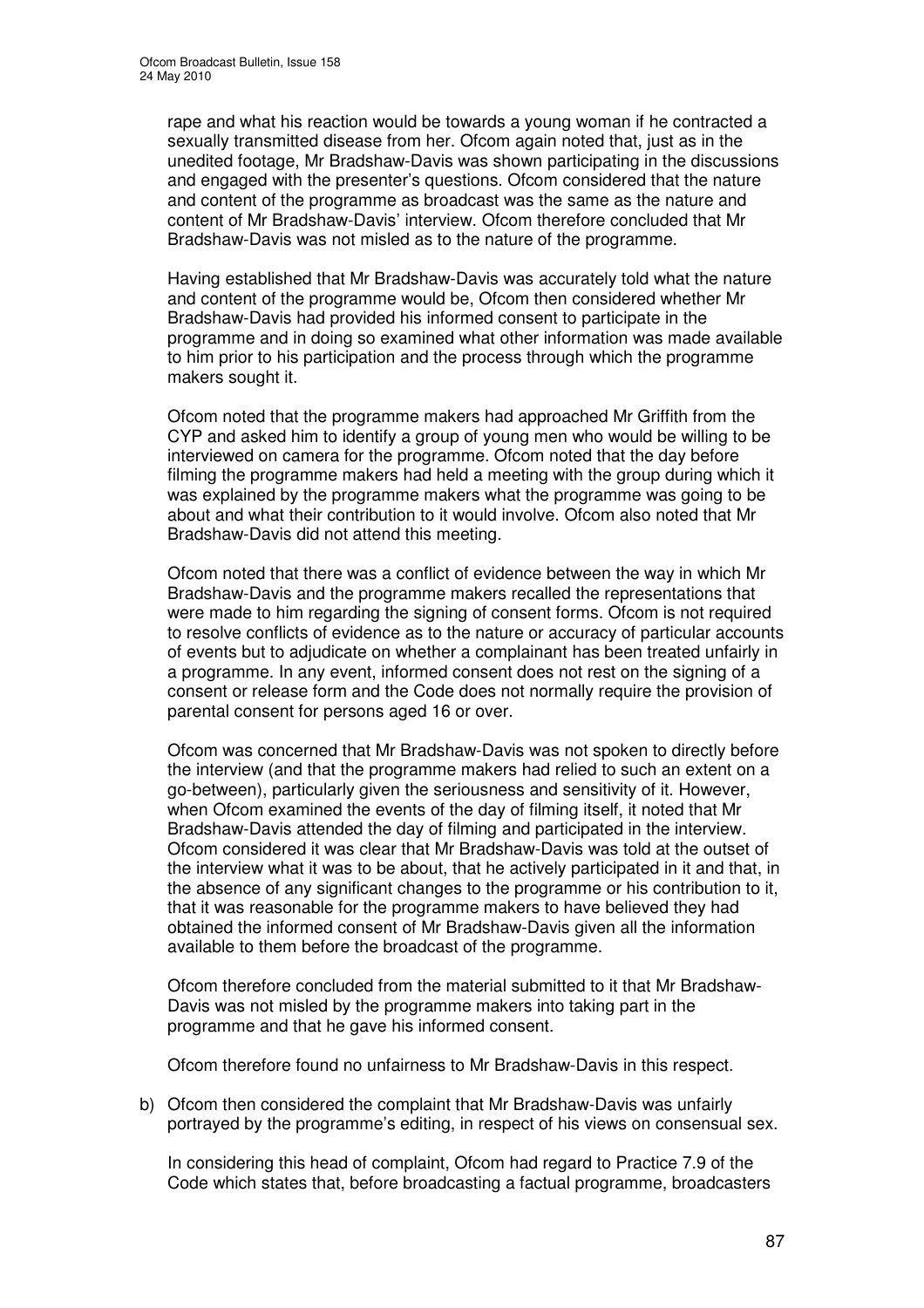should take reasonable care to satisfy themselves that material facts have not been presented, disregarded or omitted in a way that is unfair to an individual.

In assessing this head of complaint, Ofcom first considered whether the programme unfairly portrayed Mr Bradshaw-Davis' understanding of consent<sup>1</sup>. Ofcom noted that Mr Bradshaw-Davis said in the programme:

*"You see guys who rape, yeah, on my life, yeah, I think they should all burn, 'cos, 'cos, that's just disgusting. You can't force a girl to do something she don't want to do".*

Ofcom took the view that Mr Bradshaw-Davis' statement clearly demonstrated that he had an understanding of consensual sexual intercourse and was vehement in expressing his disgust with men who would "force a girl" to do something she would not want to do.

Ofcom noted that after Mr Bradshaw-Davis' statement the presenter had a discussion with Mr Griffith in which they discussed what the group had said in their interview and the issue of "gang rape" more generally. In this discussion, the presenter said:

*"What concerns me is whether a girl who agrees to have sex with some boys has the same power to say no at any point."*

Mr Griffith replied:

*"Well this is, this is the big question. You know umm, the word consent and the understanding of consent because if they're all waiting their turn [...]"*

After this discussion, the programme's presenter stated:

*"As a black man I was shocked to hear young black men express views that are so disturbing. I find their attitudes towards women and their confusion about what sexual consent means really worrying."*

Ofcom considered that this statement was made subsequent to the dialogue the presenter had with Mr Griffith and took the view that it referred to situations in which a girl had consented to sexual intercourse with some but not all of the individuals in a 'gang'. It therefore did not refer to Mr Bradshaw-Davis or any specific comments he may have made. Indeed, Ofcom took the view that it would have been clear to viewers that he was opposed rape, given the vehement and unequivocal nature of his disagreement with it.

Ofcom therefore concluded that the programme was not edited in a way that resulted in unfairness to Mr Bradshaw- Davis in the programme as broadcast.

### *Privacy*

c) Ofcom finally considered Steeles Law's complaint Mr Bradshaw-Davis' privacy was unwarrantably infringed in the programme as broadcast.

<sup>&</sup>lt;sup>1</sup> As defined by the Sexual Offences Act 2003.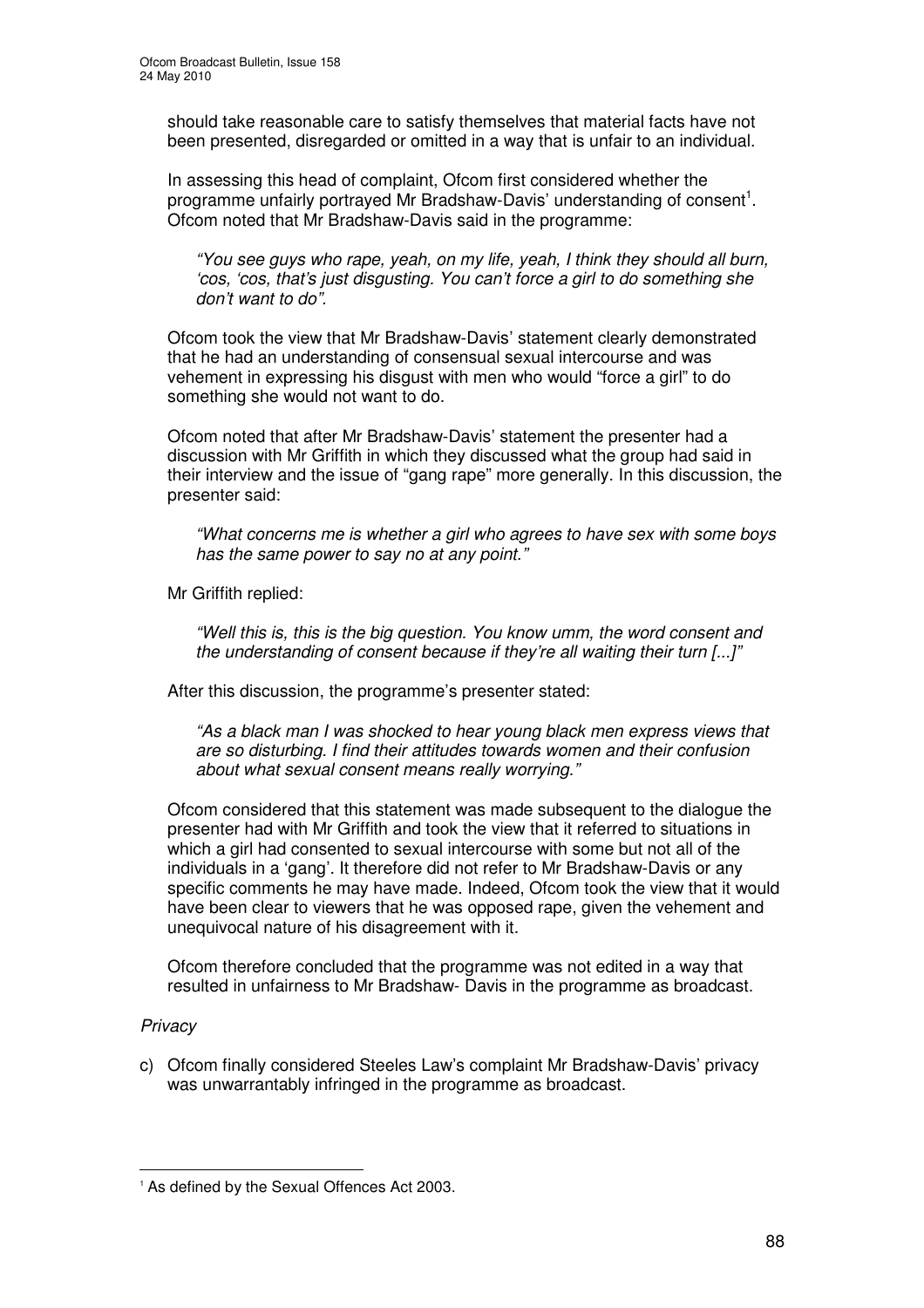Ofcom considered the complaint that Mr Bradshaw-Davis' identity was revealed in the programme despite other participants being anonymised, even though his identity was not pertinent to the issues in the programme.

In Ofcom's view, the line to be drawn between the public's right to information and the citizen's right to privacy can sometimes be a fine one. Rule 8.1 the Code states that any infringement of privacy in programmes or in connection with obtaining material included in programmes, must be warranted. In considering complaints about the unwarranted infringement of privacy, Ofcom will therefore, where necessary, address itself to two distinct questions: First, has there been an infringement of privacy? Second, if so, was it warranted? (Rule 8.1 of the Code.) Ofcom also had regard to Practice 8.6 of the Code which states that if the broadcast of a programme would infringe the privacy of a person or organisation, consent should be obtained before the relevant material is broadcast, unless the infringement of privacy is warranted.

Ofcom first considered whether Mr Bradshaw-Davis had a legitimate expectation of privacy in relation to the broadcast of the interview footage of him. The Code explains that "legitimate expectations of privacy will vary to the place and nature of the information, activity or condition in question, the extent to which it is in the public domain (if at all) and where the individual concerned is already in the public eye".

Ofcom recognised that the nature of the information disclosed in the programme, that is information pertaining the Mr Bradshaw-Davis' sexual practices, may be considered as being information of a sensitive and private nature and may therefore attract an expectation of privacy. However, for the reasons already stated in the decision at decision head a) above, Ofcom was satisfied that Mr Bradshaw-Davis had understood the nature of the programme and his contribution to it and that the consent that he had given to the programme makers to film him and broadcast the footage of him was informed. Mr Bradshaw-Davis was therefore fully aware, in Ofcom's view that his opinions and any private information about him revealed could be included in the programme for broadcast. Ofcom was also satisfied that no significant changes had subsequently arisen which affected his consent. In these circumstances, Ofcom took the view that Mr Bradshaw-Davis did not have a legitimate expectation with regard to the information filmed and later disclosed in the programme.

Having found no legitimate expectation of privacy, Ofcom found that Mr Bradshaw-Davis' privacy was not infringed in the programme as broadcast. It was not therefore necessary for Ofcom to further consider whether any infringement of privacy was warranted.

**Accordingly, Ofcom has not upheld Steeles Law's complaint that Mr Bradshaw-Davis was treated unfairly and that his privacy was unwarrantably infringed in the broadcast**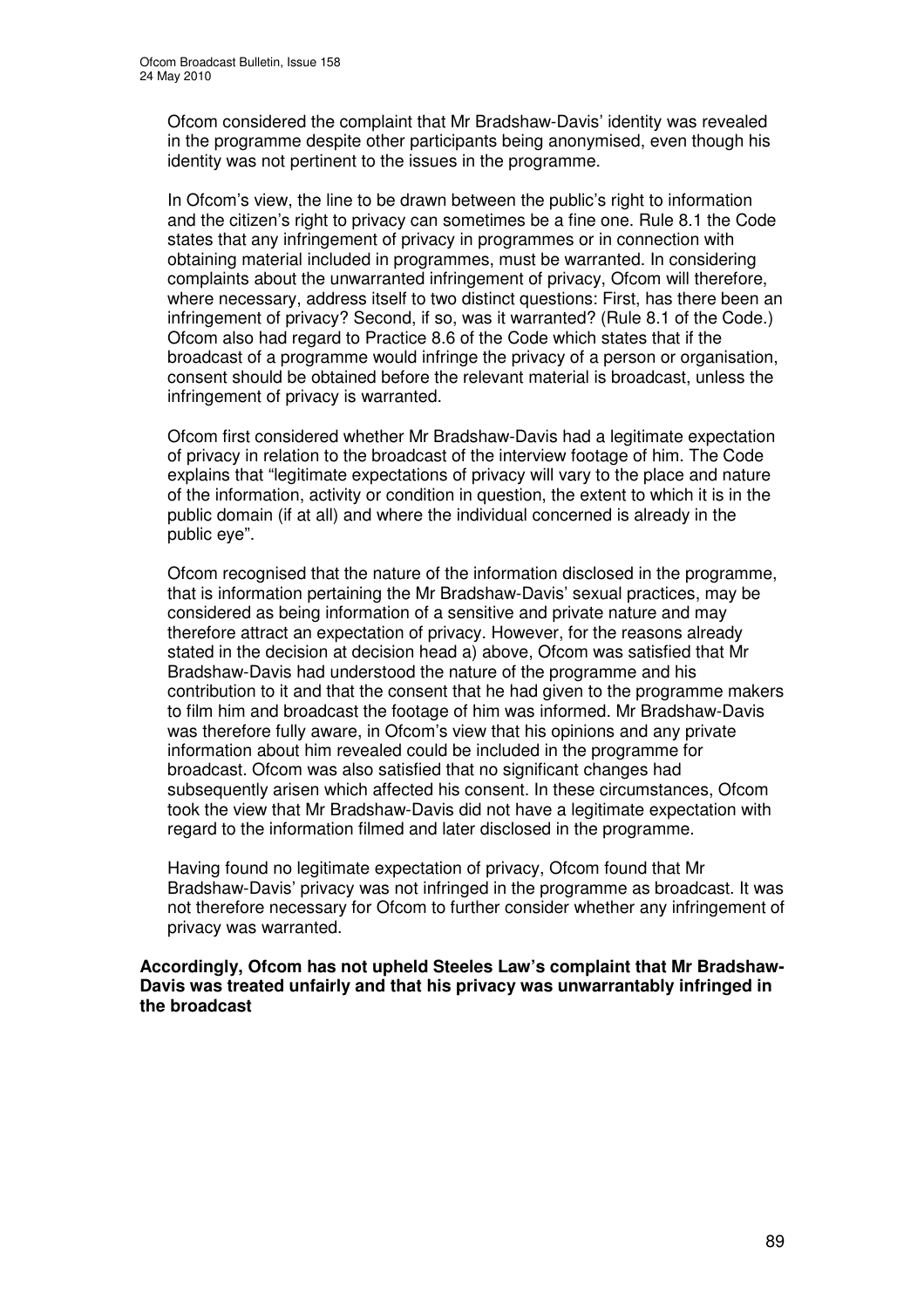# **Not Upheld**

### **Complaint by Ms Nassila Zelleg**

*Brighton Beach Patrol, Five, 30 October 2009 (and repeated on 3 November 2009 on Fiver)*

**Summary:** Ofcom has not upheld this complaint of unfair treatment and unwarranted infringement of privacy made by Ms Nassila Zelleg.

This edition of the programme included footage of two families involved in a heated argument on Brighton beach, a lifeguard intervening and the two families leaving the beach. Although the faces of those involved in the argument had been blurred to prevent their identification, Ms Zelleg, one of the people included in the footage complained that she was treated unfairly and that her privacy was unwarrantably infringed in the programme as broadcast.

In summary, Ofcom found the following:

- In view of the conflict of evidence about who provided Ms Zelleg with an assurance that footage of her would not be broadcast, Ofcom was unable to conclude that Ms Zelleg had been treated unfairly by the broadcaster.
- The programme did not portray Ms Zelleg as a "hooligan from London".
- The broadcaster's right to freedom of expression outweighed Ms Zelleg's legitimate expectation of privacy and there was no unwarranted infringement of Ms Zelleg's privacy.

### **Introduction**

On 30 October 2009 (repeated on 3 November 2009 on Fiver), Five broadcast an edition of *Brighton Beach Patrol*. The series followed the work of police, coastguards and lifeguards who patrol Brighton's beach. This edition included footage of a heated argument taking place between two families on the beach and lifeguards intervening and asking the families to leave.

It was stated in the programme that the lifeguards had no idea how the argument started, but one of the lifeguards said:

*"She was saying it was like a racial thing, but I don't think that it was. They were both from London – obviously"*.

The faces of the people arguing were obscured but their voices were not.

Ms Nassila Zelleg, one of the people involved in the argument, complained to Ofcom that she was treated unfairly and that her privacy was unwarrantably infringed in the programme as broadcast.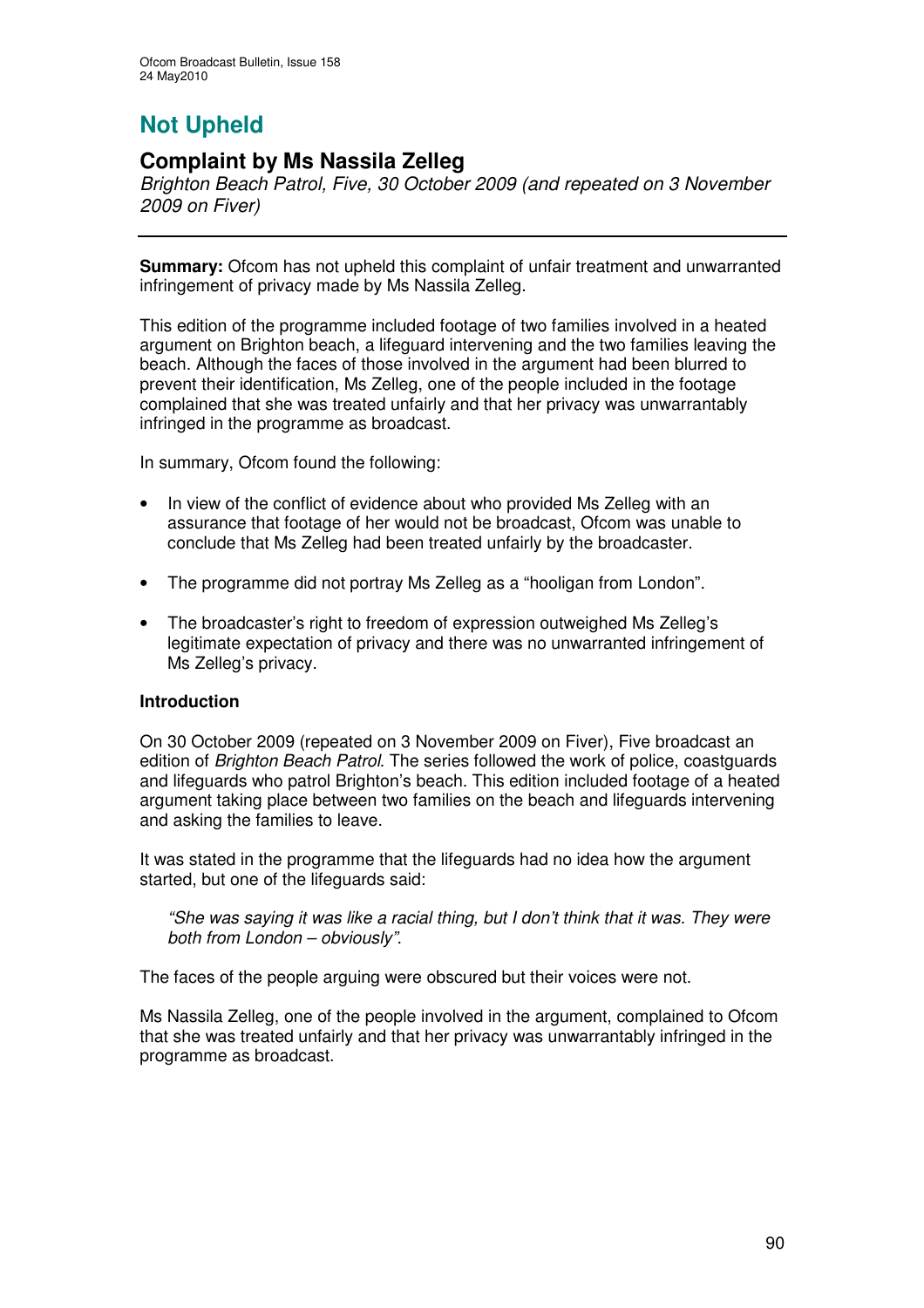### **The Complaint**

### **Ms Zelleg's case**

In summary, Ms Zelleg complained that she was treated unfairly in the programme as broadcast in that:

- a) The footage of her was broadcast without her consent. When she asked the programme makers to stop filming, they promised that the footage would not be broadcast, but it was.
- b) She was portrayed unfairly because the footage was edited in such a way that it wrongly made her look like a "hooligan from London".

By way of background, Ms Zelleg said that, even though the lifeguard said he did not think it was a racial thing, the situation occurred because she was victimised and subjected to racial abuse and she was only trying to defend herself and her son.

In summary, Ms Zelleg complained that her privacy was unwarrantably infringed in the programme as broadcast in that:

c) She was told that the footage of the argument would not be broadcast, but it was and people recognised her.

### **Five's case**

In summary, Five responded to the complaint that Ms Zelleg was treated unfairly in the programme as follows:

a) As regards the complaint that footage of Ms Zelleg was broadcast without her consent despite a promise that it would not be broadcast, Five said that neither it nor the programme makers promised Ms Zelleg that the footage of the argument would not be broadcast. Five said that, after the argument was broken up by the lifeguards, Ms Zelleg approached one of the programme's associate producers and made it clear that she did not want footage of her broadcast on television. Five said that the associate producer attempted to calm Ms Zelleg down, but did not tell her that she would not appear in the programme and had confirmed that she would not have given such an assurance.

Five said that later in the day, a member of Brighton & Hove City Council's Seafront team ("the Seafront Team"), who had witnessed Ms Zelleg's exchange with the associate producer, approached the producers and told them that he had assured Ms Zelleg that she would not feature in the programme. Five said that the Seafront Team member did not have any authority to provide such an assurance to Ms Zelleg.

b) In response to the complaint that the footage was edited to make Ms Zelleg look like a "hooligan from London", Five said that the programme contained an accurate account of events and fairly represented the positions of all those involved. Five said that the programme made clear that the lifeguards did not know who was responsible for starting the argument and included reference to Ms Zelleg's view that she had been victimised and subjected to racial abuse. Five said that all those involved in the argument were blurred in the programme as broadcast to ensure that they were not identified. Five said that the reference to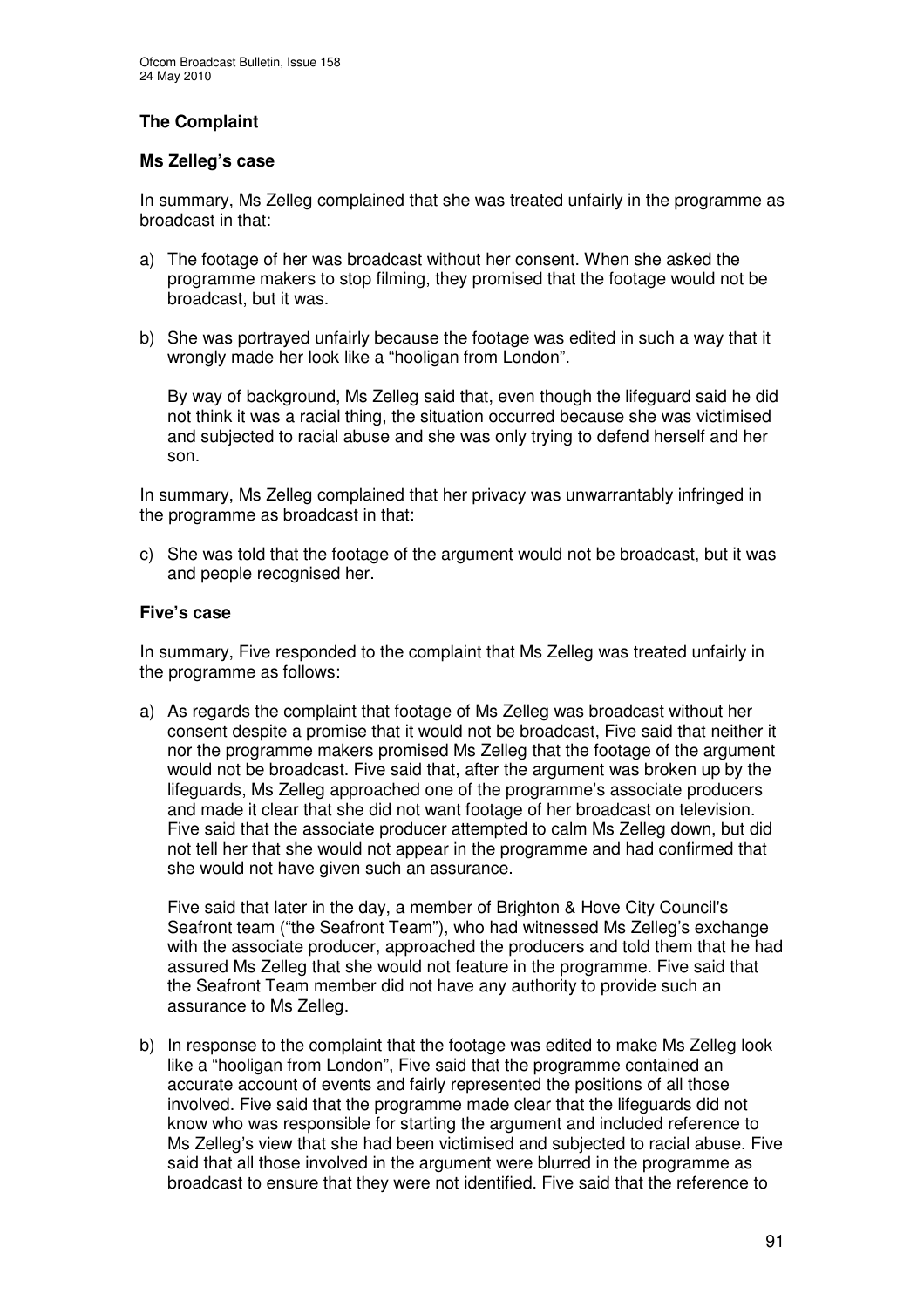both families coming from London was simply a throwaway comment made by another lifeguard.

Five said that, having reviewed the untransmitted material in light of Ms Zelleg's complaint, it did not consider that there was any additional detail or explanation from Ms Zelleg (or indeed any other person involved in the argument) that it was unfair to Ms Zelleg not to have included in the programme.

Five said that the programme's narrator made clear that the lifeguards *"had no idea how the row started"* and Five considered that it was clear to viewers that both families were asked to leave the beach because of their behaviour during the argument. Five said that there was no suggestion that Ms Zelleg was to blame for the argument.

In summary, Five responded to the complaint that Ms Zelleg's privacy was unwarrantably infringed in the programme as broadcast, as follows:

c) Five said that, for the reasons set out under head a) above, it did not accept that Ms Zelleg was told by the programme makers that the footage of the argument would not be broadcast.

Five said that in any event, Ms Zelleg was filmed openly, on a public beach, and in broad daylight, where her actions and words were clearly visible and audible to those around her (indeed, the untransmitted material showed that a large crowd witnessed the argument as it occurred on the beach). Five said that regardless of who was responsible for the argument, both families were behaving in an antisocial manner, so much so that the lifeguards decided to intervene and ask the families to leave the beach. Five said that it did not therefore accept that Ms Zelleg had a reasonable expectation of privacy in respect of the argument, she was in a public place and her behaviour was not of a private nature.

Five said that in the event that it was considered that Ms Zelleg had a reasonable expectation of privacy in relation to the argument, it believed that any infringement was warranted in the circumstances. Five said that it considered that it was in the public interest to demonstrate the commendable and varied work carried out by lifeguards in maintaining order on the beach. Five said that it considered the public interest outweighed any right to privacy. Five also pointed out that all those involved (including Ms Zelleg) were blurred in the programme as broadcast to ensure that they were not recognisable to the public at large.

### **Decision**

Ofcom's statutory duties include the application, in the case of all television and radio services, of standards which provide adequate protection to members of the public and all other persons from unfair treatment and unwarranted infringement of privacy in, or in the making of, programmes included in such services.

In carrying out its duties, Ofcom has regard to the need to secure that the application of these standards is in the manner that best guarantees an appropriate level of freedom of expression. Ofcom is also obliged to have regard, in all cases, to the principles under which regulatory activities should be transparent, accountable, proportionate and consistent and targeted only at cases in which action is needed.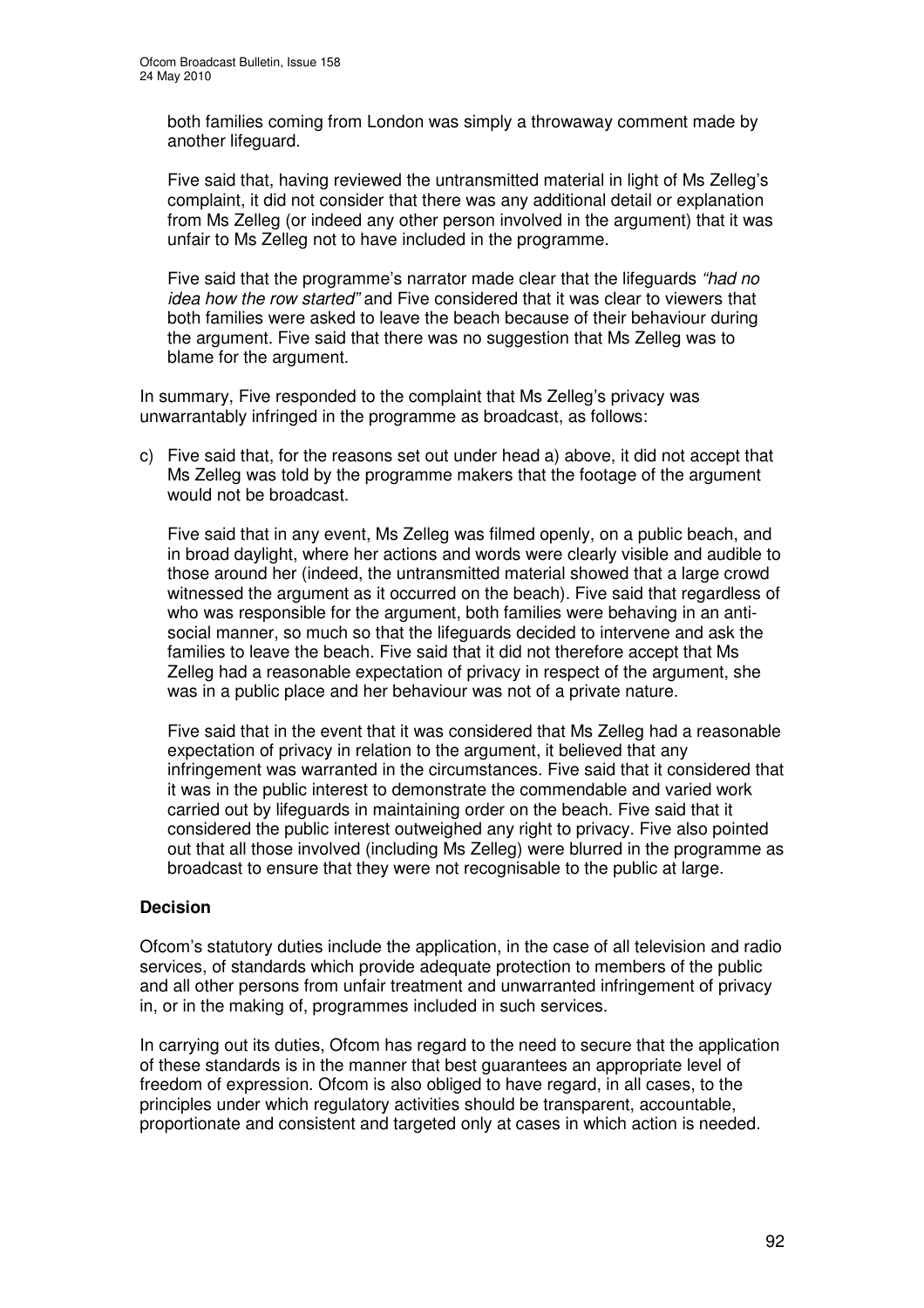In reaching its decision, Ofcom considered all the relevant material provided by both parties. This included a recording and transcript of the programme as broadcast and both parties' written submissions and supporting material.

### *Unfair treatment*

a) Ofcom first considered the complaint that Ms Zelleg was treated unfairly in the programme as broadcast because the footage of her was broadcast without her consent despite the programme makers' assurance that it would not be.

In considering this part of the complaint Ofcom took account of Rule 7.1 of Ofcom's Broadcasting Code ("the Code"), which provides that broadcasters must avoid unjust or unfair treatment of individuals or organisations in programmes. Ofcom also had regard to Practice 7.7 which states that guarantees given to contributors should normally be honoured.

Ofcom noted that blurred footage of Ms Zelleg was broadcast in the programme which showed two families involved in a heated argument on the beach, a lifeguard intervening and the two families leaving the beach. Ofcom noted that when Ms Zelleg became aware that she had been filmed she informed the programme makers that she did not want footage of her broadcast and believed she had secured an assurance from the programme makers to that effect. However, Five said that while the programme makers were informed by a Seafront Team member that he had assured Ms Zelleg that she would not feature in the programme, the programme makers themselves had provided Ms Zelleg with no such assurance.

While the programme makers would be under no obligation to honour the assurance provided by the Seafront Team member, pursuant to the Code, they should normally honour any assurance they provide. However, as Ofcom was not in a position to determine the conflict of evidence as to who had provided the assurance to Ms Zelleg, it was unable to uphold the complaint in this respect.

b) Ofcom considered the complaint that Ms Zelleg was treated unfairly in the programme as broadcast because the footage was edited in such a way that it wrongly made her look like a "hooligan from London".

In considering this part of the complaint Ofcom took account of Rule 7.1 of the Code. Ofcom also had regard to Practice 7.6 which states that where a programme is edited, contributions should be represented fairly and Practice 7.9 which says broadcasters must take reasonable care not to present, disregard or omit material facts in a way which is unfair to an individual.

As noted at decision head a) above, the broadcast footage showed two families involved in a heated argument on the beach, a lifeguard intervening and the two families leaving the beach. While it was clear that two people involved in the argument did appear to be verbally aggressive, Ms Zelleg had her back to the camera most of the time and did not appear to be involved in the verbal exchanges. Ofcom also noted that the faces of those involved in the argument had been blurred in an effort to prevent them from being identified in the programme.

Ofcom noted that in a trailer for this section of the programme, the following statement was broadcast: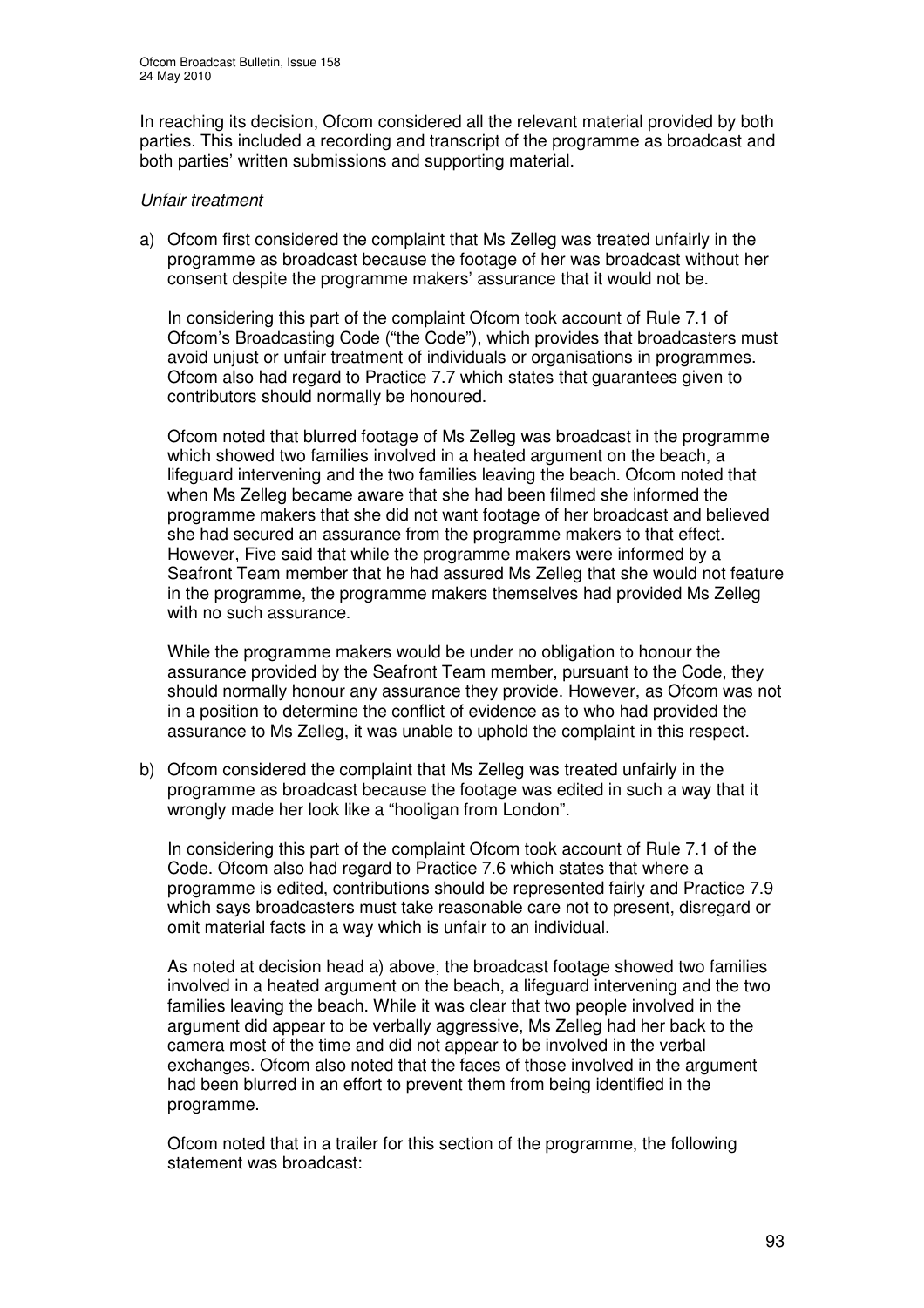Narrator: *"Coming up. Out of towners lower the tone".*

During the section of the programme about which complaint was made, the following statements were broadcast:

- Lifeguard: *"I think they'd just been like picking at each other for a while, and then it just kind of – she was saying it was like a racial thing, but I don't think that it was, and they're both from London, obviously".*
- Narrator: *"The lifeguards have no idea how the row started, but it's got to stop. They don't tolerate this kind of behaviour on the beach".*

In Ofcom's view, although Ms Zelleg was present while the argument took place, neither the footage nor the statements made by the narrator or the lifeguard portrayed her as a "hooligan from London".

Ofcom has not therefore upheld Ms Zelleg's complaint in this respect.

#### *Privacy*

c) Ofcom considered the complaint that Ms Zelleg's privacy was unwarrantably infringed in the programme as broadcast because she was told that the footage of the argument would not be broadcast, but it was and people recognised her.

In Ofcom's view, an individual's right to privacy has to be balanced against the competing right of the broadcaster to freedom of expression. Neither right as such has precedence over the other and where there is a conflict between the two, it is necessary to focus on the comparative importance of the specific rights. Any justification for interfering with or restricting each right must be taken into account and any interference or restriction must be proportionate.

This is reflected in Rule 8.1 of the Code which states that any infringement of privacy in programmes, or in connection with obtaining material included in programmes, must be warranted. Ofcom also had regard to Practice 8.6 of the Code which states that if the broadcast of a programme would infringe the privacy of a person, consent should be obtained before the relevant material is broadcast, unless the infringement of privacy is warranted.

In considering whether or not there had been any unwarranted infringement of Ms Zelleg's privacy, Ofcom first considered the extent to which Ms Zelleg could legitimately have expected that the footage of her involvement in the argument would not be broadcast without her consent.

Ofcom recognised that Ms Zelleg was not participating in a public event, was not a public figure and was clearly involved in an embarrassing and distressing situation, but it also recognised that the argument had been openly filmed on a public beach and had attracted the attention of other people at the beach that day, including the lifeguards. However, despite the fact that the argument took place in public, Ofcom noted that Ms Zelleg received an assurance (from a person she believed to be associated with the programme makers) that footage of her involvement in the argument would not be broadcast. In view of that assurance (which the programme makers said had been provided by a Seafront Team member without their authority), Ofcom considered that Ms Zelleg would legitimately have expected that footage of the argument would not be broadcast to a wider audience.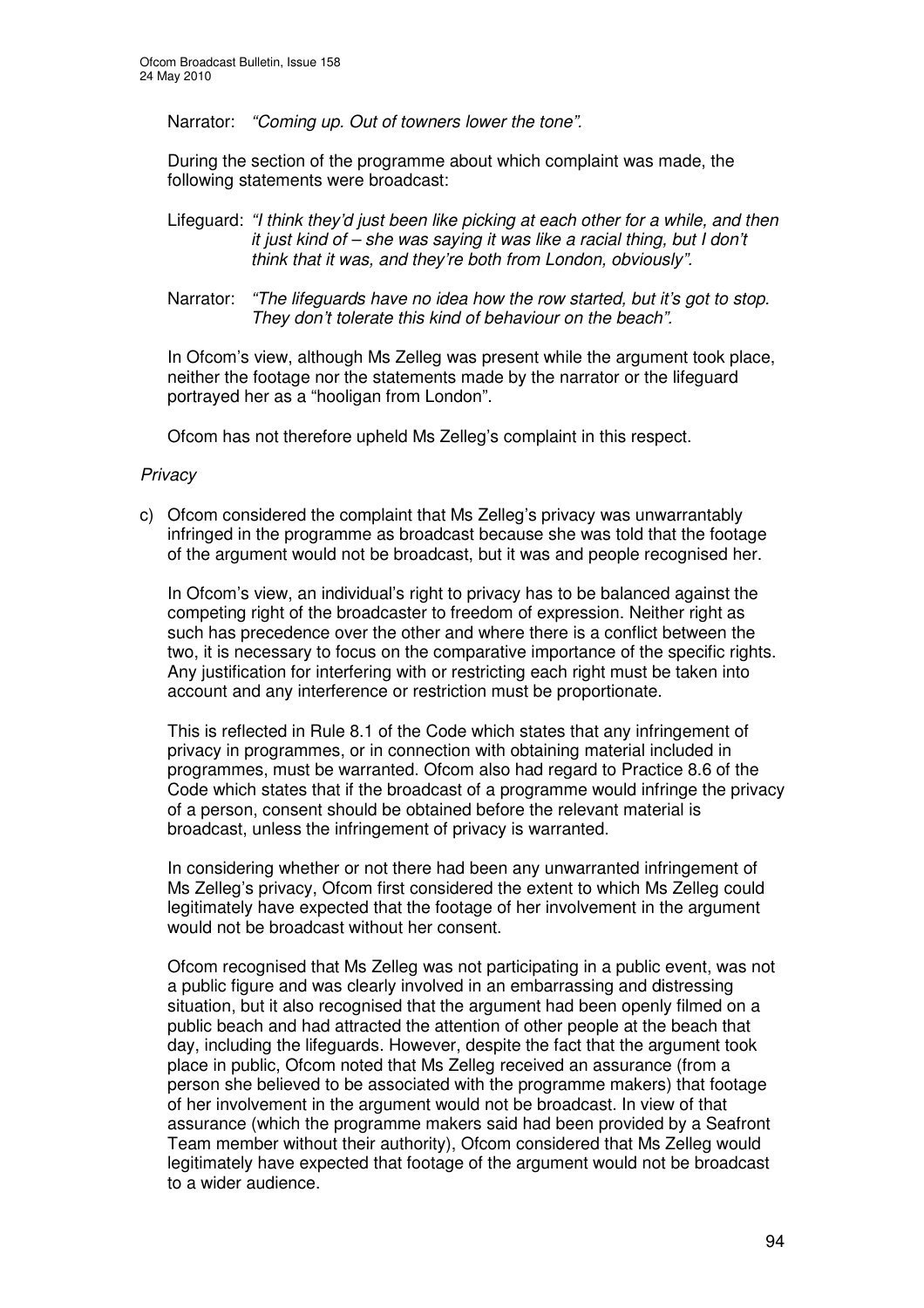Ofcom acknowledged that, in an effort to ensure that those involved in the argument were not recognisable to the public at large, the programme makers took steps to blur their faces in the programme as broadcast. However, Ms Zelleg in her complaint indicated that the blurring had been insufficient to prevent her from being recognised by family, friends and neighbours.

In Ofcom's view, Ms Zelleg had a legitimate expectation of privacy in relation to her involvement in the argument, to the extent that it would not be broadcast to a wider audience.

Ofcom then proceeded to consider the competing right of the broadcaster to freedom of expression. In this respect, Ofcom considered whether in the circumstances there was a sufficient public interest to justify the intrusion into Ms Zelleg's private life.

Ofcom noted that this was not a situation where Five argued that the public interest involved exposing crime or anti-social behaviour, but merely that there was a public interest in showing the work of the lifeguards at the beach. Ofcom recognised that there may be some public interest in showing the work of the lifeguards, albeit limited.

Ofcom noted that there had not been a major intrusion into Ms Zelleg's private life and that there was some public interest in showing the work of the lifeguards.

Ofcom recognised that the footage was a necessary, effective and telling part of the lifeguards' story and that while it would have been possible to have told their story without the footage, that would have ignored the realities of this kind of programme. From a journalistic point of view, the footage was an essential part of the story and the footage carried the message more strongly than narrative alone could have done. Ofcom also recognised that by blurring the identities of those involved in the argument, the programme makers had taken reasonable steps to mask Ms Zelleg's identity. In Ofcom's view, the decision to broadcast the blurred footage was within the margin of editorial judgment and something for which appropriate latitude should be allowed.

Ofcom concluded, when considering all of the above circumstances, that the broadcaster's right to freedom of expression outweighed Ms Zelleg's legitimate expectation of privacy, and there was no unwarranted infringement of Ms Zelleg's privacy.

In light of the above, Ofcom has not upheld the complaint in this respect.

**Accordingly Ofcom has not upheld Ms Zelleg's complaint of unfair treatment and unwarranted infringement of privacy in the programme as broadcast**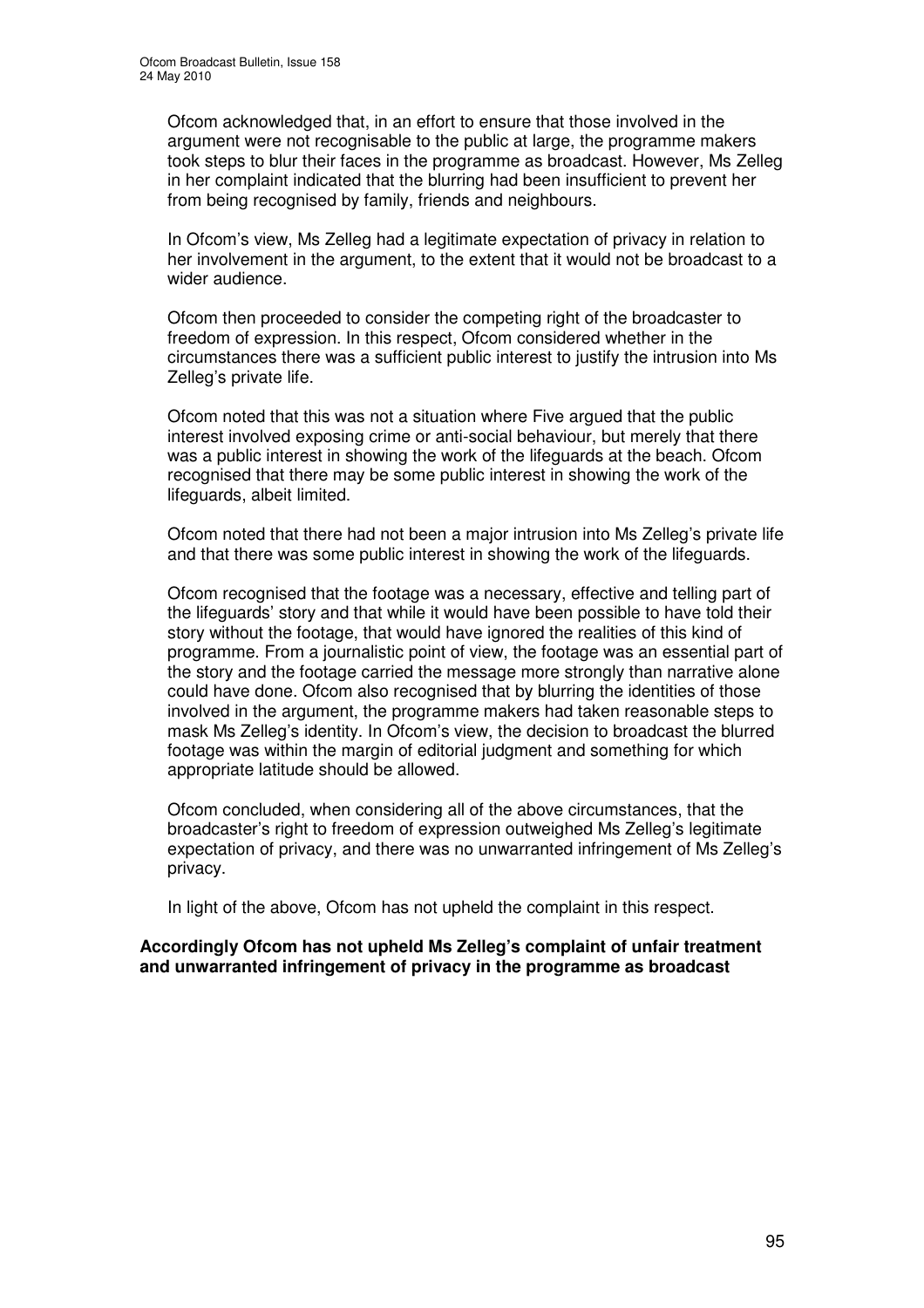## **Other Programmes Not in Breach**

### **Up to 3 May 2010**

| Programme                                      | <b>Transmission</b><br><b>Date</b> | <b>Broadcaster</b>      | <b>Categories</b>                           | <b>Number of</b><br>complaints |
|------------------------------------------------|------------------------------------|-------------------------|---------------------------------------------|--------------------------------|
| 60 Minute Makeover                             | 13/04/2010                         | ITV1                    | Product placement                           |                                |
| Abbey Clancy's<br>Parent Trip (trailer)        | 02/04/2010                         | ITV2                    | Generally accepted<br>standards             | $\mathbf{1}$                   |
| Advertising                                    | n/a                                | Sunrise                 | Advertising scheduling                      | 1                              |
| Advertising                                    | n/a                                | Chellozone channels     | Advertising scheduling                      | 1                              |
| Advertising                                    | n/a                                | Liverpool FC TV         | <b>Advertising scheduling</b>               | 1                              |
| Advertising                                    | n/a                                | Movies 4 Men            | Advertising scheduling                      | 1                              |
| Advertising                                    | n/a                                | Movies 4 Men 2          | Advertising scheduling                      | $\mathbf{1}$                   |
| Arthur                                         | 05/04/2010                         | <b>CBBC</b>             | $\overline{Harm}$                           | $\overline{1}$                 |
| <b>Avid Merrion Short</b>                      | 31/03/2010                         | 4Music                  | Generally accepted<br>standards             | $\mathbf{1}$                   |
| Aviva sponsorship<br>of ITV Drama<br>Premieres | 24/04/2010                         | ITVI                    | Generally accepted<br>standards             | $\mathbf{1}$                   |
| <b>BBC News at Six</b>                         | 23/04/2010                         | $\overline{BBC}$ 1      | Violence and<br>dangerous behaviour         | $\overline{2}$                 |
| <b>BBC News at Ten</b>                         | 21/04/2010                         | BBC <sub>1</sub>        | Race<br>discrimination/offence              | $\mathbf{1}$                   |
| Bear Grylls: Born<br>Survivor                  | 18/04/2010                         | Discovery               | Animal welfare                              | 1                              |
| Best of You've Been<br>Framed!                 | 24/04/2010                         | ITVI                    | Under 18s in<br>programmes                  | 1                              |
| <b>Breakfast Show</b>                          | 28/03/2010                         | <b>Buzz Asia</b>        | Race<br>discrimination/offence              | $\mathbf{1}$                   |
| <b>Britain's Got Talent</b>                    | 17/04/2010                         | ITV1                    | Nudity                                      | 3                              |
| <b>Britain's Got Talent</b>                    | 24/04/2010                         | ITVI                    | Nudity                                      | 11                             |
| <b>Britain's Got Talent</b>                    | 24/04/2010                         | ITVI                    | Violence and<br>dangerous behaviour         | $\overline{17}$                |
| <b>Britain's Got Talent</b>                    | 24/04/2010                         | ITVI                    | Animal welfare                              | $\mathbf{1}$                   |
| <b>Britain's Got Talent</b>                    | 17/04/2010                         | ITVI                    | Competitions                                | $\mathbf{1}$                   |
| <b>Britain's Got Talent</b>                    | 24/04/2010                         | ITV1                    | Competitions                                | $\mathbf{1}$                   |
| <b>Britain's Got Talent</b>                    | 17/04/2010                         | ITVI                    | Violence and<br>dangerous behaviour         | $\mathbf 1$                    |
| Caesar                                         | 30/04/2010                         | <b>BBC</b> Radio 7      | Offensive language                          | $\mathbf{1}$                   |
| Comedy Lab                                     | 19/04/2010                         | Channel 4               | Race<br>discrimination/offence              | $\mathbf{1}$                   |
| Competition                                    | n/a                                | Cool FM                 | Competitions                                | $\mathbf{1}$                   |
| Competition                                    | 19/04/2010                         | Smooth FM North<br>East | Competitions                                | $\mathbf{1}$                   |
| <b>Coronation Street</b>                       | 16/04/2010                         | ITV1                    | <b>Disability</b><br>discrimination/offence | $\overline{7}$                 |
| <b>Coronation Street</b>                       | 23/04/2010                         | ITV1                    | Sexual material                             | 10                             |
| Coronation Street                              | 23/04/2010                         | ITV1                    | Animal welfare                              | 1                              |
| <b>Coronation Street</b>                       | 19/04/2010                         | ITVI                    | Violence and<br>dangerous behaviour         | 1                              |
| <b>Coronation Street</b><br>Omnibus            | 25/04/2010                         | ITVI                    | Drugs, smoking,<br>solvents or alcohol      | $\mathbf{1}$                   |
| Crash                                          | 24/03/2010                         | <b>BBC 1 Wales</b>      | <b>Disability</b><br>discrimination/offence | 1                              |
| <b>CSI: New York</b>                           | 14/04/2010                         | Five                    | Violence and<br>dangerous behaviour         | 1                              |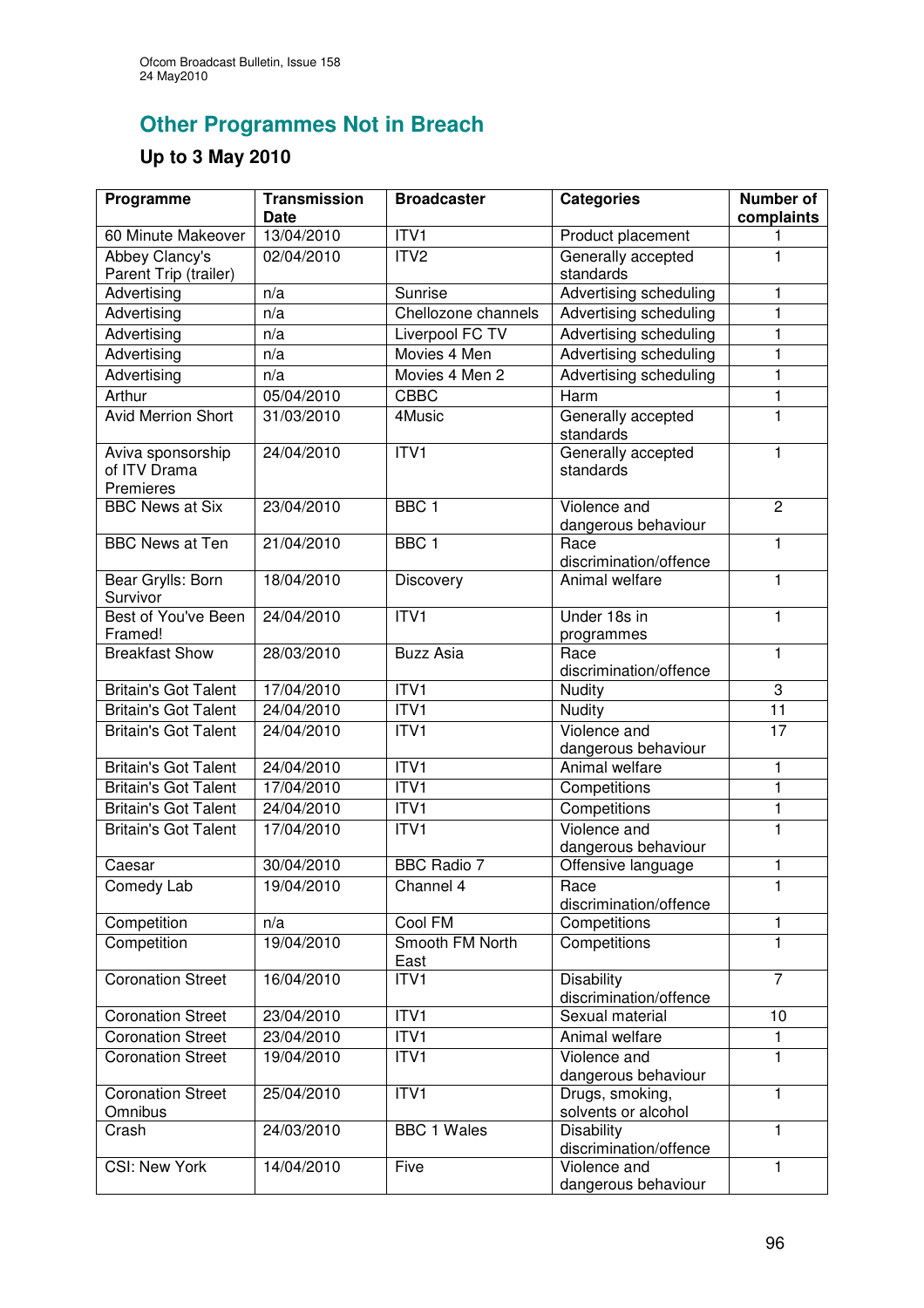| Dads Army                                              | 28/03/2010 | BBC <sub>2</sub> | Sexual material                             | 1              |
|--------------------------------------------------------|------------|------------------|---------------------------------------------|----------------|
| Department of                                          | n/a        | Smooth Radio     | Materially misleading                       | 1              |
| Transport                                              |            |                  |                                             |                |
| sponsorship credit<br>Dermot Meets                     | 21/04/2010 | BBC <sub>3</sub> | Offensive language                          | $\mathbf{1}$   |
| David Cameron                                          |            |                  |                                             |                |
| <b>Divided</b>                                         | 20/04/2010 | ITV1             | Competitions                                | 1              |
| Doctor Who                                             | 17/04/2010 | BBC <sub>1</sub> | Offensive language                          | $\overline{2}$ |
| <b>Drop Dead Diva</b>                                  | 01/04/2010 | Living           | Generally accepted                          | 1              |
| (trailer)                                              |            |                  | standards - other                           |                |
| EastEnders                                             | 26/04/2010 | BBC <sub>1</sub> | Religious/Beliefs<br>discrimination/offence | 3              |
| EastEnders                                             | 23/04/2010 | BBC <sub>1</sub> | Religious/Beliefs<br>discrimination/offence | $\mathbf{1}$   |
| EastEnders                                             | 20/04/2010 | BBC <sub>1</sub> | Generally accepted<br>standards - other     | $\mathbf{1}$   |
| EastEnders                                             | 26/04/2010 | BBC <sub>1</sub> | Sexual material                             | 1              |
| EastEnders                                             | 22/04/2010 | BBC <sub>1</sub> | Sexual material                             | $\mathbf{1}$   |
| EastEnders                                             | 25/04/2010 | BBC <sub>1</sub> | Religious/Beliefs                           | $\mathbf{1}$   |
| Omnibus                                                |            |                  | discrimination/offence                      |                |
| Embarrassing<br><b>Bodies</b>                          | 28/03/2010 | Channel 4        | Nudity                                      | 10             |
| Embarrassing<br><b>Bodies</b>                          | 25/04/2010 | Channel 4        | Nudity                                      | $\overline{2}$ |
| Embarrassing<br><b>Bodies</b>                          | 23/04/2010 | Channel 4        | Nudity                                      | $\overline{1}$ |
| Emmerdale                                              | 22/04/2010 | ITVI             | Suicide and self harm                       | 3              |
| Emmerdale                                              | 19/04/2010 | ITVI             | Generally accepted<br>standards             | $\mathbf{1}$   |
| Emmerdale                                              | 22/04/2010 | ITVI             | Generally accepted<br>standards             | $\mathbf{1}$   |
| FA Cup Live                                            | 10/04/2010 | ITVI             | Hypnotic and other<br>techniques            | $\mathbf{1}$   |
| FlashForward                                           | 05/04/2010 | Five             | Violence and<br>dangerous behaviour         | $\mathbf{1}$   |
| <b>Football Focus</b>                                  | 24/04/2010 | BBC <sub>1</sub> | Offensive language                          | 1              |
| Foyle's War                                            | 18/04/2010 | $\overline{IV1}$ | Advertising scheduling                      | $\mathbf{1}$   |
| Frankie Boyle Live                                     | 18/04/2010 | Channel 4        | Generally accepted<br>standards - other     | 5              |
| Frankie Boyle Live                                     | 18/04/2010 | Channel 4        | Offensive language                          | $\mathbf{1}$   |
| Friday Night with<br>Jonathan Ross                     | 23/04/2010 | BBC <sub>1</sub> | Race<br>discrimination/offence              | 1              |
| Friday Night with<br>Jonathan Ross                     | 23/04/2010 | BBC <sub>1</sub> | Offensive language                          | 1              |
| George and Larry<br>Lamb's Parent Trip                 | 25/04/2010 | ITV2             | Animal welfare                              | $\mathbf{1}$   |
| George and Larry<br>Lamb's Parent Trip                 | 27/04/2010 | ITV <sub>2</sub> | Animal welfare                              | $\mathbf{1}$   |
| <b>GMTV</b>                                            | 10/03/2010 | ITVI             | Commercial<br>References                    | $\overline{1}$ |
| <b>GMTV</b>                                            | 20/04/2010 | ITV <sub>1</sub> | Nudity                                      | 1              |
| Gordon's Great<br>Escape (trailer)                     | 15/04/2010 | More $4+1$       | Generally accepted<br>standards - other     | $\mathbf{1}$   |
| <b>Great British Menu</b>                              | 13/04/2010 | BBC <sub>2</sub> | Harm                                        | 1              |
| Harveys'<br>sponsorship of<br><b>Coronation Street</b> | n/a        | ITV1             | Religious/Beliefs<br>discrimination/offence | $\mathbf{1}$   |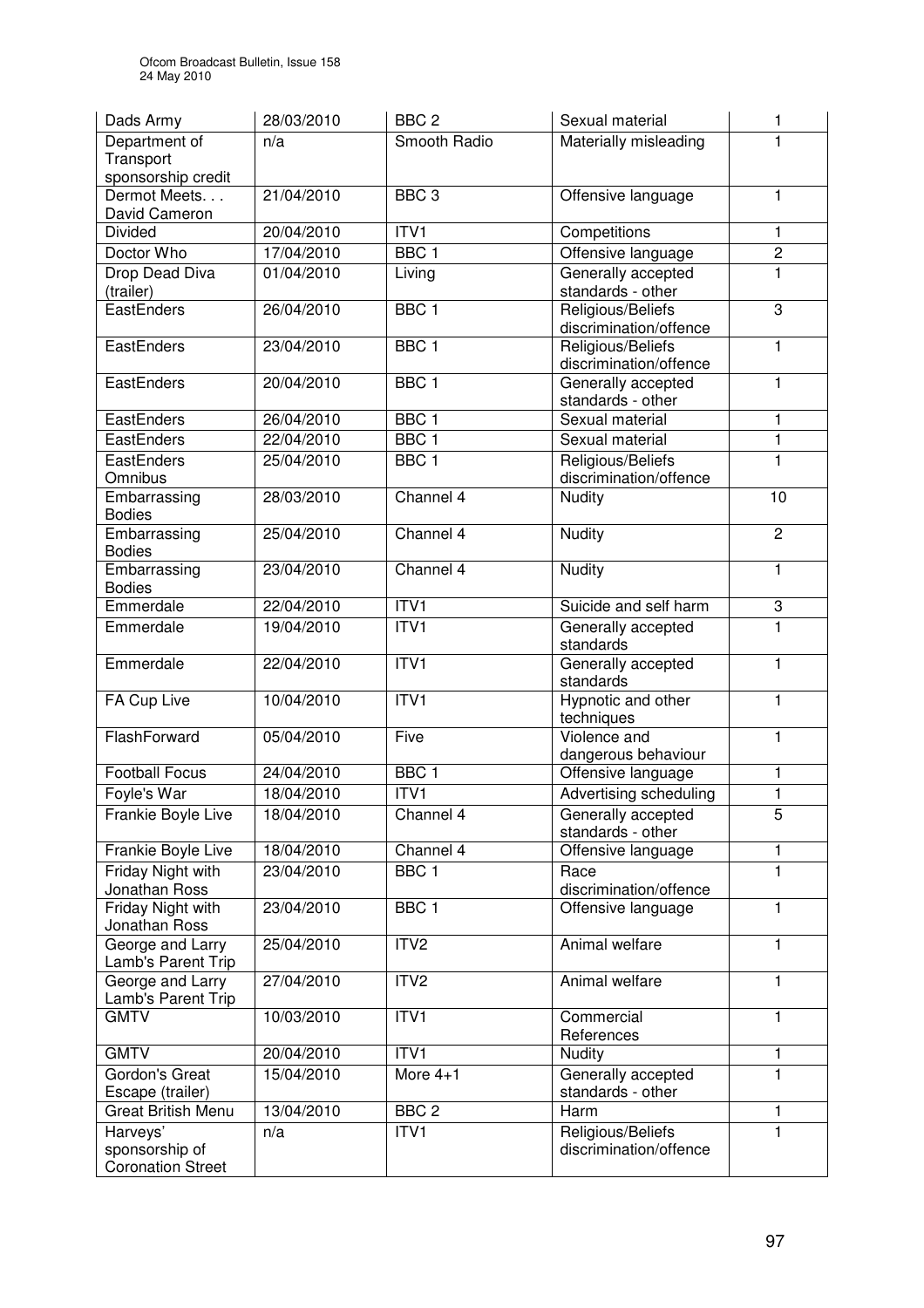| Have I Got News for<br>You             | 26/04/2010 | BBC <sub>2</sub>           | Animal welfare                               | 1              |
|----------------------------------------|------------|----------------------------|----------------------------------------------|----------------|
| <b>Heart Breakfast</b>                 | 09/04/2010 | <b>Heart 106.2</b>         | Sexual orientation<br>discrimination/offence | 1.             |
| House on Fire                          | 21/04/2010 | <b>BBC Radio 4</b>         | Offensive language                           | 1              |
| lain Lee                               | 15/04/2010 | <b>Absolute Radio</b>      | Sexual material                              | 1              |
| Indemand                               | 19/03/2010 | Hallam FM                  | Competitions                                 | 1              |
| It's Me or The Dog                     | 20/04/2010 | Sky 3                      | Animal welfare                               | 1              |
| <b>ITV News</b>                        | 12/04/2010 | ITV <sub>1</sub>           | Promotion of                                 | 1              |
|                                        |            |                            | products/services                            |                |
| Kia Motors'<br>sponsorship of CSI      | 24/04/2010 | Five                       | Generally accepted<br>standards - other      | 1              |
| Kia Motors'                            | n/a        | Five                       | Generally accepted                           | 1              |
| sponsorship of<br>NCIS / Law & Order   |            |                            | standards - other                            |                |
| Loose Women                            | 27/04/2009 | ITVI                       | Age<br>discrimination/offence                | $\mathbf{1}$   |
| Maltesers'<br>sponsorship of           | 22/04/2010 | ITV1                       | Sponsorship                                  | 1              |
| Loose Women<br>Matt Edmondson          | 04/04/2010 | <b>BBC Radio 1</b>         | Generally accepted                           | 1              |
|                                        |            |                            | standards                                    |                |
| Mock the Week                          | 27/04/2010 | Dave                       | Race<br>discrimination/offence               | 1              |
| Money for Nothing                      | 20/03/2010 | <b>BBC Radio Wales</b>     | Race<br>discrimination/offence               | 1              |
| <b>News</b>                            | 01/04/2010 | Peak FM                    | Due accuracy                                 | 1              |
| <b>News</b>                            | 01/04/2010 | Smooth Radio North<br>East | Generally accepted<br>standards              | $\mathbf{1}$   |
| <b>News</b>                            | 21/04/2010 | <b>BBC Radio 2</b>         | Generally accepted<br>standards              | 1              |
| Nick Ferrari                           | 12/04/2010 | <b>LBC 97.3FM</b>          | Generally accepted<br>standards              | $\mathbf{1}$   |
| Off the Ball                           | 27/03/2010 | <b>BBC Radio Scotland</b>  | Generally accepted<br>standards              | 1              |
| Pamela Anderson<br><b>Comedy Roast</b> | 17/04/2010 | Channel 4                  | Generally accepted<br>standards              | $\overline{2}$ |
| Panth Time                             | 20/03/2010 | Sikh Channel               | $\overline{C}$ rime                          | $\overline{2}$ |
| Party                                  | 24/03/2010 | <b>BBC Radio 4</b>         | Religious/Beliefs                            | $\overline{2}$ |
|                                        |            |                            | discrimination/offence                       |                |
| Psychic Interactive                    | 19/04/2010 | Psychic TV                 | Exorcism, the occult                         | 1              |
|                                        |            |                            | and the paranormal                           |                |
| Rihanna "Rude Boy"                     | 26/04/2010 | Capital Radio              | Sexual material                              | 1              |
| Russell Brand:<br>Doing Life           | 08/04/2010 | Channel 4                  | Offensive language                           | 1              |
| Saah vs Pahu                           | 15/11/2009 | Sahara 1                   | Sponsorship                                  | 1              |
| Seven Ages of                          | 07/03/2010 | BBC <sub>1</sub>           | Generally accepted                           | $\mathbf{1}$   |
| <b>Britain</b>                         |            |                            | standards                                    |                |
| <b>Sky News</b>                        | 02/04/2010 | <b>Sky News</b>            | Advertising/editorial<br>separation          | 1              |
| <b>Sky News</b>                        | 03/04/2010 | <b>Sky News</b>            | Advertising/editorial<br>separation          | 1              |
| Snog, Marry, Avoid?                    | 10/04/2010 | BBC <sub>3</sub>           | Gender, including                            | 3              |
|                                        |            |                            | Transgender<br>discrimination                |                |
| Soccer A.M.                            | 27/03/2010 | Sky1                       | Generally accepted                           | 1              |
|                                        |            |                            | standards - other                            |                |
| Songs of Praise                        | 21/03/2010 | BBC <sub>2</sub>           | Religious Offence                            | 1              |